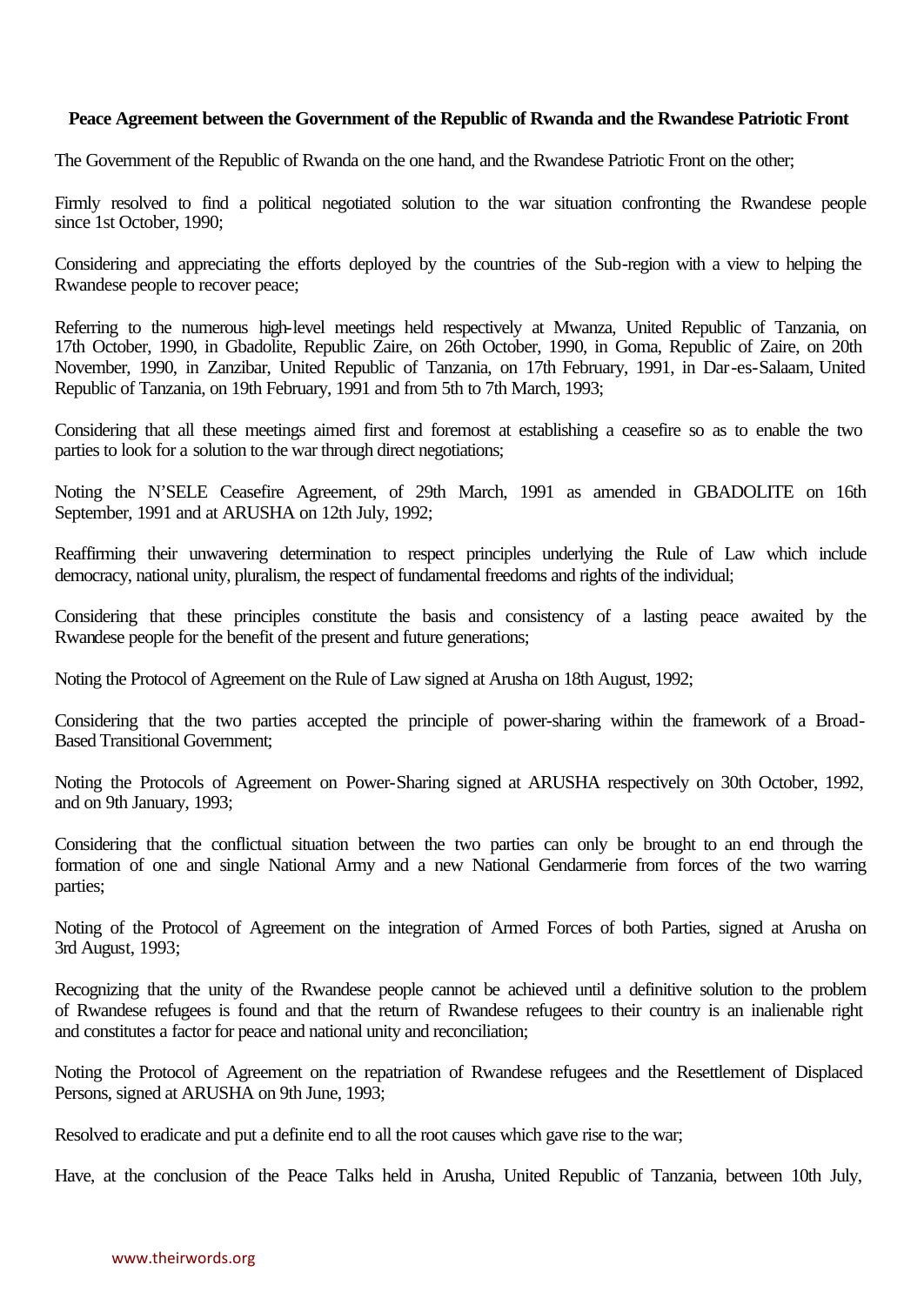1992 and 24th June, 1993 as well as Kinihira, Republic of Rwanda from 19th to 25th July, 1993 under the aegis of the Facilitator, His Excellency Ali Hassan MWINYI, President of the United Republic of Tanzania, in the presence of the Representative of the Mediator, His Excellency, MOBUTU SESE SEKO, President of the Republic of Zaire as well as Representatives of the Current Chairmen of the OAU, His Excellency Abdou DIOUF, President of the Republic of Senegal, and Hosni MUBARAK, President of the Arab Republic of Egypt, the Secretary General of the OAU, Dr. Salim Ahmed SALIM, the Secretary General of the United Nations, Dr. Boutros Boutros GHALI and Observers representing Federal Republic of Germany, Belgium, Burundi, the United States of America, France, Nigeria, Uganda and Zimbabwe;

Calling the International Community to witness;

Hereby agree on the following provisions:

Article 1

The war between the Government of the Republic of Rwanda and the Rwandese Patriotic Front is hereby brought to an end.

Article 2

The following documents are an integral part of the present Peace Agreement concluded between the Government of the Republic of Rwanda and the Rwandese Patriotic Front:

I. The N'SELE Ceasefire Agreement of 29th March, 1991 between the Government of the Republic of Rwanda and the Rwandese Patriotic Front, as amended in GBADOLITE on 16th September, 1991 and at Arusha on 12th July, 1992;

II. The Protocol of Agreement between the Government of the Republic of Rwanda and the Rwandese Patriotic Front on the Rule of Law, signed at Arusha on 18th September, 1992;

III. The Protocols of Agreement between the Government of the Republic of Rwanda and the Rwandese Patriotic Front on Power-Sharing within the Framework of a Broad-Based Transitional Government, signed at Arusha respectively on 30th October, 1992 and on 9th January, 1993;

IV. The Protocol of Agreement between the Government of the Republic of Rwanda and the Rwandese Patriotic Front on the Repatriation of Refugees and the Resettlement of Displaced Persons, signed at Arusha on 9th June, 1993;

V. The Protocol Agreement between the Government of the Republic of Rwanda and the Rwandese Patriotic Front on the integration of Armed Forces of the two parties, signed at ARUSHA on, 3rd August, 1993;

VI. The Protocol of Agreement between the Government of the Republic of Rwanda and the Rwandese Patriotic Front on Miscellaneous Issues and Final Provisions signed at Arusha on 3rd August, 1993.

These entire documents are attached as Annex.

Article 3

The two parties also agree that the Constitution of 10th June, 1991 and the Arusha Peace Agreement shall constitute indissolubly the Fundamental Law that shall govern the Country during the Transition period, taking into account the following provisions: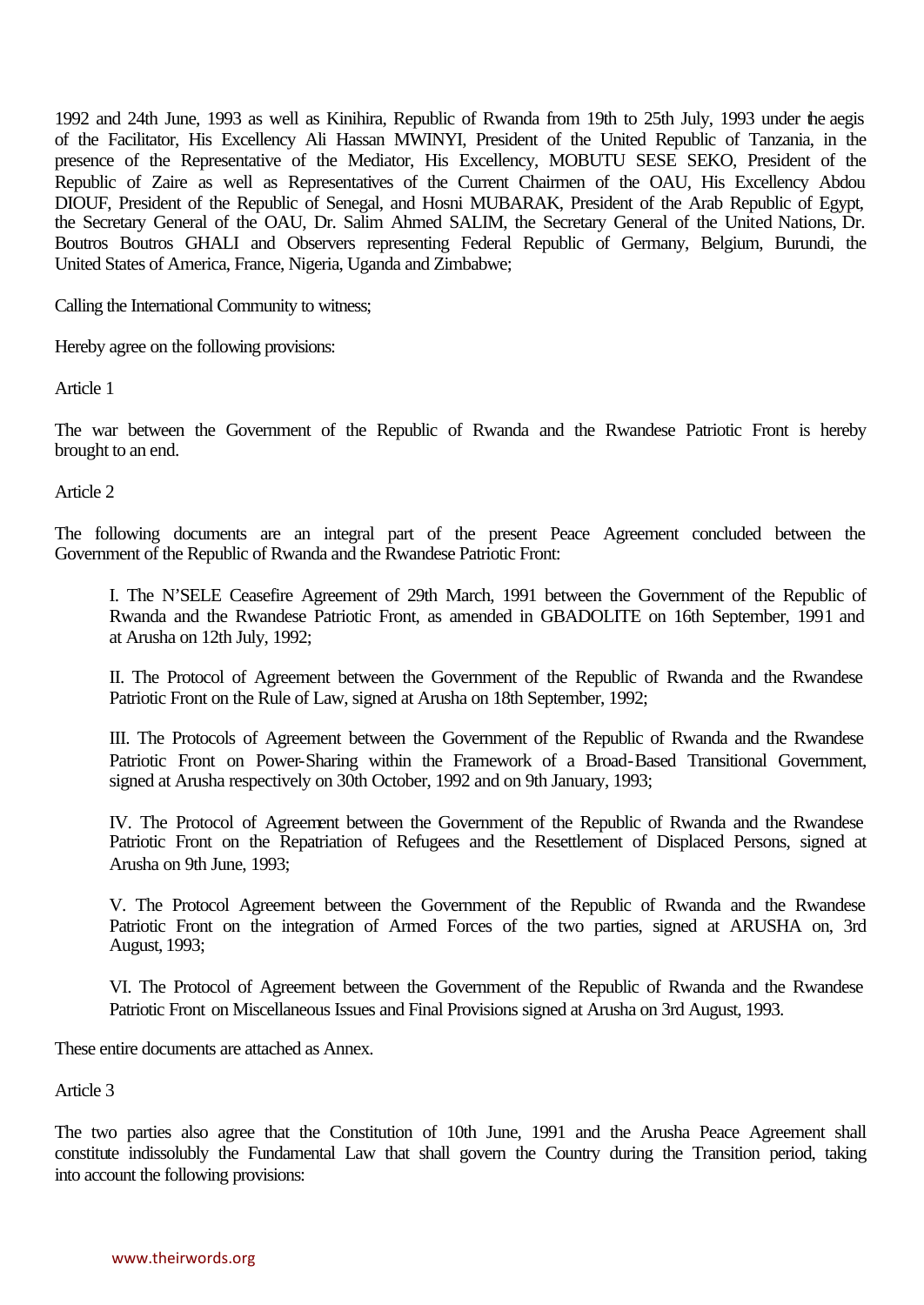1. The following Articles of the Constitution shall be replaced by the provisions of the Peace Agreement relating to the same matters. The Articles in question are: 34, 35, 38, 39, 40, 41, 42, 4,3, 44, 45, 46, 47, 48, 49, .50, 51, 52, ,54, 55, .56, 57, 58, 59, 60, 63, 65, 66, 67, 68, 70, 71, 73, 74, 75 paragraph 2, 77 paragraphs 3 and 4, 81, 82, 83, 84, 85, 86, 87, 88 paragraph 1, 90, 96, 99, 101.

2. In case of conflict between the other provisions of the Constitution and those of the Peace Agreement, the provisions of the Peace Agreement shall prevail.

3. The Constitutional Court shall verify the conformity of Laws and Orders in Council with the Fundamental Law thus defined. Pending the enactment of the law on the Supreme Court, the existing Constitutional Court shall remain composed of both the Court of Cassation and the State of Council. The Presiding Judge of the Constitutional Court shall assume the presidency.

Article 4

In case of conflict between the provisions of the Fundamental Law and those of other Laws and Regulations, the provisions of the Fundamental Law shall prevail.

Article 5

The Government of the Republic of Rwanda and the Rwandese Patriotic Front undertake to make every possible effort to ensure that the present Peace Agreement is respected and implemented.

They further undertake to spare no effort to promote National Unity and Reconciliation.

Article 6

The two parties agree on the appointment of Mr. TWAGIRAMUNGU Faustin as Prime Minister of the Broad-Based Transitional Government, in accordance with Articles 6 and 51 of the Protocol of Agreement between the Government of the Republic of Rwanda and the Rwandese Patriotic Front on Power-Sharing within the framework of a Broad-Based Transitional Government.

Article 7

The Transitional Institutions shall be set up within thirty seven (37) days following the signing of the Peace Agreement.

Article 8

The current Government shall remain in Office until the Broad-Based Transitional Government is established. The maintenance of that Government does not mean that it can encroach on the mandate of the Broad-Based Transitional Government being established.

The current Government shall, in no case, take decisions which may be detrimental to the implementation of the Broad-Based Transitional programme.

Article 9

The "Conseil National de développement" (CND) shall remain in Office until the Transitional National Assembly is established. However, as from date of signing the Peace Agreement, it shall not enact laws.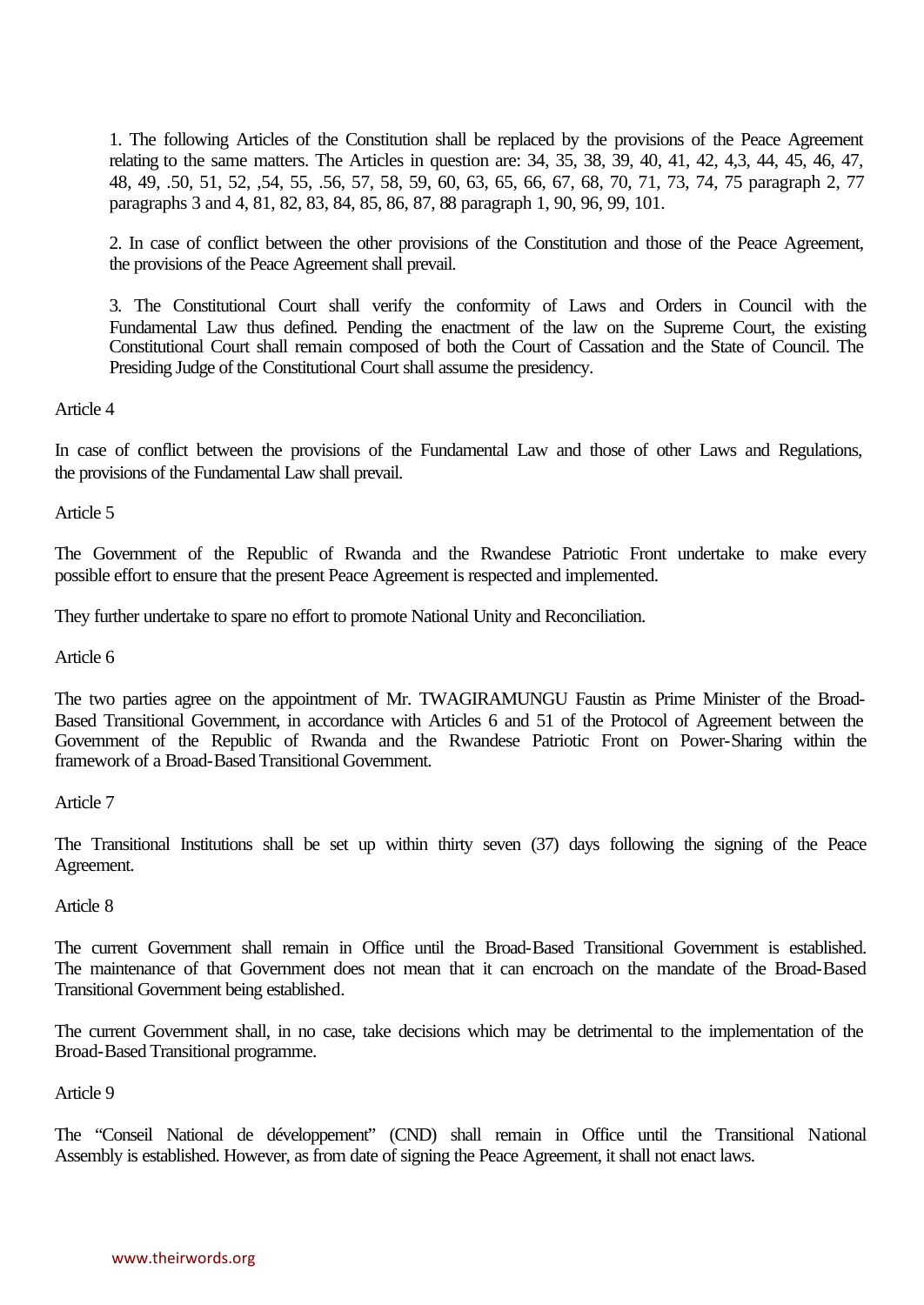#### Article 10

The present Peace Agreement is signed by the President of the Republic Rwanda and the Chairman of the Rwandese Patriotic Front, in the presence of:

- The Facilitator, His Excellency, Ali Hassan MWINYI, President of the United Republic of Tanzania;
- His Excellency, Yoweri Kaguta MUSEVENI, President of the Republic of Uganda, Observer country;
- His Excellency Melchior NDADAYE, President of the Republic of Burundi, Observer country;
- The Representative of the Mediator, His Excellency Faustin BIRINDWA, Prime Minister of Zaire;
- Dr. Salim Ahmed SALIM, Secretary General of the OAU;
- The Representative of the Secretary General of the United Nations;
- The Representative of the Current Chairman of the OAU;
- The Representatives of other Observer countries: Germany, United States of America, France, Nigeria and Zimbabwe;
- The delegations of the two parties.

Article 11

The present Peace Agreement shall come into force upon its signing by parties.

Done at Arusha, on the 4th day of the month of August, 1993 both in and English languages, the original text being in French.

Major-General Justenal Habyarimana President of the Republic of Rwanda

Colonel Alexis Kanyarengwe Chairman of the Rwandese Patriotic Front

In the presence of the Facilitator

Ali Hassan Mwinyi President of the United Republic of Tanzania

In the presence of the Representative of the Secretary General of the United Nations

Vladimir Petrovsky Under-Secretary General Director General of the United Nations Office at Geneva

In the presence of the Secretary General of the OAU

Salim Ahmed Salim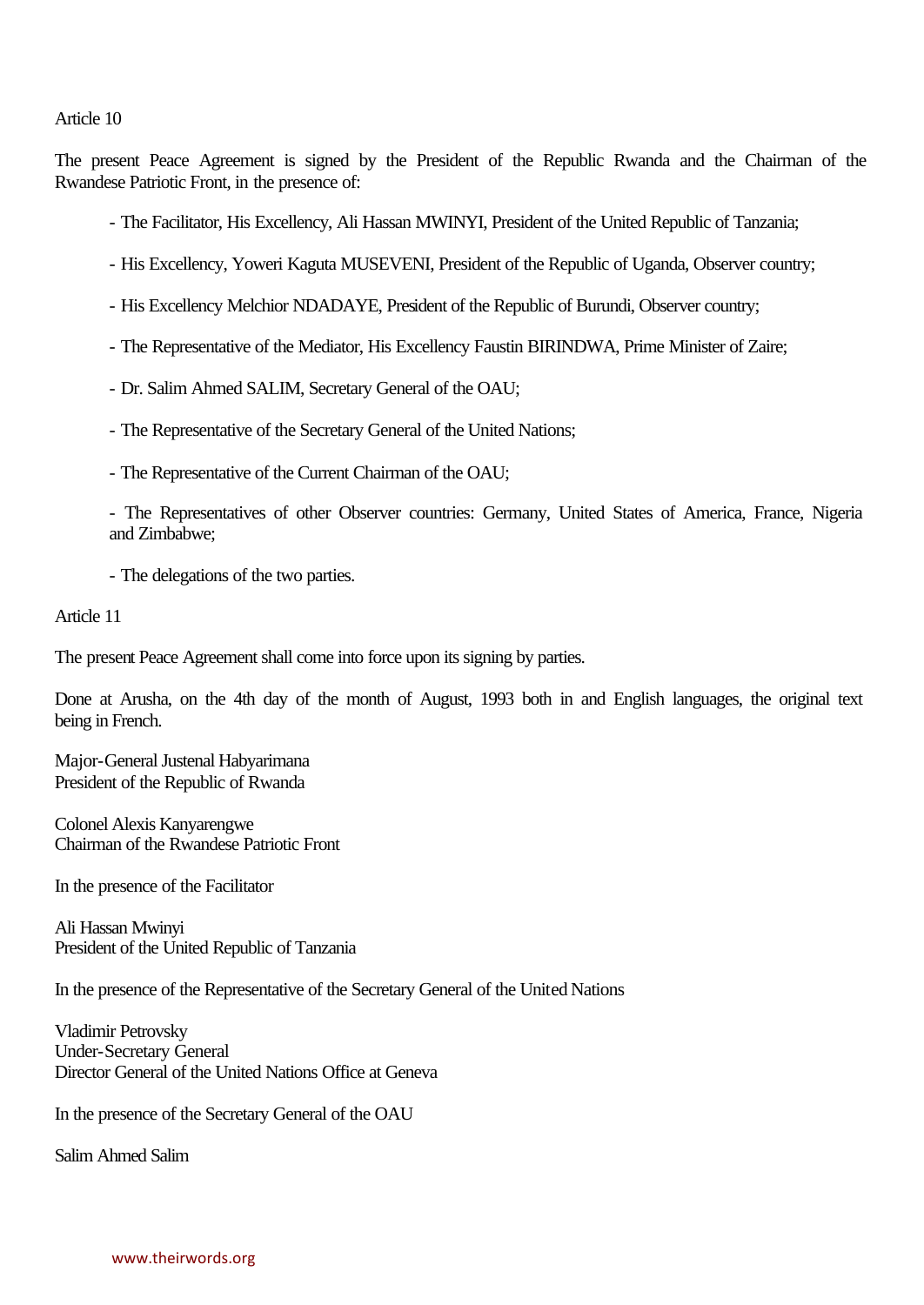# **N'sele Cease-fire Agreement between the Government of the Rwandese Republic and the Rwandese Patriotic Front**

As amended at Gbadolite on 16 September 1991 and at Arusha on 12 July 1992.

We, the representatives of the Government of the Rwandese Republic and of the Rwandese Patriotic Front:

Mindful of the unfortunate incidents that have occurred between the Rwandese and have affected peace and public order in the country;

Referring to the Communiqués issued by the Heads of State of the Region, meeting in Mwanza (Tanzania) on 17 October 1990, in Gbadolite (Zaire) on 26 October 1990 and in Goma (Zaire) on 20 November 1990;

Considering that all these Summit meetings specifically emphasized the prior need for a ceasefire;

Considering the acceptance of the ceasefire in principle by President Juvenal HABYARIMANA in Zanzibar on 17 February 1991 following his meeting with Presidents Yoweri MUSEVENI of Uganda and Ali Hassan MWINYI of Tanzania;

Mindful of the fact that Presidents Pierre BUYOYA of Burundi, Juvenal HABYARIMANA of Rwanda, Ali Hassan MWINYI of Tanzania, Yoweri MUSEVENI of Uganda and Prime Mininster Lunda BULULU of Zaire, assisted by the Secretary-General of the OAU and a delegate of the UN High Commission for Refugees adopted the Dar-Es-Salaam Declaration of 19 February 1991 mandating President Mobutu SESE SEKO of Zaire to take urgent and immediate steps to usher in dialogue which should culminate in a formal ceasefire agreement between the Government of Rwanda and the Rwandese Patriotic Front;

Mindful of the fact that the ceasefire should facilitate the establishment of negotiations between the Rwandese Government and the Rwandese Patriotic Front aimed at national reconciliation and restoration of lasting peace;

Considering that the two Parties reaffirmed their political will during their meeting in Paris from 6th to 8th June 1992 to find through negotiations a solution to the current conflict as well as related problems;

Considering that both parties are committed to conduct direct negotiations:

Mindful of the fact that both parties reaffirmed the validity of the ceasefire agreement signed at N'sele on 29th March 1991 and as amended on 16th September 1991 in Gbadolite subject to up-dating the agreement by making necessary amendments;

Have on this 12th day of July 1992, agreed on and accepted the following provisions with respect to the ceasefire:

Article I

1. A cease-fire is hereby established throughout the territory of the Republic of Rwanda, between the Government Forces and those of the Rwandese Patriotic Front. The cease-fire shall enter into force at midnight (Rwanda time) on 31st July 1992 at the same time as the deployment of the Neutral Military Observer Group.

2. The entry into force of the cease-fire shall be preceded by a truce, that is, the cessation of fighting, which shall enter into force at midnight (Rwanda time) on 19th July 1992.

3. The present Cease-fire Agreement is the first stage of a peace process which shall culminate in a Peace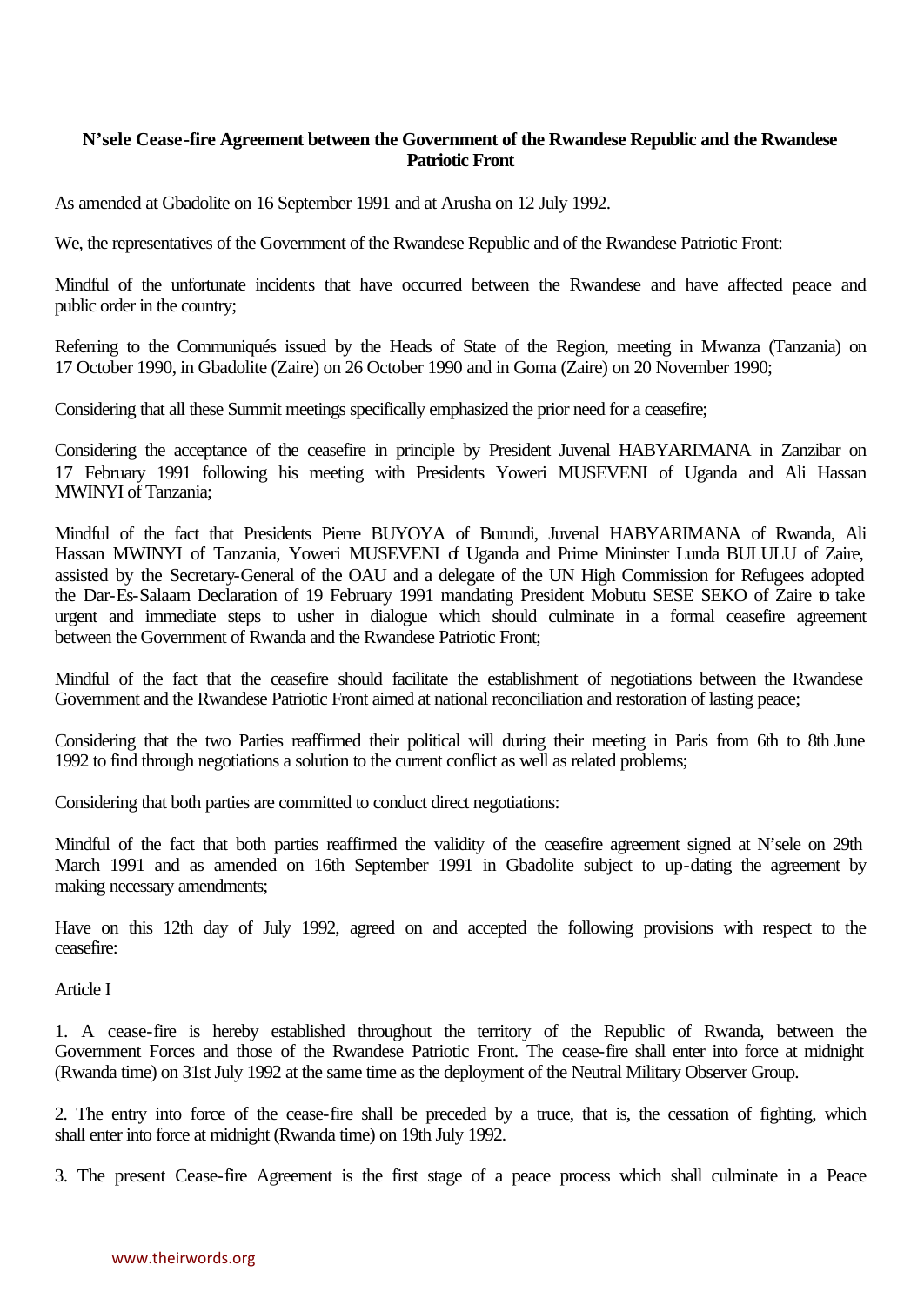Agreement to be signed at the conclusion of the political negotiations.

Article II

The cease-fire shall imply:

1. The cessation of all hostilities for the purpose of dialogue and serious negotiations between the two parties udder the auspices of the Mediator or a Facilitator;

2. The suspension of supplies of ammunition and weaponry to the field;

3. The supply of non-lethal logistical needs to the military forces in the field;

4. The release of all prisoners-of-war; the effective release of all persons arrested because and as a result of this war within five days following the entryinto force of the Cease-fire Agreement;

5. The possibility of recovering the remains of the dead;

6. The withdrawal of all foreign troops after the effective deployment of the Neutral Military Observer Group (NMOG) except for Military Officers serving in Rwanda under bilateral Cooperation Agreements;

7. A ban on infiltration of troops and on the conveyance of troops and war material to the area occupied by each party;

8. A ban on any mine-laying operations or the hindering of operations to remove the mines;

9. The establishment of the Neutral Corridor separating the areas occupied by the two respective forces. This corridor meant to facilitate the monitoring of the cease-fire by the Neutral Military Observer Group shall be determined in consideration of the front-lines of both armies. The demarcation on the field shall be established by the representatives of the two armies in the presence of the Neutral Military Observer Group.

## Article III

1. The verification and control of the cease-fire shall be conducted by the neutral military observer group under the supervision of the Secretary-General of OAU.

2. The Neutral Military Observer Group shall be composed of:

- 10 Officers from Nigeria;
- 10 Officers from Senegal;
- 10 Officers from Zimbabwe;
- 10 Officers from an African country to be dosen by the current Chairman of the OAU in collaboration with the President of the United Republic of Tanzania;
- 5 Officers from the Government of Rwanda: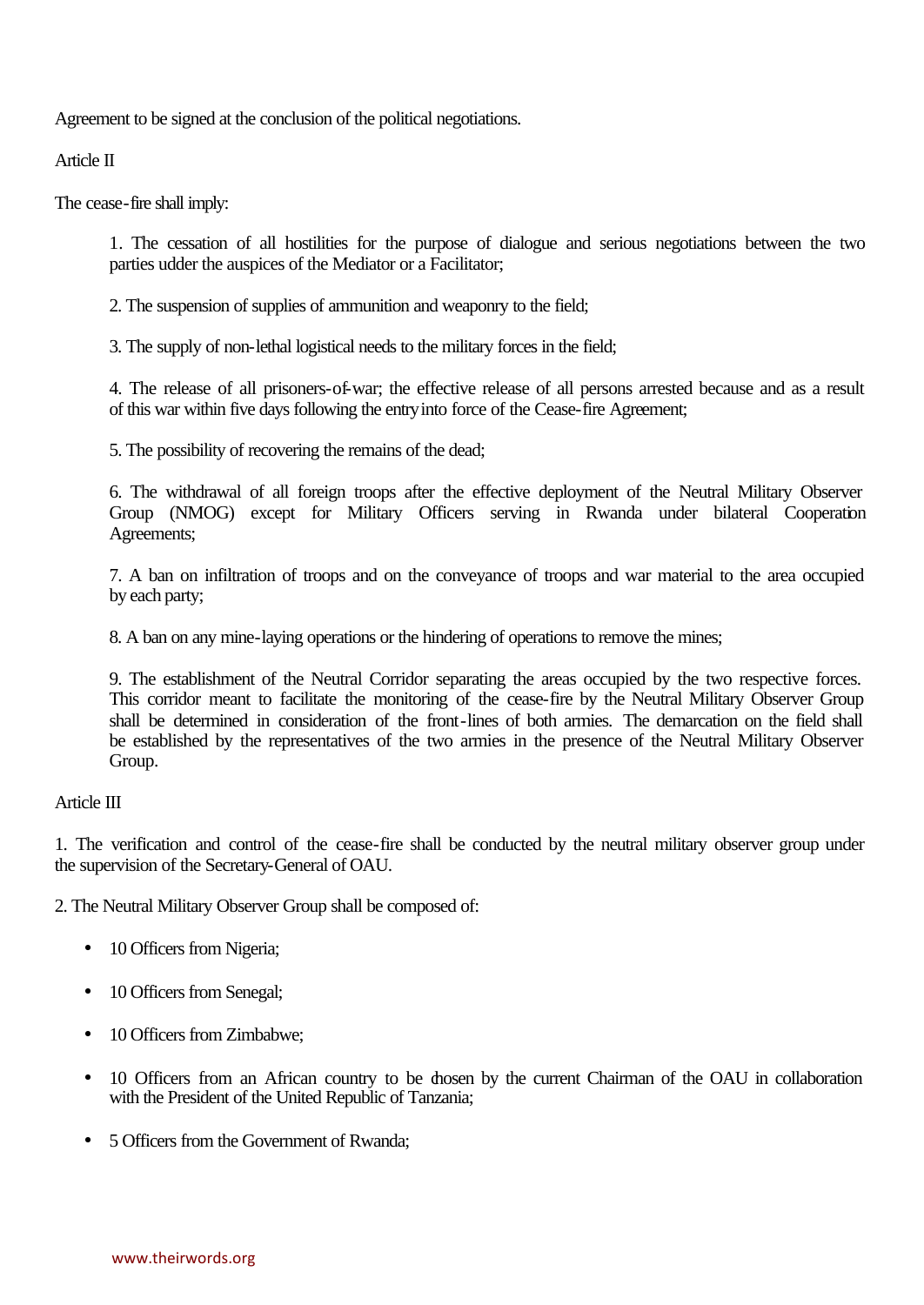• 5 Officers from the Rwandese Patriotic Front;

3. The Neutral Military Observer Group shall report any violation of the cease-fire to the Secretary-General of OAU and a joint political military commission.

4. The Neutral Military Observer Group shall set up the organs and machinery required for the control and verification of the cease-fire. It shall draft its own rules of procedure. It shall enjoy a status that would enable it to perform its mission as provided in the Cease-fire Agreement; including privileges and immunities enjoyed by the OAU personnel as enshrined in the general agreement.

5. The Neutral Military Observer Group shall have full communication and other equipment it deems necessary to perform its mission. The NMOG officers may have specific uniforms with insignia for easy identification, and light weapons for self-defence.

Article IV

1. A Joint Political Military Commission composed of 5 representatives of the Rwandese Government and 5 of the Rwandese Patriotic Front is established;

2. The OAU and the following countries are invited to participate, as observers, in the Joint Commission: Burundl, United Republic of Tanzania, Uganda, Zaire, Belgium, France and the United States of America;

3. The Joint Commission shall have the following mandate:

- To ensure the follow-up of the implementation of the Cease-fire Agreement;

- To ensure the follow-up of the implementation of the peace Agreement to be signed at the conclusion of the political negotiations;

4. The Joint Commission shall be based at the OAU Headquarters in Addis Ababa, Ethiopia. The Commission's Headquarters may be moved upon agreement by both parties;

5. The Joint Commission shall hold its inaugural meeting not later than  $26<sup>th</sup>$  July 1992.

Article V

The signatories of the present agreement accept the following principles whose modalities of implementation shall be specified during the political negotiations:

1. Establishment of the rule of law, that is, based namely on national unity, democracy, pluralism, and respect for human rights;

2. Formation of a national army consisting of Government forces and those of the Rwandese Patriotic Front;

3. Establishment of power-sharing within the framework of a broad-based transitional government.

Article VI

The political negotiations culminating in the peace agreement shall proceed pursuant to the following calendar:

1. Commencement of the political negotiations: 10th August 1992;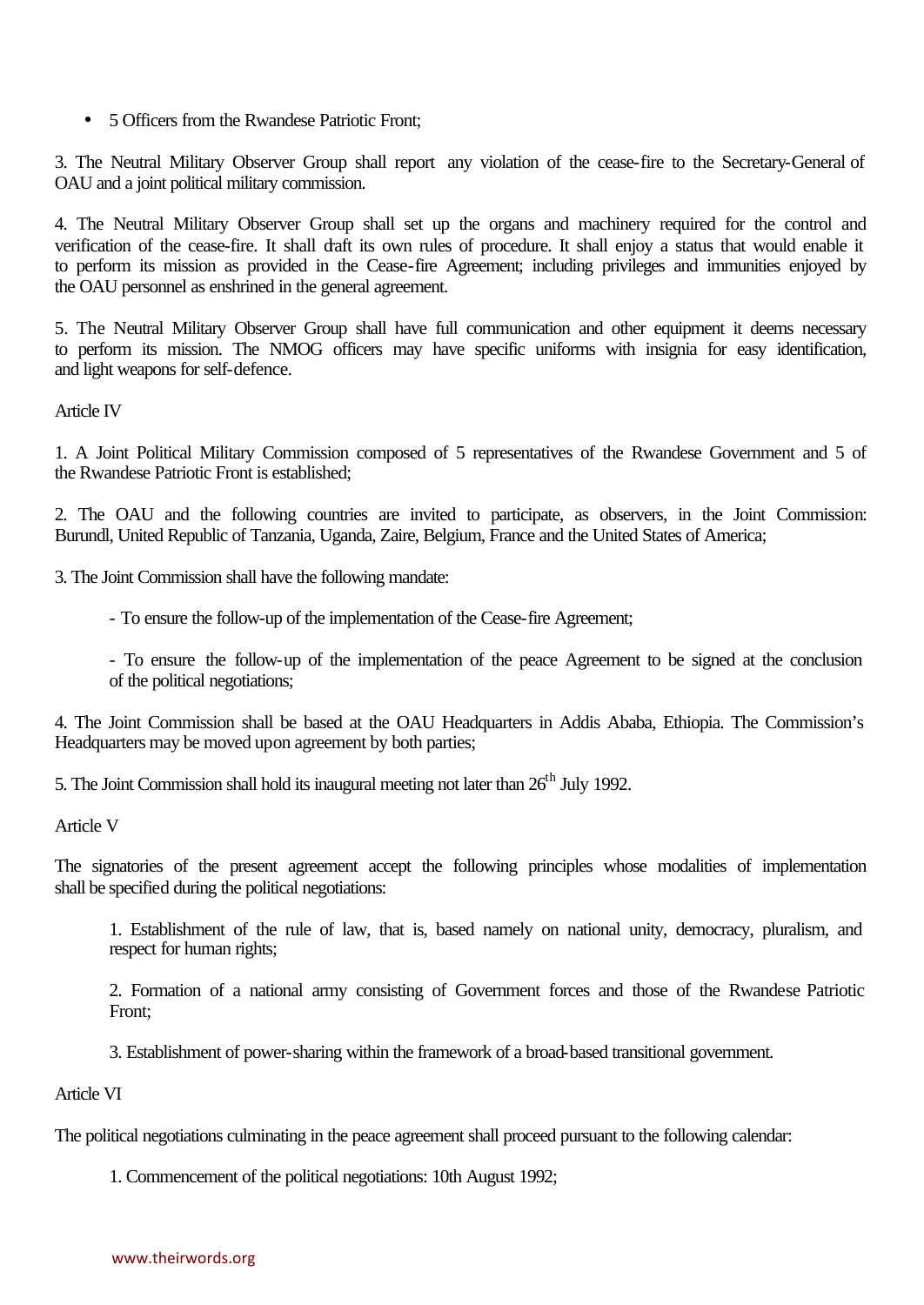2. Completion of the political negotiations and signing of the peace agreement: not later than 10 October 1992;

3. Completion of the implementation of the mechanisms and conclusions agreed upon pursuant to the peace Agreement: not later than 10 January 1993.

Article VII

In the present Agreement:

1. "Cease-fire" shall mean the cessation of all hostilities between the forces of the Government of the Rwandese Republic and those of the Rwandese Patriotic Front (RPF) throughout the national territory of Rwanda.

2. "Cessation of hostilities" shall mean the end of all military operations, all harmful civil operations and denigrating and unfounded propaganda through the mass media.

3. "Violation of the Cease-fire" shall mean the non-observance of one of the points mentioned in Article II.

4. "Violation of the Cease-fire Agreement" shall mean the non-observance of any provision of the agreement.

Done in Arusha on 12th July 1992.

For the Rwandese Government:

(Signed) Boniface NGULINZIRA Minister for Foreign Affairs and Cooperation

For the Rwandese Patriotic Front:

(Signed) Pasteur BIZIMUNGU Member of the Executive Committee for Information and Documentation

For the Facilitator (the United Republic of Tanzania)

(Signed) Hon. Ahmed Hassan DIRIA (MP) Minister for Foreign Affairs and International Cooperation

In the presence of the Representative of the Secretary-General of the OAU

(Signed) M. T. MAPURANGA Assistant Secretary-General in Charge of Political Affairs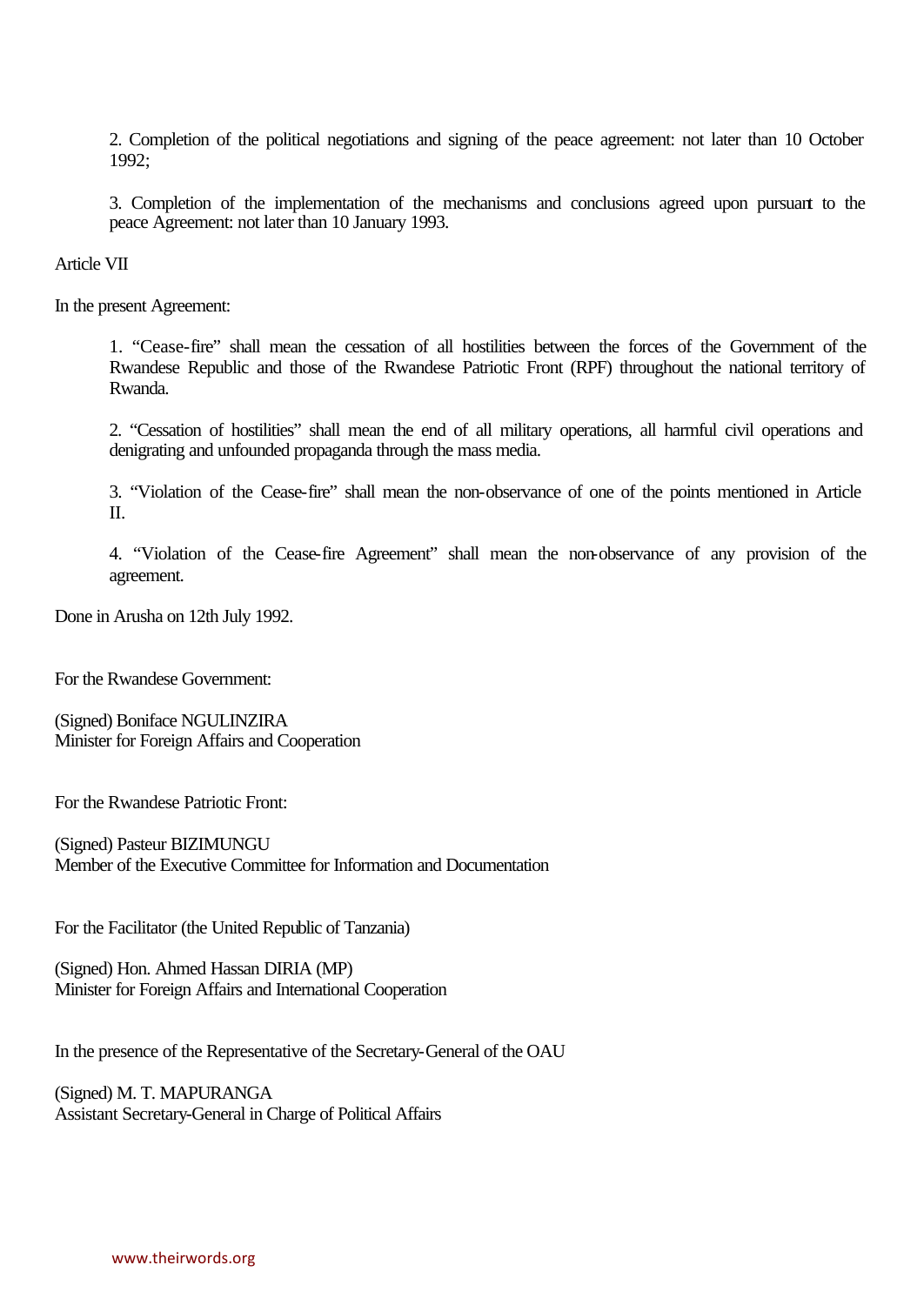# **Protocol of Agreement between the Government of the Republic of Rwanda and the Rwandese Patriotic Front on the Rule of Law**

Signed at Arusha on 18 August 1992.

### PREAMBLE:

The Government of the Republic of Rwanda and the Rwandese Patriotic Front,

Reaffirming that the Rule of Law, the principle of the establishment of which was agreed upon by the signatories of the present Protocol of Agreement, in accordance with Article V of the N'sele Agreement, as amended in Gbadolite, on the 16th of September, 1991 and in Arusha on the 12th of July, 1992, shall characterize the political life in our country;

Considering that the Rule of Law implies that nobody, including the authorities, is above the law and that-the laws must respect the fundamental rights of the citizens;

Reaffirming that the Rule of Law does not mean merely a formal legality which assures regularity and consistency in the achievement and enforcement of democratic order, and which is first and foremost and fundamentally characterised by justice based on the recognition and full acceptance of the supreme value of the human personality and guaranteed by institutions providing a framework for its fullest expression;

Convinced that the Rule of Law:

- is the best guarantee of national unity, the respect of the fundamental freedoms and rights of the individual:

- is a concrete manifestation of democracy;

- hinges on national unity, democracy, pluralism and respect for human rights;

Have agreed as follows:

Chapter I: National Unity

Article 1

National unity must be based on equality of all citizens before the law, equal opportunities in all fields including the economic field and respect for fundamental rights as stipulated, notably, in the Universal Declaration of Human Rights and in the African Charter on Human and Peoples' Rights.

Article 2

National unity implies that the Rwandese people, as constituent elements of the Rwandese nation, are one and indivisible. It also implies the necessity to fight all obstacles to national unity, notably, ethnicism, regionalism, integrism and intolerance which subordinate the national interest to ethnic, regional, religious and personal interest.

#### Article 3

National unity entails the rejection of all exclusions and any form of discrimination based notably, on ethnicity, region, sex and religion. It also entails that all citizens have equal opportunity of access to all the political,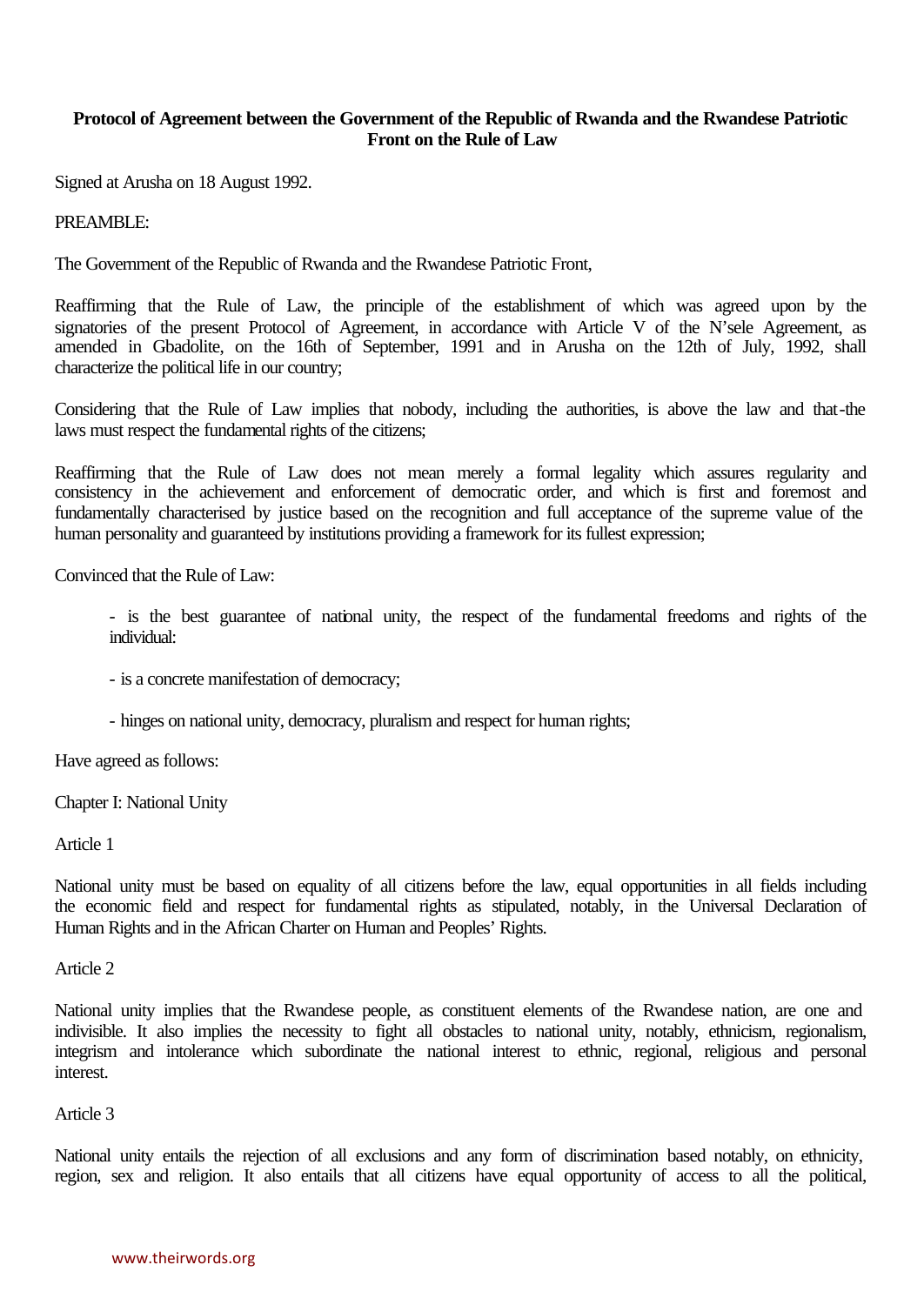economic and other advantages, which access must be guaranteed by the State.

Article 4

The two parties acknowledge that the national unity of the people of Rwanda cannot be achieved without a definitive solution to the problem of Rwandese refugees. They recognize that the return of the Rwandese refugees to their country is an inalienable right and represents a factor of peace, unity and national reconciliation. They undertake not to hinder the free exercise of this right by the refugees.

Chapter II: Democracy

Article5

Democracy is founded on the idea that sovereignty belongs to the people. It is expressed, notably, through regular, free, transparent and fair elections. Popular representation must be the authentic expression of the will of citizens.

### Article 6

The two parties accept the universality as well as the implications of the following fundamental principles of democracy:

- sovereignty of the people;

- government based on the consent of the people expressed through regular, free, transparent and fair elections;

- separation of the legislative, the executive and the judiciary powers;
- independence of the Judiciary;

- guarantee for the fundamental rights of the individual as provided for in the Universal Declaration of Human Rights as well as in the African Charter on Human and Peoples' Rights, among others, freedom of speech, enterprise and of political, social and economic association;

- laws and regulations based on the respect of fundamental human rights;

- equality before the law;
- respect of laws and regulations by all;

- Constitution which respects the principles enunciated above, organises the State powers and defines the powers and limitations of the Institutions of the Republic;

- multipartism, social and economic pluralism.

#### Article 7

The two parties recognize that multipartism entails the legitimate existence of a democratic opposition and consider, as legitimate, the aspiration of any Rwandese citizen to accede to power through democratic process.

Article 8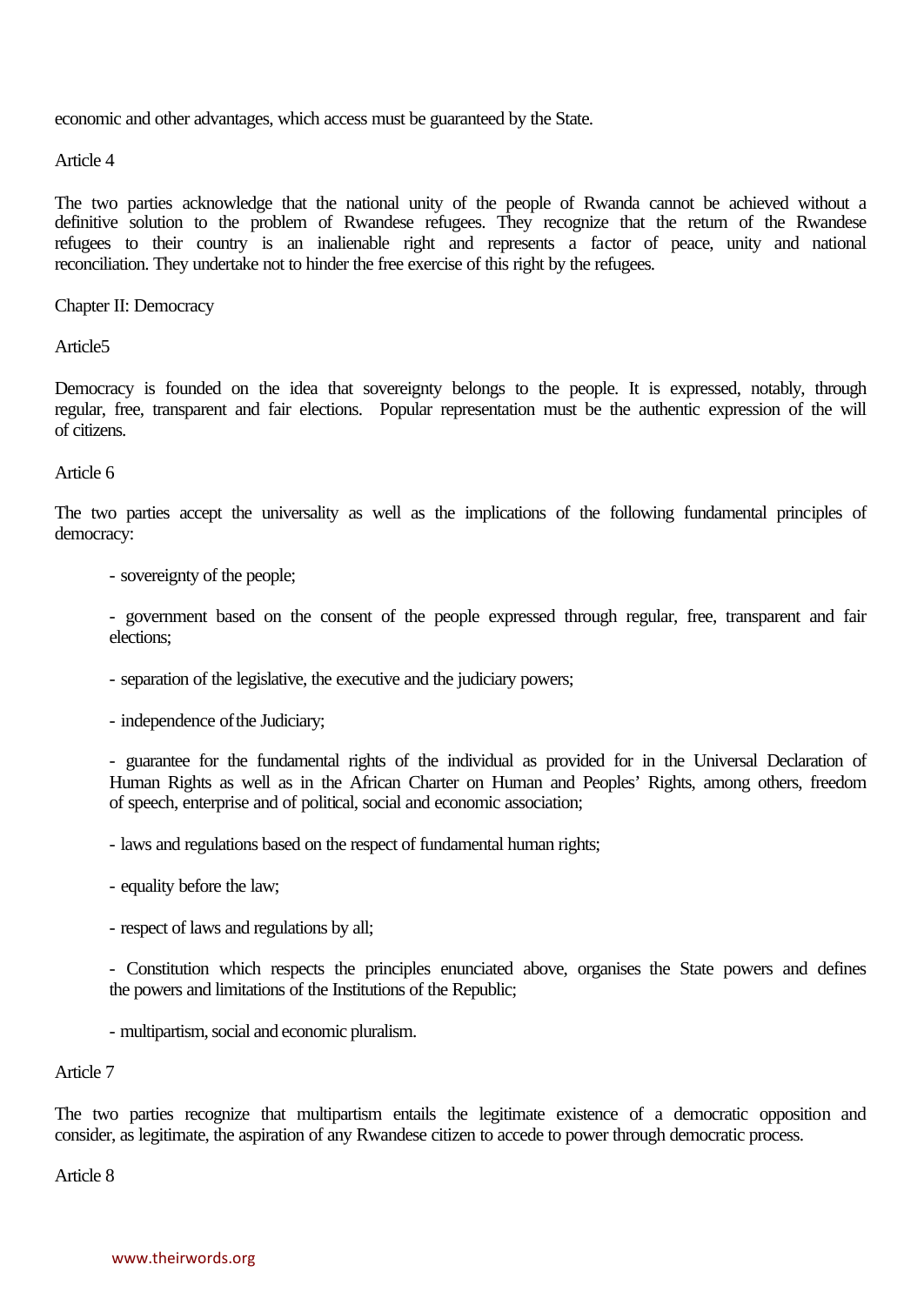The two parties resolutely reject and undertake to fight:

- political ideologies based on ethnicity, region, religion and intolerance which subordinate national interest to the ethnic, regional, religious or personal interest;

- any form of coup d'état as being contrary to the democratic system as described above.

Article 9

In order to promote and consolidate the democratic system as described above, the two parties undertake to work for social, economic and cultural development of the country and to fight hunger, ignorance, poverty and disease.

### Article 10

Elections shall be organised in such a way that transparency is guaranteed and fraud eliminated through the establishment of efficient supervision mechanisms including, if the need arises, enlisting the assistance of International Observers.

The prior and full explanation of the citizens' rights and civic duties including the issues at stake in the elections is their inalienable right as a way of avoiding any form of political manipulation.

Article 11

The two parties accept to promote, in national political life, a democratic culture based on the principles enunciated above.

Article 12

The broad-based transitional government provided for in Article V of the N'sele Agreement, as amended in Gbadolite, on 16th September, 1991 and in Arusha on 12th July, 1992, shall lead the country to a democratic system as defined above.

To this end, the two parties note that a political process has been initiated by the Rwandese people to ensure the progress of democracy and reaffirm the need to build together a society founded on the Rule of Law as stipulated in the present Protocol.

Chapter III: Pluralism

Article 13

The two parties recognise that a democratic society is also founded on pluralism which is the expression of individual freedoms and must respect national unity and the fundamental rights of the citizen.

Chapter IV: Human Rights

Article 14

The two parties recognise the universal nature of human rights and should express concern when these rights are violated anywhere and by anybody.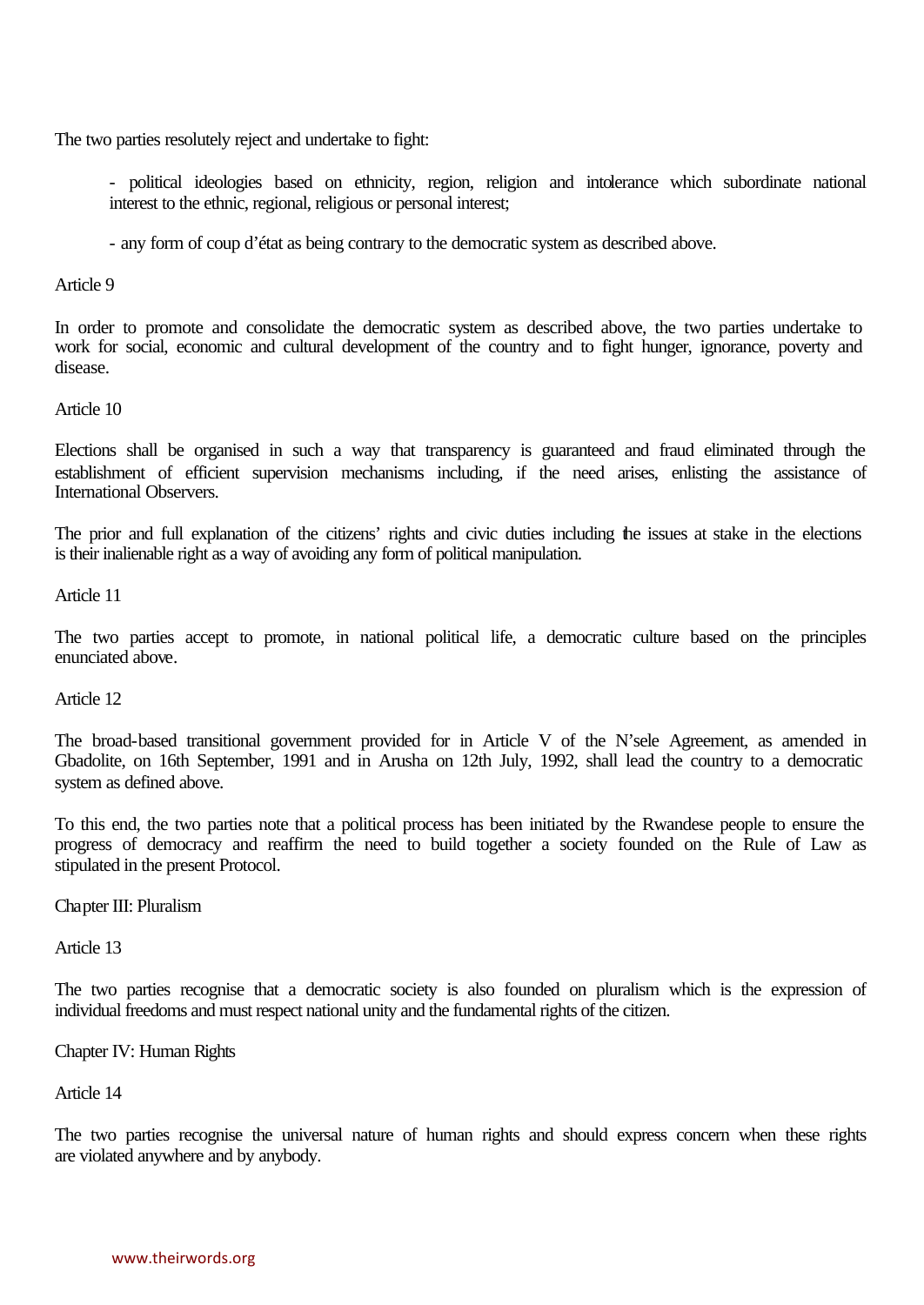They also recognise that the International Community would be justified in expressing concern in the event that these rights are violated by anybody on Rwandese territory. These rights should be guaranteed by the Constitution and the laws of the Republic of Rwanda.

Article 15

The two parties agree that a National Commission on Human Rights shall be established. This institution shall be independent and shall investigate human rights violations committed by anybody on Rwandese territory, in particular, by organs of the State and individuals in their capacity as agents of the State or of various organisations.

The investigation work of the Commission shall not be limited in time.

The Commission shall be provided with the necessary means, especially legal means, to efficiently accomplish its mission. It shall utilise its findings to:

a) sensitize and educate the population about human rights;

b) institute legal proceedings, where necessary.

Article 16

The two parties also agree to establish an International Commission of Enquiry to investigate human rights violations committed during the war.

**Conclusion** 

Article 17

The two parties concur that national unity, democracy and peace are invaluable and solemnly undertake to do everything possible so as to preserve these values in the interest of the present and future Rwandese generations.

Done at Arusha, the 18th day of August, 1992 in French and English, the French version being the original.

For and on behalf of the Government of the Republic of Rwanda:

Boniface Ngulinzira Minister of Foreign Affairs and Cooperation

For and on behalf of the Rwandese Patriotic Front:

Pasteur Bizimungu Member of the Executive Committee and Commissioner for Information and Documentation

For and on behalf of the Facilitator (United Republic of Tanzania):

Benjamin Mkapa Minister for Science, Technology and Higher Education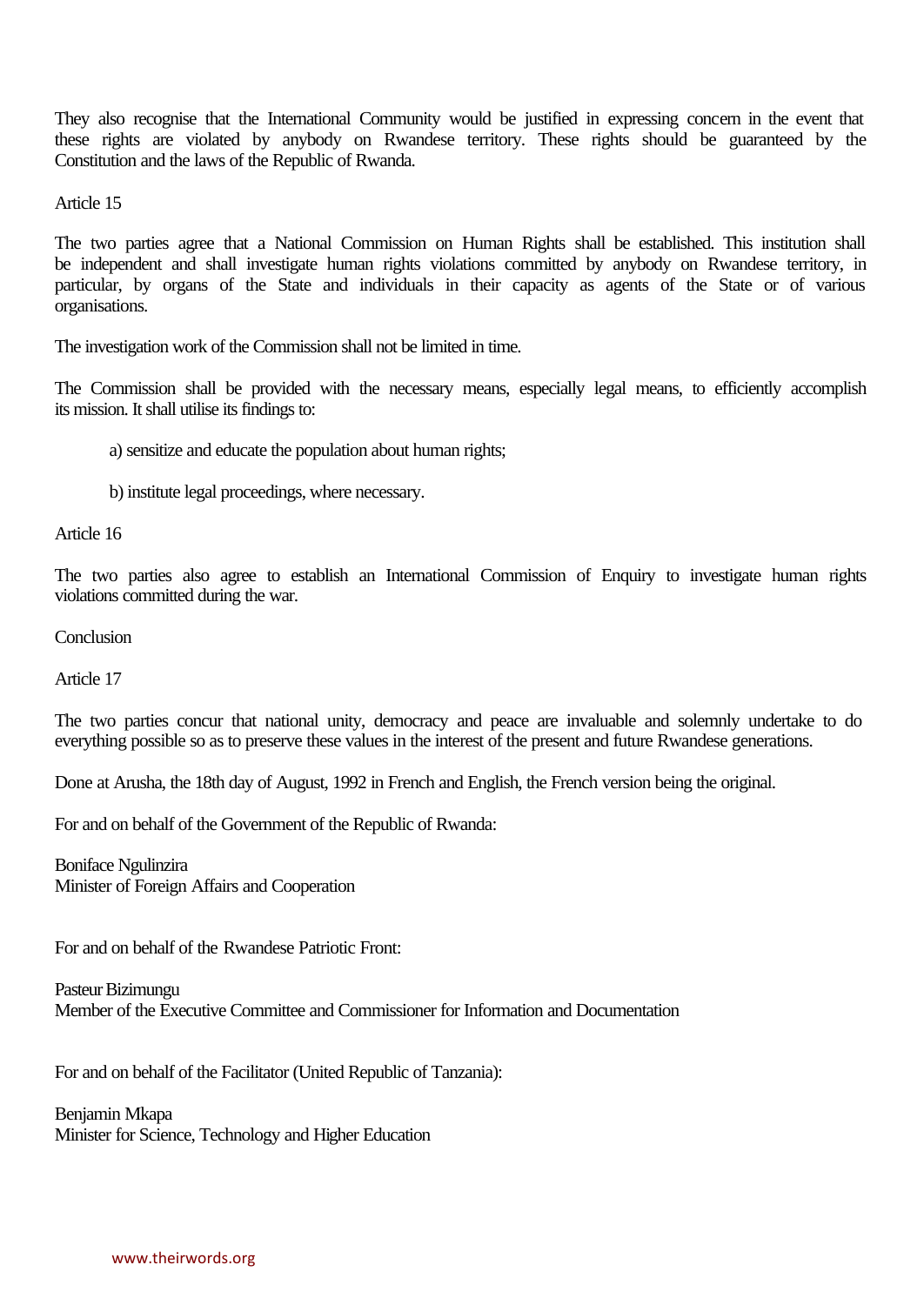In the presence of the Representative of the Current Chairman of the OAU:

Papa Louis Fall Ambassador of Senegal to Ethiopia, Tanzania and the OAU

In the presence of the Representative of the Secretary General of the OAU

Dr. M.T. Mapuranga Assistant Secretary General in charge of Political Affairs

## **Protocol of Agreement on Power-Sharing within the Framework of a Broad-Based Transitional Government between the Government of the Republic of Rwanda and the Rwandese Patriotic Front**

The Government of the Republic of Rwanda and the Rwandese Patriotic Front:

Agree on the following provisions which are an integral part of the Protocol of Agreement on Power-sharing:

Chapter 1: General Principles

Article 1

The two parties reaffirm the acceptance of the principle of power-sharing within the framework of a Broad-Based Transitional Government, in conformity with Article V.3. of the N'sele Ceasefire Agreement, as amended at GBADOLITE on 16th September, 1991 and at ARUSHA on 12th July, 1992. The modalities of implementation of this principle are the object of the present Protocol of Agreement on Power-sharing.

Article 2

The two parties agree that those modalities shall consist of:

(a) the maintenance of the current structure of the Coalition Government with appropriate adjustments to be mutually agreed upon in this Protocol, with a view to making room for the participation of the RPF and other political forces in the country;

(b) appropriate adjustments to be mutually agreed upon in this Protocol, to be made at the level of the State powers with a view to enabling the RPF and other political forces in the country to participate in and make for the efficient management of the transition, in compliance principle of separation of powers.

Chapter II: Transitional Institutions

Article 3

During the Transitional Period, the State institutions shall be:

(i) The Presidency of the Republic;

(ii) The Broad-Based Transitional Government;

- (iii) The Transitional National Assembly;
- (iv) The Institutions of the Judiciary.

Chapter III: The Executive Power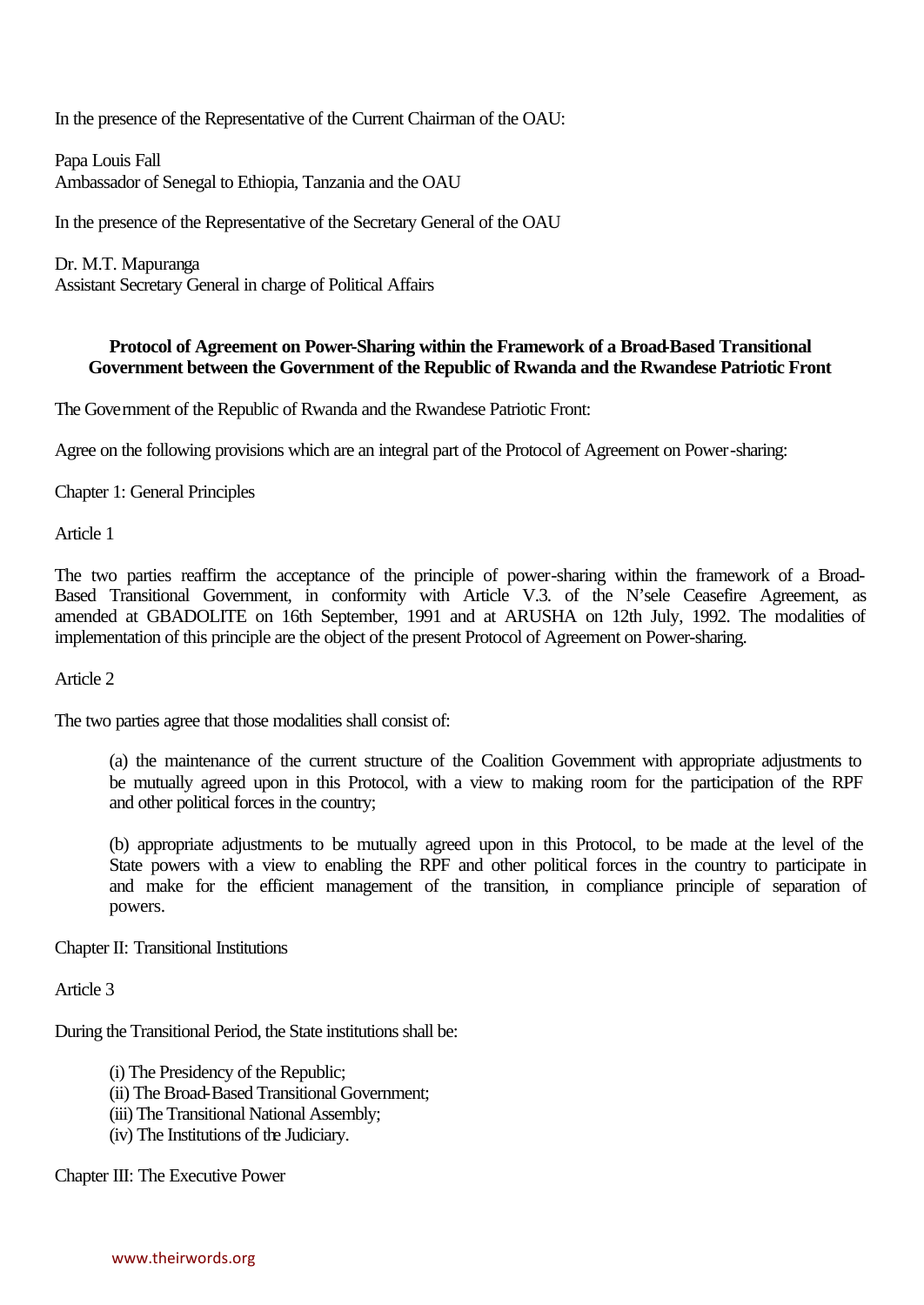Article 4

The Executive power shall be exercised collectively through decisions taken in Cabinet meetings, by the President of the Republic and by the Government.

Section 1: The President of the Republic and Head of State

Article 5

Upon the signing of the Peace Agreement, the incumbent President of the Republic and Head of State shall remain in office until the outcome of elections to be held at the end of the Transitional Period.

Article 6

As Head of State, the President of the Republic shall have the following prerogatives:

(a) He shall nominate the Prime Minister and other members of the Cabinet within three days following their appointment by the relevant bodies. After this period, the Prime Minister shall assume office and appoint other Members of the Cabinet.

Modalities for the appointment of the Prime Minister and other Members of the Cabinet shall be provided for in this Peace Agreement;

(b) He shall nominate and accredit Ambassadors, Plenipotentiaries and Extraordinary Envoys abroad, after their appointment by the Cabinet. He shall receive credentials of Ambassadors and Extraordinary Envoys from abroad, after their approval by the Cabinet;

(c) He shall represent the Rwandese State in its relations with other States;

(d) He shall sanction and promulgate, without any right of veto, bills passed by the National Assembly and Orders in Council adopted in the Cabinet meetings within ten days following the date of receipt of the ruling on their constitutionality. After this period, Orders in Council shall be sanctioned and promulgated by the Prime Minister, and the bills shall be sanctioned and promulgated by the Speaker of the Transitional National Assembly;

(e) He shall declare war and sign armistice upon the decision of the Cabinet and after authorization by the National Assembly. To this end, he shall bear the title of Commander-in-Chief of the Armed Forces. The Army and other security forces shall be accountable to the Cabinet, in accordance with the modalities specified in the Peace Agreement.

Article 7

The President of the Republic shall have the right to include any issue of national interest on the agenda of Cabinet meetings.

Article 8

The President of the Republic may, if he so wishes, attend meetings of the Cabinet. In this case, he shall chair the Cabinet meetings.

Article 9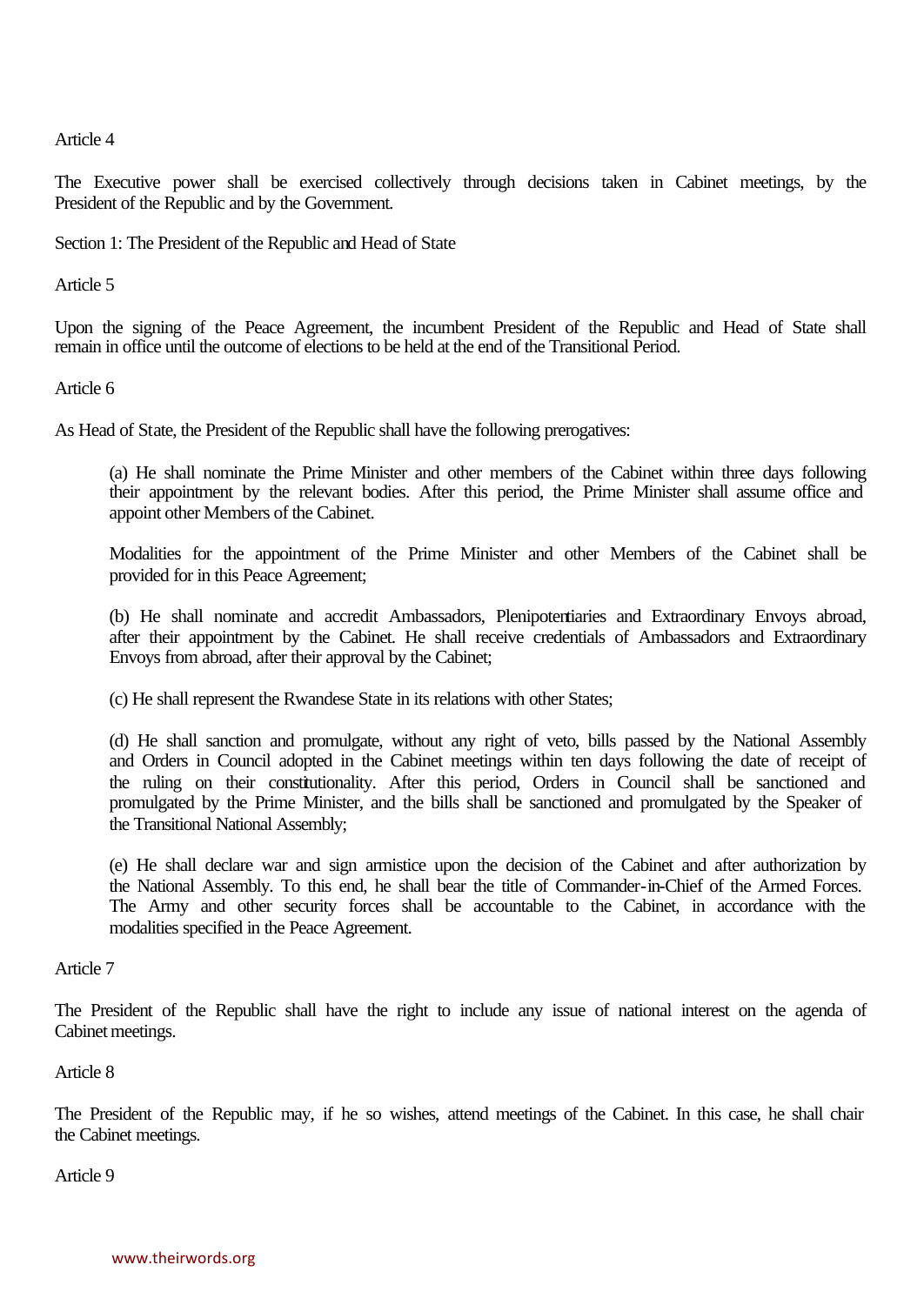Executive Orders by the President of the Republic, shall be discussed and adopted by the Cabinet. Since the President of the Republic shall have the right to be involved in decision-making in the Cabinet, he shall have no right of veto on decisions regularly taken by the Cabinet, in particular, draft Presidential Orders when these are submitted to him by the Prime Minister for signature. This signature officializing the Presidential Orders adopted in the Cabinet, shall be effected within ten days following the day of receipt of the said Orders at the Presidency of the Republic. After this period, the decision shall come into force by way of a Prime Ministerial Order.

#### Article 10

Legal Acts by the President of the Republic shall be countersigned by the Prime Minister and by relevant Ministers and Secretaries of State.

#### Article 11

In pursuance of the decisions of the Cabinet and in conformity with the procedure defined under Article 9 of the present Protocol, the President of the Republic shall sign Presidential Orders with regard to the following:

- 1. the prerogative of mercy;
- 2. the minting of currency;
- 3. award of the National Orders:
- 4. the implementation of laws, when he is so required;

5. the appointment and termination of services of the following senior civil servants:

- the Principal Private Secretary to the President of the Republic;
- the Chancellor for National Orders:
- the Governor of the National Bank of Rwanda:
- the Rector of the National University of Rwanda;
- Ambassadors:
- the Secretary to the Cabinet;
- the Personal Secretary to the President of the Republic;
- Advisors in the Presidency of the Republic;
- Principal Private Secretaries in Ministries;
- Advisors in Ministries:
- Head of the Prosecution Department at the Supreme Court;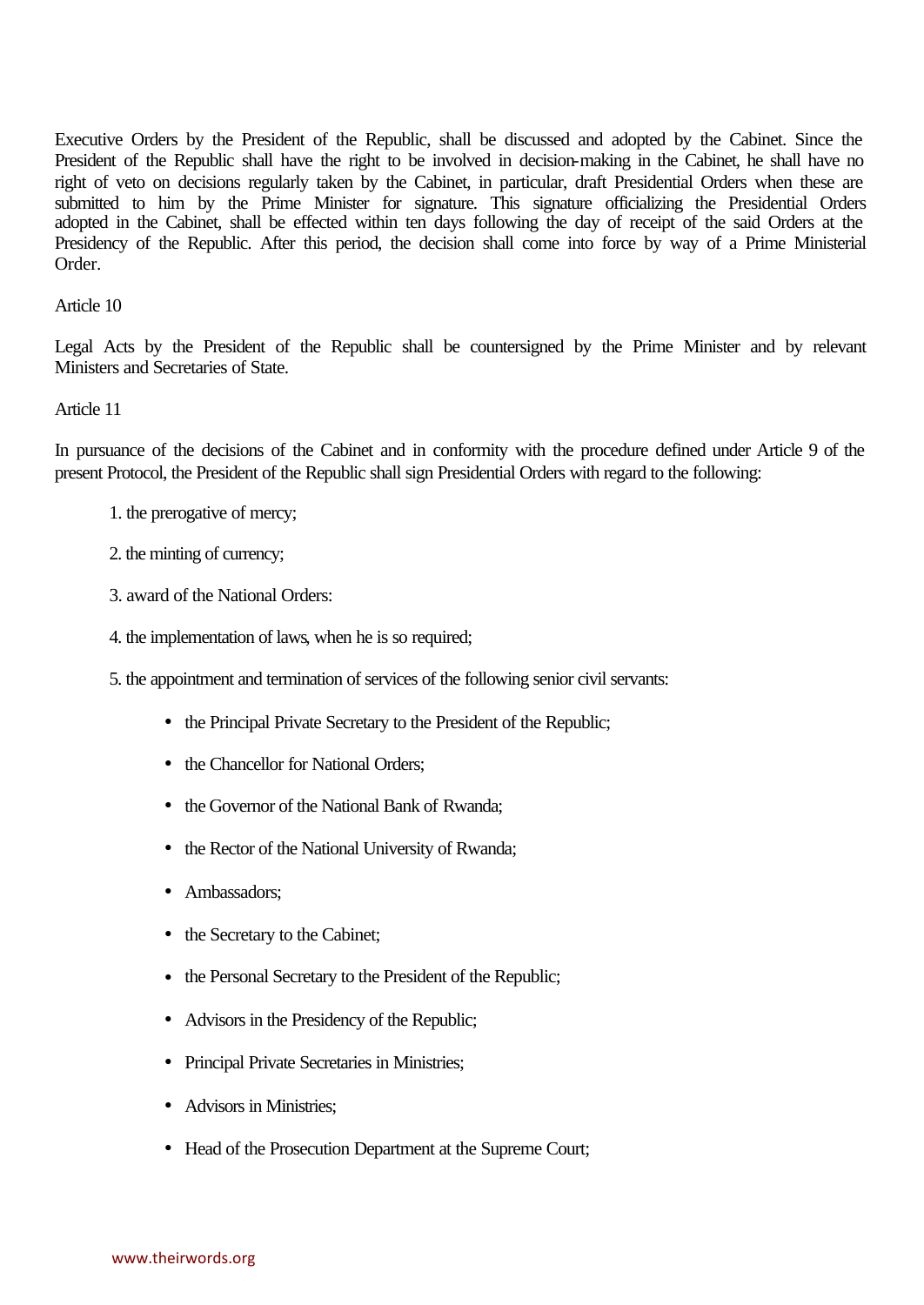6. Ratification of International Treaties, Conventions and Agreements. However, Peace Treaties, Treaties of Alliance, Treaties which may entail altering national borders or affect the rights of sovereignty, Treaties on the association of the Republic with one or several other States, as well as Treaties, Conventions and Agreements with financial implications not catered for in the budget, shall be implemented only after their approval by way of a law. The federation of the Republic of Rwanda with one or several other democratic States must be approved through a Referendum.

Article 12

The President of the Republic shall address messages to the Nation, the content of which shall be decided upon by the Cabinet.

Section 2: The Broad-based Transitional Government

Article 13

The current structure of the Government, namely, the number and appellation of Ministries, shall remain unchanged. However, a Secretariat of State in the Prime Minister's Office in charge of Social Rehabilitation and Integration shall be established.

It shall be responsible for:

1. Repatriation and social and economic reintegration of the Rwandese refugees who may wish to go back home;

2. A Post-War Rehabilitation Programme as defined under Item 23.D of the present Protocol.

Article 14

The political parties participating in the Coalition Government established on 16th April, 1992 as well as the Rwandese Patriotic Front shall have the responsibility to set up the Broad-Based Transitional Government. They shall decide, by consensus, on the other political formations which may participate in that Government.

Article 15

The Government shall be composed of the Prime Minister, the Deputy Prime Minister, Ministers and Secretaries of State.

Sub-section 1: The Powers of the Government:

Article 16

The Government shall be responsible for the management of the country. It shall determine and implement national policy. In so doing, the Government shall:

- 1. Be responsible for the implementation of laws and regulations;
- 2. Negotiate and conclude international Treaties, Conventions and Agreements;
- 3. Discuss and adopt draft bills and present them to the National Assembly;
- 4. Discuss and adopt Orders in Council, in situations of emergency or when the National Assembly is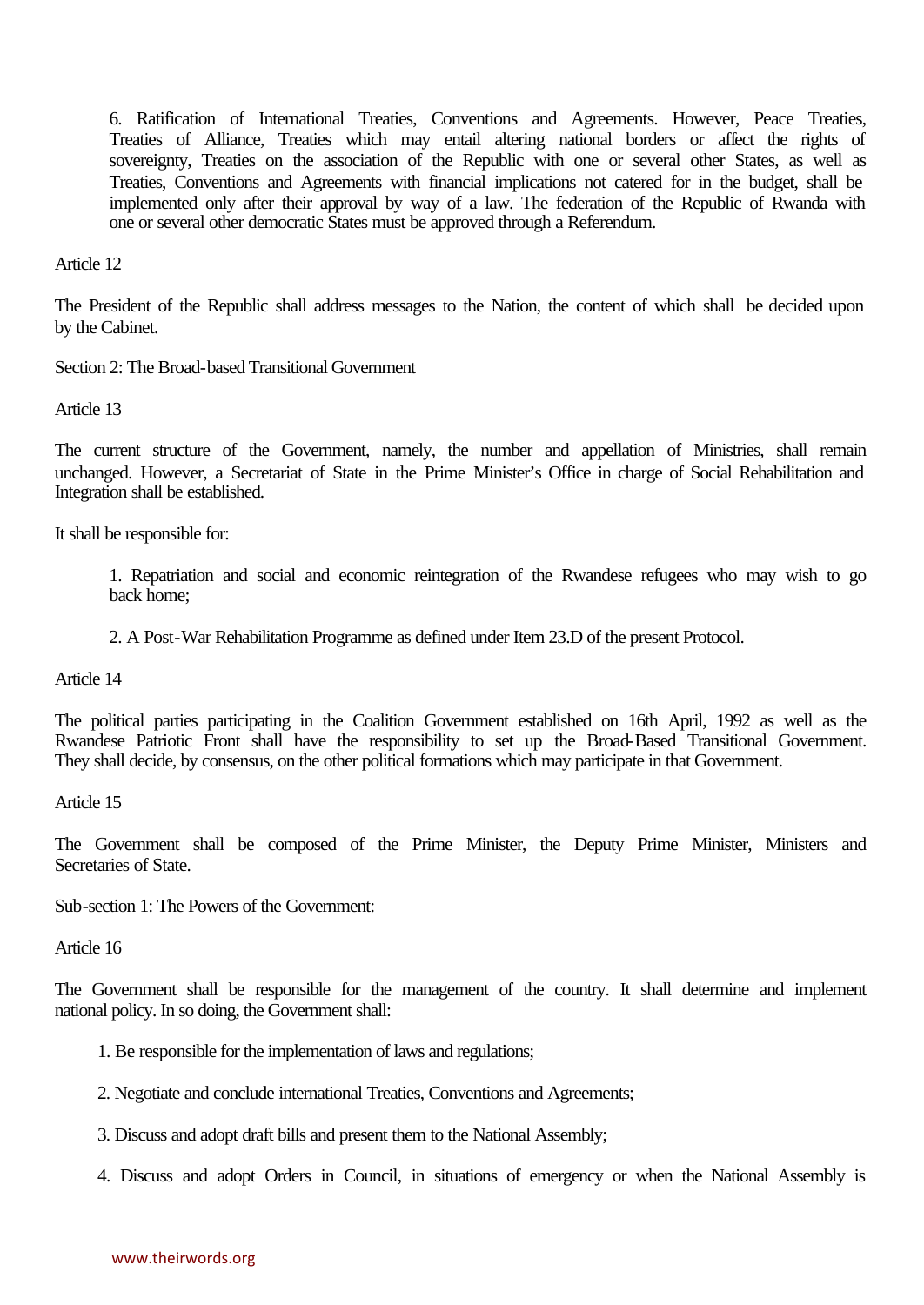unable to seat, and transmit them to the President of the Republic for promulgation;

5. Appoint and dismiss civil servants.

6. Discuss and adopt Presidential, Prime Ministerial and Ministerial Statutory Orders on the implementation of laws.

Article 17

The Government shall be the guarantor of national sovereignty and national unity.

Sub-section 2: The Prime Minister

Article 18:

The Prime Minister shall:

1. In accordance with the Peace Agreement and in consultation with the political forces, prepare the Government programme;

2. In conformity with the modalities provided for in the Peace Agreement, select the other members of the Cabinet;

3. Present the Government programme and the Ministerial team responsible for its implementation to the National Assembly;

4. Lead Government business, convene and chair Cabinet Meetings. He shall prepare the agenda for cabinet meetings, in consultation with the other members of the Government. The Prime Minister shall communicate the agenda to the President of the Republic and to the other members of the Government, at least two days before the date of the meeting.

5. Determine the functions of the Ministers and Secretaries of State as well as the nature and extent of powers of the services under them.

The Ministers and Secretaries of State shall be delegated powers by the Prime Minister for the management of the duties of their departments. The Prime Minister shall determine the extent of this delegation of power.

6. In pursuance of the decisions of the Cabinet, sign Prime Ministerial Orders for the appointment and termination of services of the following senior civil servants:

- the Principal Private Secretary to the Prime Minister;
- Deputy Governors of the National Bank of Rwanda;
- Vice-Rectors of the National University of Rwanda;
- Advisers and "Chefs de Service" in the Prime Minister's Office;
- the "Préfets de Préfecture";
- Director in Public Enterprises;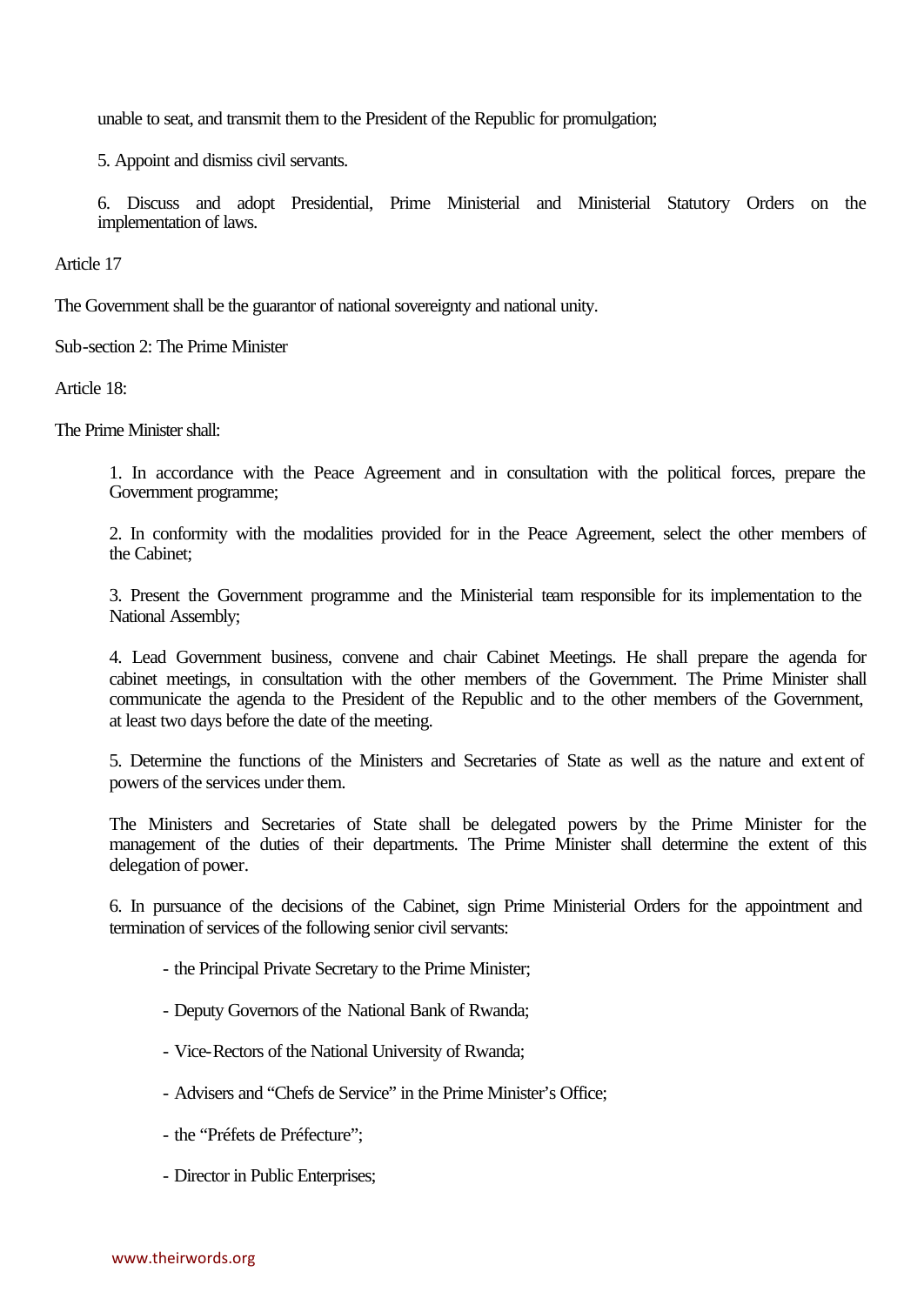- Directors General in the Ministries;
- Planning and Coordination Officers in Public Enterprises;
- Directors in Public Enterprises and Representatives of the Government in Parastatals;
- Directors and Heads of Division in the Ministries:
- "Sous-Préfets";
- Bourgmestres;
- Deputy Directors of Public Prosecution at the Supreme Court;
- Head of the Prosecution Department of the Courts of Appeal;
- Deputy Directors of the Courts of Appeal;
- Head of the Prosecution Department at the Courts of First Instance;
- Assistant State Attorneys.

Upon delegation of power by the Cabinet,

(a) the Minister responsible for the Civil Service shall sign Ministerial Orders with regard to appointments and termination of services of Civil Servants from the rank of chief Clerk or equivalent and lower-level posts.

(b) The Minister of Justice shall sign Ministerial Orders for the appointment and termination of services of Judicial staff other than magistrates.

(c) In Public Enterprises, senior staff shall be appointed by the Board of Directors and the rest of the staff by the relevant Director.

7. Countersign, after their promulgation by the President of the Republic, bills passed by the National Assembly as well as Statutory Orders in Council adopted by the Cabinet.

8. By way of Orders decided upon during cabinet meetings, implement laws and regulations when he is required to do so.

9. Address messages to the Nation whose content shall be decided upon by the Cabinet.

10. May, under exceptional circumstances, after a decision taken by the Cabinet and on consultation with the Bureau of the National Assembly and the Supreme Court, declare a State of Siege or a State of Emergency.

# Article 19

Legal acts by the Prime Minister shall be countersigned relevant Ministers and Secretaries of State.

Sub-section 3: Functions of the Deputy Prime Minister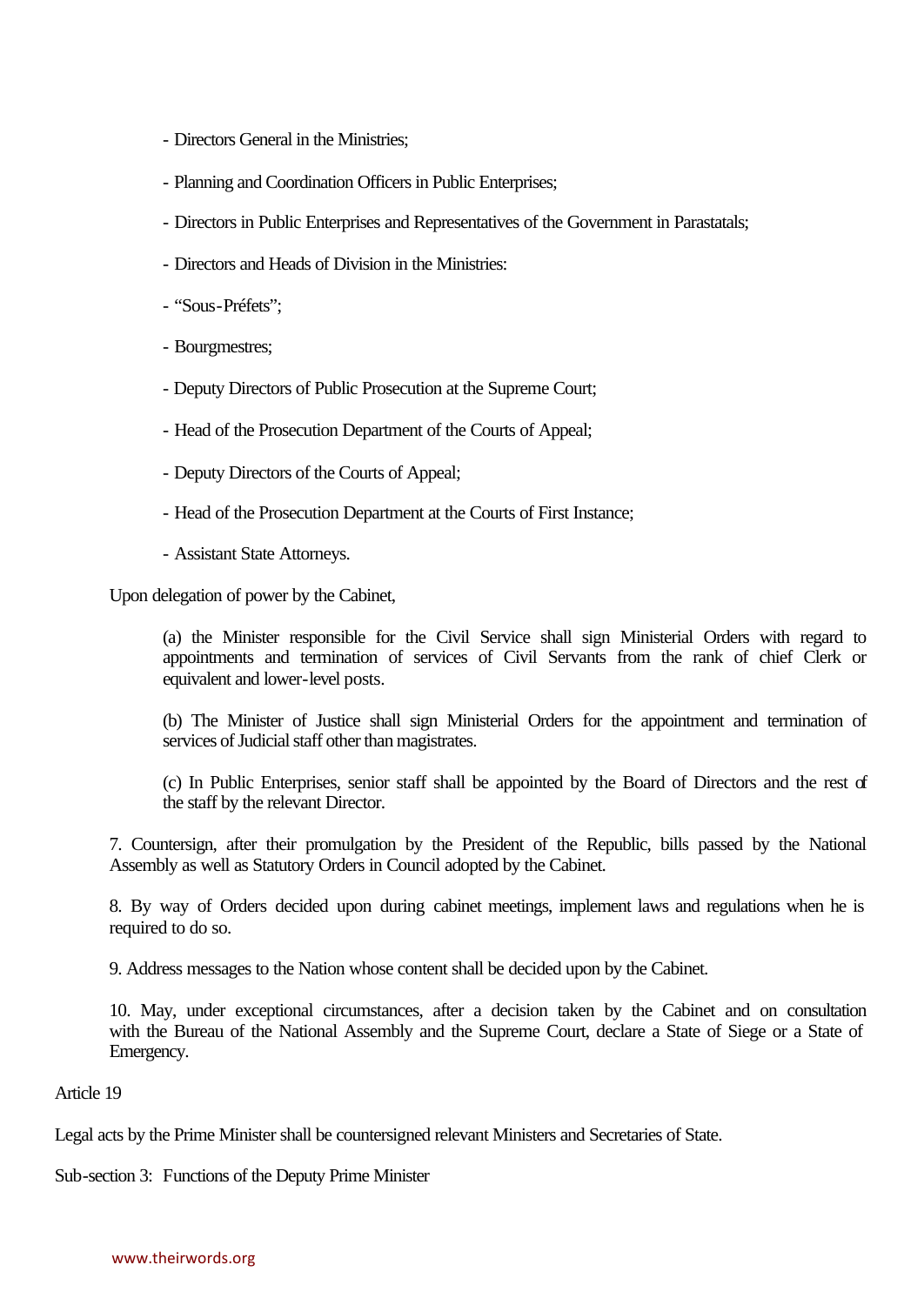Article 20

The Deputy Prime Minister shall:

1. Upon formal delegation of power, replace the Prime Minister in the event of his absence or hindrance.

2. Act as Prime Minister when the post falls vacant, until a new Prime Minister is appointed, following modalities provided for in the Peace Agreement.

3. In addition, hold a Ministerial Portfolio.

Sub-Section 4: Mode of Decision-Making within the Government

Article 21

Prior to the deliberations, the Cabinet meeting shall adopt its agenda.

Cabinet decisions shall be taken by consensus. Where consensus is not reached, the issue at hand shall be returned to the relevant Minister for further study.

Consensus on the issue shall once again be required subsequent discussions, and if no consensus is reached, a decision shall be taken on the basis of a partial consensus of a 2/3 of the members of the Government present. For the following issues, however, consensus shall be mandatory:

- amendment to the Peace Agreement;
- declaration of war;
- exercise of the prerogative of mercy and mitigation of sentence;
- defence and security matters,

Article 22

For each Cabinet Meeting, minutes and a summary of decisions shall be written. The summary shall be approved and signed by members who attended the said meeting.

Sub-Section 5: Outline of the Broad-based Transitional Government Programme

Article 23

The Broad-based Transitional Government shall implement the programme comprising the following:

A. Democracy

1. Consolidate the democratic process by establishing the necessary mechanisms for the implementation of the provisions of the Protocol on the Rule of Law.

2. Prepare and organise general elections to be held at the end of the Transition Period.

B. Defence and Security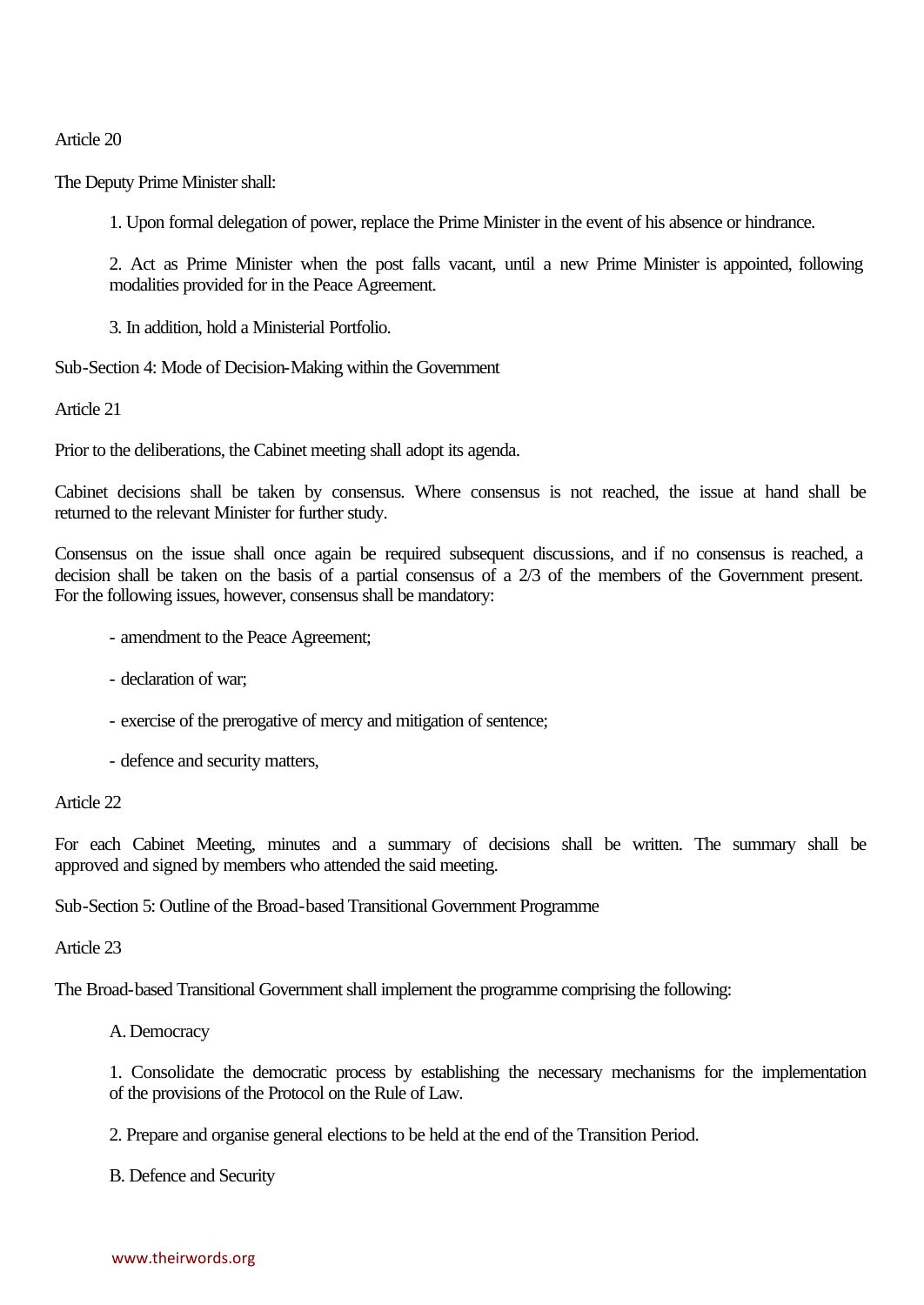1. Consolidate peace by taking the necessary measures for the eradication of the causes of war, especially those stemming from the non-respect of National Unity, Human Rights and Democracy.

- 2. Ensure internal and external security.
- 3. Take the necessary measures for guaranteeing the security of all the people and their property.
- 4. Organise defence and security institutions.
- C. National Unity and National Reconciliation
- 1. Restore national unity, in particular and as a matter of urgency by:

a) Setting up efficient mechanisms aimed at eliminating all types of discrimination and exclusion;

b) Working out appropriate legislation in this regard;

c) Establishing a recruitment system for senior government posts, for all other posts, and for admission to schools, based on fair competition giving equal opportunity to all citizens.

2. Organise a national debate on National Unity and National Reconciliation.

D. Post-war Rehabilitation Programme

1. Provide humanitarian assistance, especially through the supply of foodstuffs, seeds and some building materials in a bid to contribute in the resettlement of those displaced as a result of the war and social strife encountered since the outbreak of the war, in their original property.

2. Rehabilitate and rebuild the areas devastated by war and social strife encountered since the outbreak of war, especially through mine-clearance and rebuilding of socio-educational and administrative facilities.

3. Set up a programme of assistance to the victims of war (both civilian and military) and of social strife encountered since the outbreak of the war, to the physically handicapped, orphans, widows and widowers.

4. Set up appropriate programmes for the economic and social integration of the demobilised military personnel.

E. Repatriation and Reintegration of Refugees

Repatriate and reintegrate all Rwandese refugees who may wish to go back home, following the modalities specified in the Peace Agreement.

F. The Economy

1. Stimulate the economy by, as a priority, orienting economic programmes towards the disadvantaged regions and social strata.

2. Review the country's priorities with the aim of promoting food security (application of selected seeds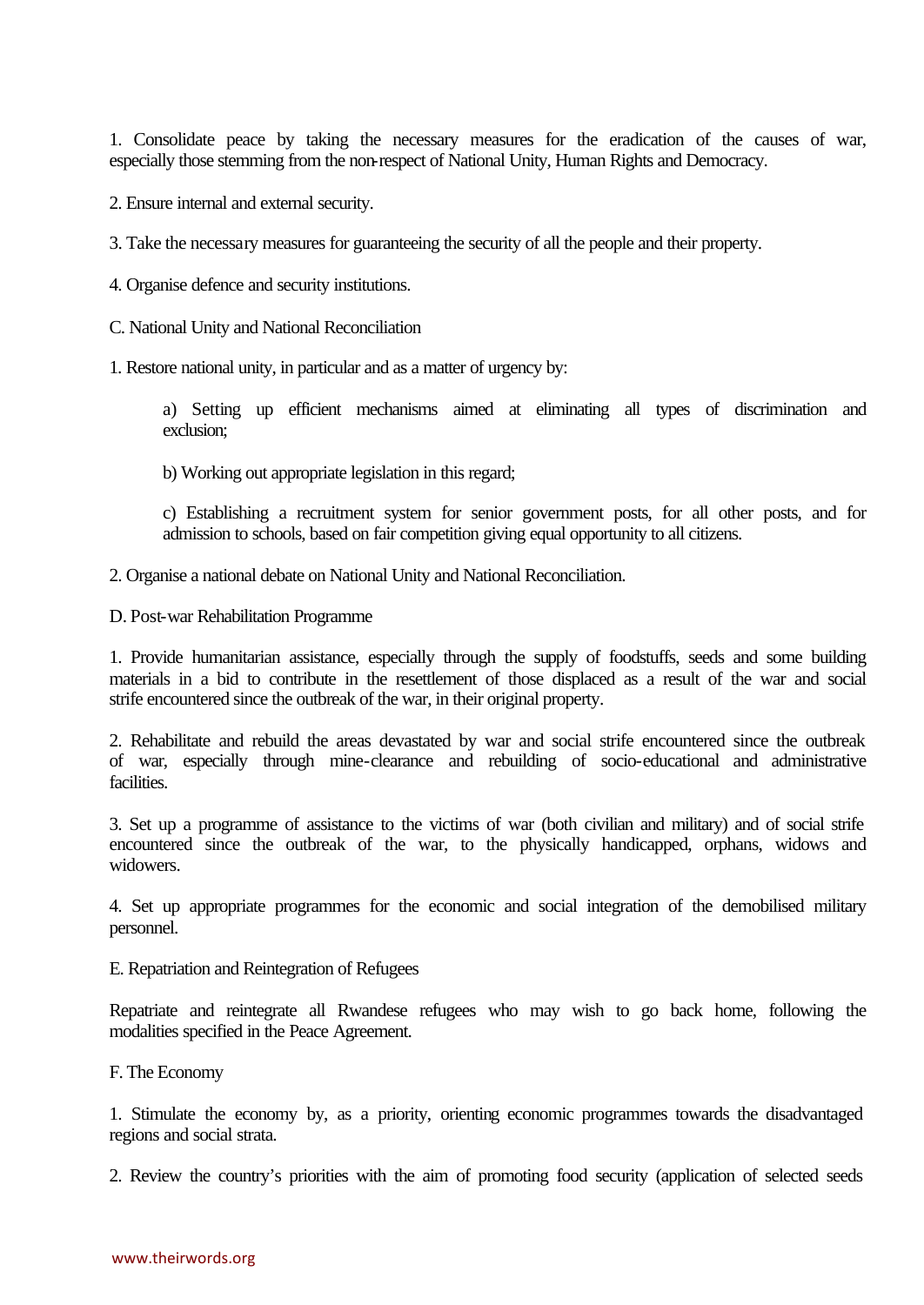and fertilizers, storage, etc.)

3. Diversify export products.

4. Encourage small and medium scale industries.

5. Draw up and apply strategies for better utilization of the country's resources (natural and human).

G. National Ethics

1. Establish a mechanism for guaranteeing a professional code of ethics, integrity and patriotism.

2. Establish a system for the eradication of all forms of corruption.

3. Evaluate and clean up all the State administrative institutions.

Chapter IV: Specialised Commissions

Article 24

In addition to the Commissions already agreed upon in the previous Agreements, the following broad-based specialised Commissions shall be established:

A. Commission for National Unity and National Reconciliation

This commission, which reports to the Government, shall be responsible for:

1. Preparing a national debate on national unity and national reconciliation.

2. Prepare and distribute information aimed at educating the population and achieving national unity and national reconciliation.

B. Legal and Constitutional Commission

This Commission shall be responsible for:

1. Drawing up a list of adaptations of national legislation to the provisions of the Peace Agreement, in particular those provisions relating to the Rule of Law.

2. Prepare a preliminary draft of the Constitution which shall govern the country after the Transitional Period.

C. Electoral Commission

This Commission shall be responsible for the preparation and organisation of local, legislative and presidential elections.

Chapter V: The Judiciary

Section 1: General Principles

Article 25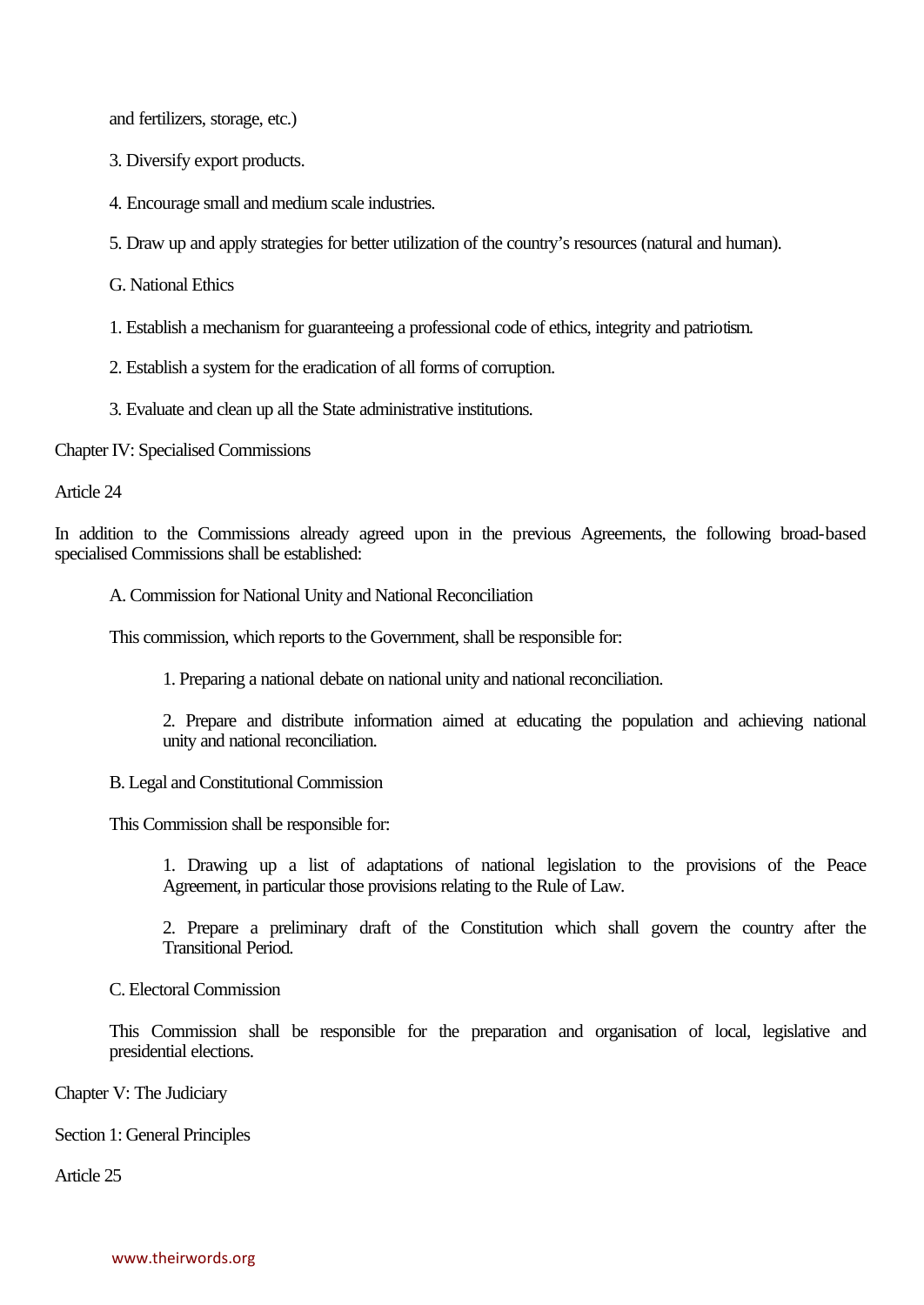1. The powers of the Judiciary shall be exercised by courts, tribunals and other jurisdictions. The Judiciary is independent of the Legislature and the Executive.

Justice shall be rendered on the territory of the Republic in the name of the people.

Section 2: Jurisdictions

Article 26

The following ordinary jurisdictions shall be recognized:

- Canton Courts, Courts of First Instance, Courts of Appeal and the Supreme Court.

The following military jurisdictions shall also recognized:

- Court Martials and the Military Court.

The law may establish any other specialized courts. However, no special courts may be established.

Section 3: The Supreme Court

Article 27

The Supreme Court shall particular exercise the following functions:

(a) direct and coordinate the activities of the courts and tribunals of the Republic. It shall be the guarantor of the independence of the judiciary. To this effect, it shall be responsible for the professional code of ethics;

(b) ensure the constitutionality of laws and Orders in Council. In so doing, it shall ensure their constitutionality before promulgation;

(c) give a ruling on the petition for annulment of regulations, orders and decisions issued by administrative authorities:

(d) ensure the regularity of popular consultations;

(e) provide, upon request, legal opinions on the regularity of draft Presidential, Prime Ministerial and Ministerial orders as well as on other draft public administration regulations;

(f) give the authentic interpretation on customary practice in case written law is silent thereon;

(g) give a ruling on appeals to the Court of Cassation to have a new trial ordered and on transfer of cases from one Court to another;

(h) arbitrate on institutional conflicts between various State organs;

(i) judge the accounts of all public institutions;

(j) have criminal jurisdiction over the President of the Republic, the Speaker of the National Assembly, the Presiding Judge of the Supreme Court, the Prime Minister, the Deputy Prime Minister, Ministers,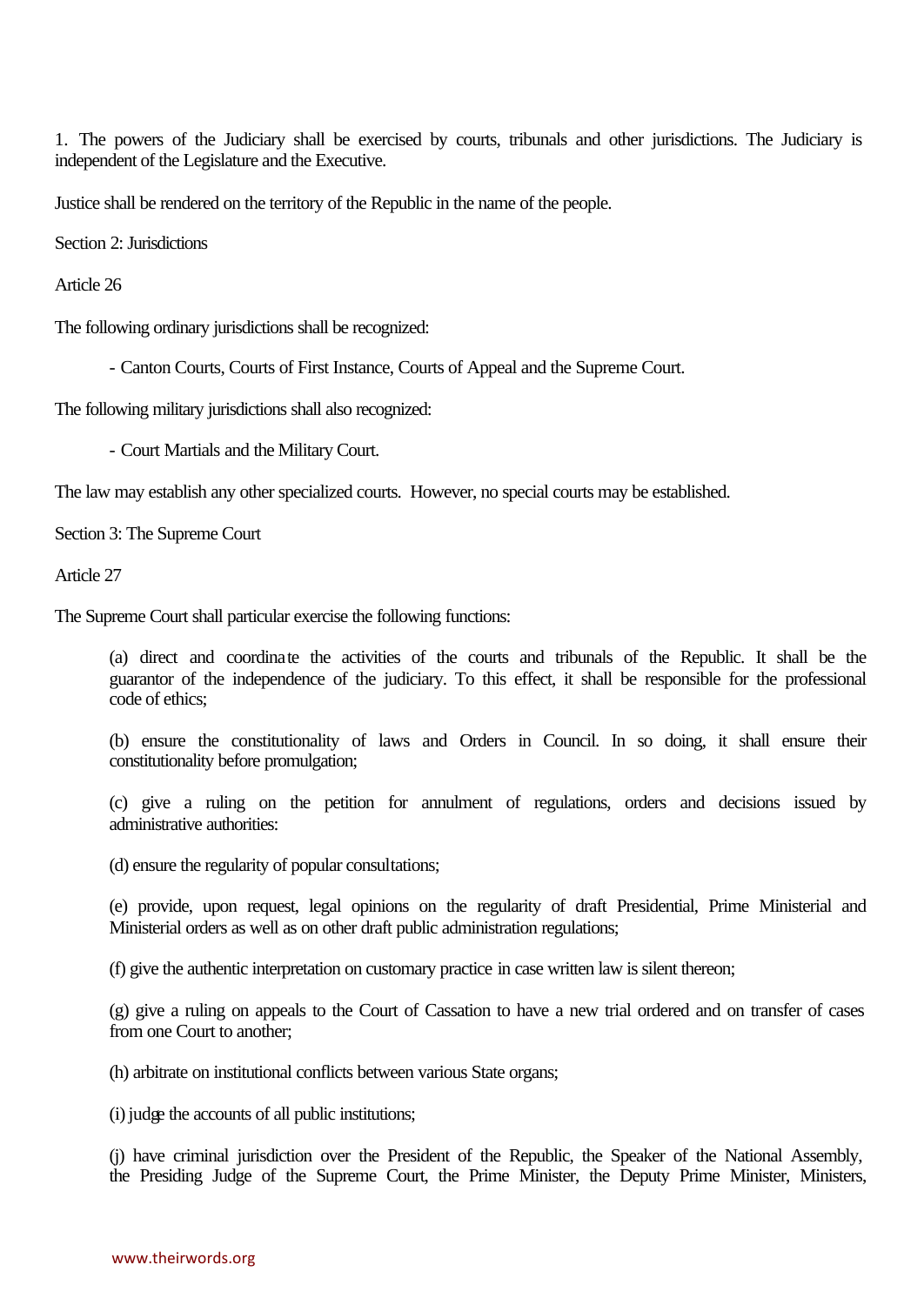Secretaries of State, the Deputy-Presiding Judges of the Supreme Court, Deputies in the National Assembly, the Presiding Judges of the Courts of Appeal, the Public Prosecutors and Deputy Directors of the Supreme Court and of the Courts of Appeal.

On first trial, the above-listed officials shall be tried by the Court of Cassation. On appeal, they shall be judged by the Supreme Court, in the presence of all the Jurisdictional sections, with at least eleven Judges without including the Judges of the Bench of the Court of Cassation who gave a ruling on the case on the first trial.

### Article 28

The Supreme Court shall comprise the following five sections:

- (a) The Department of Courts and Tribunals;
- (b) The Court of Cassation;
- (c) The Constitutional Court;
- (d) The Council of State;
- (e) The Public Accounts Court.

#### Article 29

The Supreme Court shall be chaired by a Presiding Judge assisted by five Deputy Presiding Judges. The Presiding Judge and the Deputy Presiding Judges shall be selected by the National Assembly from a list presented by the Government based on two candidates for each post. Each Deputy Presiding Judge shall also be Head of one of the sections of the Supreme Court.

The services of the Presiding Judge and Deputy Presiding Judges of the Supreme Court shall be terminated by the National Assembly voting by a 2/3 majority, either upon its initiative, or upon the proposal of the Government. The instruments of appointment and termination of the services of the Presiding Judge and Deputy Presiding Judges shall be signed by the President of the Republic.

#### Article 30

Candidates for the post of Presiding Judge and Deputy Presiding Judges of the Supreme Court must meet the following requirements:

- 1. Hold at least a University Degree in Law.
- 2. Give proof of at least five years' practical experience in the field of Law.

#### Article 31

Judges of the Supreme Court, of the Court of Appeal as well as the Presiding Judges of the Courts of first instance must hold at least a Degree in Law or equivalent.

Article 32

Upon the decision of the Supreme Council of the Magistrates, the Presiding Judge of the Supreme Court shall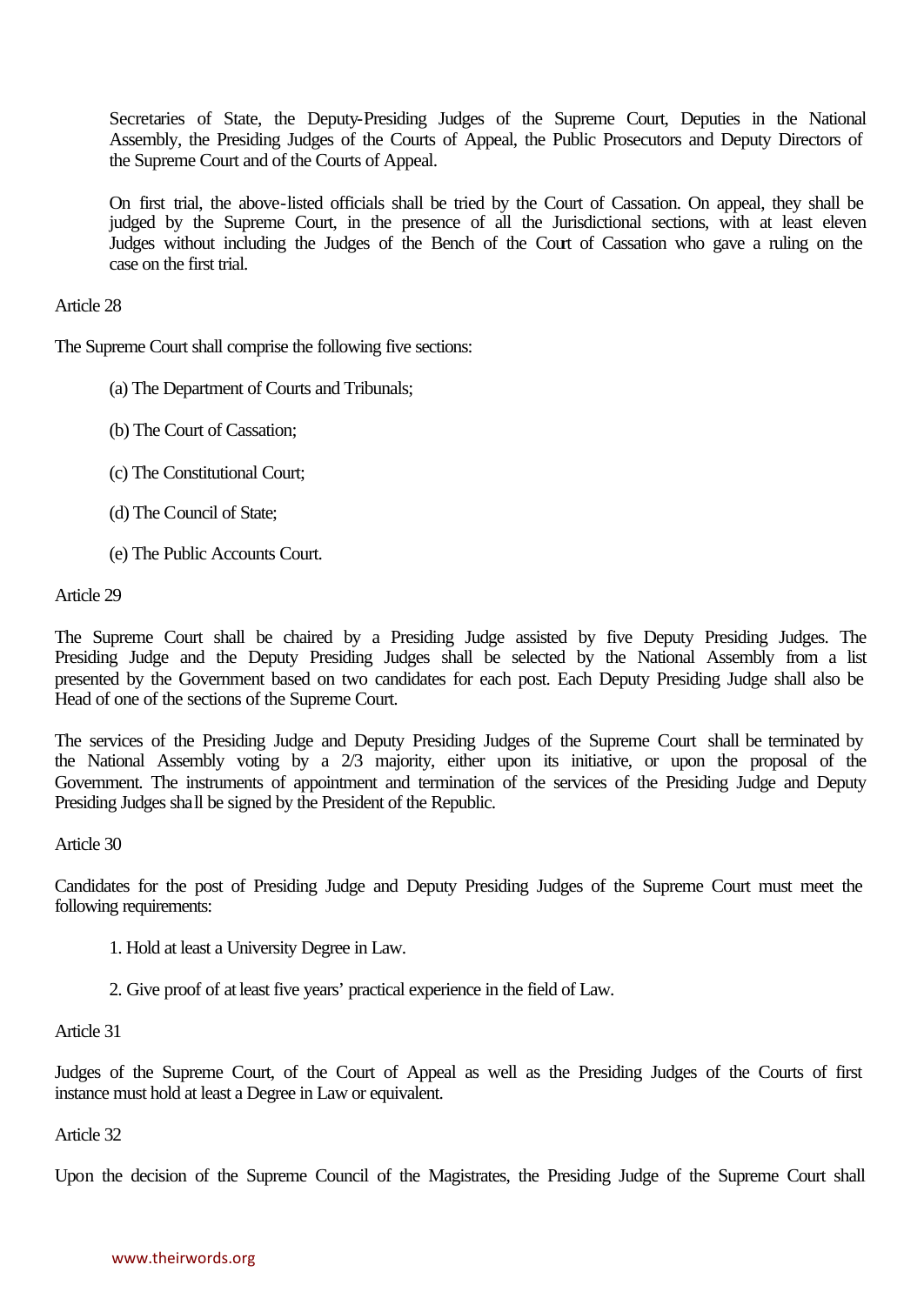sign the Instruments of appointment and termination of services of Judges of the Bench.

Article 33

An organic law shall determine the powers, the organisation and the rules of procedure of the Supreme Court. Pending the adoption of the said law, the legislation in force relating to the powers, organisation and the rules of procedure of these Courts shall remain in force.

Section 5: Relationship between the Supreme Court and the Government

Article 34

The Government shall delegate one or several Commissioners to one or all sections of the Supreme Court to represent it and to avail any required information.

The Government Commissioners shall participate in discussions on matters for which they have been designated but as non-voting members.

Article 35

The implementation of the decisions by the Supreme Court, as well as the financial management of, and other administrative measures concerning the Supreme Court shall be vested in the Government. However, the law organizing of the Supreme Court shall define the administrative measures coming under its jurisdiction.

Article 36

In matters relating to the organization of the Judiciary, the Supreme Court may submit to the Government any reform proposals which, in its opinion, are of general interest.

Section 6: The Supreme Council of Magistrates

Article 37

The Supreme Court of Council of the Magistrates shall comprise:

- The Presiding Judge of the Supreme Court as Chairman;
- the Deputy-Presiding Judges of the Supreme Court;
- two Judges of the Bench of the Supreme Court;
- a Judge of the Bench from each Court of Appeal;
- a Judge of the Bench from Courts of First Instance under the Jurisdiction of each Court of Appeal;
- a Magistrate of Canton Court under the Jurisdiction of each Court of Appeal.

The Government Commissioners to the Department of Courts and Tribunals shall attend meetings of the Supreme Council of Magistrates as non-voting members.

The Council shall elect from its members a Vice-Chairman and a Rapporteur.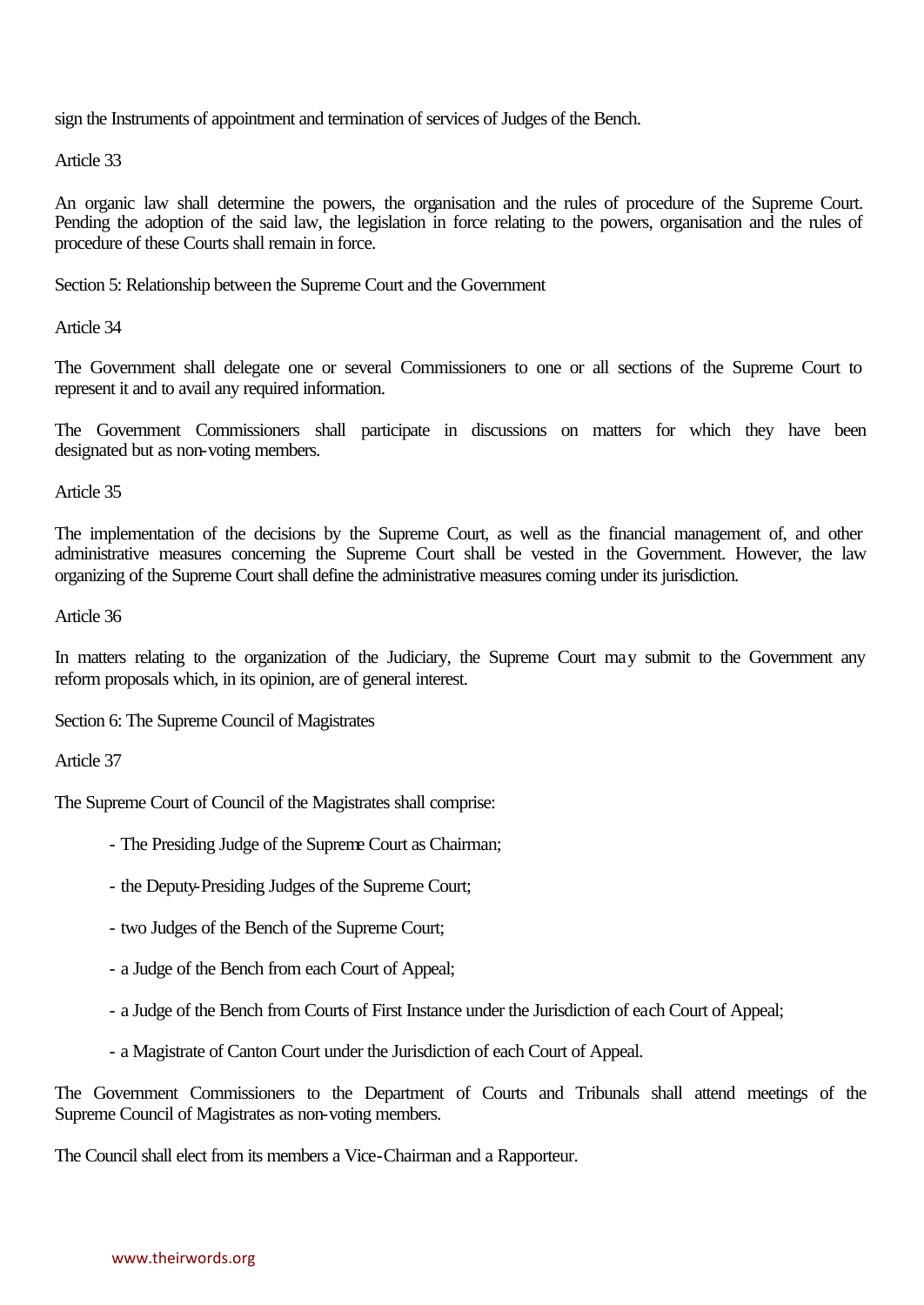Article 38

With the exception of the Presiding Judge and the Deputy-Presiding Judges of the Supreme Court, members of the Supreme Council of Magistrates shall be elected by their peers of the same level of jurisdiction.

Applications shall be submitted to the Supreme Court at least one month before the date of elections. Each candidate shall give proof of at least five years' practical experience in the field of Law.

Elections shall be organized by the Supreme Court.

Article 39

The Supreme Council of the Magistrates shall have the following powers:

(a) Decide on the appointment and termination of services and, in general, the administration of the career of Judges of the Bench other than the Presiding Judge and Deputy-Presiding Judges of the Supreme Court.

(b) Give advisory opinion upon its own initiative or upon request, on any proposal relating to the Judicial staff regulations within its jurisdictions.

(c) Give advisory opinion, upon its own initiative or upon request, on any matter concerning the administration of Justice.

Chapter VI: Other Areas of Agreement

Article 40

The initiative of laws shall be vested in the Cabinet and the National Assembly.

Article 41

The Constitution which shall govern the country after the Transition Period shall be prepared by the Legal and Constitutional Commission comprising national experts referred to under Article 24.B of this Protocol. This Commission, which shall be under the National Assembly, shall prepare, after an extensive consultation with all the strata of the population, a preliminary draft Constitution which shall be submitted to the Government for advice, before submitting it to the National Assembly which shall finalise the draft Constitution, to be submitted to a Referendum for adoption.

Article 42

The National Assembly shall exercise control over the Government's activities, in line with the mechanisms provided for by the law.

Article 43

The National Budget shall be prepared by the Government and voted by the National Assembly. Where the budget is not voted in time, the Prime Minister shall, upon the decision of the Government, pass a decree authorising the disbursement of monthly provisional expenditure.

Article 44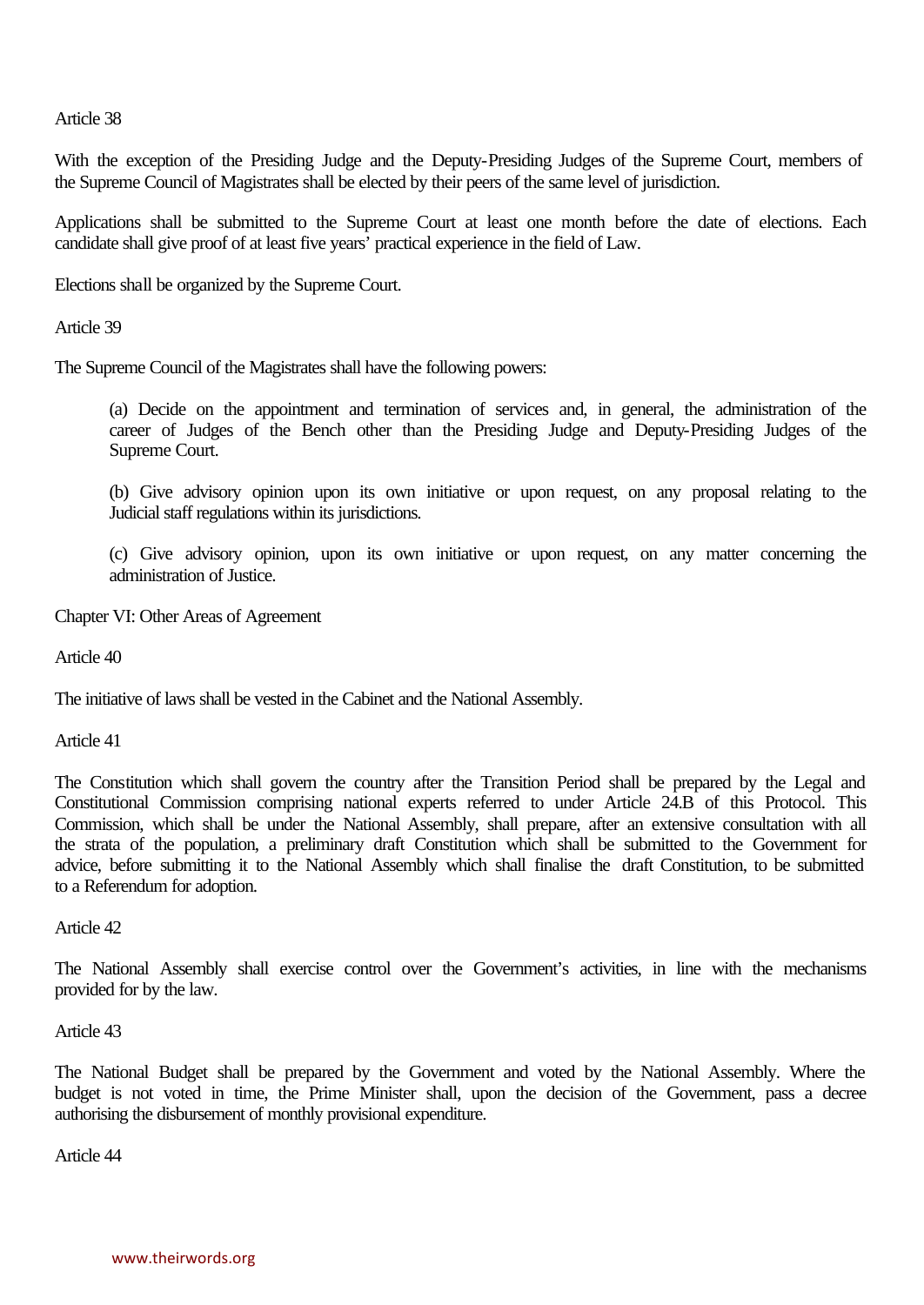The "Office Rwandais d'Information" (ORINFOR) shall fall under the Ministry responsible for Information and the "Office du Tourisme et des Parcs Nationaux" (ORTPN) under the Ministry responsible for Tourism.

Article 45

In criminal matters the responsibility of the President of the Republic, the Speaker of the National Assembly, the Presiding Judge of the Supreme Court, the Prime Minister, the Deputy Prime Minister, Ministers, Secretaries of State, the Assistant Presiding Judges of the Supreme Court and Deputies, shall be individual.

However, they shall not be subjected to custody. They may appear before Justice through their proxies. They shall be judged by the Supreme Court.

Deputies shall not be prosecuted or sued as a result of opinions expressed or votes cast in the exercise of their duties.

Article 46

As a matter of urgency and priority, the Broad-based Transitional Government shall rid the administrative apparatus of all incompetent elements as well as authorities who were involved in the social strife or whose activities are an obstacle to the democratic process and to national reconciliation.

In any case, all local authorities (Bourgmestres, Sous-Préfets, Préfets de Préfecture) shall have been either replaced or confirmed within three months after the establishment of the Broad-based Transitional Government.

Done at Arusha, on this 30th day of October, 1992 in French and English, the French text being the original.

For the Rwandese Government:

Boniface Ngulinzira Minister of Foreign Affairs and Cooperation

For the Rwandese Patriotic Front:

Pasteur Bizimungu Member of the Executive Committee and Commissioner for Information and Documentation

In the presence of Representative of Facilitator (United Republic of Tanzania):

Ahmed Hassan Diria Minister for Foreign Affairs and International Cooperation

In the presence of the Representative of Chairman of the OAU:

Papa Louis Fall Ambassador of Senegal to Ethiopia, Tanzania and the OAU

In the presence of Secretary General of the OAU

Dr. M.T. Mapuranga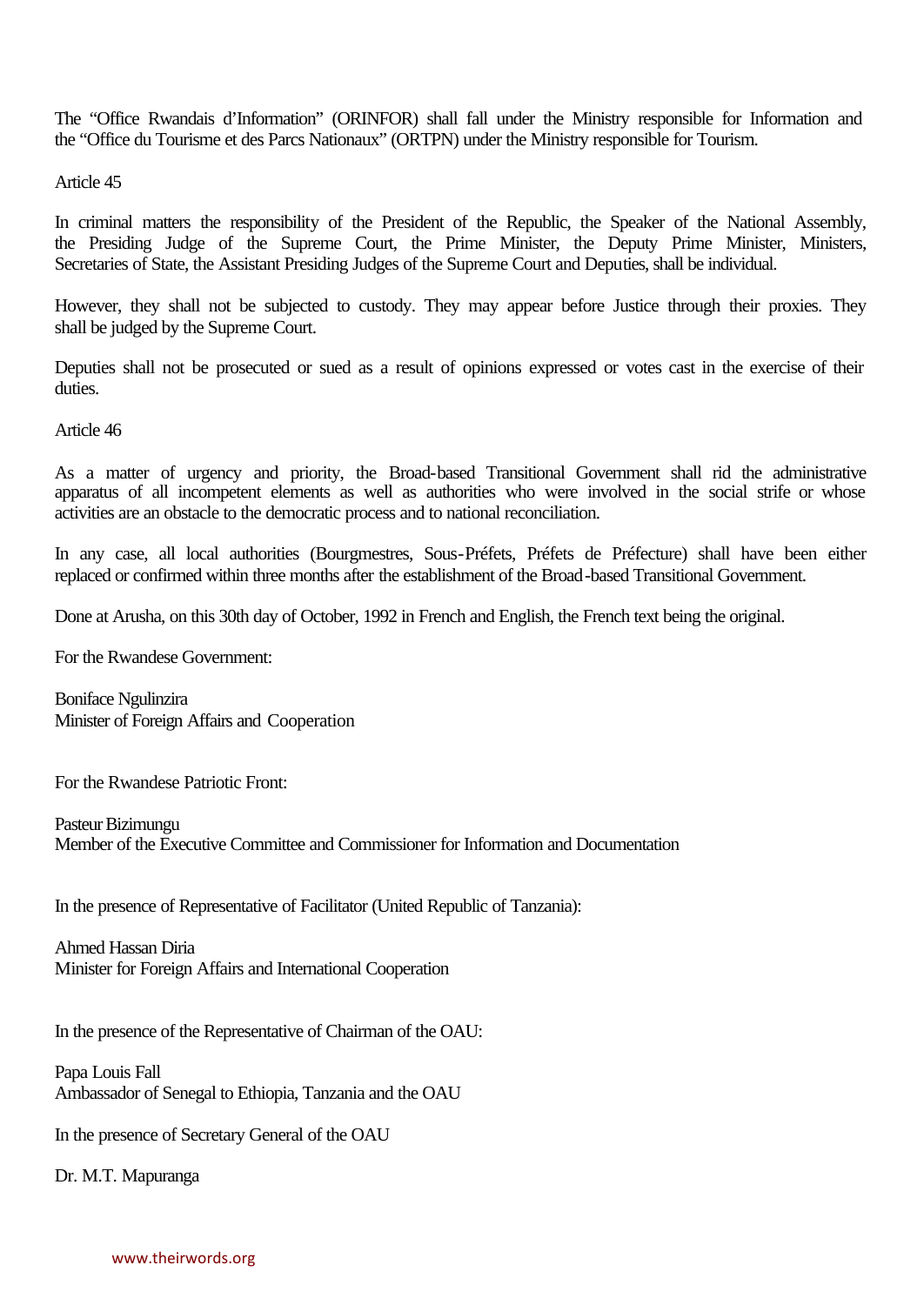Secrétaire Général Adjoint, chargé des Affaires politiques

## **Protocol of Agreement between the Government of the Republic of Rwanda and the Rwandese Patriotic Front on Power-Sharing within the Framework of a Broad-Based Transitional Government**

(Continuation of the Protocol of Agreement signed on 30th October, 1992)

The Government of the Republic of Rwanda on the one hand, and the Rwandese Patriotic Front on the other;

Agree on the following provisions which are an integral part of the Protocol of Agreement on Power-Sharing:

Chapter VII: New Areas of Agreement

Section 1: Provisions relating to the Executive Power

Sub-Section 1: Replacement of the President of the Republic during the Transitional Period

Article 47

In the event of a temporary impediment or incapacity of the President of the Republic to carry out his duties, the Speaker of the Transitional National Assembly shall assume the interim until the incumbent President resumes office.

### Article 48

In the event of resignation or death, permanent impediment or incapacitation of the President of the Republic:

1. The office shall be declared vacant by the Supreme Court upon request by the Broad-Based Transitional Government.

2. The interim Presidency shall be assumed by the Speaker of the Transitional National Assembly.

3. The replacement of the President of the Republic shall be conducted in the following manner:

a) The party of the former President of the Republic shall present two candidates to the Bureau of the Transitional National Assembly within three (3) weeks of the declaration of the vacancy.

b) Within the fourth week, the election of the President of the Republic shall be conducted in a joint session of the Broad-Based Transitional Government and the Transitional National Assembly. The respective members of the two institutions shall elect the President of the Republic by secret ballot and by an absolute majority. The election shall be supervised by the Speaker of the Transitional National Assembly.

c) If the Party of the former President of the Republic, for one reason or another, is not willing to present a candidate or cannot present any candidate, or if the President of the Republic has resigned from his party in the meantime, each political force represented in the Transitional National Assembly may submit one (1) candidate within six (6) weeks after the declaration of the vacancy. The election shall be conducted during the seventh week, at the latest, following the modalities provided for in point (b) above.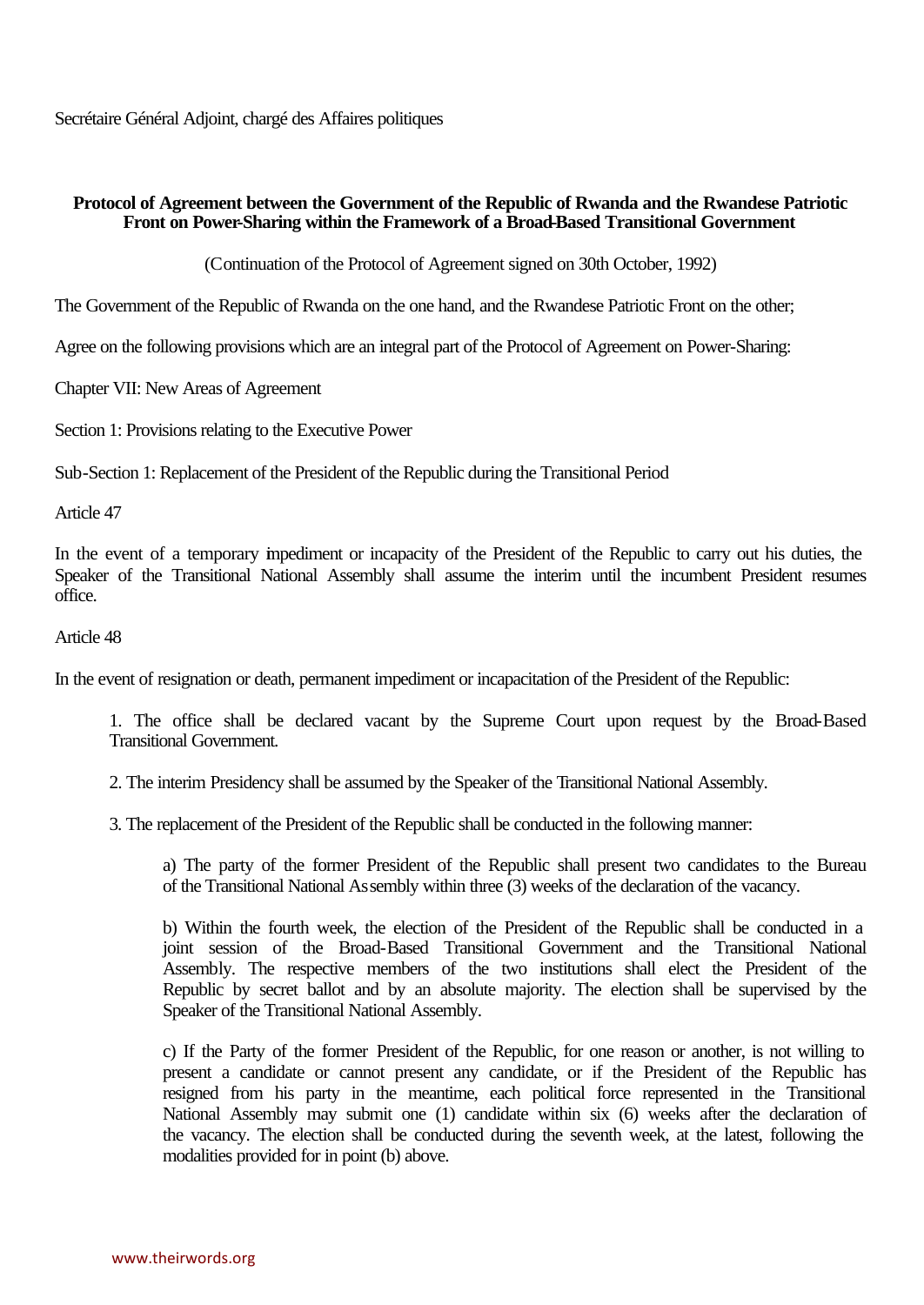d) If the vacancy is declared three (3) months or less before the expiry of the transitional period, the Speaker of the Transitional National Assembly shall assume the interim Presidency of the Republic until the end of the Transition.

Article 49

The candidate to the Presidency of the Republic should be at least thirty-five (35) years of age. Once elected, the President cannot perform any military or other remunerative activity.

Article 50

The new President of the Republic shall be sworn in within eight (8) days after his election, by the Presiding Judge of the Supreme Court, before the National Transitional Assembly.

Sub-Section 2: Appointment of the Prime Minister, Ministers and Secretaries of State

Article 51

The candidate for the post of Prime Minister shall be presented by the political formation designated to that effect. He shall be presented to the two parties to the negotiations for approval. He should be known before the signing of the Peace Agreement.

Article 52

The Prime Minister shall, in consultation with each political force called upon to participate in the Government, select candidates for the portfolios distributed among the various political forces. He shall present them to the President of the Republic for appointment as well as to the Transitional National Assembly, in accordance with Article 18, paragraph 3 of the Protocol of Agreement signed on 30th October, 1992.

Sub-Section 3: Replacement of the Prime Minister, Ministers and Secretaries of State

Article 53

The vacancy of the post of Prime Minister shall be declared by the Supreme Court upon request by the Broad-Based Transitional Government. The political force of the former Prime Minister shall submit a candidate within fifteen (15) days of the declaration of the vacancy. Political formations participating in the Broad-Based Transitional Government shall, under the coordination of the Deputy Prime Minister, hold consultations for the approval of the candidate. Once a consensus is reached, the Deputy Prime Minister shall present the candidate to the President of the Republic for appointment within three (3) days.

Article 54

The Prime Minister, in consultation with the political force of the Minister or Secretary of State to be replaced, shall present a candidate to the President of the Republic for appointment.

Sub-Section 4: Distribution of Ministerial Portfolios within the Broad-Based Transitional Government

In accordance with the provisions of Article 14 of the Protocol of Agreement signed on 30th October, 1992, the numerical distribution of the portfolios among political forces called upon to participate in the Broad-Based Transitional Government shall be as follows:

MRND: 5 portfolios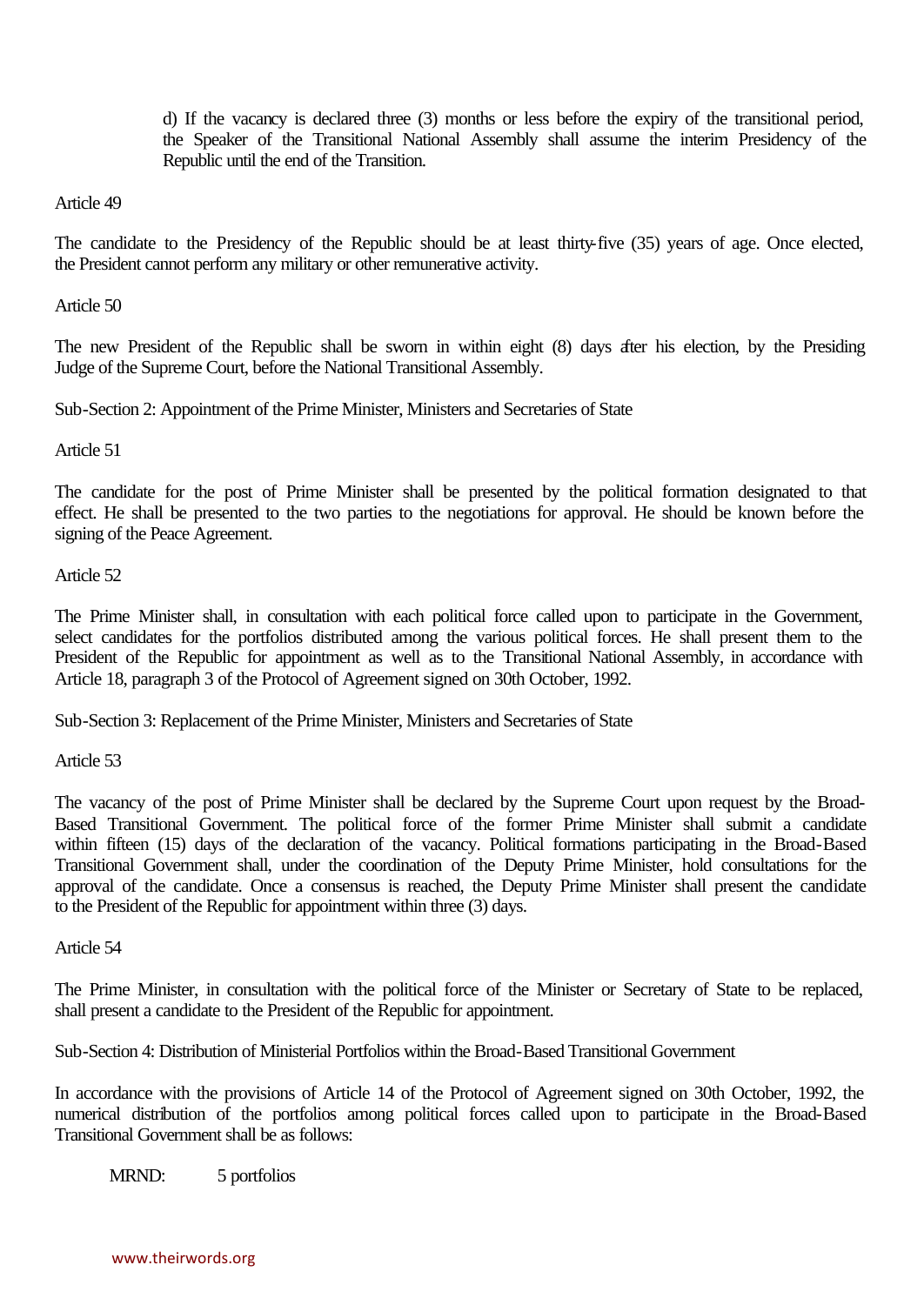| 4 portfolios (including the post of Prime Minister) |
|-----------------------------------------------------|
|                                                     |
|                                                     |
|                                                     |
|                                                     |

### Article 56

Nominative distribution of portfolios shall be as follows:

### MRND

- 1. Ministry of Defence;
- 2. Ministry of Higher Education, Scientific Research and Culture;
- 3. Ministry of Public Service;
- 4. Ministry of Planning;
- 5. Ministry of Family Affairs and Promotion of the Status of Women.

### RPF

- 1. Ministry of Interior and Communal Development;
- 2. Ministry of Transport and Communications;
- 3. Ministry of Health;
- 4. Ministry of Youth and Associative Movement;
- 5. Secretariat of State for Rehabilitation and Social Integration.

## MDR

- 1. Prime Minister;
- 2. Ministry of Foreign Affairs and Cooperation;
- 3. Ministry of Primary and Secondary Education;
- 4. Ministry of Information.

## PSD

- 1. Ministry of Finance;
- 2. Ministry of Public works and Energy;
- 3. Ministry of Agriculture and Livestock Development.

## PL

- 1. Ministry of Justice;
- 2. Ministry of Commerce, Industry and Cottage Industry;
- 3. Ministry of Labour and Social Affairs;

## PDC: Ministry of Environment and Tourism

# Article 57

The two parties further agree that:

- With reference to Article 5 of the Protocols of Agreement signed on  $30<sup>th</sup>$  October, 1992, the Presidency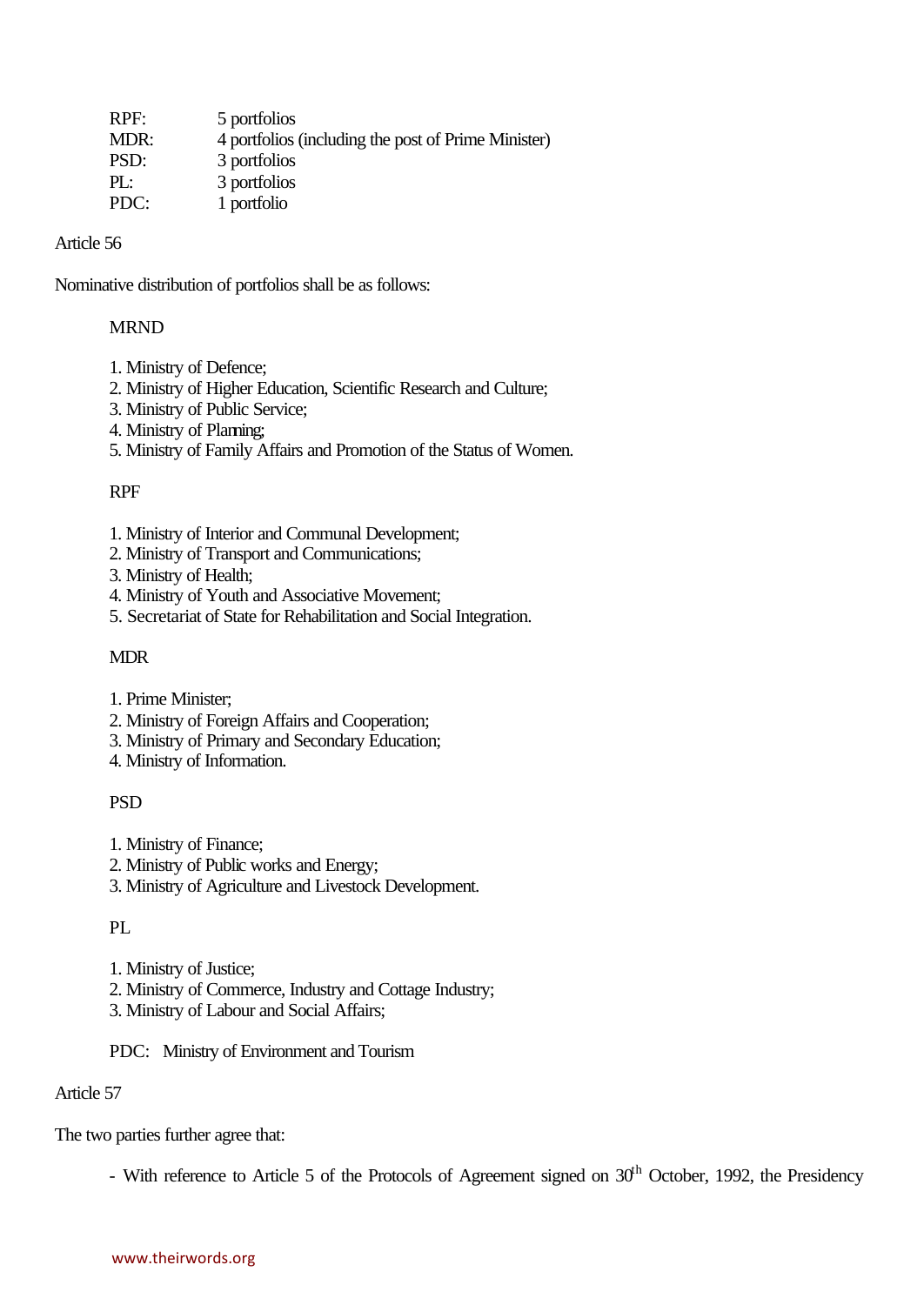of the Republic shall go to the MRND party;

- one of the holders of the five (5) ministries allocated to the RPF shall bear the title of Deputy Prime Minister in accordance with Article 20, paragraph 3 of the Protocol of Agreement signed on 30th October, 1992.

Article 58

In case one of the political forces called upon to participate in the Broad-based Transitional Government as provided for under Article 14 of the Protocol of Agreement signed on 30th October, 1992, defaults, the portfolios which had been allocated to that force shall be distributed among the remaining political forces. The possibility of opening to political forces other than those mentioned under Articles 55 and 56 above shall be agreed upon by consensus in accordance with Article 14 cited above.

Article 59

Permanent impediment rendering the President of the Republic, Ministers and Secretaries of State incapable of carrying out their duties shall be declared by the Supreme Court following their resignation, death or physical incapacitation certified by a medical commission established by the Government for that purpose, and also following dismissal as a result of final sentencing for criminal offences.

Section 2: Transitional National Assembly

Article 60

The Transitional National Assembly shall, except in the case as provided for in Article 63 of this Protocol of Agreement, be normally composed of seventy (70) members called "Deputies to the Transitional National Assembly". The "Deputies" shall be appointed by their own political forces and their mandate shall cover the whole Transitional Period. The Transitional National Assembly shall make its own rules of procedure.

Article 61

All the political parties registered in Rwanda at the signing of this Protocol as well as the RPF shall be represented in the Transitional National Assembly, on condition that they adhere to and abide by the provisions of the Peace Agreement. To that effect, all these parties and the RPF should, prior to the establishment of the Broad-Based Transitional National Assembly and the Broad-Based Transitional Government, sign a Political Code of Ethics whose principles are spelt out in Article 80 of this Protocol.

Since the RPF and the political parties Participating in the current Coalition Government are automatically, directly or indirectly bound, as a result of the Protocol of Agreement on the Rule of Law signed by the two parties to the negotiations, the political parties which do not participate in the said Government should, from the time of the signing of the Protocol of Agreement on Power-Sharing, demonstrate their commitment to abide by the principles governing the Protocol of Agreement on the Rule of Law, to support the peace process and to avoid engaging in sectarian practices and in any form of violence. Such commitment shall constitute a prerequisite for their participation in the Transitional National Assembly and it is incumbent upon the two parties to the negotiations to see to it that such commitment is real.

Article 62

The numerical distribution of seats in the Transitional National Assembly among the political forces, subject to the implementation of the previous Article, shall be as follows: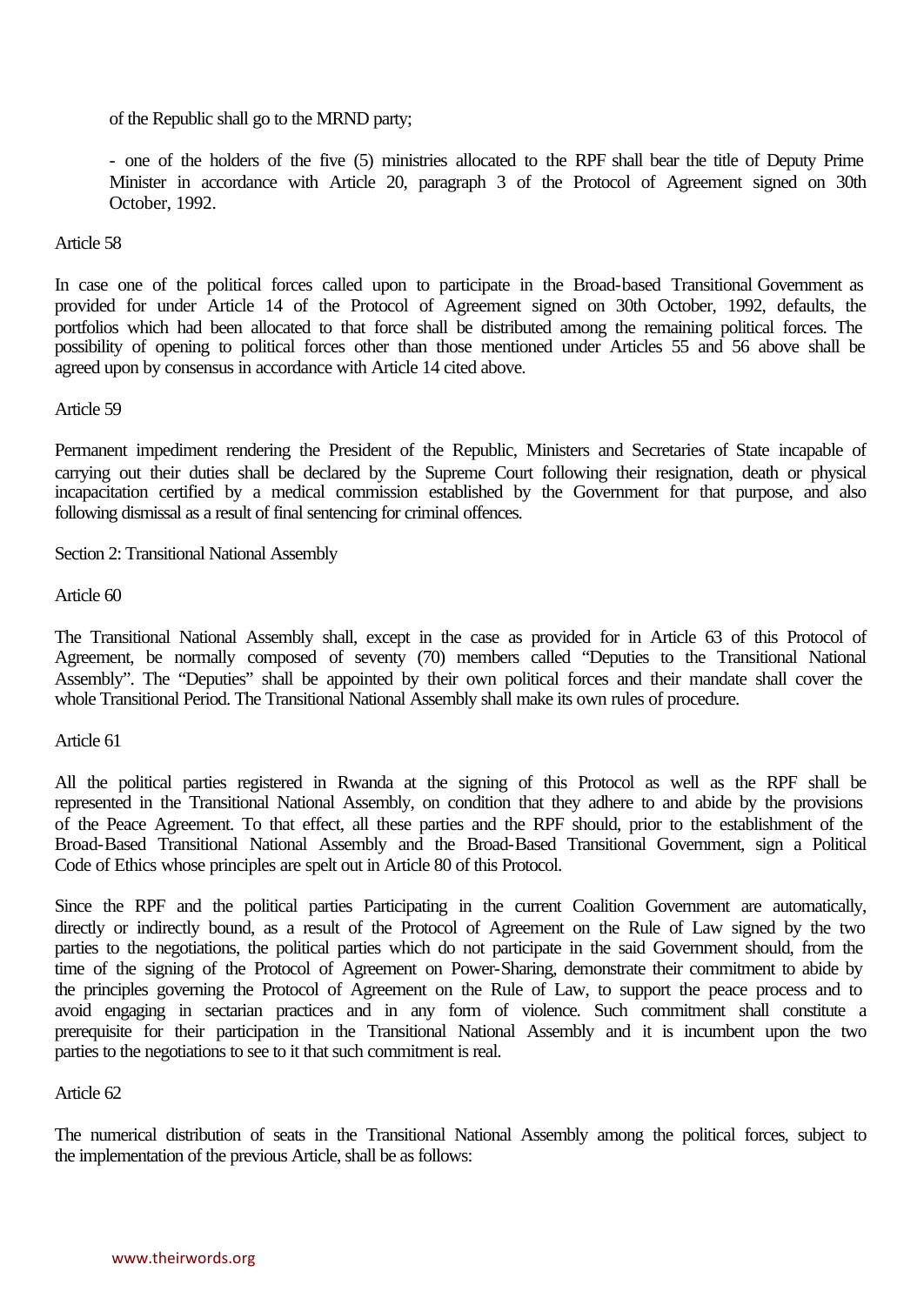MRND: 11 seats RPF: 11 seats MDR: 11 seats PSD: 11 seats PL: 11 seats PDC: 4 seats

The other registered parties shall have one (1) seat each.

Article 63

a) The maximum number of members of the Transitional National Assembly shall become the total number of seats of the remaining political forces if, for one reason or another, one or several political forces do not participate in the forming of the Transitional National Assembly, or withdraw from that assembly, provided that the total number is not reduced to less than two-thirds of the number stipulated under Article 60 of this Protocol of Agreement.

b) If one or several political forces do not participate, or cease to participate in the Transitional National Assembly, and the number of Deputies falls below that stipulated in the above paragraph, the remaining political forces participating in the Transitional National Assembly shall consult and agree on the modalities for the composition of the new National Assembly.

Article 64

A "Deputy" may resign. In this case, his political party shall replace him in consultation with the Bureau of the Transitional National Assembly.

Article 65

All compulsory mandates shall be null and void. The right of the "Deputies" to vote shall be individual.

Article 66

The first session of the Transitional National Assembly shall be devoted to administering the oath of the "Deputies" and to electing the Bureau of the Transitional National Assembly.

Article 67

The Bureau of the Transitional National Assembly shall be composed of the Speaker, the Deputy Speaker and a Secretary.

Article 68

The PSD and PL political parties shall each present one (1) candidate for the post of Speaker of the Transitional National Assembly. The political party that will not have taken the post of Speaker shall present two (2) candidates for the post of Deputy Speaker of the Transitional National Assembly.

The PDC and other political parties which do not hold any ministerial portfolio in the current Coalition Government shall each present one (1) candidate for the post of Secretary.

Voting for the above-mentioned posts shall be by secret ballot and on the basis of an absolute majority of the "Deputies" present.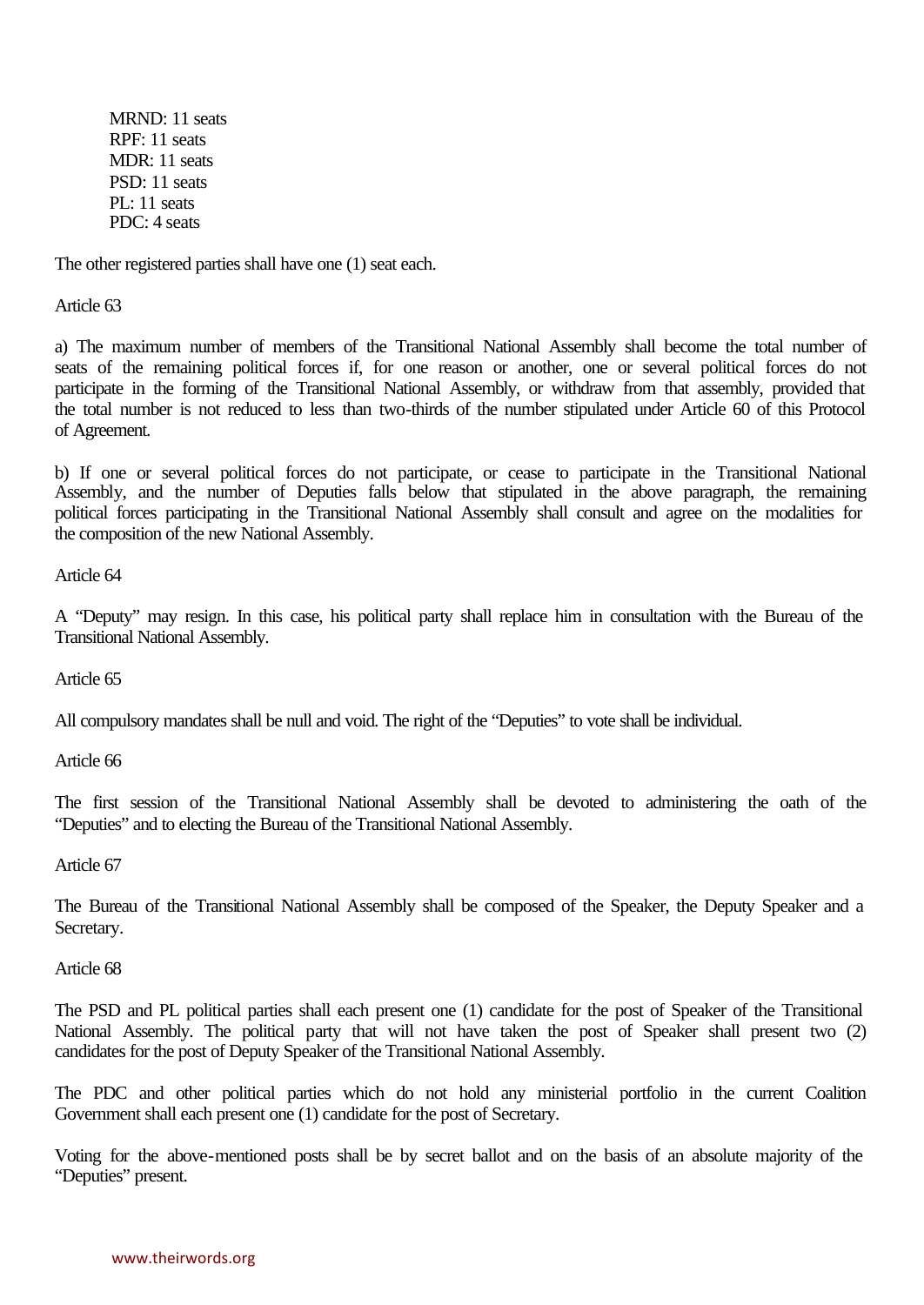Article 69

The Transitional National Assembly shall automatically hold, each year, three (3) ordinary sessions of three months each, followed each time by a one (1) month parliamentary leave. When circumstances may so require, the Transitional National Assembly shall hold extraordinary sessions.

The first ordinary session shall begin 15 days after the "Deputies" to the Transitional National Assembly have taken oath of office.

The Transitional National Assembly shall be convened by the Speaker. It may be convened in extraordinary session upon the initiative of the President of the Republic, The Speaker, the Prime Minister or following the decision taken by its members on the basis of an absolute majority. When it is convened in extraordinary session, the Transitional National Assembly shall deal wit h only those issues that motivated its convening

Whenever an ordinary or extraordinary session of the Assembly is convened, the agenda and venue shall be indicated. Before any proceedings, the Transitional National Assembly shall adopt its agenda and decide on the urgency of the matters to be discussed. A "Deputy" or the Prime Minister may request the urgent consideration of an item. When the request is made by the latter, the matter in question shall automatically be considered as urgent.

Article 70

The status of a Deputy shall be incompatible with the holding of a Ministerial portfolio and the exercise of any other remunerative activities.

Article 71

Members of the Transitional National Assembly who may be finally sentenced by Courts for criminal offences shall automatically lose their seats. In this case, they shall be replaced in accordance with the provisions of Article 62 of this Protocol.

Article 72

The legislative power shall be exercised by way of laws passed by "Deputies" in the Transitional National Assembly as well as by Orders in Council passed by the Broad-Based Transitional Government in cases of emergency or when the Transitional National Assembly, is unable to convene.

Article 73

Ordinary laws shall be passed on the basis of an absolute majority of the Deputies present. Organic laws shall be passed on the basis of a 3/5 majority.

Article 74

For any lawful seating to be held, a quorum of 2/3 of the members of the Transitional National Assembly shall be required.

Article 75

Sessions of the Transitional National Assembly shall be public; the minutes of the debates shall be published. However, upon request of the Speaker, or the Prime Minister or of one third of its members, the Assembly may,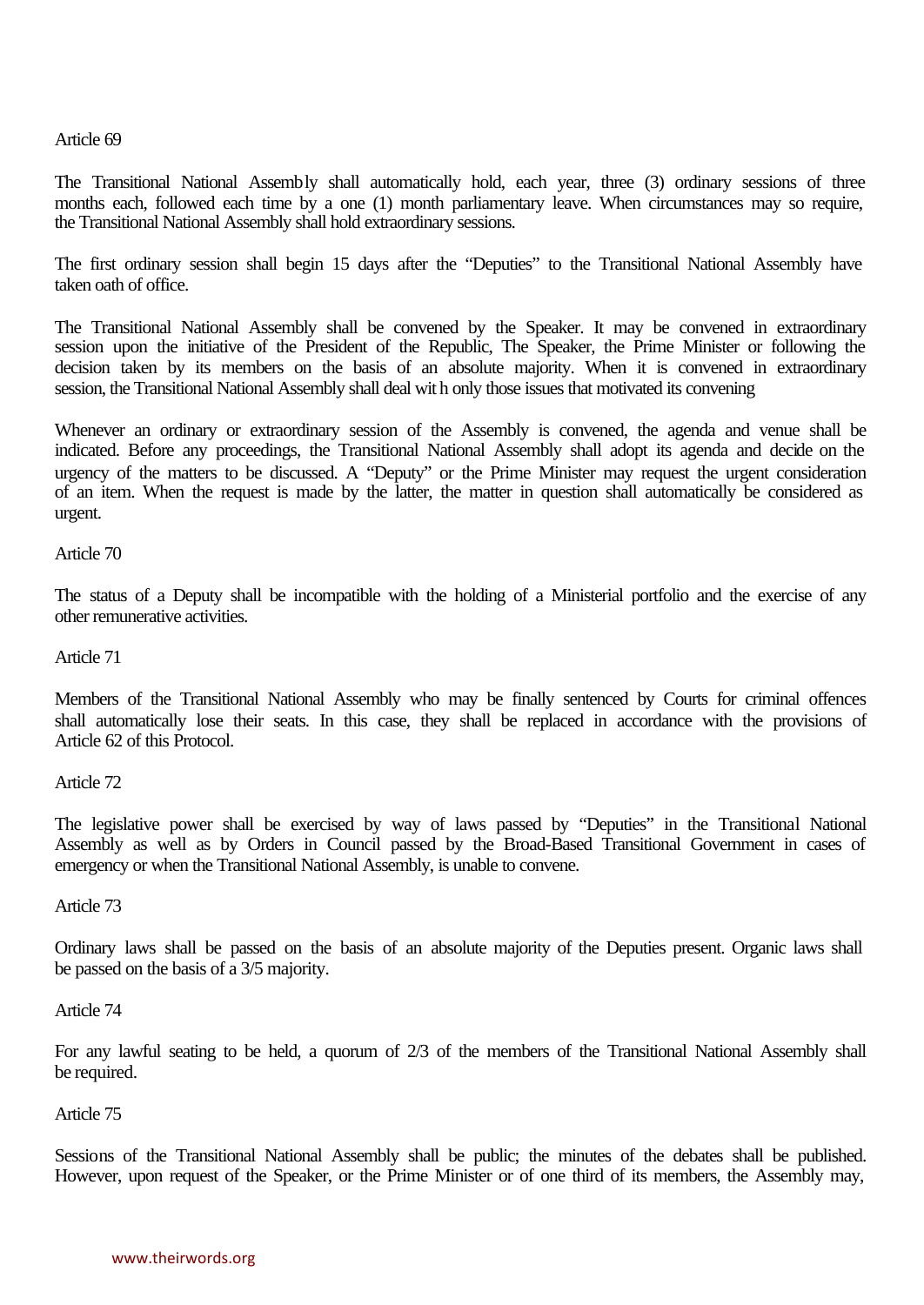by an absolute majority, decide to sit in camera.

Section 3: Relationship between the Transitional National Assembly and the Broad-Based Transitional Government

Article 76

The Prime Minister, upon a decision of the Cabinet and after consultations with the Bureau of the Transitional National Assembly, may request the President of the Republic to dissolve the Transitional National Assembly. The dissolution cannot take place within the last three months of the Transition.

Article 77

Replacement of the members of the Transitional National Assembly shall be done as per the numerical distribution of seats referred to under Article 62 above.

The replacement of each of the members of the Bureau of the Transitional National Assembly shall be made by election in accordance with Article 68 of this Protocol of Agreement.

Article 78

The Transitional National Assembly shall be endowed with the following means of control over government activities:

- Oral Questioning
- Written Questioning
- Committee Hearing
- Commission of Inquiry
- Interpellation
- Motion of censure.

An organic law shall determine the conditions and procedure for this control.

Article 79

The Transitional National Assembly may question the conduct of the Broad-Based Transitional Government as well as that of a Minister or Secretary of State, by voting on a motion of censure against the Prime Minister or any other member of the Government.

Such a motion is not admissible until after questioning and unless it is presented by at least one fifth of the members of the Transitional National Assembly in the case of a Minister or a Secretary of State, and by one third of the members in the case of the Government.

The motion of censure shall be adopted by secret ballot and by a 2/3 majority of the "Deputies" present.

The vote of a motion of censure against the Prime Minister shall entail his resignation and that of the Government. In this case the replacement of the Prime Minister shall be made in accordance with Article 53 of this Protocol of Agreement. The outgoing Government shall dispose of the day-to-day matters until a new Government is formed.

Section 4: Political Code of Ethics binding the Political Forces called upon to Participate in the Transitional **Institutions**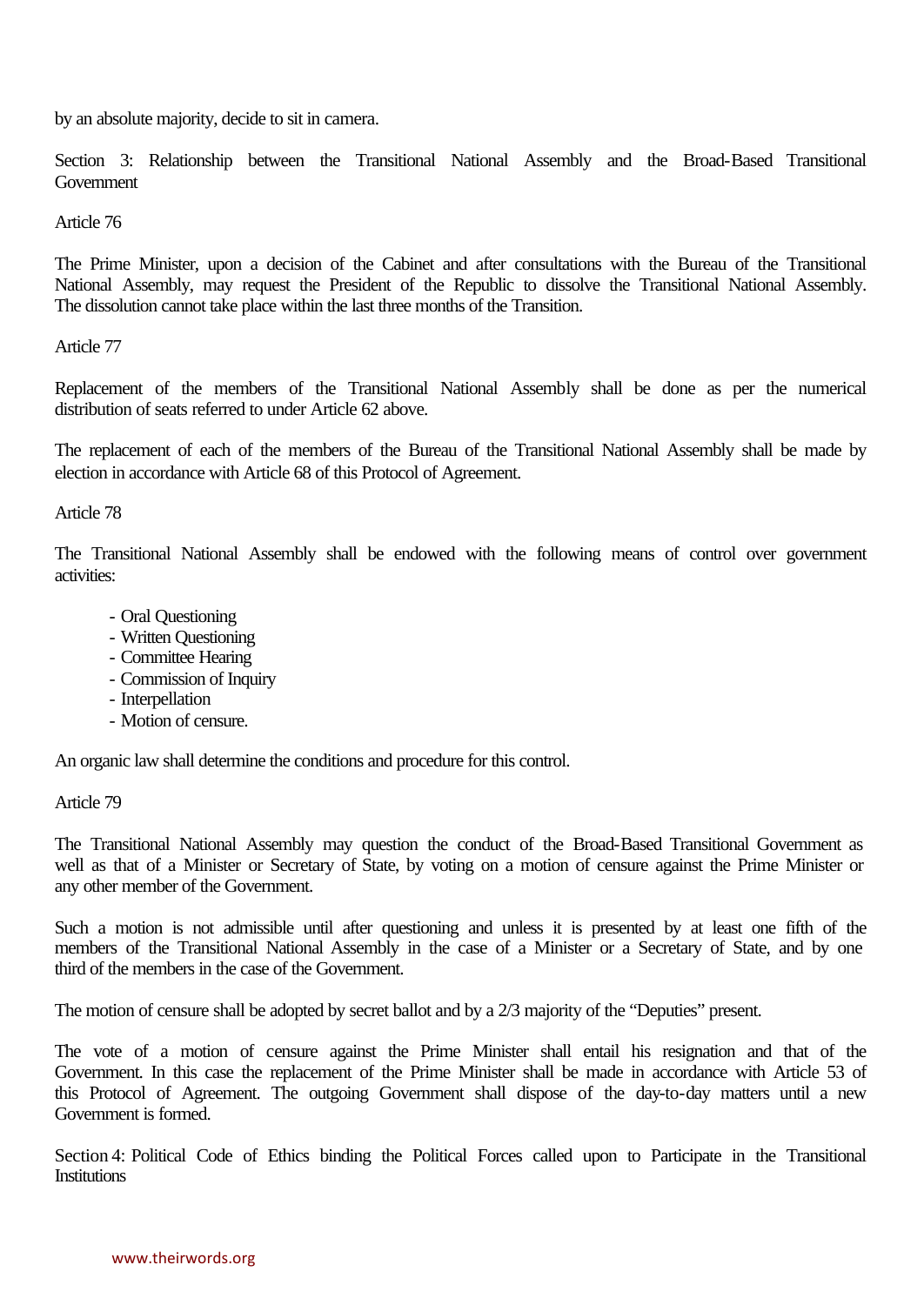Sub-Section 1: Fundamental Principles

Article 80

In a declaration signed by their authorised representatives, the political forces called upon to participate in the Transitional Institutions shall undertake to:

1. Support the Peace Agreement and work towards its successful implementation;

2. Promote national unity and national reconciliation of the Rwandese people:

3. Abstain from all sorts of violence and inciting violence, by written or verbal communication, or by any other means;

4. Reject and undertake to fight any political ideology or any act aimed at fostering dscrimination based mainly on ethnic, regional, sexual or religious differences;

5. Promote and respect the rights and freedoms of the human person;

6. Promote political education among their members, in accordance with the fundamental principles of the Rule of Law;

7. Work towards a system whereby the political power serves the interests of all the Rwandese people without any discrimination;

8. Respect the secularism of the Rwandese State;

9. Respect national sovereignty and the territorial integrity of the country.

Article 81

The Commission on National Unity and National Reconciliation shall ensure that each political force respects the principles spelt out under Article 80 above.

Article 82

Any political force violating the provisions of Article 80 shall be liable to a sanction of exclusion from the Transitional Institutions, without prejudice to other legal or statutory provisions on the matter.

This measure shall be taken by the Supreme Court upon request of the Government, acting on the Commission's report.

The request to the Supreme Court shall be preceded by a warning by the Government to the political party concerned; when the warning has not been heeded.

Sub-Section 2: Additional Duties of the Commission for National Unity and National Reconciliation.

Article 83

The two parties agree that the Commission on National Unity and National Reconciliation, in addition to the duties specified under Article 24 A of the Protocol of Agreement signed on 30th October, 1992, shall see to it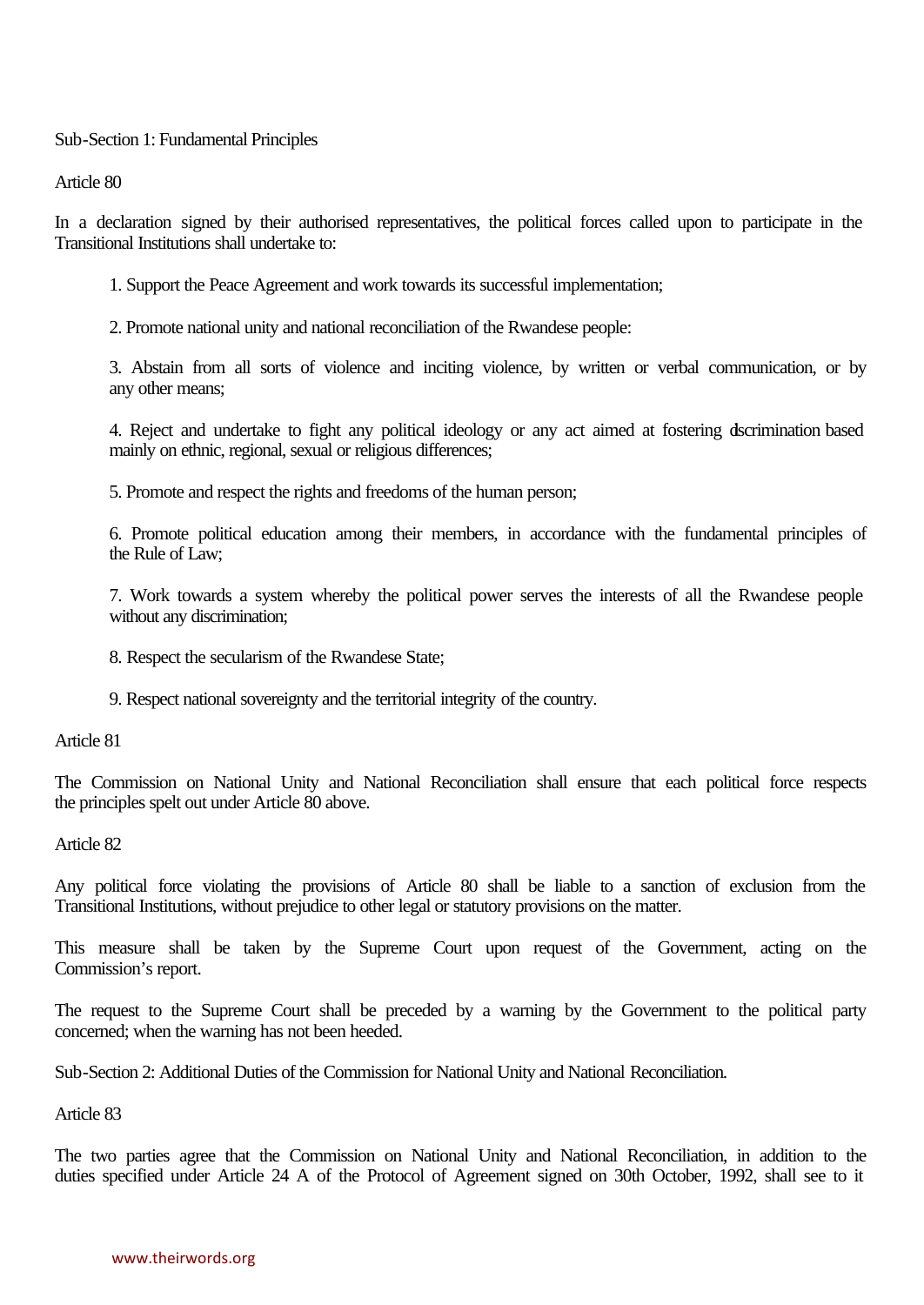that each political force respects the principles spelt out in the Political Code of Ethics binding the political forces to participate in the Transitional Institutions.

Section 5: Miscellaneous Provisions

Sub-Section 1: Modalities of Appointment within the Judiciary.

Article 84

In order to maintain the independence of the Judiciary, posts in the Judiciary shall not be subjected to sharing among political forces. Therefore, applications for the posts of Presiding Judge and Deputy Presiding Judge of the Supreme Court, referred to under Article 30 of the Protocol of Agreement signed on 30th October, 1992, shall be considered without any reference to political parties, in order to better ensure the neutrality of magistrates.

Article 85

The Supreme Council of Magistrates shall, in conjunction with the Broad-Based Transitional Government, take all necessary and adequate measures to facilitate the integration of competent, experienced or qualified Rwandese nationals who have not worked or evolved in the current legal system of Rwanda.

Sub-Section 2: Redeployment of the Deputies to the CND

Article 86

The Broad-Based Transitional Government shall take the necessary steps to find, to the extent possible, a new placement for the Deputies to the CND in their former sectors of activity. In so doing, the Broad-Based Transitional Government shall take into account the qualifications and experience of each "Deputy".

Sub-Section 3: Local Elections as a Solution to Social Tensions

Article 87

Local elections shall normally be held within six (6) months before the expiry of the transition. In the meantime, the replacement of local authorities shall be made through nomination. However, the Broad-Based Transitional Government shall decide on the opportune moment for organizing partial local elections if adequate security conditions allow for the holding of such elections and if it has the legal instruments to organize them.

Sub-Section 4: National Conference

Article 88

The National Conference shall consist of a general discussion to focus solely on national unity and national reconciliation, as provided for in Article 23.C.2 of the Protocol of Agreement signed on 30th October, 1992.

This discussion shall be prepared by the Commission on National Unity and National Reconciliation provided for under Article 24 of the Protocol of 30th October, 1992. The Commission shall report to the Broad-Based Transitional Government.

Done at Arusha, this 9th day of the month of January, 1993, in the French and English languages, the French text being the original.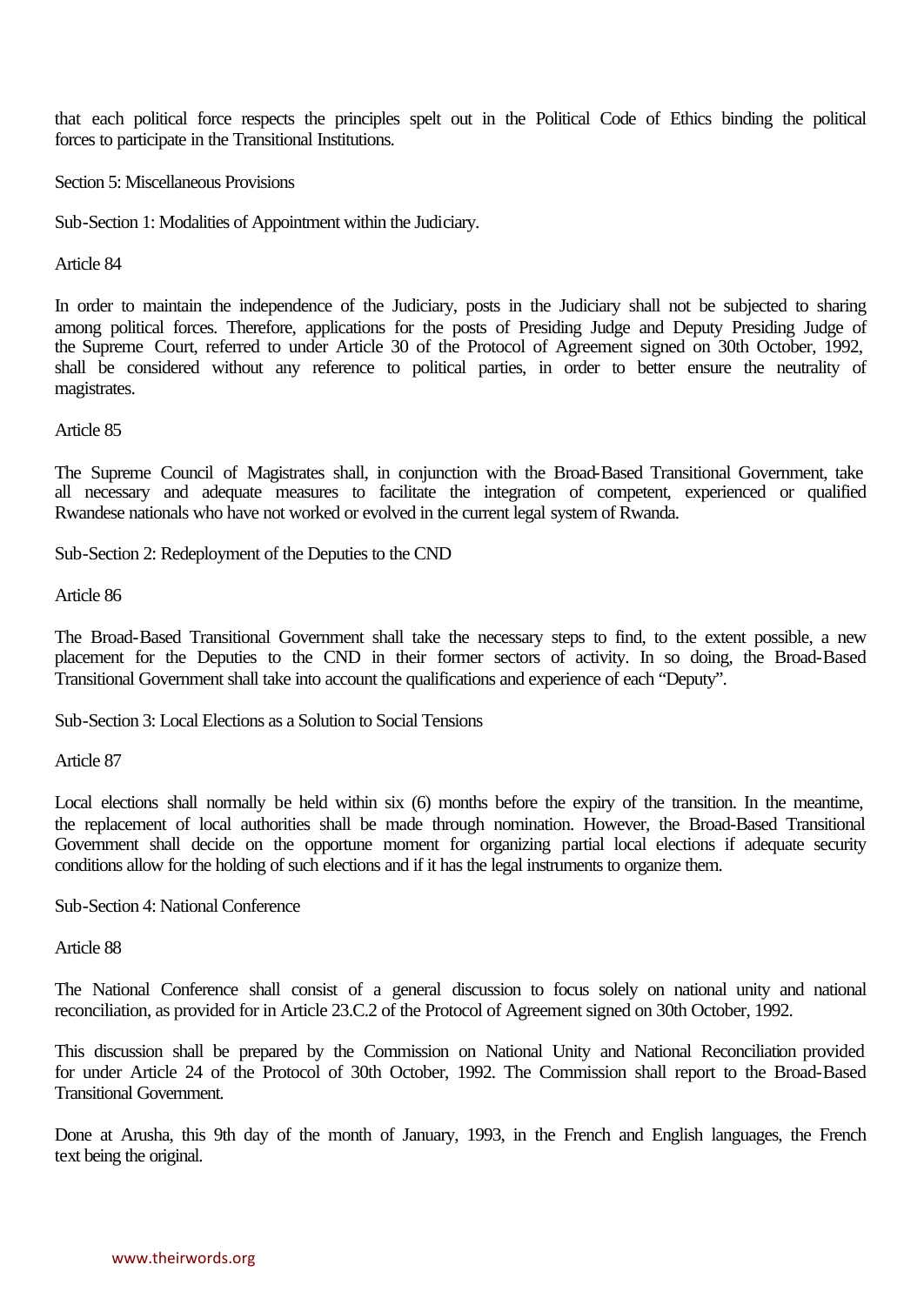For the Government of the Republic of Rwanda:

Boniface Ngulinzira Minister of Foreign Affairs and Cooperation

For the Rwandese Patriotic Front:

Pasteur Bizimungu Member of the Executive Committee and Commissioner for Information and Documentation

In the presence of the Facilitator (United Republic of Tanzania):

Hon. Ahmed Hassan Diria Minister for Foreign Affairs and International Cooperation

In the presence of the Current Chairman of the OAU:

Papa Louis Fall Ambassador of Senegal to Ethiopia, Tanzania and the OAU

For the Secretary General of the OAU

Dr. M.T. Mapuranga Assistant General Secretary of the OAU in charge of Political Affairs

## **Protocol of Agreement between the Government of the Republic of Rwanda and the Rwandese Patriotic Front on the Repatriation of Rwandese Refugees and the Resettlement of Displaced Persons**

The Government of the Republic of Rwanda on one hand, and the Rwandese Patriotic Front on the other;

Agree on the following provisions on the repatriation of Rwandese refugees and the resettlement of displaced persons.

Chapter I: Repatriation of Rwandese Refugees

Section 1: Voluntary Return and Repatriation

Sub-Section 1: Basic Principles

Article 1

The return of Rwandese refugees to their country is an inalienable right and constitutes a factor of peace, national unity, and reconciliation.

Article 2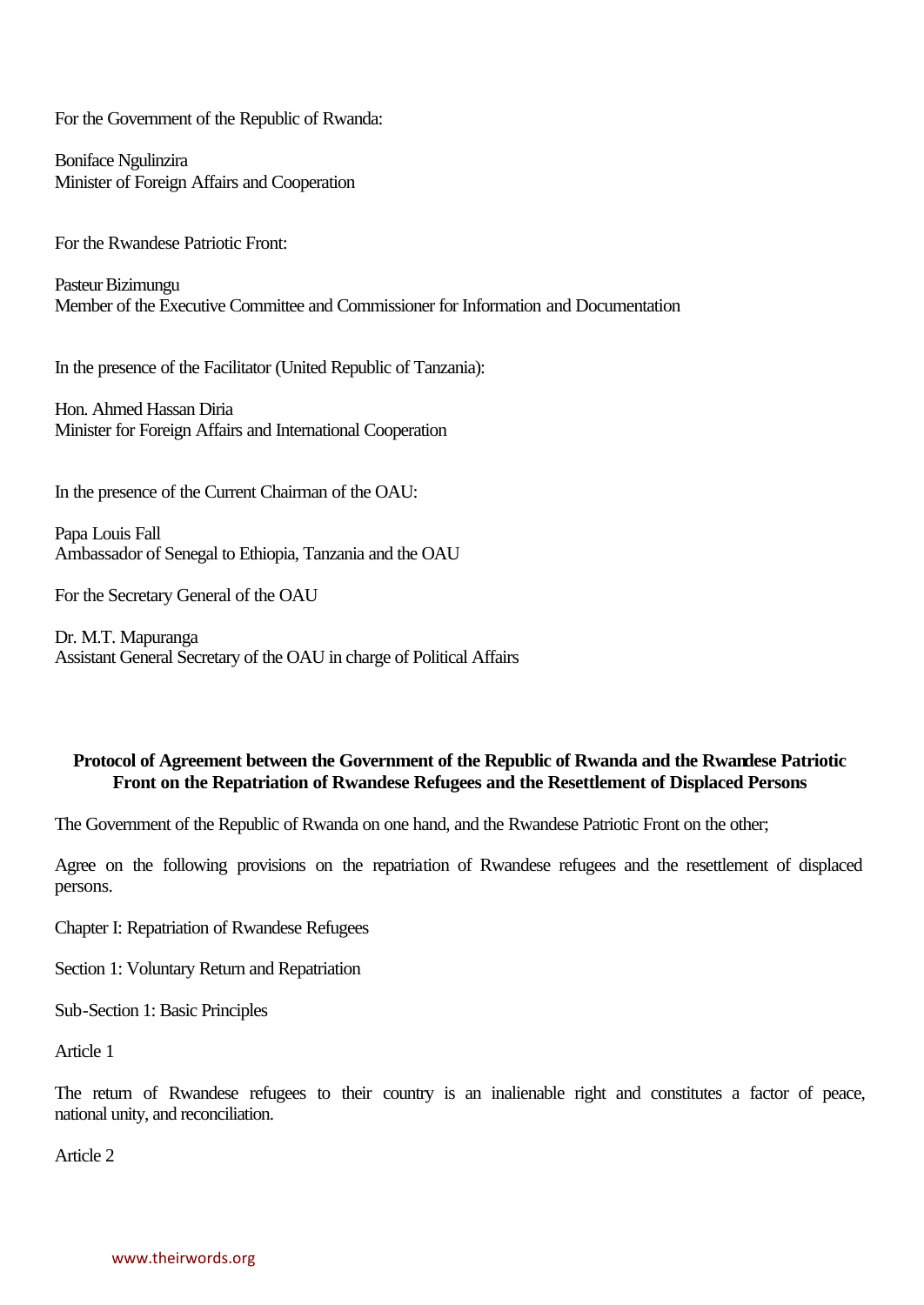The return is an act of free will on the part of each refugee. Any Rwandese refugee who wants to go back to his country will do so without any precondition whatsoever.

Each person who returns shall be free to settle down in any place of their choice inside the country, so long as they do not encroach upon the rights of other people.

Article 3

For purposes of settling returnees, the Rwandese Government shall make lands available, upon their identification by the "Commission for Repatriation" so long as they are not currently occupied by individuals. The Commission shall be at liberty to explore and choose, without any restriction, resettlement sites throughout the national territory. The selection of sites, their occupation and farming shall take due consideration of the protection of endangered animal species, especially the mountain gorilla. Depending on the protection requirements and the planned farming development activities, the transfer of those species into compatible ecosystems is recommended.

Article 4

The right to property is a fundamental right for all the people of Rwanda. All refugees shall therefore have the right to repossess their property on return.

The two parties recommend, however, that in order to promote social harmony and national reconciliation, refugees who left the country more than 10 years ago should not reclaim their properties, which might have been occupied by other people. The Government shall compensate them by putting land at their disposal and shall help them to resettle.

As for estates which have been occupied by the Government, the returnee shall have the right for an equitable compensation by the Government.

Article 5

The repatriation exercise shall aim at achieving a harmonious and definitive integration.

Article 6

The repatriation process must mesh with the economic changes underway in the country.

Article 7

The principle of dual citizenship is hereby accepted. The laws governing the Rwandese citizenship shall be reviewed accordingly.

Sub-Section 2: The Beneficiaries of the Programme for the Return and Repatriation

Article 8

The Programme for the Return and the Repatriation shall be designed solely for Rwandese Refugees.

Shall qualify as a Rwandese refugee:

1. Anyone in possession of documents issued by the Office of the United Nations High Commissioner for Refugees (UNHCR), testifying that the bearer is a Rwandese refugee;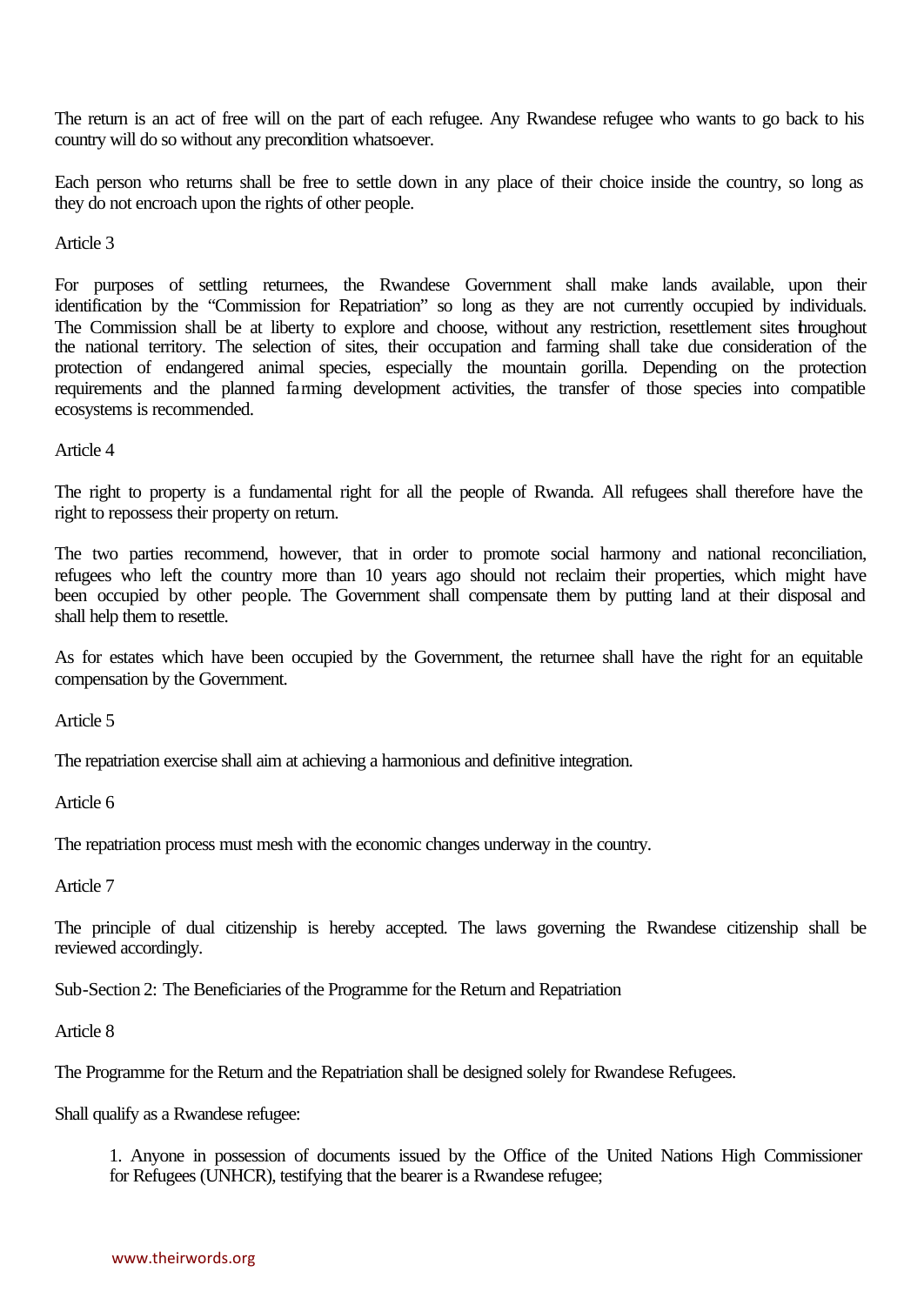2. Any Rwandese national who declares himself to be a Rwandese refugee, but who is not registered with the Office of the UNHCR.

Sub-Section 3: Repatriation Procedures

Article 9

Upon the recommendation of the Secretariat of State for Rehabilitation and Social Integration, the Broad-Based Transitional Government shall set up a Commission for Repatriation composed of Government, UNHCR, OAU and Refugee representatives.

Article 10

The Commission shall have, as a general mandate, to finalize and to implement a programme for the repatriation and reintegration of returnees.

The concrete missions of the Commission shall be as follows:

1. Conduct a socio-economic survey of refugees;

2. Organize a pre-repatriation census and registration of returnees;

3. Conduct an information and sensitization campaign both to the refugee community and the population within the country

4. Identify settlement sites, supervise the distribution of plots and establishment of basic infrastructures such as Reception Centres, Health Centres, Educational Centres, etc.;

5. Make travel arrangements for all returnees, where necessary, and arrangements for the transport of their property;

6. Supervise all kinds of assistance for the returnees, such as food aid, farming tools, building materials, domestic items, seeds, etc.;

That Commission may set up Committees, where necessary, for the execution of some of its missions.

Article 11

For border crossings, a list of items subject to an export ban in the country of asylum and to an import ban in Rwanda shall be communicated in advance to refugees opting for repatriation.

Property and assets of returnees shall be exempted from all import duties and taxes, except for commercial goods.

The exchange regulations shall be communicated to returnees and facilitated by the appropriate authorities.

Customs formalities shall also be specified by the country of asylum and by Rwanda.

The Secretariat of State for Rehabilitation and Social Integration, in coordination with Immigration and Emigration Services, shall provide facilities at border posts and at the International airport, for the reception of returnees who shall have opted to go back home with their own means.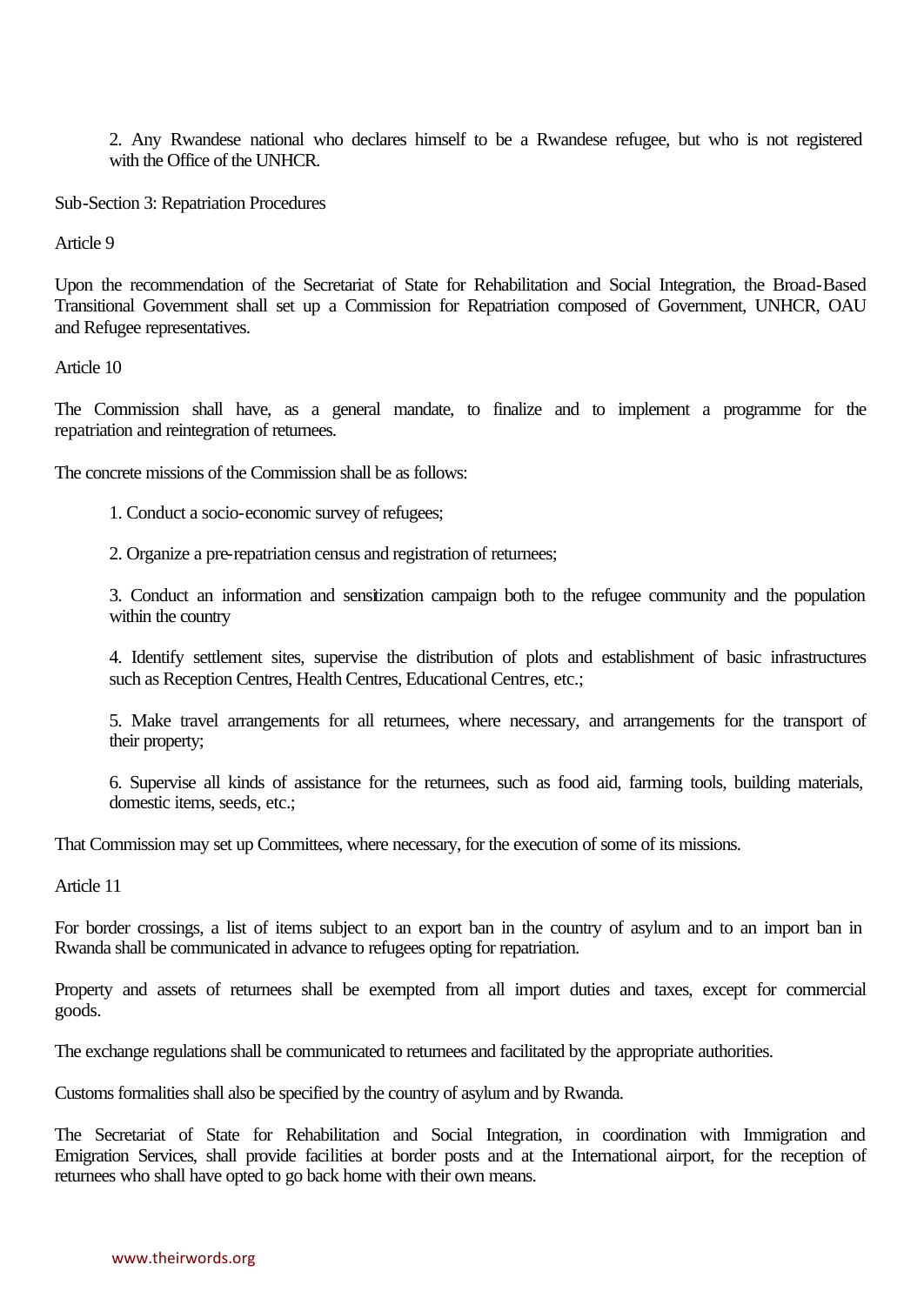Sub-Section 4: Assistance

Article 12

The repatriation funding programme shall provide for provisional accommodation centres on the settlement sites in rural or in urban areas, in existing or those to be built, on condition that the latter are built for ultimate use.

Returnees at that time shall be fully taken care of, including an initial free medical check-up.

Article 13

Returnees shall provisionally be accommodated in shelters built on plots allocated to them, but they shall rapidly be given a set of building materials to enable them to build their own houses and design them in accordance with model development schemes drawn up by the Commission for Repatriation.

Article 14

Upon their arrival in the country, repatriates shall each be paid a small amount of money to enable them to meet vital needs not catered for by the aid programme.

Article 15

With the assistance of the International Community, the Rwandese Government shall provide assistance to the returnees, in the following areas:

1. food aid;

2. domestic items;

- 3. farming tools;
- 4. building materials;
- 5. health;
- 6. education.

The same assistance shall equally be provided to those returnees who may go back to their places of origin.

Article 16

Food aid shall be provided for a period of at least 15 months, after which conditions for the continued supply of that aid shall be reviewed.

Article 17

Each family of returnees shall be provided with basic items such as kitchen utensils and bed and beddings.

Article 18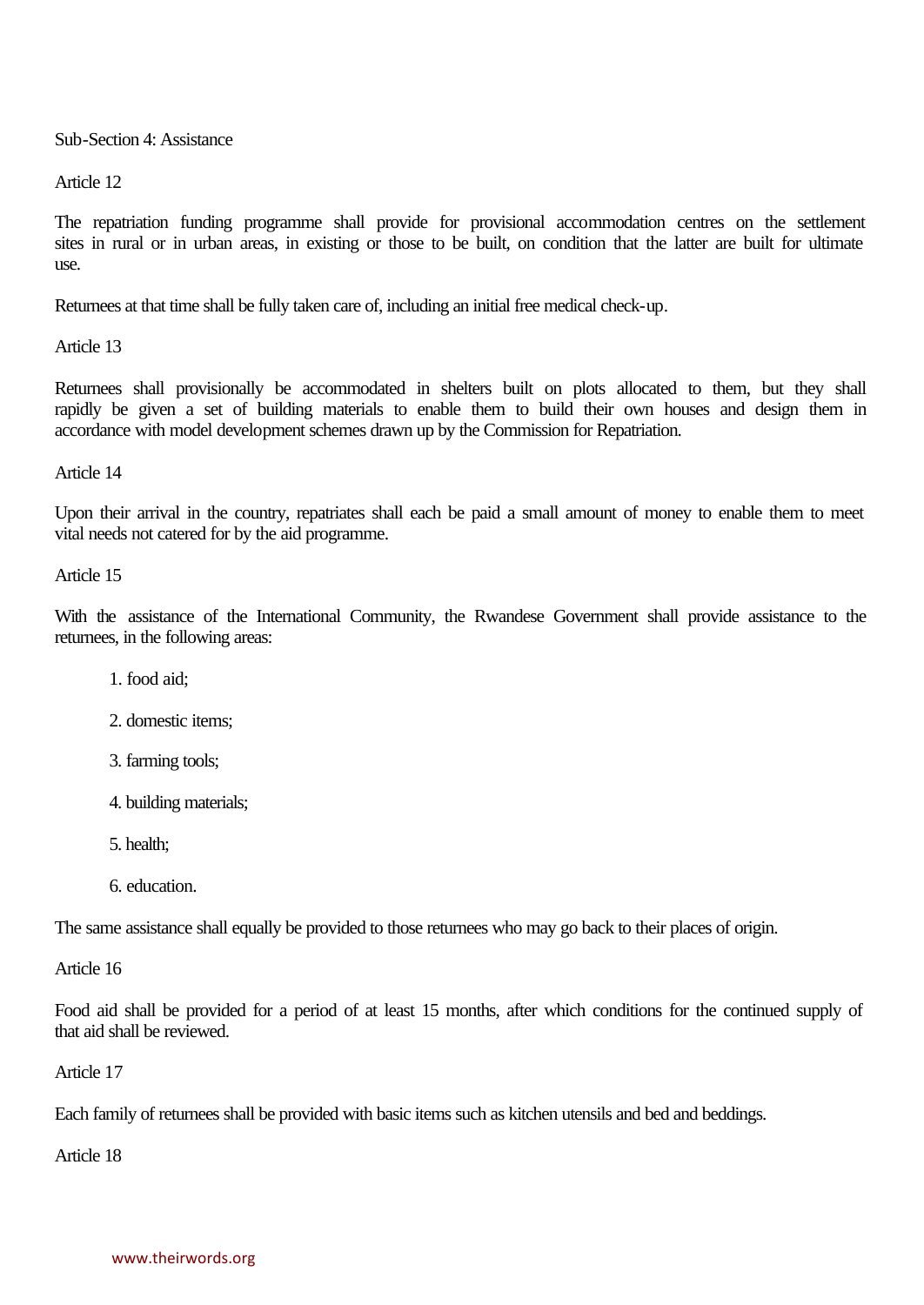The programme for the settlement of returnees shall also avail a set of farming tools and seeds, preferably selected to meet the soil and climate requirements in the area. In so doing, it shall enable the repatriated farmers to undertake farming activities as soon as possible.

Article 19

The repatriation programme shall also include the supply of medicines and various equipment for the existing or newly established Health Centres.

Vulnerable groups, i.e. women, children, the aged people and the handicapped shall be specifically taken care of.

#### Article 20

A programme of assistance for children admitted in the educational system shall be established and tailored in such a way as to cater for school fees, funds for the purchase of uniforms and school equipment for two academic years.

Article 21

The returnees who shall take up activities other than farming, but are not able to take care of themselves, shall each benefit from some of the assistance programmes mentioned above especially:

- 1. Accommodation and food aid for a period of 6 months;
- 2. basic items such as kitchen utensils, bed and beddings

The Rwandese Government shall establish, through the Ministry of Labour and Social Affairs and the Secretariat of State for Rehabilitation and Social Integration, mechanisms for the orientation and follow-up of job seekers.

Sub-Section 5: Integration Modalities

Article 22

Returnees may benefit from opportunities availed by the Development Projects designed for the enhancement of employment in the public and private sectors, in the same conditions as residents.

Article 23

The Rwandese Government shall undertake negotiations with international funding institutions, within the framework of the Structural Adjustment Programme (SAP), so that the absorption capacities of the Public Sector could be enhanced.

There are certain sectors, however, which already hold out employment opportunities, such as Education, Health and the Judiciary.

A returnee who shall be integrated in the public sector shall be employed at the level to be determined on the basis of their qualification and professional experience.

Employment shall not be subjected to any precondition and criteria other than the age for employment and retirement.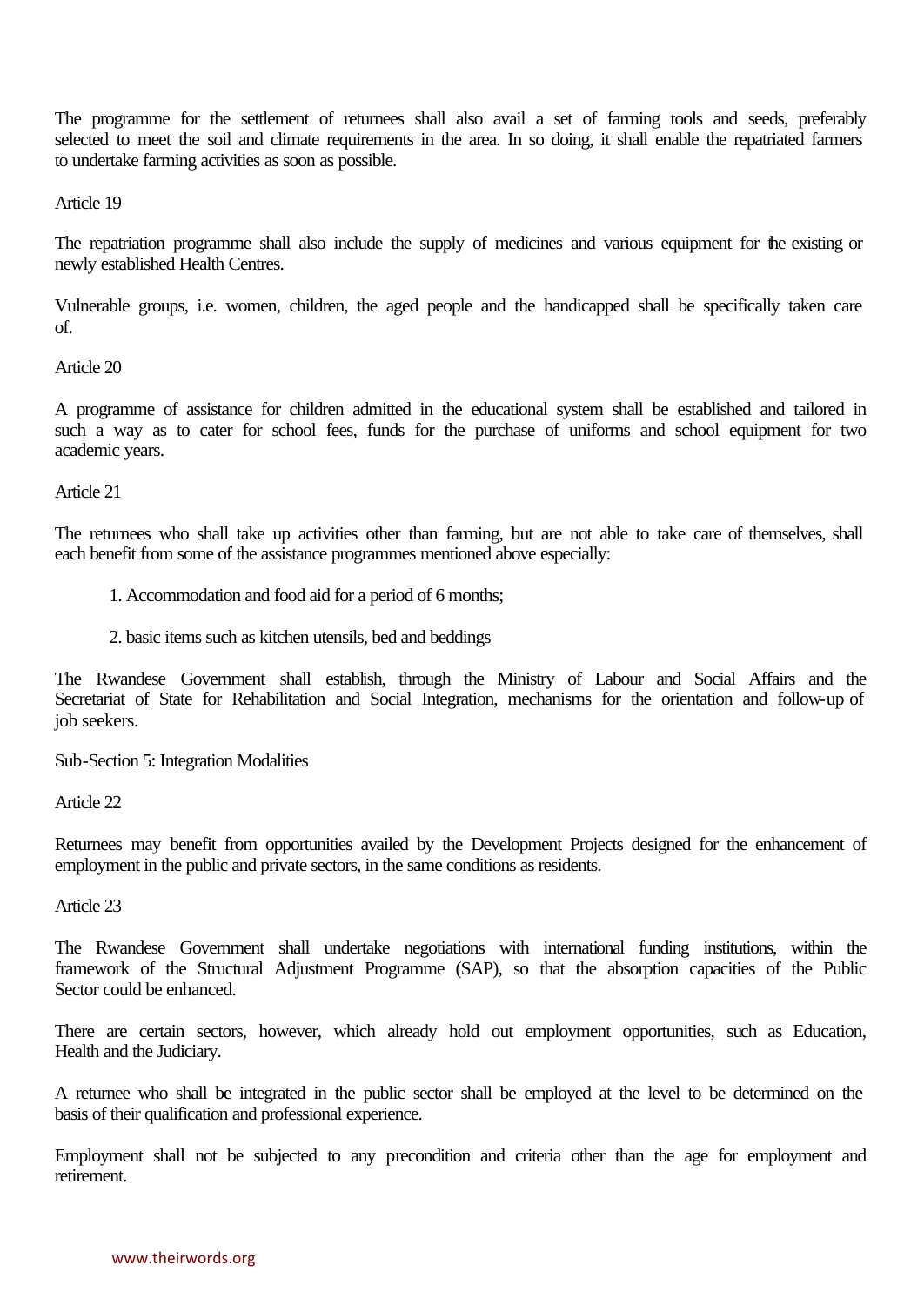Article 24

Returnees who have contributed to the Social Security in Rwanda may claim their dues, either for themselves or their beneficiaries.

As for those who have been contributing to the Social Security abroad, the Rwandese Government shall negotiate with the countries concerned so as to arrange for the compensation or transfer of their dues.

Article 25

Lack of knowledge of Kinyarwanda or French shall not constitute an obstacle to employment and discharge of duties within the public sector.

During the first three years of service, with effect from the date of appointment, the returnees shall use those languages they are most familiar with, and shall take intensive French or Kinyarwanda courses. At the end of that period, consideration of this facility shall be re-examined in order to determine whether it would be maintained or not.

To that effect, a programme of linguistic support as well as translation and interpretation services shall be organized, according to the needs, soon after the establishment of the Broad-Based Transitional Government, using funds provided for in the Plan of Action for returnees or any other funds.

Article 26

The existing Commissions on the Equivalence of diplomas shall include qualified personnel among returnees and shall pay special attention to that problem.

Diplomas and certificates internationally recognised shall be considered for purposes of employment in the educational institutions or appointment to professional posts, in accordance with the UNESCO grading regulations and systems.

Article 27

The access to employment opportunities in the Private Sector and the establishment of new enterprises in the country have been liberalized within the framework of the Structural Adjustment Programme (SAP). They shall be open to returnees without any preconditions, and under the same conditions as residents.

Government role in that field will be to reactivate support to existing firms, promote new investments and simplify formalities required to get started in the Private Sector. The Plan of Action shall also include a Guarantee Security Fund, so as to facilitate access to loans by returnees.

Article 28

The Commission for Repatriation shall develop settlement sites. The sites shall be provided with basic socioeconomic infrastructures such as schools, Health Centres, water, access roads, etc.

The Housing scheme in these areas shall be modelled on the "village" grouped type of settlement to encourage the establishment of development centres in the rural area and break with the traditional scattered housing.

Article 29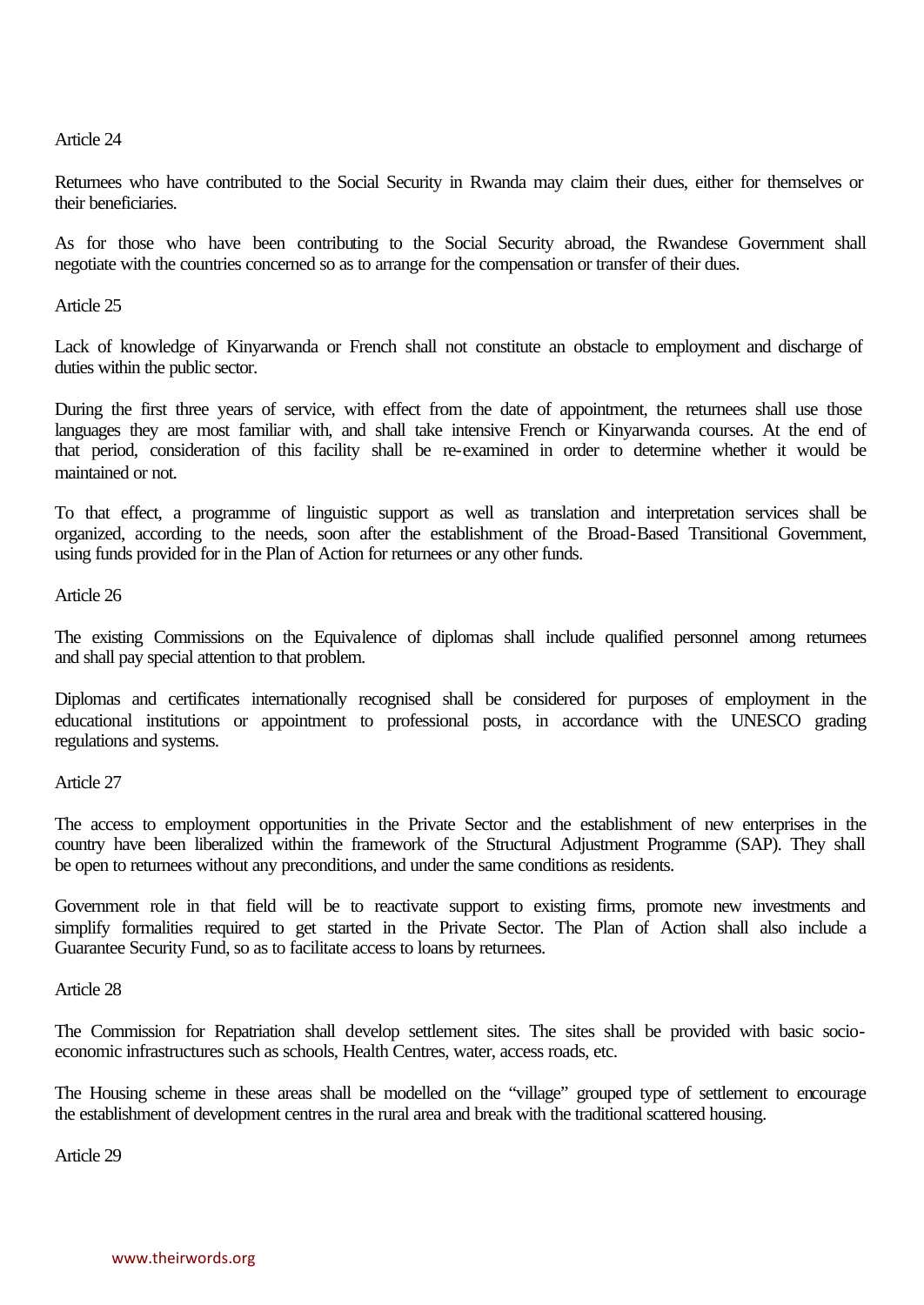The programme for the reintegration of returnees shall provide additional school facilities, by expanding existing schools or creating new infrastructures to accommodate the returnee children already at school or of school age.

Article 30

For purposes of ensuring a smooth integration into the educational system in the country, and avoiding that students interrupt their studies and suffer adverse effects, a number of measures shall be taken:

1. During the first year, education should be provided in the language used in the country of asylum.

2. Within the first three months, intensive French courses should be organised for teachers and students, especially for students in the senior level of primary school and for students in secondary schools and institutions of higher learning, from the anglophone countries.

3. Some of the aspects of adaptation may be catered for in the private educational system.

4. The Plan of Action for Rwandese refugees shall take in charge students in their last two years of the primary, secondary schools and institutions of higher learning who may wish to stay behind and complete their studies in the host countries, if the educational systems in which they were studying are not available in Rwanda. Their certificates shall be recognized in accordance with the UNESCO system of equivalence of diplomas, certificates, etc.

However, special attention shall be given to the writing and reading of Kinyarwanda through additional remedial lessons, to enable new pupils and any other who might experience similar difficulties to catch up with those who are more conversant with the language.

Sub-Section 6: Implementation of the Overall Programme of Repatriation

Article 31

In accordance with the mandate entrusted to them by the Dar es Salaam Summit of 19th February, 1991, the UNHCR and the OAU shall organize, within six (6) months after the establishment of the Broad-Based Transitional Government, a Donors' Conference for the financing of projects earmarked in the Plan of Action for the Rwandese refugees.

In addition to other internal sources of funding, the Rwandese Government shall also rely on bilateral cooperation to support the Repatriation Programme.

Article 32

The implementation, at the political and administrative level, of the Repatriation Programme shall be supervised by the Secretariat of State for Rehabilitation and Social Integration.

For the technical implementation of the various components of the Repatriation Programme, the Government of Rwanda and the UNHCR shall preferably resort to those NGOs with an established reliability, taking also their respective specialization into account. As such, one or several NGOs shall undertake site development activities, building activities, and the distribution of food aid.

Sub-Section 7: Timetable for Repatriation

Article 33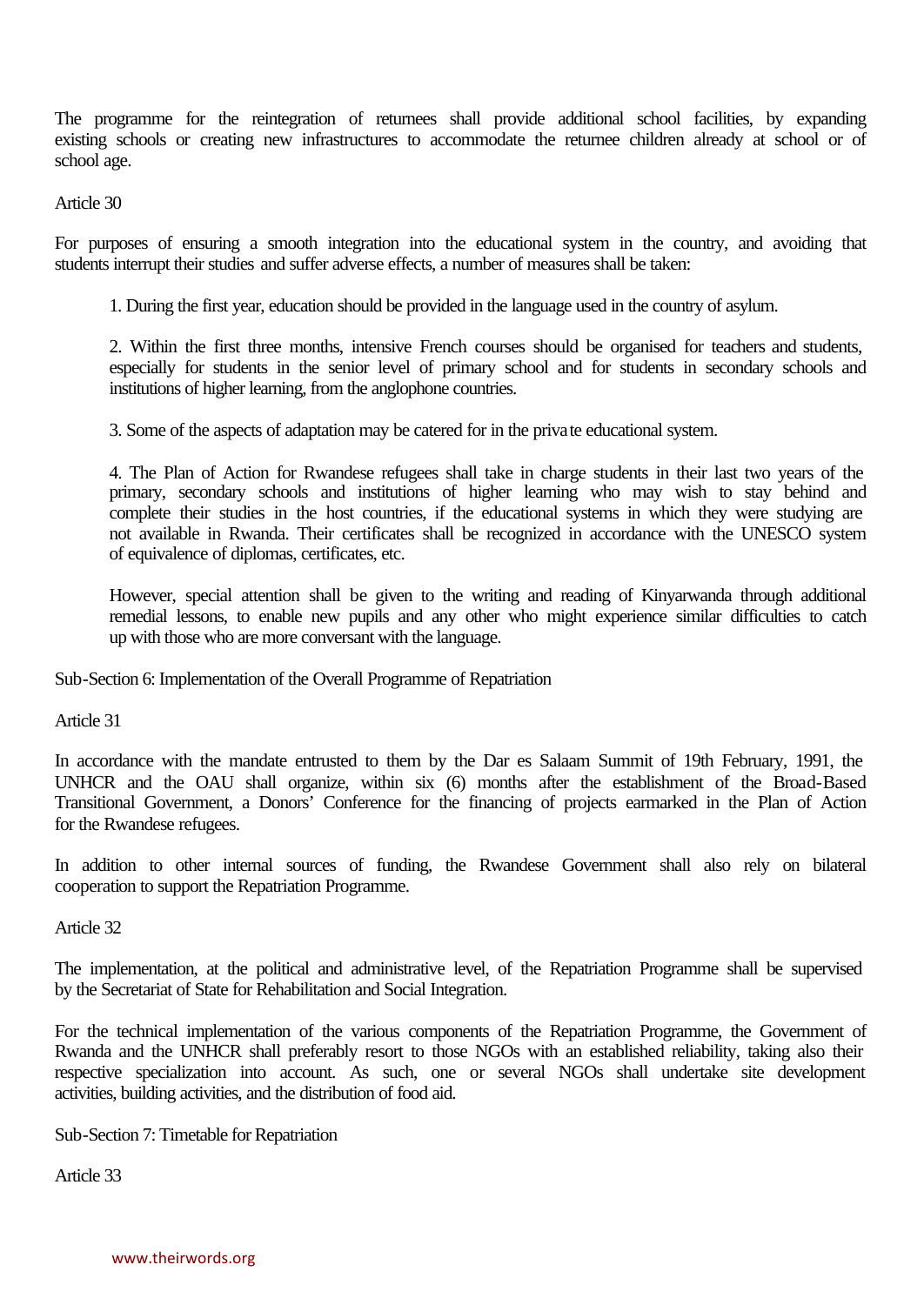All the returnees having the means to settle themselves without recourse to Government assistance may do so, soon after the signing of the Peace Agreement.

To that end, Rwandese Embassies shall issue travel documents to all Rwandese refugees who wish to go back to Rwanda.

Article 34

With respect to repatriation in groups, the following programme of sequence is envisaged:

1. Within six (6) months after the establishment of the Broad-Based Transitional Government, the UNHCR and the OAU shall organize a Donors Conference on the financing of the Repatriation Programme.

2. Within six (6) months after the establishment of the Broad-Based Transitional Government, tripartite agreements between Rwanda, the UNHCR and individual countries in the Region and the UNHCR shall have been concluded on issues pertaining to the repatriation of refugees.

3. Within Six (6) months after its establishment, the Broad-Based Transitional Government shall undertake operations for the preparation of settlement sites.

4. Within nine (9) months following the establishment of that Government, the repatriation of the first batch of returnees may begin.

Section 2: Other Repatriation Solution: Settlement in the Host Country

Article 35

The Broad-Based Transitional Government shall take and implement measures, including through bilateral agreements, for the protection of the Rwandese nationals who shall have opted to settle in the host countries as immigrants.

Those immigrants shall fully enjoy the same rights as all other Rwandese citizens.

Chapter II: Return of Persons Displaced by War and Social Strifes

Section 1: Preparatory Measures

Article 36

The organized return of persons displaced as a result of war and social strife shall be done after the following preparatory measures have been taken:

- 1. Deployment of the International Neutral Force.
- 2. Disengagement of Forces in the war zones.
- 3. Establishment of the Broad-Based Transitional Government.
- 4. Clearance of mines in the war zones.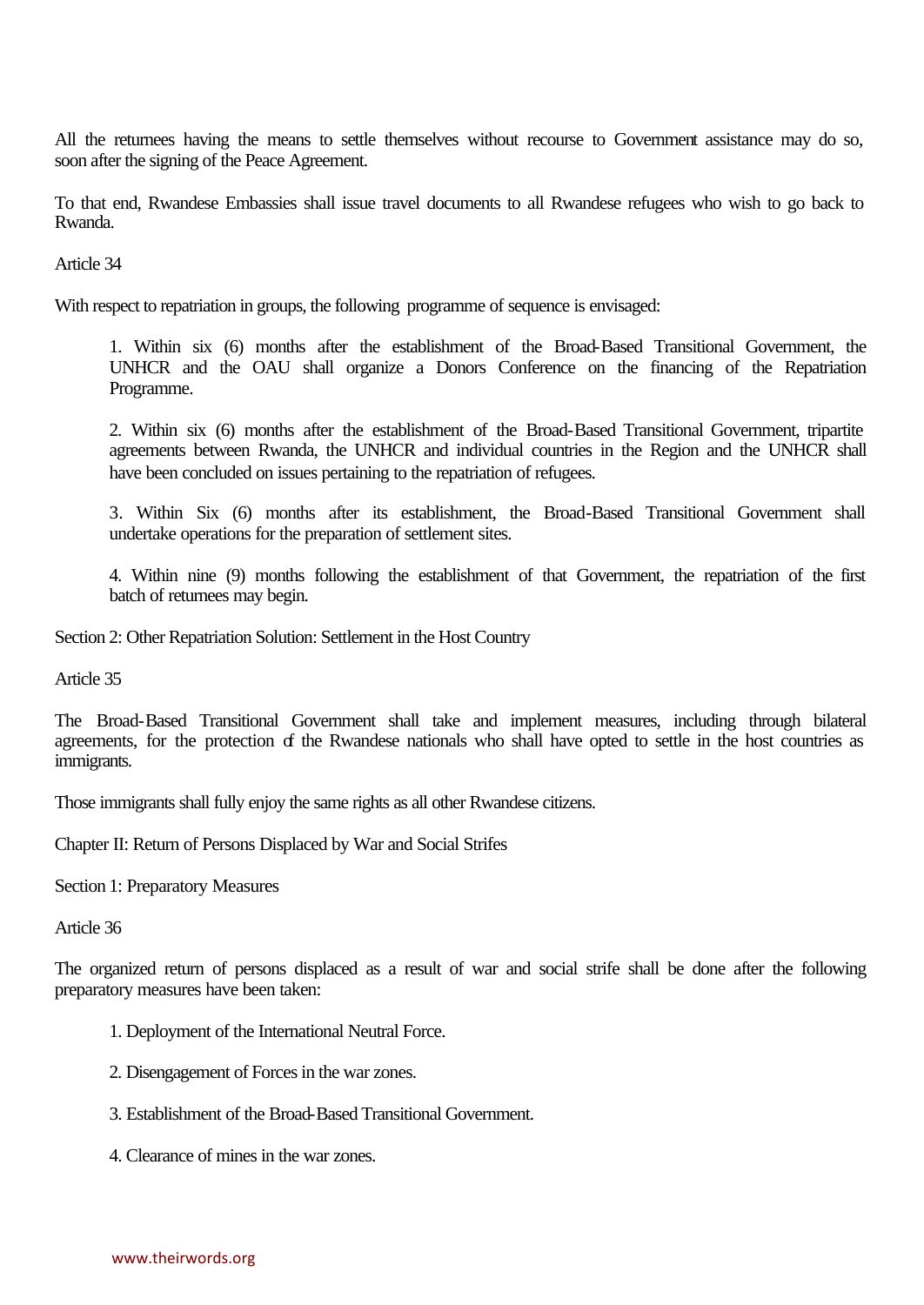5. Planning and provision of humanitarian assistance in essential services.

Section 2: Administration and Security in the War Zones

Article 37

The administration entities established before the outbreak of war shall be reconstituted.

Article 38

The socio-economic services established before the outbreak of war, especially in the educational, health, justice, youth, trade, agricultural and animal husbandry sectors at the level of administration entities in the war zones shall resume their activities.

#### Article 39

The Broad-Based Transitional Government shall determine mechanisms of appointing local authorities in these zones.

Article 40

The clearance of mines in the zones shall be conducted by the International Neutral Force, in collaboration with the Army Command High Council.

Article 41

Security shall be ensured by the local police to be provided with adequate means and assisted, where necessary, by the National Gendarmerie.

Section 3: Humanitarian Assistance

Article 42

Humanitarian Aid shall be distributed by the Secretariat of State for Rehabilitation and Social Integration, assisted by the Humanitarian Agencies.

Article 43

The humanitarian aid shall consist of:

- 1. Food aid;
- 2. Domestic items;
- 3. Farming tools;
- 4. Building materials;
- 5. Health care and Medicines;
- 6. Education (School equipment, uniforms, school fees for a period of two years);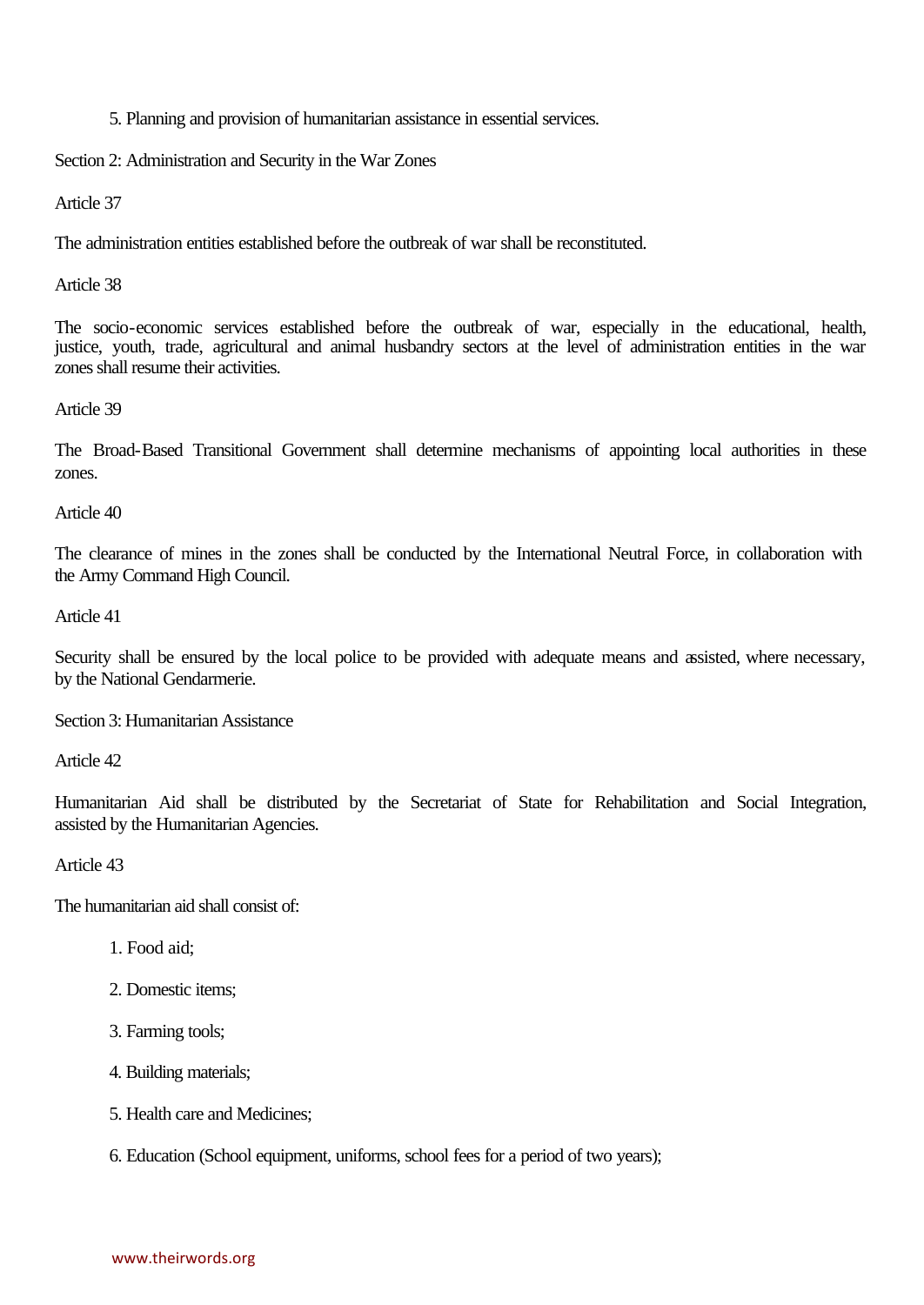7. Transport to their places of domicile for those who cannot afford it;

8. Labour costs for the construction of houses;

9. Seeds;

10. Establishment of temporary shelters.

Section 4: Timetable and Modalities for Return

Article 44

As soon as the preparatory measures spelled out in Article 36 of the present Protocol are put in place, the Broad-Based Transitional Government shall issue directives for the return of displaced persons.

Article 45

The return of war displaced persons to their homes shall, as much as possible, be coordinated with the return of the refugees who left the country during the war, as well as that of persons displaced as a result of social strife.

Done at Arusha, the 9th day of June 1993 in both French and English Languages, the French text being the original.

For the Government of the Republic of Rwanda:

Landoald Ndasingwa Minister of Labour and Social Affairs

For the Rwandese Patriotic Front:

Pasteur Bizimungu Member of the Executive Committee and Commissioner for Information and Documentation

In the presence of the Representative of the Facilitator (The United Republic of Tanzania):

Ami R. Mpungwe Ministry of Foreign Affairs and International Cooperation

In the presence of the Current Chairman of the OAU:

Papa Louis Fall Ambassador of Senegal to Ethiopia, Tanzania and Representative to the OAU

In the presence of the Representative of the OAU Secretary General

Dr. M.T. Mapuranga Assistant Secretary General for Political Affairs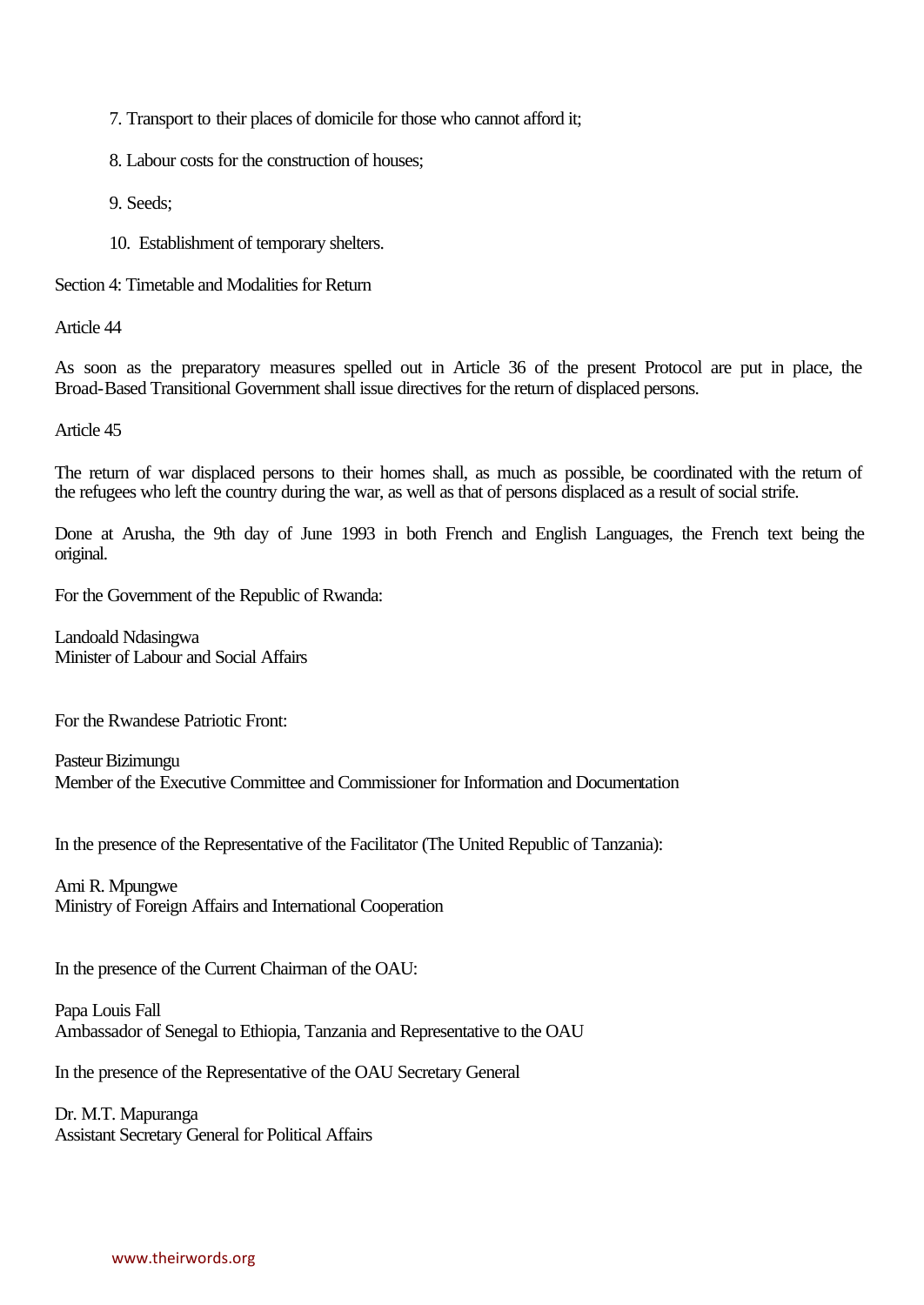# **Protocol of Agreement between the Government of the Republic of Rwanda and the Rwandese Patriotic Front on the Integration of the Armed Forces of the Two Parties**

The Government of the Republic of Rwanda on the one hand, and the Rwandese Patriotic Front on the other;

Agree on the following provisions on the integration of the Armed Forces of the two parties.

Chapter 1: The National Army

Section 1: Missions and Principles

Article 1

Subject to modalities and principles mutually agreed upon between the two parties in the present Protocol of Agreement, for the formation of the National Army, the latter shall fulfil the following missions and shall be guided by the principles below:

#### A. Missions

1. Defend the national territorial integrity and the sovereignty of the country;

2. Participate, within the framework established by laws and regulations and in consultation with relevant authorities, in operations of maintenance and restoration of law and order as well as in the execution of laws;

3. Participate in relief operations in the event of natural calamities;

4. Contribute to the development of the country, especially through reconstruction and production activities.

B. Principles

1. As an institution, the National Army shall be governed by the laws and regulations of the country;

2. The National Army shall be at the disposal of the Government and shall be subordinated to its authority, the two institutions abiding by the Fundamental Law as defined in the Peace Agreement, laws, democratic principles and the Rule of Law;

3. The National Army shall be non-partisan;

4. The National Army shall be a regular Army, composed solely of volunteer Rwandese citizens recruited on the basis of their competence. It shall be open to any Rwandese Nationals, irrespective of their ethnic group, region, sex, religion or language;

5. Members of the National Army shall have the right to be informed about the socio-political life of the country. They shall benefit from civic and political education. To that effect, the Government shall set up a programme for the civic and political education of servicemen;

6. Members of the National Army shall not be affiliated to political parties or to any other association of a political nature. They shall neither take part in activities or demonstrations of political parties or associations. They shall not portray their political allegiances in public;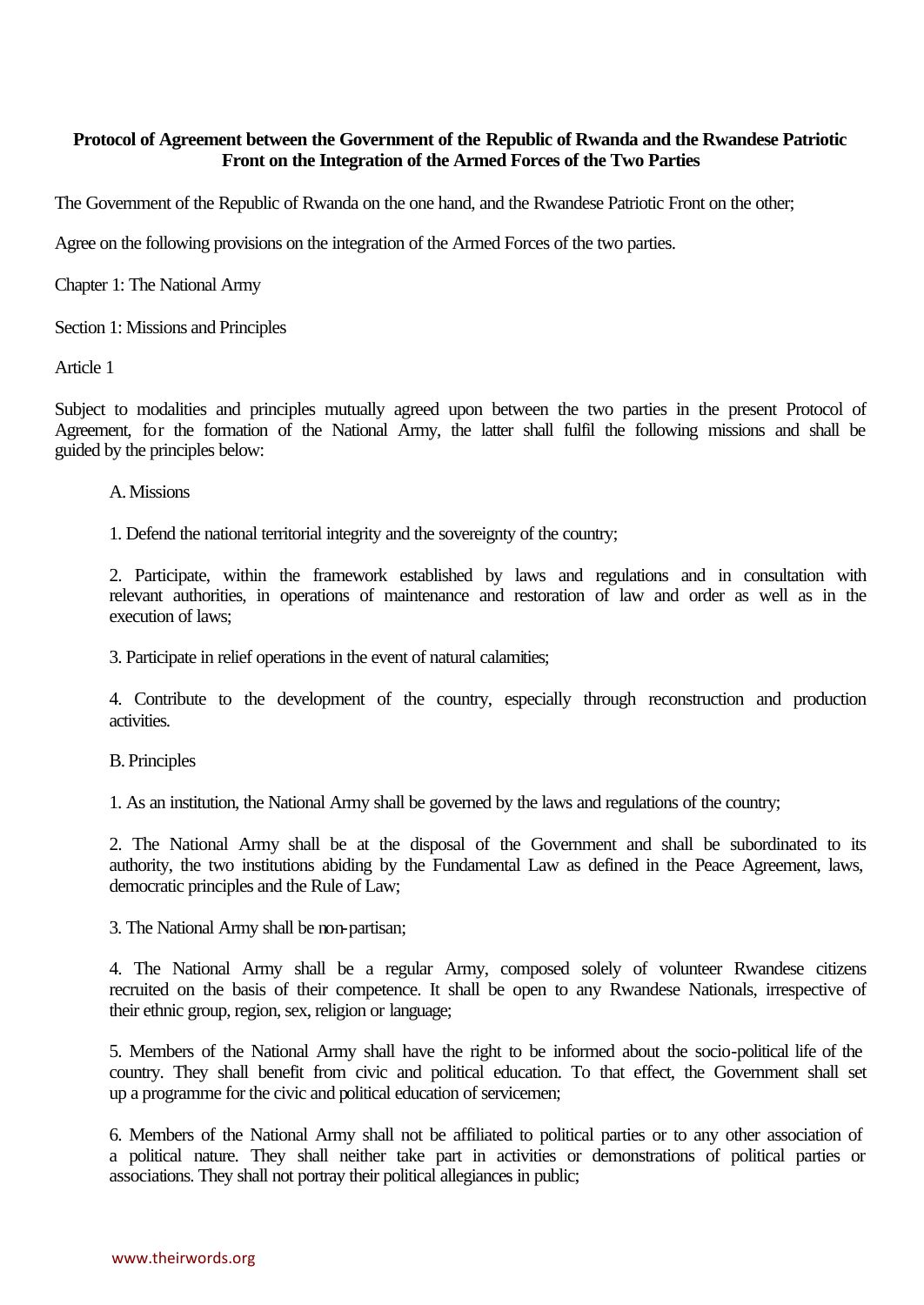7. Members of the National Army shall exercise their right to vote. Given the type of the current organization of the Army, however, its members cannot participate in local elections;

8. Members of the National Army may present their candidature for political elective posts, on condition that they resign from the Army.

Section 2: Size, Structure and Organization

Article 2

The strength of the National Army (Officers, Non-Commissioned Officers, Corporals and Privates) shall be thirteen thousand (13,000) men.

The ratio between the various categories with respect to the whole size of the Army, shall be 6% for Officers, 22% for Non-Commissioned Officers and 72% for men.

Sub-Section 2: Structure

Article 3

The National Army shall comprise:

- 1. An Army Command High Council;
- 2. The Army Headquarters;
- 3. Four (4) Territorial Brigades;
- 4. Specialised Units under the Army Headquarters;
- 5. Support and Service Units under the Army Headquarters.

The Organizational Chart indicating the structure of the National Army is reproduced as Annex I of the present Protocol and is an integral part of it.

Sub-Section 3: Organization

Paragraph 1: The Army Command High Council

Article 4

An Army Command High Council (ACHC) is hereby established and shall, in line with the policy set by the Government, be the highest military organ of consultation and decision-making for matters related to defence and the organization of the Army. It shall be accountable to the Government through the Minister of Defence.

Article 5: Composition

The Army Command High Council shall be composed of:

The Chief of Staff of the National Army: Chairman The Deputy Chief of Staff of the National Army: Vice-Chairman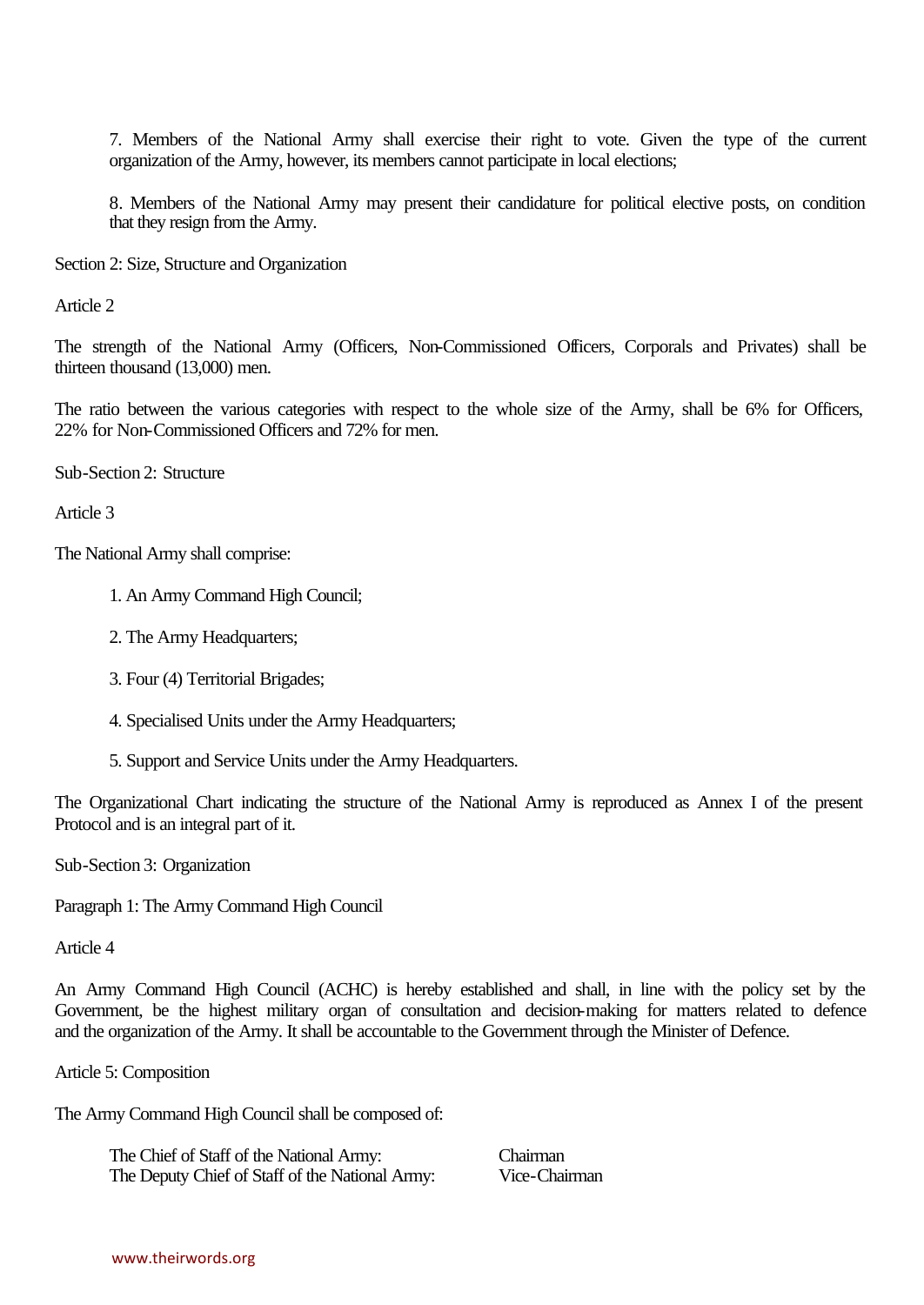Brigade Commanders (4): Members Second in Command of Brigades (4): Members

Article 6: Functions

The Army Command High Council shall exercise the following functions:

1. Study modalities of implementing the Government policy in matters of defence.

2. Ensure the execution of the defence policy of the country.

3. Set up, in line with the Government general policy, a doctrine of utilization of the Army by establishing mechanisms and strategies for the defence of the national territory as well as the maximum utilization of resources.

4. Approve plans for the utilization of the Army.

5. Draw guidelines for the organization of the supply of logistics.

6. Provide advice, either on its own initiative or upon the request of the Minister of Defence, on defence policy plans, the overall organization of the Army, the state of military service and on any military issue of general concern.

7. Ensure the implementation of the organisation plan of the Army.

8. Study major issues confronting the Units and take decisions to be implemented by the Army headquarters or make recommendations to the Minister of Defence for appropriate action.

9. Supervise the process of formation of the National Army.

Article 7: Meetings

The Army Command High Council shall meet once a month in an ordinary session upon convocation by its Chairman.

The Chairman may call for an extraordinary session when and as needed, and especially 6n instruction from the Minister of Defence, or at the request of anyone of its members.

The agenda of the meeting shall be specified upon notification to attend.

Article 8: Mode of Decision-Taking

Decisions shall be taken by consensus and communicated to the Minister of Defence.

Decisions or recommendations by the Army Command High Council shall be conveyed to the echelons concerned through the Army Chief of Staff.

Article 9: Rules of Procedure

The Army Command High Council shall establish its own rules of procedure.

Paragraph 2: The Army Headquarters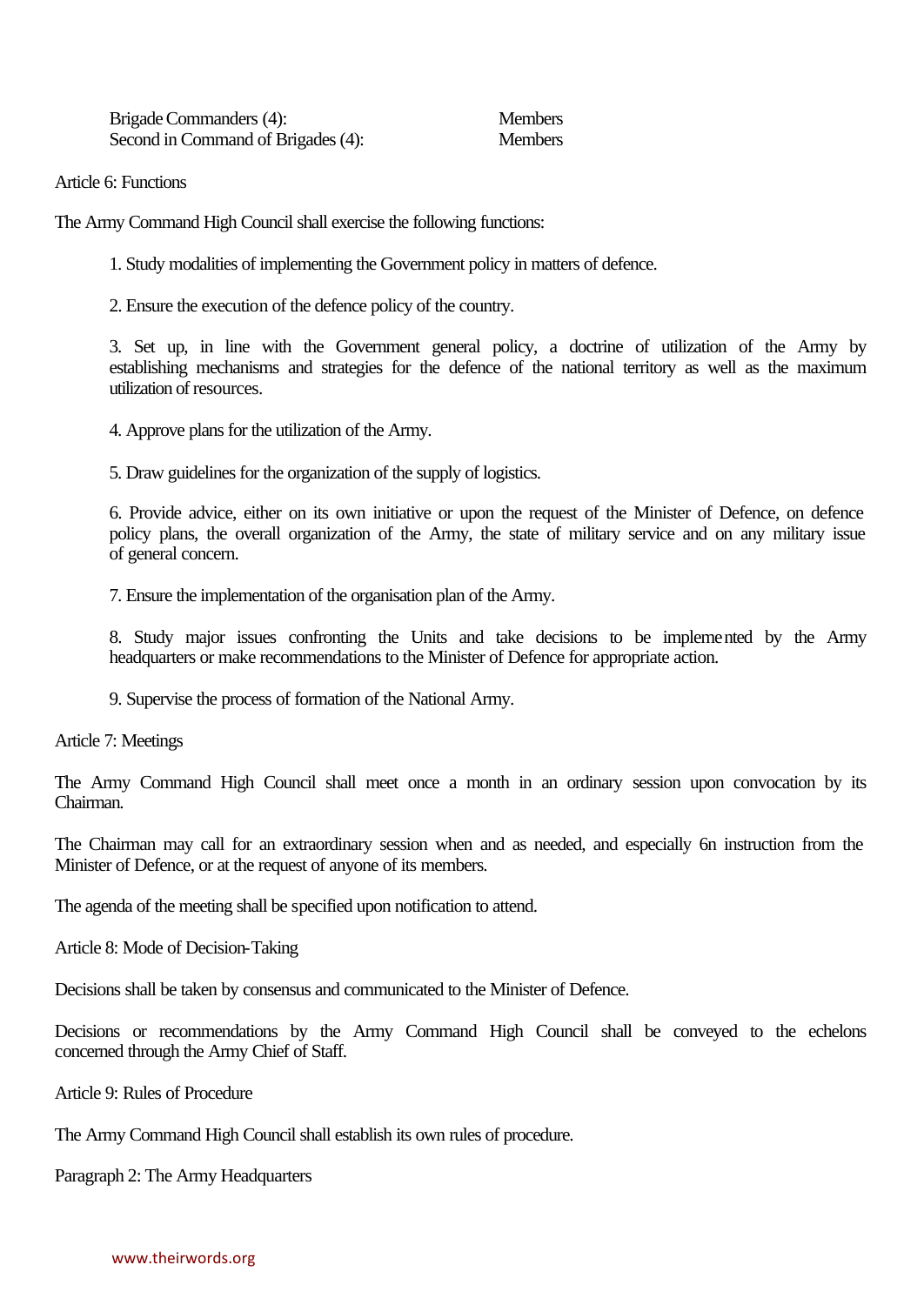Article 10: Functions of the Army Headquarters

The Army Headquarters shall have the following functions, exercised in conformity with directives of the Army Command High Council:

1. Day-to-day administration and command of the Army;

2. Co-ordinate the activities of Army and those of the Army Headquarters;

3. Implement decisions of the Army Command High Council;

4. Liaise, at the administrative level, between the Army - as an Institution - and the Government, through the Ministry of Defence;

5. Conduct, under the supervision of the Army Command High Council the process of formation of the National Army, and participate, within the framework of implementation of the Peace Agreement, and in collaboration with the International Neutral Force or the NMOG, in the demobilization process, taking the respective missions and status of those Institutions into consideration.

Article 11: Command of the Army Headquarters

The Army Headquarters shall be under the command of the Chief of Staff, assisted by the Deputy Chief of Staff.

The Chief of Staff shall be responsible for the Army Headquarters. However, all the decisions shall be taken upon mutual agreement between the Chief of Staff and the Deputy Chief of Staff. The Deputy Chief of Staff shall be especially responsible for the supervision of activities of Departments 2 and 3 of the Army Headquarters. He shall be accountable to the Chief of Staff. He shall replace him in all the matters, in the event of his absence or impediment.

Article 12: Organization and Functions of Army Headquarters Departments

The Army Headquarters shall be composed of four Departments with the following functions:

- 1. Department 1 (G1): Management of personnel.
- 2. Department 2 (G2): Security and Military Intelligence.
	- Security of the personnel and equipment of the National Army;
	- Gathering and utilization of Intelligence.
- 3. Department 3 (G3): Organisation, training, operations, civic and political education.
	- Set up of the doctrine of utilization of the National Army;
	- Proposal on the organizational structure and deployment of the Units;
	- Military training and education;
	- Civic and political education;
	- Elaboration of military defence plans;
	- Planning of daily and periodic activities of the National Army.

4. Department 4 (G4): Logistics.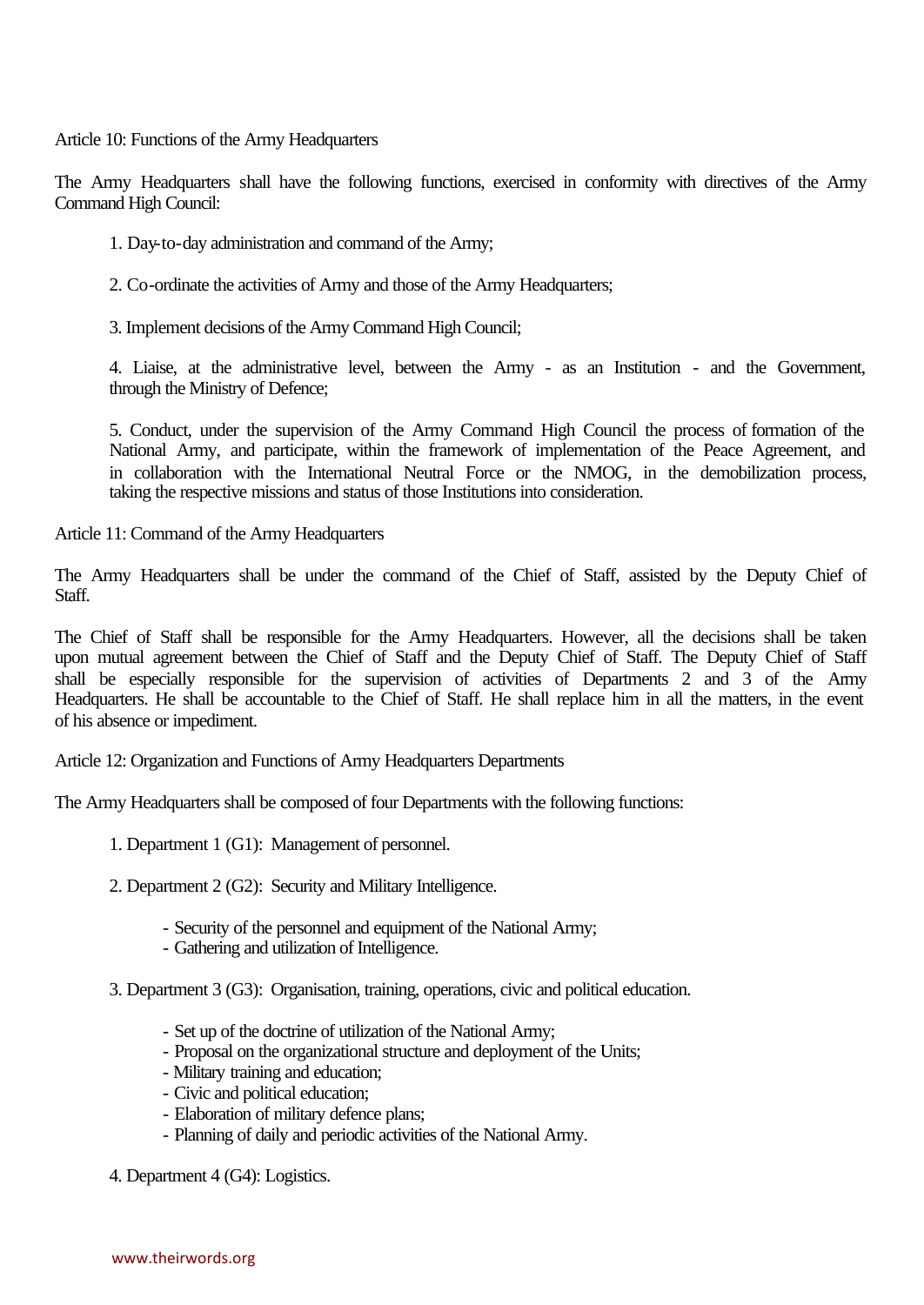- Participation in preparing the budget;
- Providing Units with supplies;
- Management of the National Army patrimony.

# Paragraph 3: Territorial Brigades

Article 13

Territorial Brigades shall be made up of three Battalions each and deployed as follows:

- 1st Brigade to cover Byumba Prefecture;
- 2nd Brigade to cover Kigali, Kibungo and Gitarama Prefectures;
- 3rd Brigade to cover Butare, Gikongoro and Cyangugu Prefectures;
- 4th Brigade to cover Kibuye, Gisenyi and Ruhengeri Prefectures.

Paragraph 4: Specialized Units under the Army Headquarters

# Article 14

There are Specialized Units under the Army Headquarters, namely:

- A Para-commando Battalion;
- A Reconnaissance Battalion;

- A Military Police Battalion whose detachments shall be deployed in the various Brigades, with only two Companies remaining in Kigali.

Paragraph 5: Support and Service Units under the Army Headquarters

# Article 15

There are Support and Service Units under the Army Headquarters, namely:

- An Engineering Battalion;
- A Field Artillery Battalion;
- An Anti-Aircraft Artillery Battalion;
- An Air Force Squadron;
- A Logistics Center;
- Medical Services;
- An Army Band Company;
- The Training Center in Bugesera;
- The Commando Training Centre in Bigogwe.

# Paragraph 6: Schools

There are also schools under the Ministry of Defence, namely:

- "Ecole Supérieure Militaire" (ESM) Staff College
- "Ecole des Sous-Officiers" (ESO) Military Academy.

Programmes of study followed in these Schools shall be worked out by a Commission set up by the Government at the proposal of the Minister of Defence and shall be composed of Officers designated by the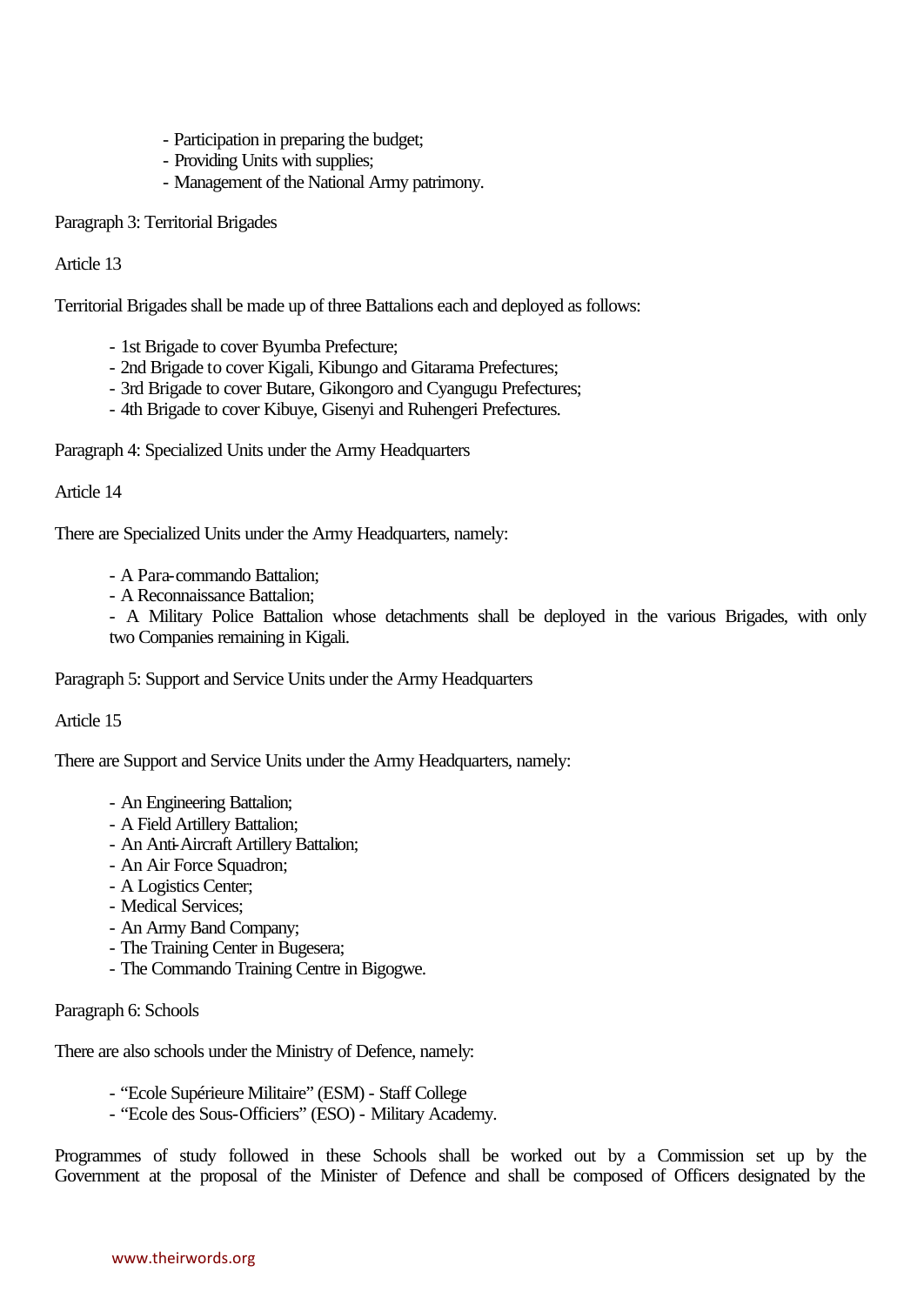Army Command High Council and the Command Council of the National Gendarmerie as well as representatives of other concerned Departments. These programmes shall be approved by the Government.

Section 3: Service within the National Army

Sub-Section 1: The Military Service

Article 17: Principle

Military service shall be exercised under contract or permanent terms. Men as well as Non-Commissioned Officers with the rank of Sergeant and Staff Sergeant shall serve under contract terms. The Contract shall be valid for seven (7) years renewable once and applicable to the category of servicemen aged between 18 and 40. Other servicemen shall serve on permanent terms.

Article 18: Military Ranks

Military ranks within the National Army shall fall under three categories and follow each other as indicated below:

Category1: Men

- Private
- Private 1st Class
- Corporal.

Category 2: Non-Commissioned Officers

- Sergeant
- Staff Sergeant
- Sergeant Major
- Warrant Officer Class II
- Warrant Officer Class I

Category 3: Officers

1. Junior Officers:

- Second Lieutenant
- Lieutenant
- Captain
- 2. Senior Officers:
	- Major
	- Lieutenant-Colonel
	- Colonel
- 3. General Officers:
	- Brigadier
	- Major-General
	- Lieutenant General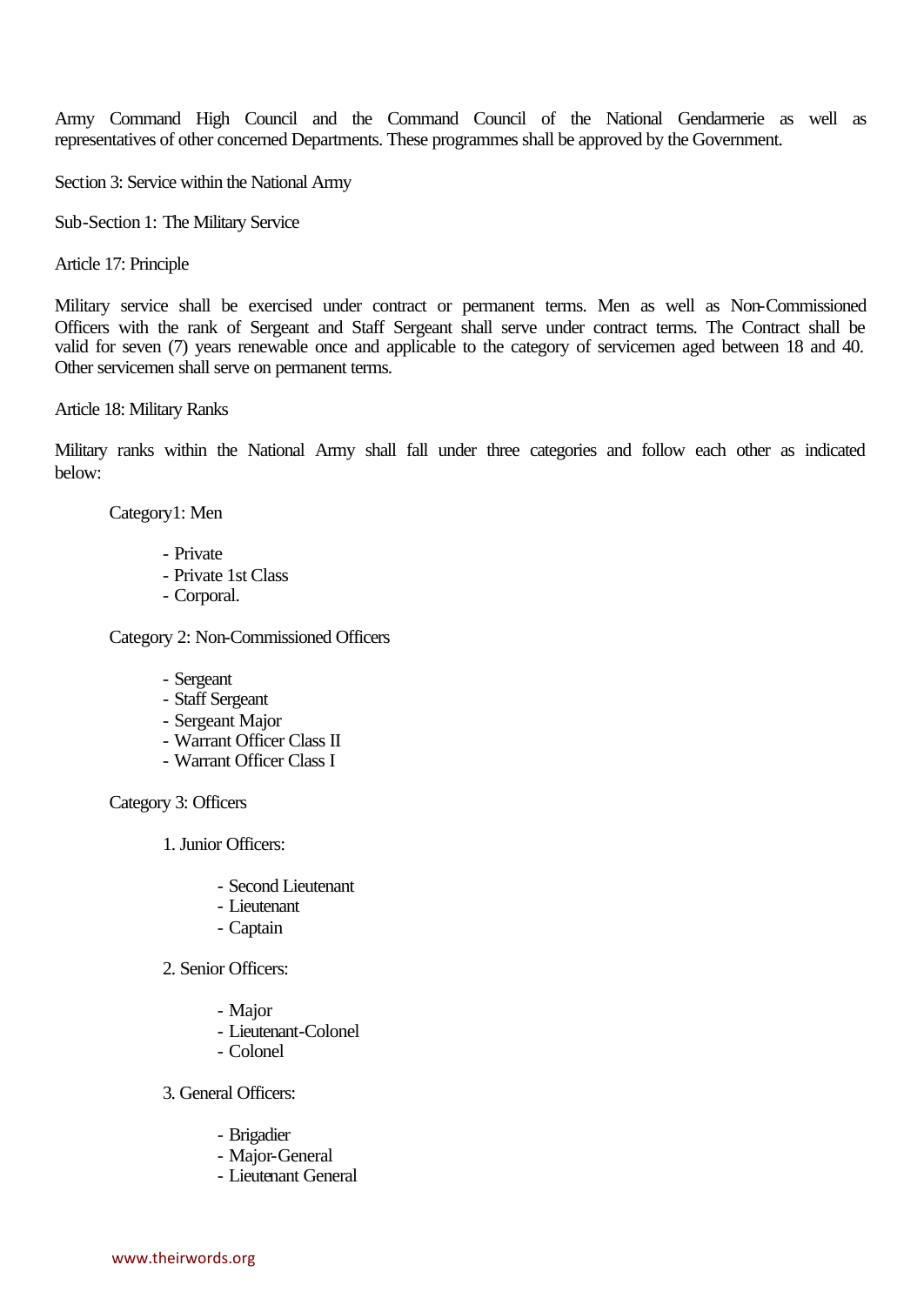Ranks of Premier Sergent-Major, "Adjudant Principal" and "Commandant" are abolished. Servicemen currently holding these ranks shall maintain them until they are promoted to higher ranks. They shall be the last ones to hold those ranks. New Ranks of Private 1st Class and Brigadier are hereby established.

Article 19: Correspondence between Military, Functions and Ranks

The correspondence between military functions and ranks shall be as follows:

| A. The National Army Headquarters                                                                                             |                                                 |
|-------------------------------------------------------------------------------------------------------------------------------|-------------------------------------------------|
| Functions:                                                                                                                    | Ranks:                                          |
| Chief of Staff:                                                                                                               | Major-General, Brigadier, Colonel.              |
| Deputy Chief of Staff:                                                                                                        | Major-General, Brigadier, Colonel.              |
| Head of Department in the National<br>Army Headquarters:                                                                      | Colonel, Lieutenant - Colonel, Major.           |
| Assistant Head of Department in the National<br>Army Headquarters:                                                            | Colonel, Lieutenant - Colonel, Major.           |
| Head of a Department Section in the National<br>Army Headquarters:                                                            | Lieutenant-Colonel, Major, Commandant Captain.  |
| Deputy Head of a Department Section in the<br>National Army Headquarters:                                                     | Lieutenant-Colonel, Major, Commandant, Captain. |
| Head of Sub-Section of a Department<br>Section in the National Army<br>Headquarters or Staff Officer in the<br>National Army: | Captain, Lieutenant, 2nd Lieutenant.            |
| Units in the National Army                                                                                                    |                                                 |
| Brigade Commander:                                                                                                            | Brigadier, Colonel, Lieutenant-Colonel.         |
| Second in Command of a Brigade:                                                                                               | Brigadier, Colonel, Lieutenant-Colonel, Major   |
| <b>Battalion Commander:</b>                                                                                                   | Lieutenant-Colonel, Major, Commandant, Captain. |
| Second in Command of a Battalion:                                                                                             | Lieutenant-Colonel, Major, Commandant, Captain. |
| Section Commander in a Brigade Headquarters:                                                                                  | Lieutenant-Colonel, Major, Commandant, Captain. |
| Company Commander:                                                                                                            | Commandant, Captain, Lieutenant.                |
| Second in Command of a Company:                                                                                               | Commandant, Captain, Lieutenant.                |
| Section Commander in a Battalion Headquarters:                                                                                | Commandant, Captain, Lieutenant.                |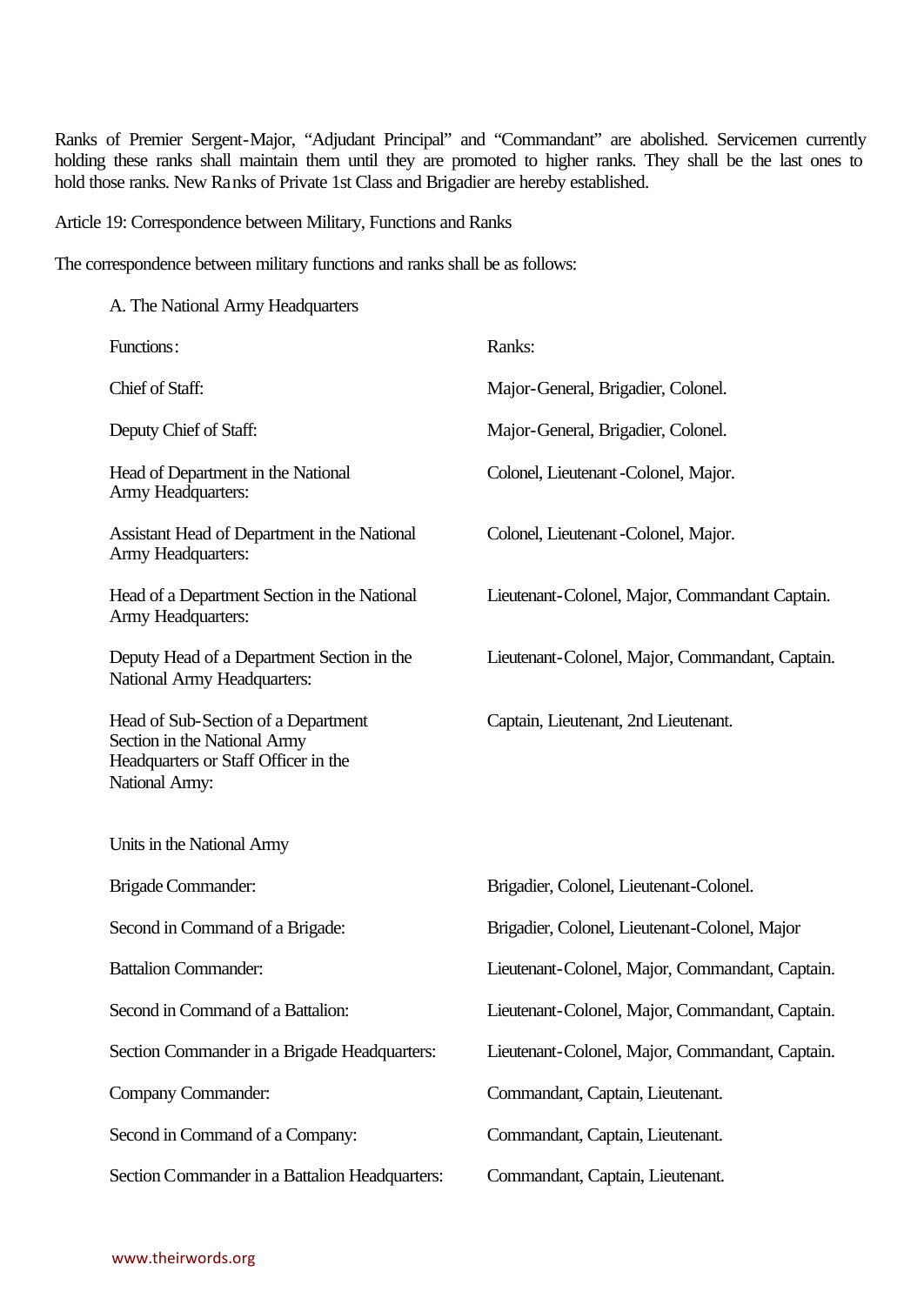| Platoon Commander:                                 | Lieutenant, 2nd Lieutenant.                                                         |
|----------------------------------------------------|-------------------------------------------------------------------------------------|
| Deputy Platoon Commander:                          | Warrant Officer Class II, Premier Sergent-Major,<br>Sergeant Major, Staff Sergeant. |
| Non-Commissioned Officer of a Brigade:             | Warrant Officer Class I,<br>Adjudant Principal, Warrant Officer Class II            |
| Non-Commissioned Officer of a Battalion:           | Adjudant Principal,<br>Warrant Officer Class H                                      |
| Non-Commissioned Officer of a Company:             | Premier Sergent-Major<br>Sergeant - Major, Staff Sergeant                           |
| <b>Section Commander:</b>                          | <b>Staff Sergeant, Sergeant</b>                                                     |
| Deputy Commander of Section:                       | Corporal                                                                            |
| Team Leader:                                       | Corporal or Private 1st Class                                                       |
| Gunman for special weapon or support arm:          | Private 1st Class                                                                   |
| Rifleman:                                          | Private                                                                             |
| Military Schools Command                           |                                                                                     |
| "Ecole Superieure Militaire" (ESM)                 |                                                                                     |
| - Commander of ESM:<br>- Second in Command of ESM: | Brigadier, Colonel, Lieutenant-Colonel.<br>Colonel, Lieutenant-Colonel.             |
| "Ecole des Sous-Officiers" (ESO):                  |                                                                                     |
| - Commander of ESO:<br>- Second in Command of ESO: | Colonel, Lieutenant-Colonel.<br>Colonel, Lieutenant-Colonel, Major.                 |

Other Functions

In addition to the functions mentioned above, there are other functions within the administrative, logistic and technical Army services, which may be exercised by servicemen holding various ranks provided for in the Army.

Article 20: Appointment of Members of the Army Command High Council

Members of the Army Command High Council shall be appointed by the Cabinet and Orders of their appointment shall be signed by the President of the Republic, in accordance with the provisions of Article 9 of the Protocol of Agreement signed on 30th October, 1992.

Article 21: Appointment of General Officers and Senior Officers and their Promotion in Ranks and Functions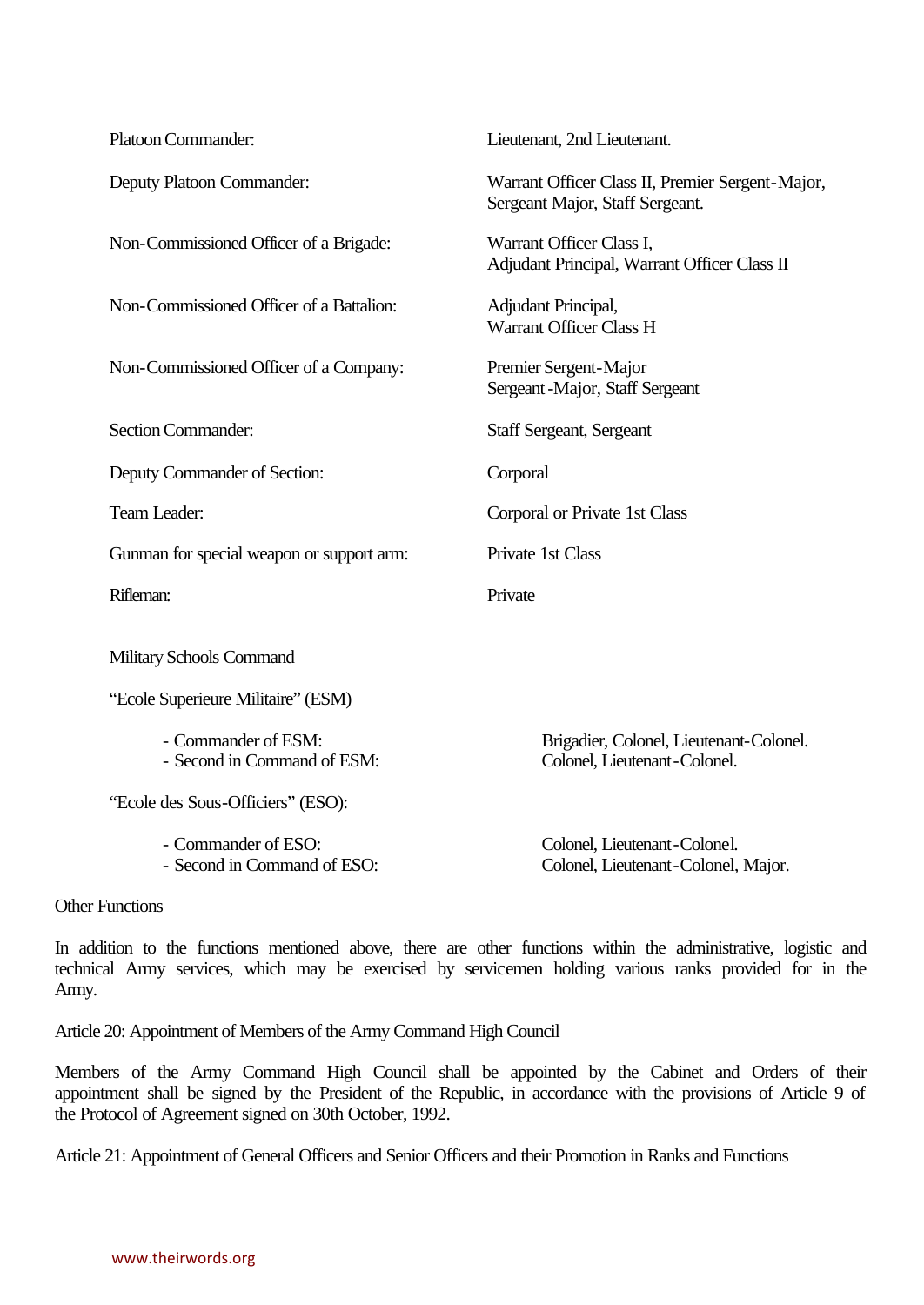General Officers and Senior Officers shall be appointed and promoted in ranks functions by the Cabinet, upon recommendation of the Army Command High Council. Orders of their appointment shall be signed by the President of the Republic, in accordance with the provisions of Article 9 of the Protocol of Agreement, signed on 30th October, 1992.

Article 22: Appointment of Junior Officers and their Promotion in Ranks and Functions

Junior Officers shall be appointed and promoted in ranks and functions by the Cabinet, upon recommendation of the Army Command High Council. Orders of their appointment shall be signed by the Prime Minister.

Article 23: Appointment of Non-Commissioned Officers employed under Permanent Terms and their Promotion in Ranks and Functions

Non-Commissioned Officers employed under permanent terms shall be appointed and promoted in ranks and functions by the Army Command High Council, convened under the chairmanship of the Minister of Defence, who shall be the one to sign orders of their appointment.

Article 24: Employment Posting and Promotion of Servicemen under Contract Terms

All contracts for servicemen employed under contract terms shall be signed by the Minister of Defence. To be recruited, servicemen must pass a national competitive examination supervised by the Army Command High Council. Upon successful completion of the training programme, they shall be posted in Units by the Army Command High Council at the proposal of the Army Headquarters. Thereafter, promotions shall be made by the Army Headquarters at the proposal of the Brigade or Autonomous Unit Commanders under the Army Headquarters.

Article 25: Modalities of Promotion

Modalities of promotion in ranks shall be decided upon by the Government. Servicemen may move from a lower category to an upper category, especially after passing a test organized for that purpose.

Article 26: Commissioning

Conditions and modalities of commissioning to senior ranks and functions shall be specified by the Government.

Article 27: Transfers

Transfers from a Unit or Service to another Unit or Service and which do not affect the power of appointment entrusted to other authorities shall be made by the Chief of Staff, upon delegation of powers by the Army Command High Council, and in consultation with the Unit Commanders or those in charge of Services.

Transfers within Units which do not affect the power of appointment entrusted to other authorities shall be made by Commanders of those Units and the Chief of Staff shall be informed.

Article 28: Secondment, Detachment and Transfer

Members of the National Army may be seconded, detached or transferred to another Service. The authority vested with the power of nomination to military ranks and functions shall take adequate measures to make available the servicemen concerned by secondment, detachment or transfer.

Article 29: Termination of Service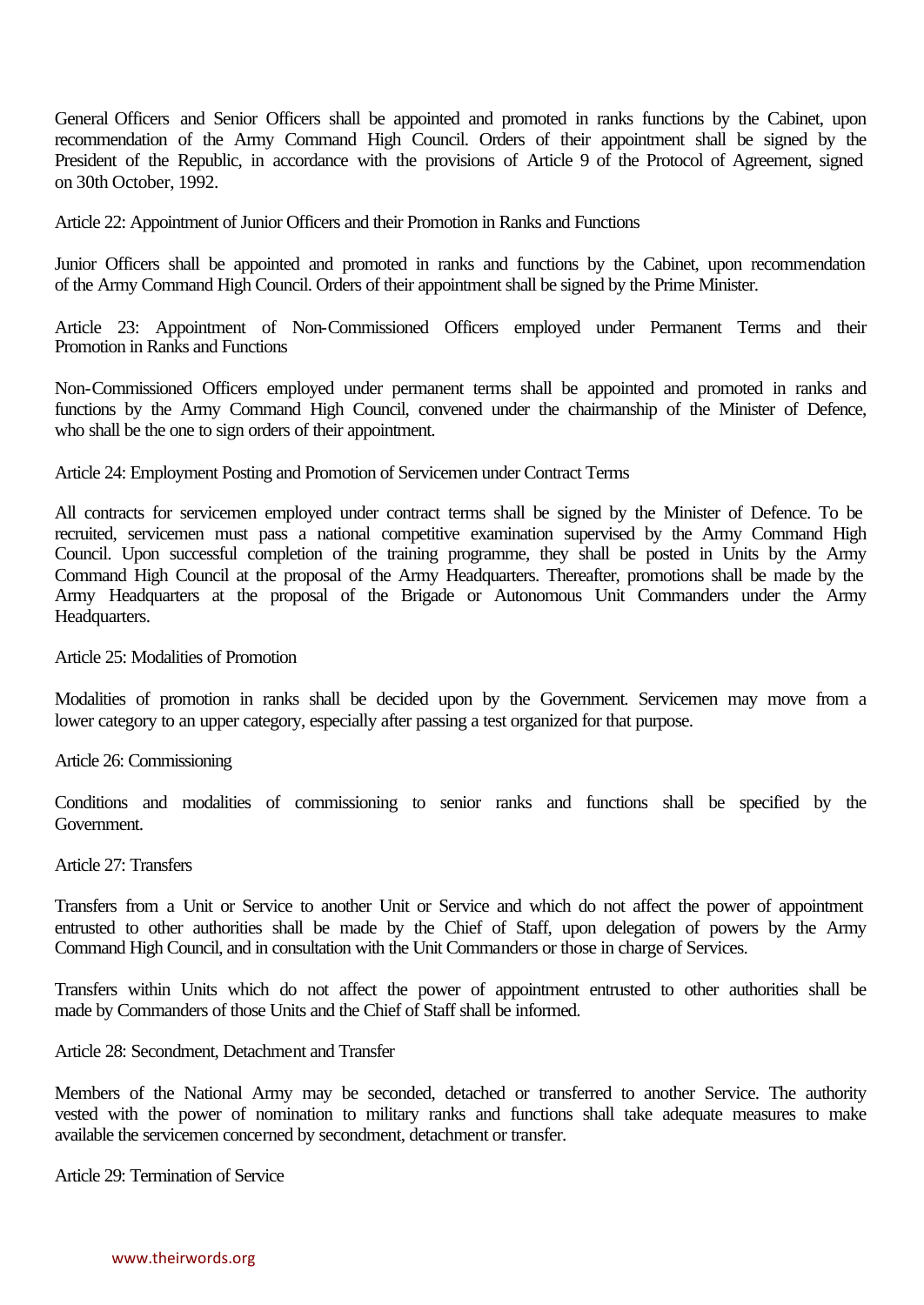Resignation, leave without pay, dismissal as well as pensioning off shall be decided upon by the authority vested with the power of appointment or promotion.

Article 30: Age of Retirement

The age of retirement shall be:

- 45 years for Non-Commissioned Officers employed under contract terms and for Junior Officers;
- 50 years for Senior Officers;
- 55 years for General Officers.

Upon reaching the retirement age, servicemen employed under permanent terms, and exercising specialized functions may, however, benefit from a service extension and be employed under contract terms. In this case, they cannot expect to be promoted.

Sub-Section 2: Disciplinary Regime, Military Courts and the Criminal Investigation and Prosecution Department (Auditorat)

Paragraph 1: Principles

Article 31

Breaches of discipline by servicemen shall be liable to punishment by disciplinary committees and various echelons of the military hierarchy empowered to inflict disciplinary punishments provided for.

Infringements of penal laws by servicemen shall be punished by the competent Military Courts which shall hand down the corresponding sentences provided in the said laws.

Disciplinary punishments and the final criminal sentences shall entail disciplinary measures affecting the career of servicemen concerned.

Paragraph 2: Disciplinary punishments

Article 32

Breaches of discipline which, according to the penal laws, fall short of offences, shall entail disciplinary punishments. The military disciplinary regulations shall specify the conduct of servicemen.

Disciplinary punishments shall be aimed at redressing the behaviour of individual servicemen with a view to maintaining harmony and discipline within the Units and Services. It shall therefore be forbidden to transform disciplinary punishments into a means of harassment.

Article 33: Disciplinary Committees

Disciplinary Committees are hereby set up within each unit to rule on breaches of discipline.

Within the Battalion, which constitutes a part of a Brigade, a Disciplinary Committee shall be set up to give ruling on cases involving Non-Commissioned Officers, Corporals, Privates First Class and Privates deployed within the Battalion.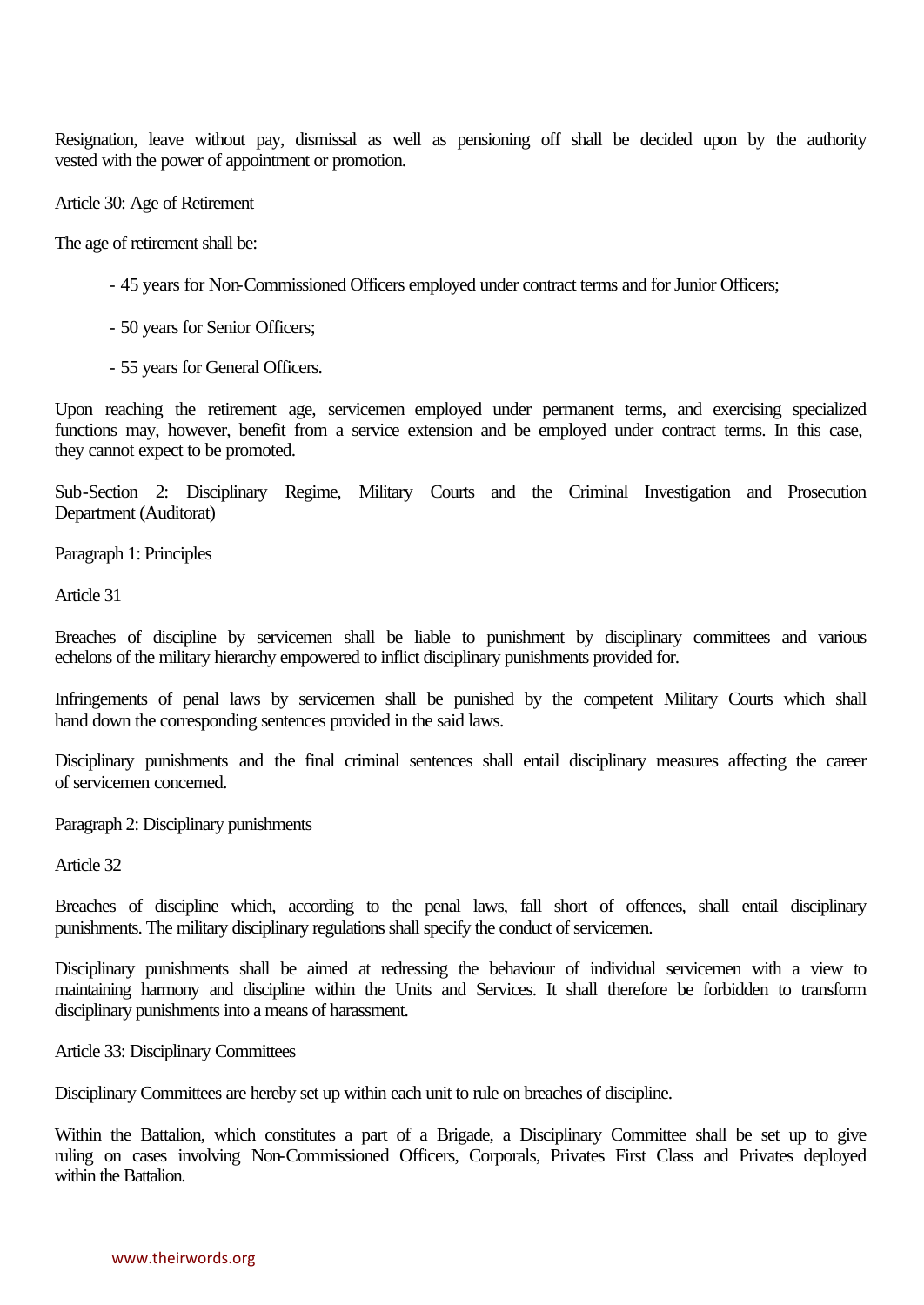A Disciplinary Committee within the Brigade shall rule on cases involving Officers of the said Brigade, except those involving Battalion Commanders and their Second in Command. The Disciplinary Committee of the Brigade shall also give its ruling on appeals against decisions by disciplinary Committees of Battalions under its jurisdiction.

Disciplinary Committees within Autonomous Battalions and Companies shall be set up at two levels:

- A Disciplinary Committee made up of Officers to rule on cases involving Officers of the said Battalion or Company, except those involving the Battalion Commander and his Second in Command, and the Company Commander and his Second in Command.

- A Disciplinary Committee made of Officers, Non-Commissioned Officers and Rank and File to rule on cases involving Non-Commissioned Officers, Corporal, Privates First Class and Privates deployed within the said Battalion or Company.

Rulings given by that Disciplinary Committee shall not be subject to an appeal before the Disciplinary Committee giving rulings on cases involving Officers.

Article 34: Competence of the Army Command High Council with regard to Discipline

The Army Command High Council shall give its ruling on cases involving Brigade Commanders and their Second in Command, Officered and Autonomous Battalion Commanders and their Second in Command, and Autonomous Company Commanders and their Second in Command.

The Army Command High Council shall also rule on cases of appeals against disciplinary punishments handed down to Officers by disciplinary Committees of Brigades, autonomous Battalions and Companies.

Article 35: Appointment of Disciplinary Committee Members

Members of the Disciplinary Committees shall be appointed by the Army Command High Council for an indefinite period. The Army Command High Council may replace them whenever it deems it necessary.

Members of the Disciplinary Committees shall be fully independent in the execution of their duties. They shall independently assess cases referred to them and take decisions on case warrants without being subjected to any external pressure. They cannot be given any order or injunction, especially from their immediate superiors.

Article 36: The Competence of the Military Hierarchy with regard to Discipline

Officers responsible for order and discipline within their Units shall be empowered to inflict punishment to defaulting Non-Commissioned Officers and Men, such as cleaning fatigues (cleaning of sanitary facilities, etc.) and non exhausting physical exercises (push-ups, hopping, long-distance running, etc.).

Punishments inflicted by the military hierarchy shall not be put on record in the personal file of the punished serviceman and, therefore, shall not entail disciplinary measures.

Furthermore, Unit Commanders shall have the power of provisional arrest, not exceeding 48 hours, over any defaulting serviceman under their authority. The competent Disciplinary Committee shall also be a forum to give ruling on appeals lodged against punishments inflicted by the hierarchy.

Article 37: Disciplinary Punishments Applicable to Officers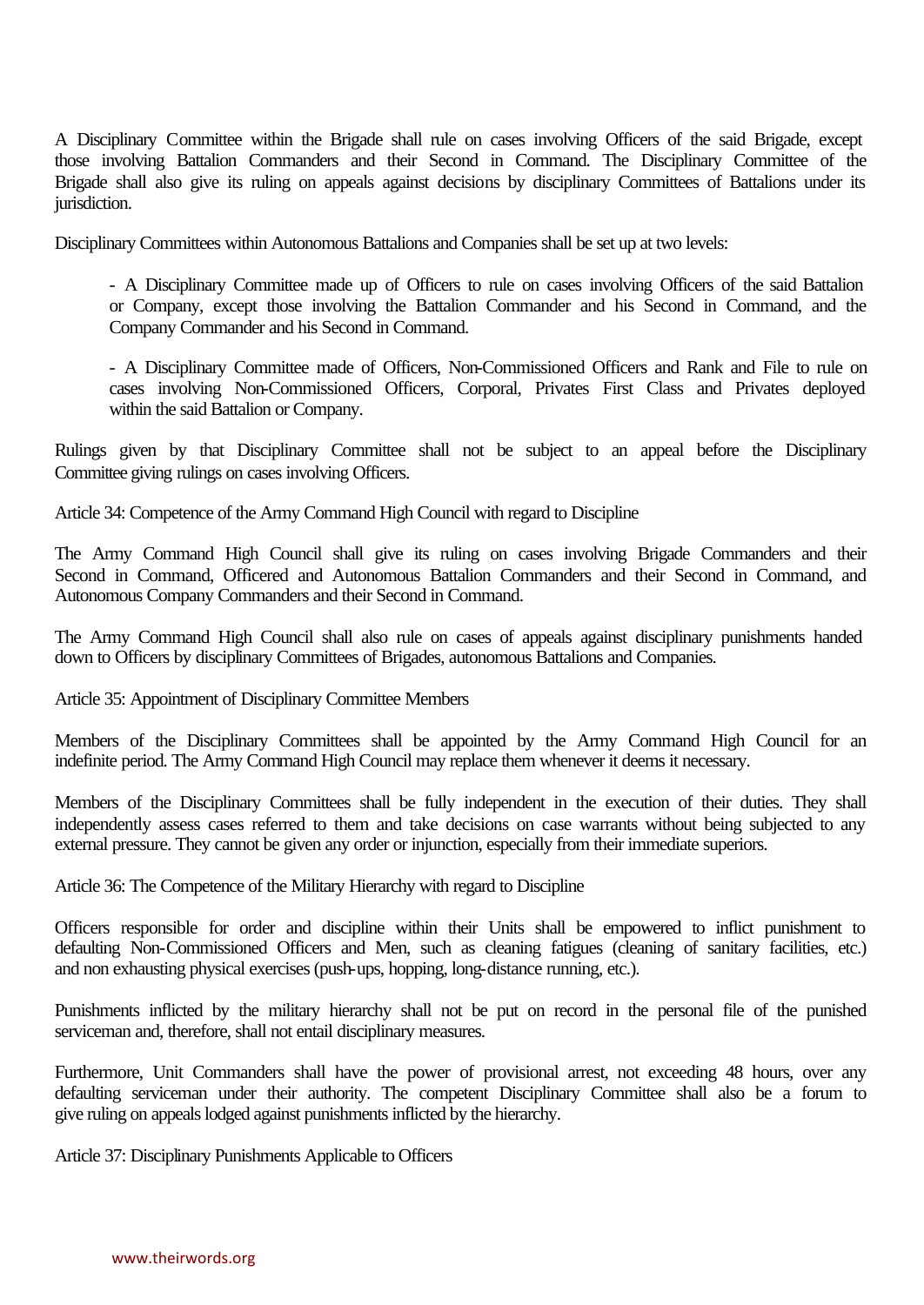1. The Admonition: Written warning reprimanding the addressee.

2. Arrests with Access: maximum 21 days. Under such arrests, the party concerned shall be under obligation to stay confined within his residence, without possibility of leaving, except for performing his duties, taking his meals and carrying out duties approved by the Command. The punishment derision shall specify whether visitors are allowed or not.

3. Arrests without Access: maximum 15 days. Under such arrests, the party concerned shall be dispensed from any services. He shall be suspended from all military duties and forbidden to leave his residence, except for taking his meals, or performing duties approved by the Command. He shall be formally barred from receiving visitors, except as the service may require. This suspension shall not be taken into account when pension is calculated.

Article 38: Disciplinary Punishments applicable to Non-Commissioned Officers

1. Open Arrests: maximum of 21 days.

This punishment does not exempt the party concerned from performing his military duties. It shall consist in barring the party concerned from leaving the quarters, except for attending to his duties and performing tasks approved by the Command, participating in any collective recreation or attending any entertainment which may be organized within his quarters or using the mess and the canteen.

2. Close Arrest: maximum of 21 days.

This punishment does not exempt the party concerned from performing his dutie s. The party shall be under obligation to stay indoors without the possibility of leaving, except to attend to his duties and other tasks approved by the Command. No visitors shall be allowed. In the case of single Non-Commissioned Officers, meals shall be taken to them by those who are on week duty in the camp.

3. Military Confinement: maximum of 15 days.

Under such arrests, the party concerned shall be exempted from any services. The punishment shall consist of continued detention in the cell for the whole duration of the punishment. The serviceman serving out such a punishment may, however, be compelled to carry out exercises and work within the quarters; may use whatever time is strictly necessary for carrying out duties approved by the Command and must be subjected to a daily compulsory constitutional walk of 30 minutes.

Article 39: Disciplinary Punishments Applicable to Men

1. Open Arrests: maximum of 21 days.

This punishment does not exempt the party concerned from performing his military duties. It shall consist in barring the party concerned from leaving the quarters, except for attending to his duties and performing tasks approved by the Command, participating in any collective recreation or attending any entertainment which may be organized within his quarters, or using the canteen.

2. Arrests in the Guardhouse: maximum of 21 days.

Under such arrests, the party concerned shall not be exempted from performing his duties;

He shall be forbidden to leave the quarters, except for attending to his duties and performing tasks approved by the Command;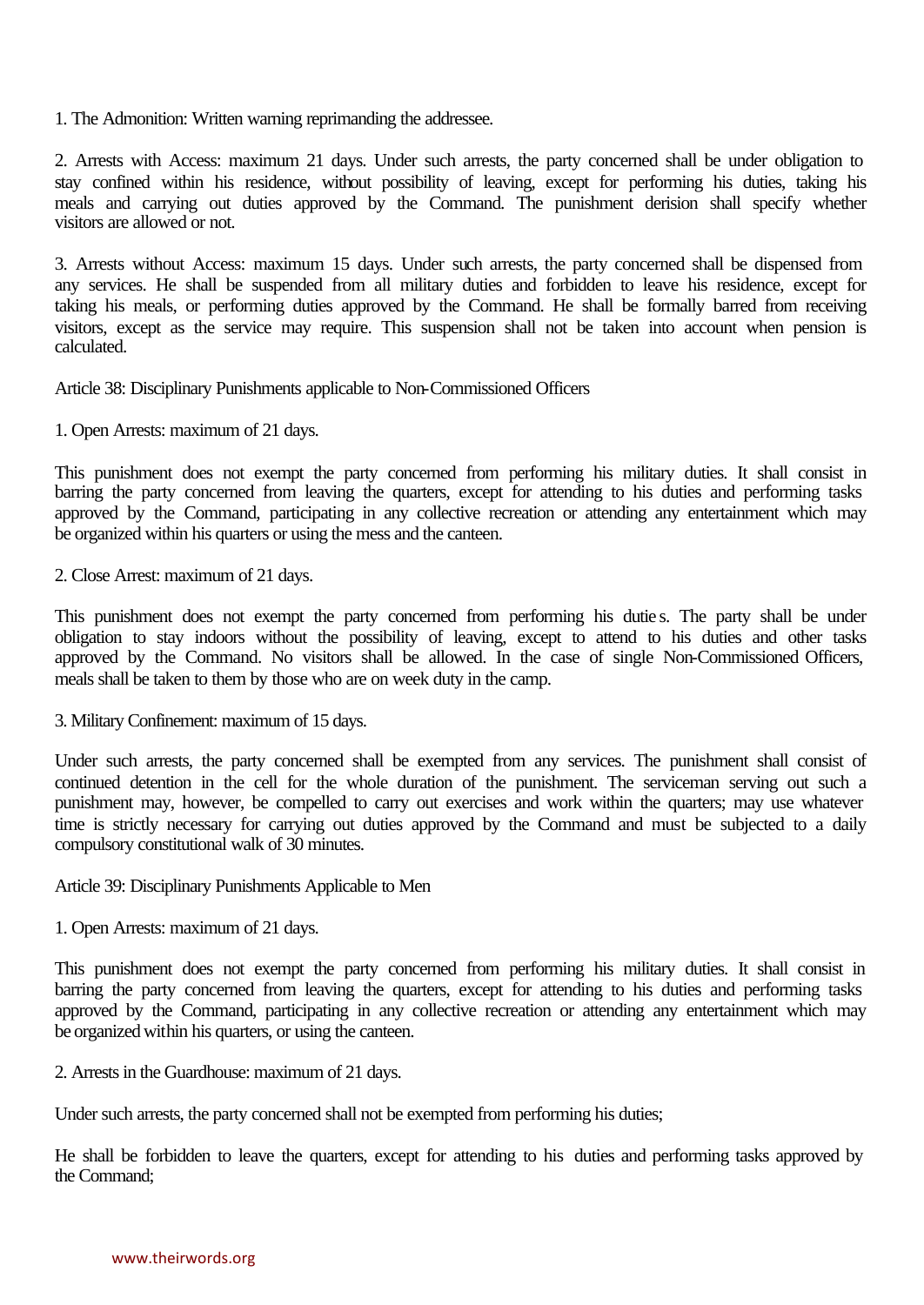He shall be forbidden to participate in any collective recreation or attend any entertainment organized in the quarters;

He shall be forbidden to go to the canteen and compelled to stay within the guardhouse from evening till the reveille on week days, and the whole day on Sundays and public holidays, except when performing certain duties approved by the Command;

The party concerned shall be compelled to take a daily constitutional walk of 30 minutes during the period of seclusion.

3. Military Confinement: maximum of 15 days.

To be sentenced to military confinement shall exempt the party concerned from all duties. The punishment shall consist of continued detention in the cell for the whole duration of the sentence. However, the serviceman serving out one of these punishments may be compelled to carry out exercises and work within the quarters; may use whatever time is strictly necessary for carrying out duties approved by the Command, and must be subjected to a daily compulsory constitutional walk of 30 minutes.

Article 40: Deduction of a 1/4 of the Salary

Concurrently with a disciplinary punishment, servicemen guilty of failing to maintain, causing the deterioration, loss, theft or total or partial destruction of items or other material belonging to the State may have a quarter of their salaries deducted until the costs of the damage are recovered in full.

Paragraph 3. Disciplinary Measures

Article 41: Principles

Any serviceman having been liable to a disciplinary punishment or penalty meted out by a competent Court may be subject to a disciplinary measure to be specified by relevant organs.

No disciplinary measure can be inflicted as long as the facts of the case have not been ascertained, either by the disciplinary committees or the Military Courts, as the case may be.

Disciplinary measures serve as a warning and may entail delay in promotion, removal from function or office, on a temporary or permanent basis.

Disciplinary measures shall be inflicted by the authority vested with the powers of appointment and promotion.

Article 42: Disciplinary, Measures falling under the Government's Competence

Disciplinary measures applicable to Officers shall be decided upon by the Cabinet at the proposal the Army Command High Council. Relevant Orders shall be signed, as the case may be, either by the President of the Republic or by the Prime Minister.

Article 43: Disciplinary, Measures falling under the Competence of the Minister of Defence and the Army Command High Council

The Army Command High Council, convening under the chairmanship of the Minister of Defence, shall give its ruling on cases involving Non-Commissioned Officers and decide on disciplinary action to be taken against them.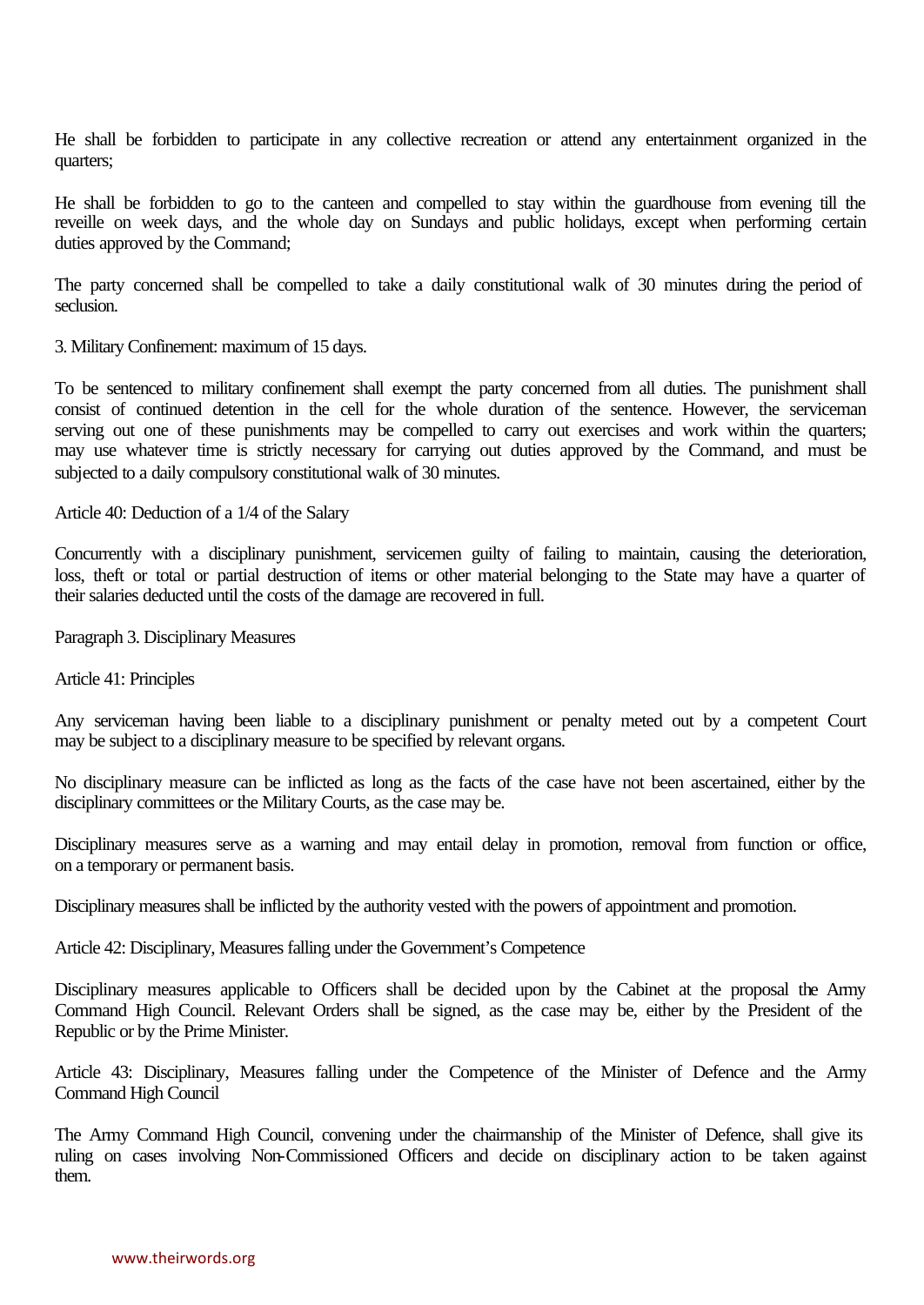The Minister of Defence shall sign the Order relating to the agreed disciplinary measures.

Article 44: Disciplinary Measures falling Under the Competence of the Army Headquarters

The Army Headquarters shall rule on cases involving Corporals, Privates first class and privates, and shall adopt the required disciplinary measures.

The Chief of Staff shall sign Acts containing the disciplinary measures adopted by the Army Headquarters. The Act containing the disciplinary measure terminating the contract shall, however, be signed by the Minister of Defence.

Article 45: Disciplinary Measures applicable to Officers

1. Delay in Promotion

Disciplinary punishments applicable to Officers of all ranks shall entail the following delays in promotion:

- Three (3) months for one (1) admonition;
- Six (6) months for one (1) punishment consisting of an arrest with access;
- Nine (9) months for one (1) punishment consisting of an arrest without access.

Any officer sentenced to a term of imprisonment not exceeding six (6) months, shall have his promotion held up for a period between six (6) and twelve (12) months.

#### 2. Suspension of Military Duties

Any officer sentenced to a term of imprisonment not exceeding six (6) months shall be suspended from all military duties for a period corresponding to the duration of the sentence.

3. Automatic Dismissal and Removal from Office

Any officer sentenced to a term of imprisonment exceeding six (6) months shall automatically be dismissed or removed from office. In any case, he shall be removed from Office if he was sentenced by a Criminal Court.

Article 46: Disciplinary Measures applicable to Non-Commissioned Officers

1. Delay in Promotion

Disciplinary punishments applicable to Non-Commissioned Officers of all ranks shall entail the following delays in promotion:

- Three (3) months for one (1) punishment consisting in a close arrest or two (2) punishments consisting in open arrests;

- Six (6) months one for (1) punishment consisting in military confinement;
- Nine (9) months for two (2) punishments consisting in military confinement;
- Twelve (12) months for three (3) punishments consisting in military confinement.

Any Non-Commissioned Officer sentenced to a term of imprisonment not exceeding six (6) months, shall have his promotion held up for a period between six (6) and twelve (12) months.

2. Suspension of all Military Duties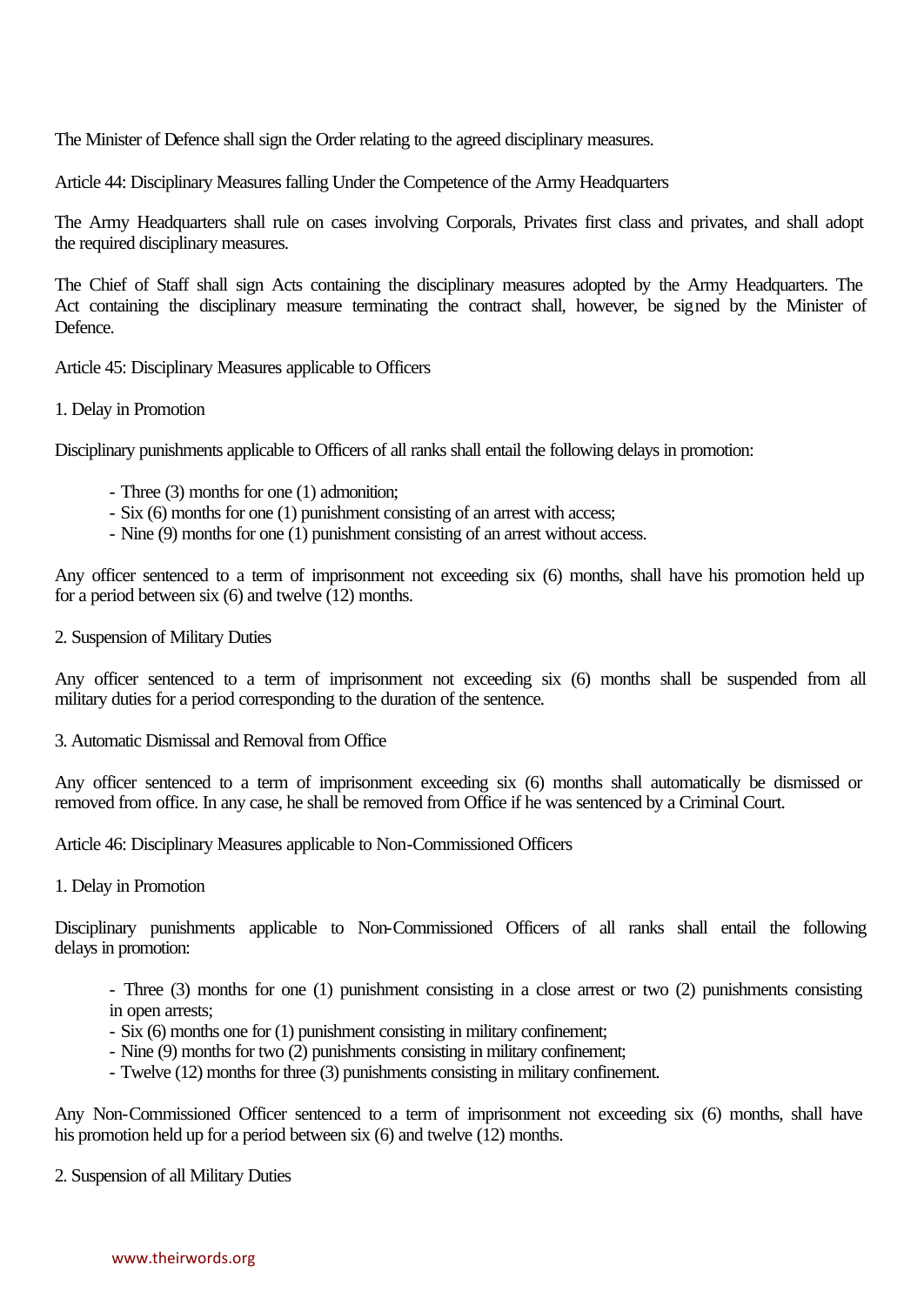Any Non-Commissioned Officer sentenced to a term of imprisonment not exceeding six (6) months shall be suspended from all military duties for a period corresponding to the duration of the sentence.

3. Automatic Dismissal and Removal from Office

Any Non-Commissioned Officer sentenced to a term of imprisonment exceeding six (6) months shall automatically be either dismissed or removed from Office. In any case, he shall be removed from Office if he was sentenced for a criminal offence.

4. Termination of Contract

The contract shall be terminated for any Non-Commissioned Officer employed under Contract terms, sentenced to a term of imprisonment exceeding six (6) months.

Article 47: Disciplinary Measures applicable to Men

1. Delay in Promotion

Disciplinary punishments applicable to Rank and File shall entail the following delays in promotion:

- Three (3) months for one (1) punishment consisting in an arrest in the guardhouse or two (2) open arrests;

- Six (6) months for one (1) punishment consisting in military confinement;
- Nine (9) months for two (2) punishments consisting in military confinement;
- Twelve (12) months for three (3) punishments consisting in military confinement.

Any man sentenced to a term of imprisonment not exceeding six (6) months, shall have his promotion held up for a period between six (6) and twelve (12) months.

These delays in promotion shall be effective after the concerned party has passed a promotion test.

2. Suspension of all Military Duties

Any Rank and File sentenced to a term of imprisonment not exceeding six (6) months shall be suspended from all military duties for a period corresponding to the duration of the sentence.

3. Termination of Contract

The contract shall be terminated for any Private, Private and 1st Class or any "Corporal" sentenced to a term of imprisonment exceeding six (6) months.

Paragraph 4: The Commission Responsible for the Drafting of Disciplinary Regulations

Article 48

An Ad Hoc Joint Drafting Committee is hereby set up to prepare the integral text of the disciplinary regulations for the National Army.

The Committee shall be expected to start its work before 15th August, 1993 and complete it by 31st August, 1993. The Commission shall base its work on draft texts of disciplinary regulations worked out by each party.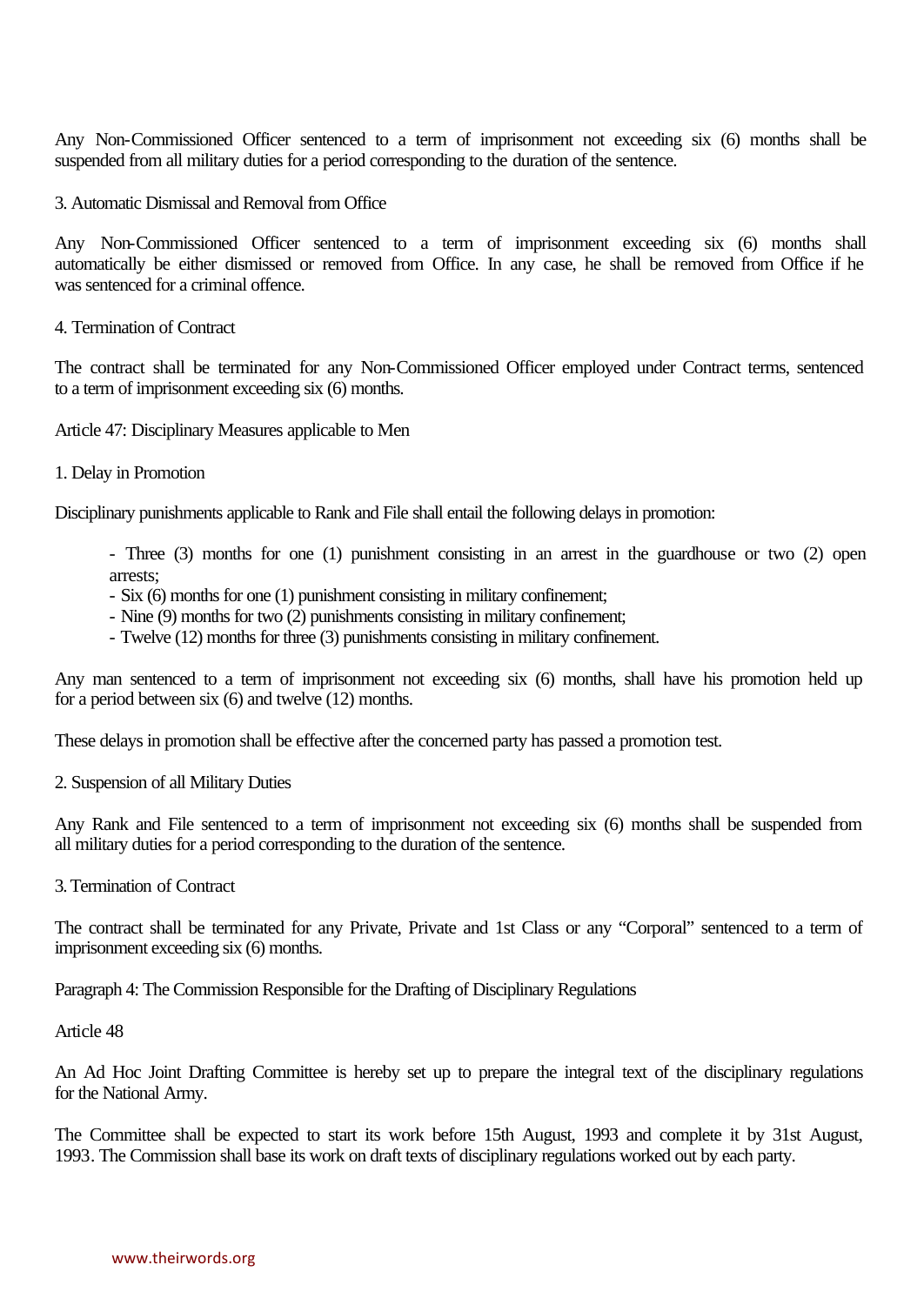The Joint Committee shall work under the chairmanship of the Commander of the Neutral Military Observer Group or a person appointed by him; the latter shall be in touch with the two parties so as to set up a working timetable.

Regulations drafted by the Joint Committee shall constitute the temporary disciplinary regulations for the National Army, pending their adoption by the Broad-Based Transitional Government, through a Presidential Decree.

Paragraph 5: Military Courts and Criminal Investigation and Prosecution Department [Auditorat]

Article 49

Military Courts shall be empowered to pass judgement on offences committed by servicemen and provided for by penal laws.

In accordance with Article 26 of the Protocol of October 30, 1992, the recognised Military Courts shall be: the War Councils and the Military Court. The Court of Cassation shall take cognizance of appeals against decisions by the Military Court.

The Court of Cassation shall be empowered to pass penal and first degree judgement on the Chairman and Deputy Chairman of the Army Command High Council and General Officers. On appeal, their cases shall be heard in the forms specified in Article 27 of the Protocol of 30th October, 1992.

The Magistrates of Military Courts shall be fully independent in the exercise of their judicial functions. They shall independently assess cases referred to them and take decisions without being subjected to external pressure. They cannot be given any order or injunction, especially from their immediate superiors.

The Magistrates of Military Courts shall be appointed, for a renewable period of twelve months, by the Cabinet at the proposal of the Army Command High Council and the Command Council of the Gendarmerie, referred to in Article 87 of the present Protocol, meeting in a joint session convened and chaired by the Minister of Defence. The Act of appointment shall be signed by the Prime Minister. The authority vested with the power of appointment may, at any moment, terminate the judicial functions of Magistrates of Military Courts deemed incompetent or unworthy of their posts.

The procedure followed for appointments shall be abided by in the termination of judicial functions of Magistrates of the Military Courts.

Article 50

A Military Criminal Investigation and Prosecution Department is hereby established and shall play the role of the Public Prosecution Department in Military Courts.

Section 4: Formation of the National Army

Sub-Section 1: Process of the Formation of the National Army

Article 51

The process of formation of the National Army shall be conducted in the following stages:

- Establishment of the Army Command High Council;
- Establishment of the Neutral International Force;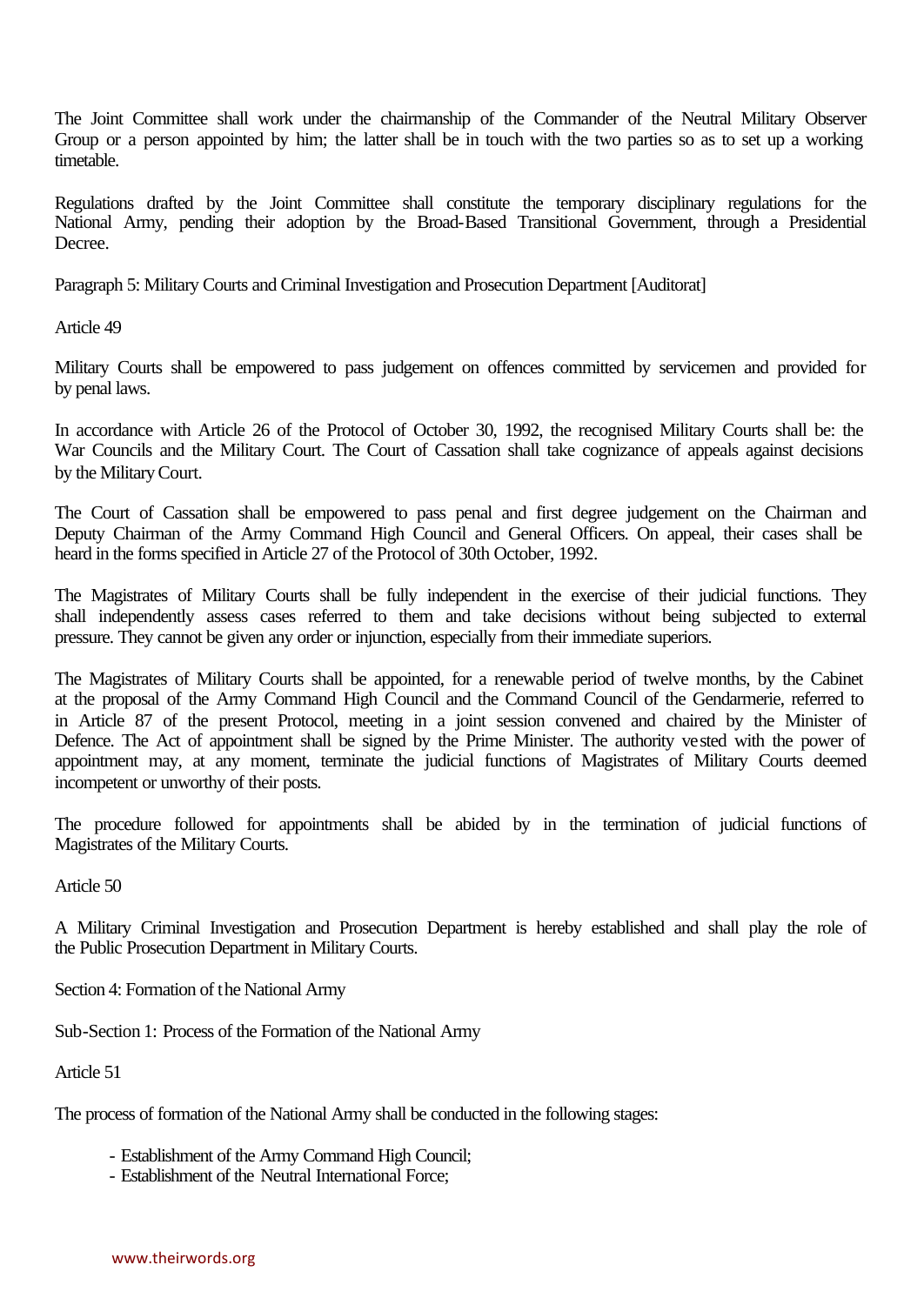- Disengagement of forces;
- Integration operations;
- Training of servicemen;
- Deployment of troops in the Units.

Paragraph 1: Establishment of the Army Command High Council

Article 52

The Army Command High Council shall be established concomitantly with the Transitional Institutions.

Paragraph 2: The Neutral International Force

Article 53: Composition

The Neutral International Force shall be under the responsibility and command of the United Nations and shall be composed of contingents provided by countries selected by the Secretary General of the United Nations. Before deciding on a definite list of those countries, he shall require the approval of the two parties.

The Neutral Military Observer Group (NMOG) may, with certain arrangements between all the parties concerned, be partly or entirely integrated into the Neutral International Force, or perform certain duties specifically entrusted to the Neutral International Force.

Article 54: Missions

The Neutral International Force shall have the following missions:

# A. Overall Mission

The Neutral International Neutral Force shall assist in the implementation of the Peace Agreement, more especially through the supervision of the implementation of the Protocol of Agreement on the Integration of Armed Forces of the two parties as well as the provision of all kinds of assistance to the competent authorities and organs.

B. Security Missions

1. Guarantee the overall security of the country and especially verify the maintenance of law and order by the competent authorities and organs.

2. Ensure the security of the distribution of humanitarian aids.

3. Assist in catering for the security of civilians.

4. Assist in the tracking of arms caches and neutralization of armed gangs throughout the country.

5. Undertake mine clearance operations.

6. Assist in the recovery of all weapons distributed to, or illegally acquired by the civilians.

7. Monitor the observance by the two parties of modalities for the definite cessation of hostilities, provided for in the Peace Agreement.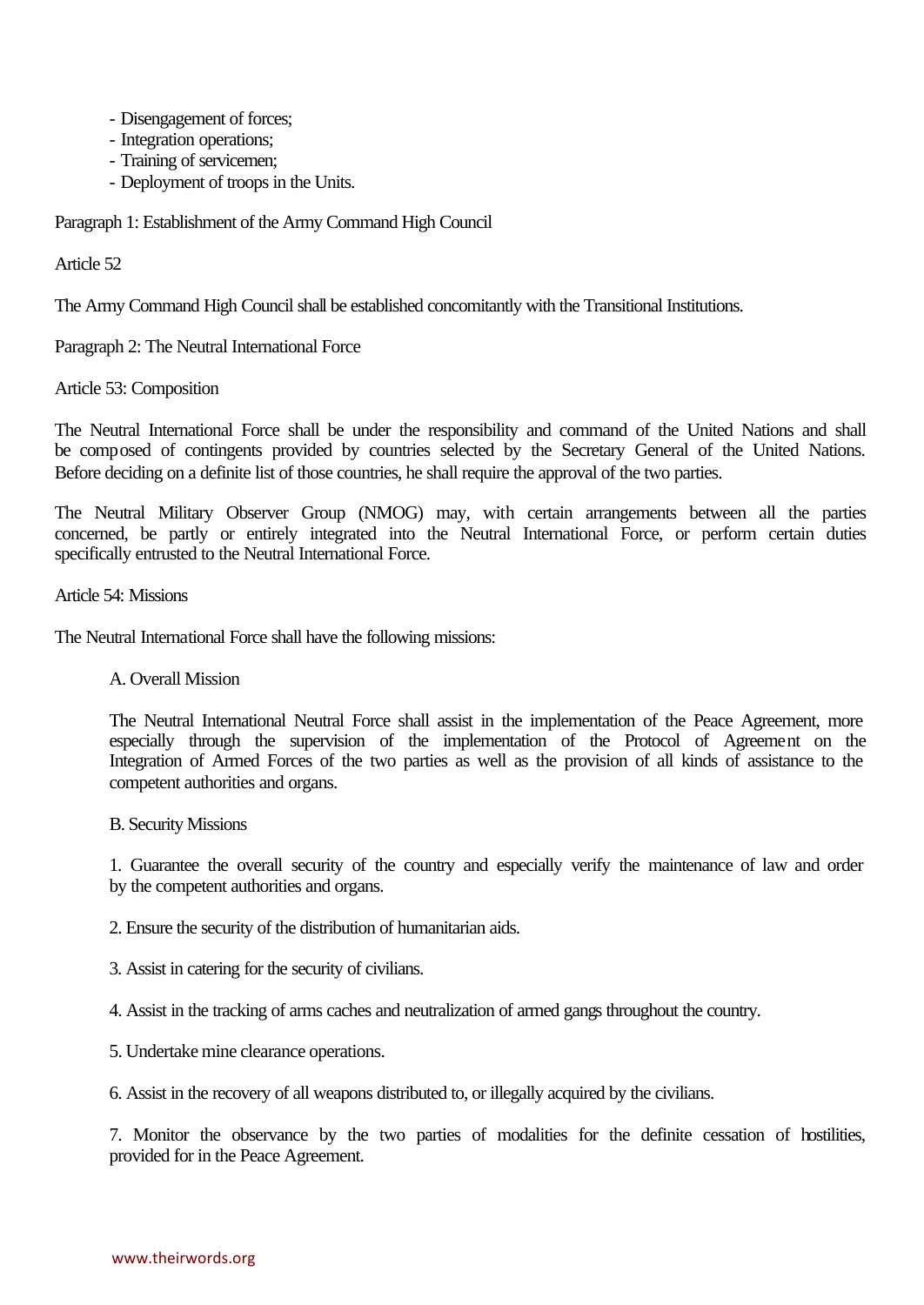C. Missions of Supervising the Process of Formation of the National Army

1. Undertake the demarcation of Assembly Zones and identify places for the establishment of Assembly and Cantonment points.

2. The Neutral International Force shall be responsible for the preparation of Assembly and Cantonment points. It shall take in and manage all the equipment and financial resources required for the performance of that duty.

The Military barracks may serve as Assembly or Cantonment points, on condition that the two parties be informed. These camps shall be subjected to the monitoring of the Neutral International Force and to requirements of other Assembly or Cantonment points.

3. Determine security parameters for the City of Kigali, in line with the objective of making it a neutral zone.

4. Supervise:

- operations for the disengagement of forces, especially the movement of troops towards Assembly points, and servicemen moving to the Cantonment points for purposes of depositing heavy weapons;

- the transformation of military barracks into Assembly or Cantonment points;
- verifications following these operations.

5. Ensure that rules of discipline by servicemen inside and outside assembly points are observed.

6. Cross-check inventories of armaments and ammunitions of the two parties and monitor operations for the separation of heavy from light weapons.

7. Keep watch on cantonment points and participate in the guard of light weapons and ammunition magazines located in Assembly points.

8. Supervise operations for the identification of the military personnel to be carried out in the various Assembly points.

9. Supervise operations for the supplies to the troops in the Assembly points, it being understood that the supplies shall be confined to non-lethal items.

10. Participate in the programme designed for the training of members of the new Armed Forces and cater for the security of Training Centres.

11. Supervise the operations for the demobilization of servicemen and gendarmes not eligible to constitute the new Armed Forces.

12. Assess the status of implementation of the formation process and make recommendations to the Broad-Based Transitional Government, the Army Command High Council and the Command Council of the National Gendarmerie.

Paragraph 3: Disengagement of Forces. Definitions.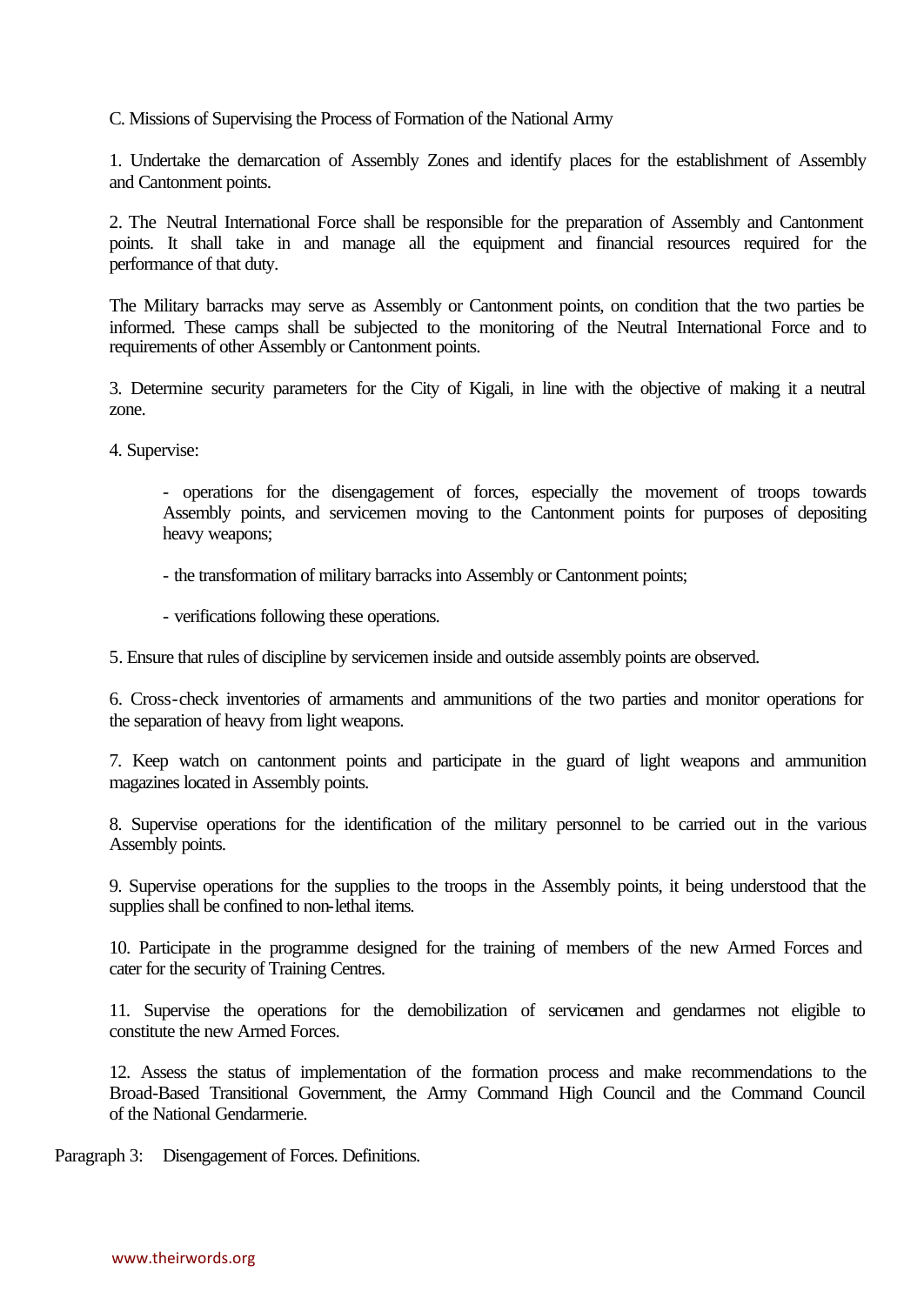Article 55: Definitions

An Assembly zone is a portion of the national territory within which the Assembly and Cantonment points of each of the two parties shall be located

Assembly points are centres where specific groups of servicemen of the two Forces shall be confined and their identification conducted. Those centres shall be the starting point of the formation, integration and demobilization process that shall be conducted under the supervision of the Neutral International Force.

Cantonment points are places identified for the storage of heavy weapons outside the Assembly points.

Article 56: Demarcation of Assembly Zones

The demarcation of Assembly zones shall be undertaken by the United Nations Reconnaissance Mission in collaboration with the NMOG, on the basis of the current positions of the two Forces. During this demarcation exercise, care will be taken to ensure that the following conditions are fulfilled:

1. The two assembly zones be separated by a demilitarized zone whose width shall be superior to the range of heavy artillery used in the conflict;

2. Each Assembly zone shall contain all the Assembly and Cantonment points of the party concerned;

3. Within the Assembly zones, the Assembly points shall be located in such a way as to avoid clustering;

4. The Assembly and Cantonment points shall be located in such a way to allow the population to use its habitual property and facilities;

5. The Assembly zones sha ll be demarcated so as to avoid encirclement of one force by another.

Article 57: Identification of Assembly Points

Assembly points shall be identified by the International Neutral Force, in collaboration with each party within its Assembly zone. These points shall, as much as possible, be located on Government's Estates or Estates belonging to collectivities, and shall be located far from built-up areas.

In identifying an Assembly point, account shall be taken of viability requirements (availability of water, hospitable climate, etc.) and facilities for an easy organization of supplies, it being clearly understood that supplies refer to non lethal items.

Article 58: Movement of Troops towards Assembly Points

The Neutral International Force, in collaboration with the Army Command High Council, shall specify the date whereby elements of the two sides shall move towards the Assembly points after having deposited heavy weapons in the Cantonment points.

All the elements of the two Forces should join the Assembly points, except the administrative and support staff, whose composition and size shall be determined by the Neutral International Force, in collaboration with the Army Command High Council.

Article 59: Command of the Assembly Point

Each assembly point shall be under a Military Commander appointed by the party concerned.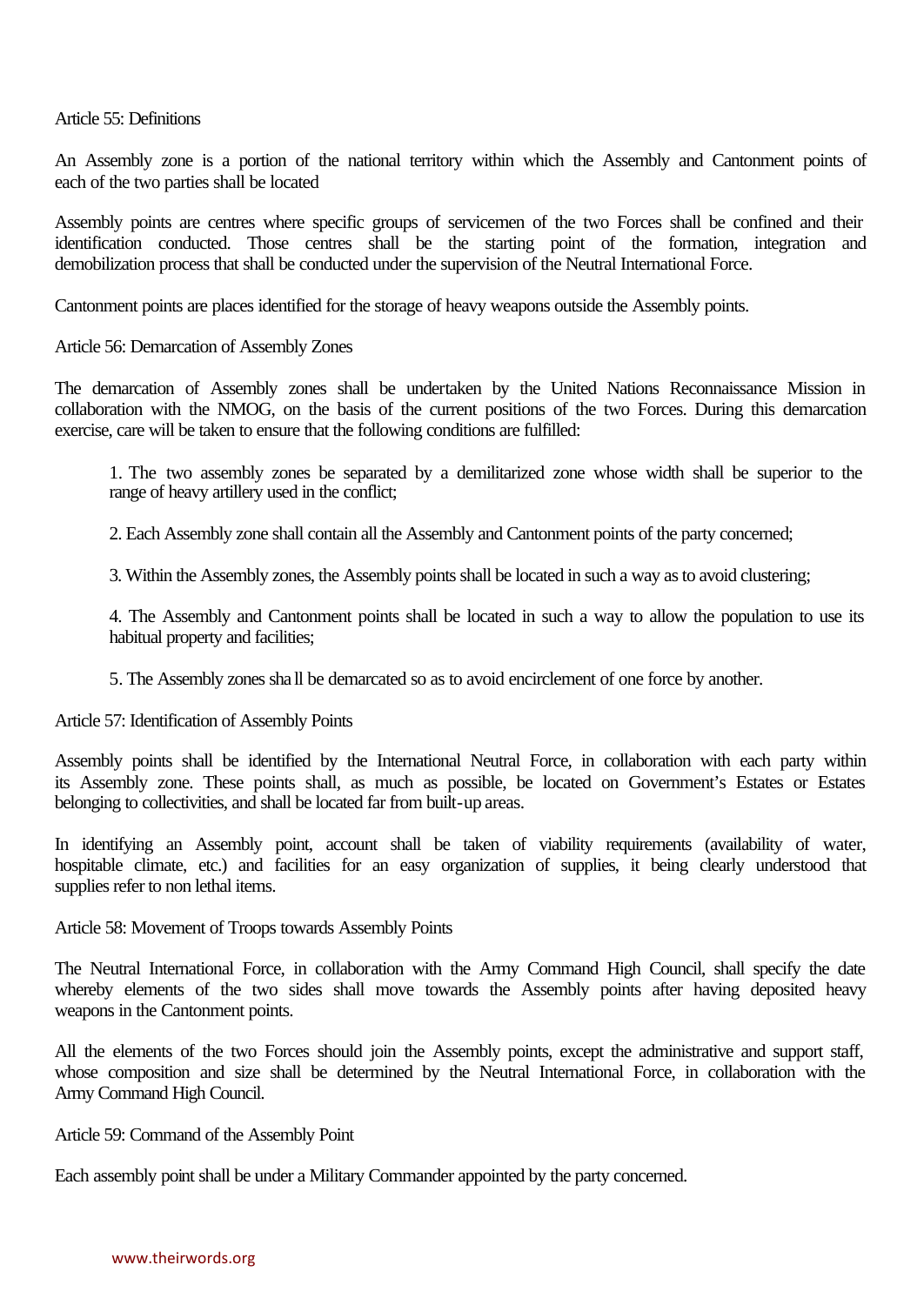The Military Commander shall be answerable to the Command to which he is accountable and to the Army Command High Council, with regard to the following:

- Staff discipline;
- Observance of the Peace Agreement by the troops, especially provisions relating to the definitive cessation of hostilities;
- Observance of directives and orders emanating from the Army Headquarters;
- Control of armaments, ammunition and other equipment belonging to Units within the Assembly point.

The Military Commander shall forward to the Army Headquarters a daily situation report specifying the personnel, equipment and ammunition in the Assembly point and relevant activities carried out in conformity with directives issued by the National Army Headquarters.

The Military Commander shall liaise the Command to which he is accountable and the Neutral International Force. The latter may, however, appoint its own liaison Officer.

Article 60: Security of Assembly Points

The security of Assembly points shall be jointly ensured by contingents amounting to 10% of the total strength of those points and whose minimal size should be one hundred and twenty (120) men, and by members of the Neutral International Force.

The personnel of those contingents shall carry individual weapons only, and shall strictly be deployed within the Assembly points.

Additional security measures to be taken in each Assembly point shall be decided upon by mutual agreement between the Commander of the Assembly point and the Neutral International Force, taking into account the specificities of each Assembly point.

Article 61: Guard of Arms, Ammunition and Military Equipment in the Assembly Points

Once the troops arrive in the Assembly points, each party shall undertake identification of its troops and make an inventory of armaments and ammunitions.

The Army Command High Council and the Neutral International Force shall cross-check the inventory of arms and ammunition as well as the identification of servicemen.

All the troops confined in these points shall be deprived of their light or personal arms to be kept in magazines located in the same Assembly points under the joint guard of the Neutral International Force and the Force concerned. Light weapons required for training exercises in the Assembly point may, however, be put at the disposal of the Commander of the Assembly point, by the Neutral International Force when and as necessary These exercises shall be carried out in accordance with a programme known to the Army Command High Council and the International Neutral Force. The weapons utilized shall be returned to the depot upon completion of each round of exercise.

The Army Command High Council and the Neutral International Force shall specify the date for the storage of arms and ammunition. The same date shall apply for the storage of arms and ammunition in all Assembly points.

Article 62: The Personal Identification File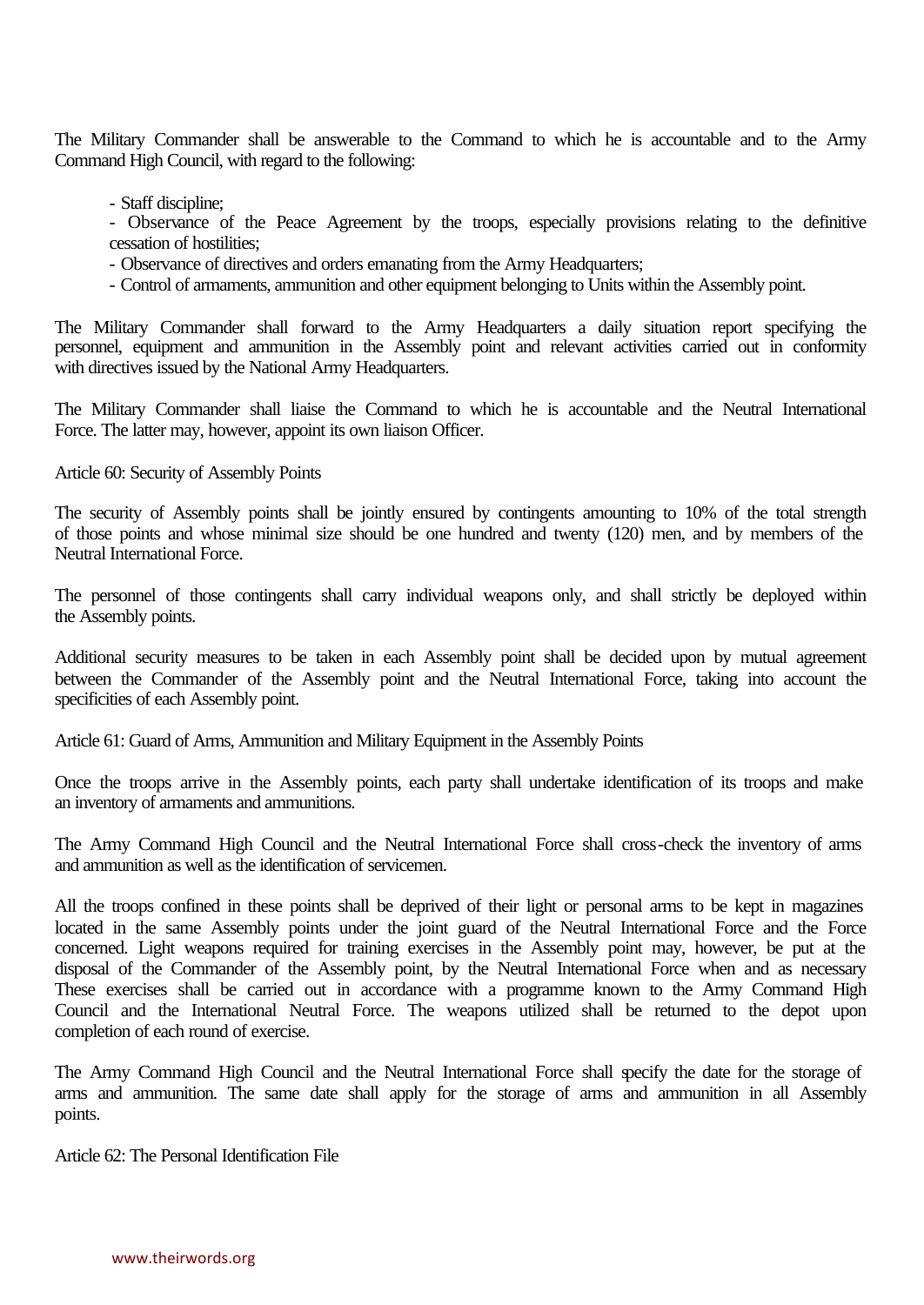A personal identification file shall be opened for each serviceman as soon as they report to the Assembly point. The file shall include the following particulars:

Family name and First name; Rank; Years of Service within the Rank; Regimental Number; Sex; Date of Birth; Marital Status; Being a Rwandese national; Type and Serial Number of Weapon; Specialization; Military or Civilian Diploma, Certificate or Brevet, Blood Group.

Shall be regarded as a Rwandese citizen any individual who considers himself to be Rwandese and whose parents or ancestors, or one of them, may be localized as a member of the national community dwelling in the territory recognized today as Rwanda.

The Army Command High Council may decide to include additional elements of identification such as a passport size photograph.

Article 63: Troops' Activities in Assembly Points

Troops may notably undertake the following activities in Assembly Points.

- Physical exercises and cultural and leisure-time activities;
- Activities planned within the framework of the first phase of the military training programme;
- replenishment of food, fuels, lubricants and medical supplies;
- maintenance and repair of equipment;
- infrastructure improvement and clearance of mines in their assembly point.

The Neutral International Force shall monitor the observance of this provision by each party.

Article 64: Incidents or Ceasefire Violations

In the event of incident or Ceasefire violation, Commanders of each echelon shall take immediate and appropriate action with regard to their troops, so as to put an end to that incident or violation.

Any Commander informed of an incident or violation shall immediately issue a warning to the perpetrators and, if they belong to his Unit, take adequate disciplinary action.

Without prejudice to any disciplinary action to be taken by the Unit Commander, the authors or those responsible for the incident or violation shall be liable to punishments specified by the Army Headquarters.

The Military Commander shall also be duty bound to report any incident or violation to his immediate superior, the Neutral International Force and the Army Headquarters.

In the event of incident or violation, Units shall refrain from taking any retaliatory action and shall strive to avoid any action that may trigger escalation.

The Neutral International Force shall be informed of any incident or violation and shall track down the perpetrators.

Article 65: Movement outside the Assembly Point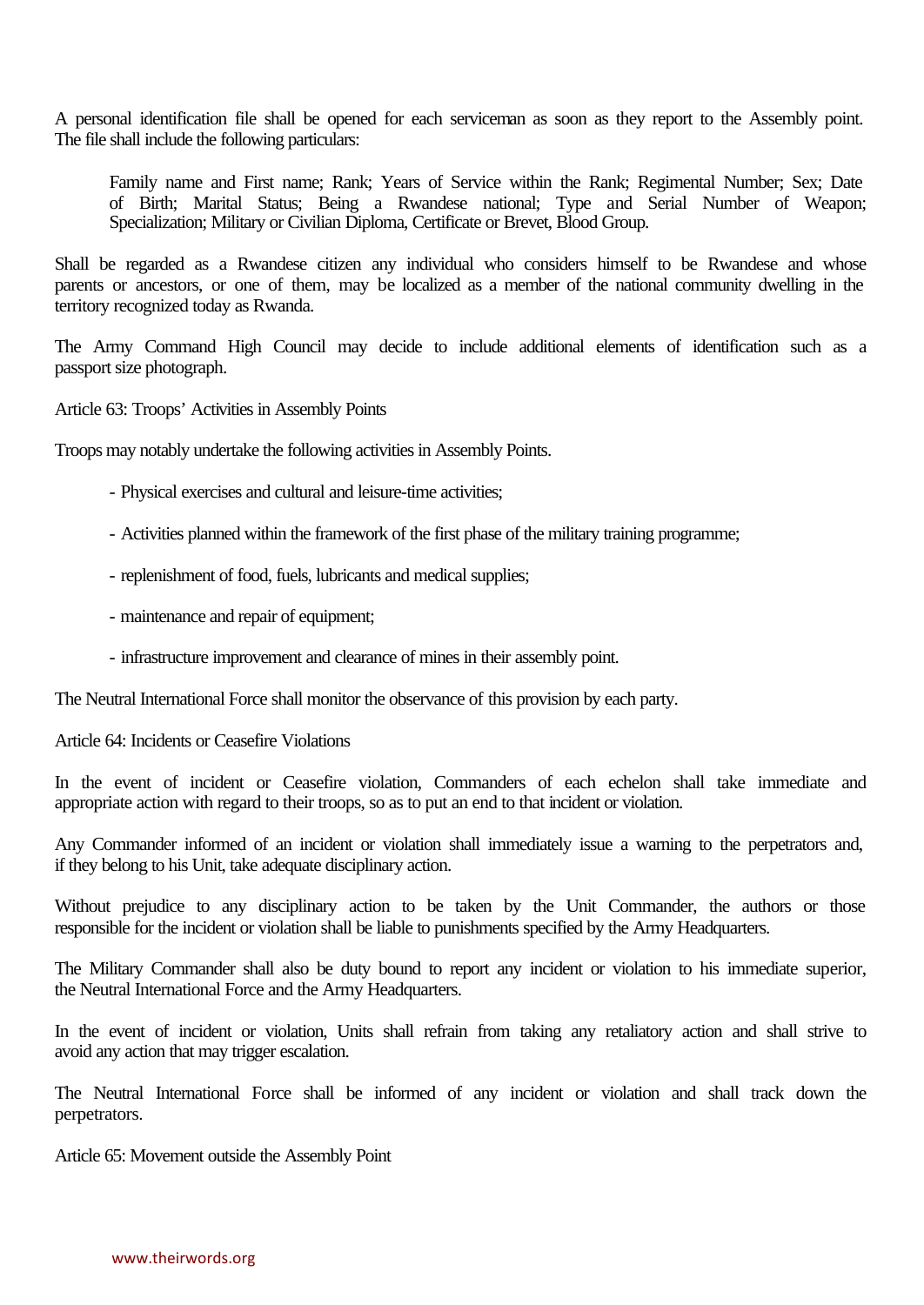Servicemen in an Assembly point shall be forbidden to move outside that Assembly point without the permission of the Commander of the Assembly point. In any case, they shall be strictly forbidden to move about armed.

The Neutral International Force shall monitor the observance of this provision by each party.

Article 66: Identification of Cantonment Points

There shall be several Cantonment points located in the respective Assembly zones. Their ultimate number and their location shall be decided upon by the Commander of the Neutral International Force, after seeking the approval of the party concerned. Cantonment points shall be distant enough from Assembly points.

Article 67: Definition of Heavy Weapons

All weapons shall be considered as heavy weapons except pistols, UZZI sub-machine guns, sub-machine guns, rifles, light machine-guns (6.25 mm), medium machine guns (7.62 mm) and general-purpose machine guns (7.62 mm).

Armoured vehicles such as personnel carriers, tanks etc. helicopters and other military aircraft belong to the category of heavy weapons.

Upon the request of the Army Command High Council and the Command Council of the National Gendarmerie, the Neutral International Force or the expanded NMOG may authorize the use of those vehicles and aircraft for specified missions.

Article 68: Guard and Maintenance of Arms within the Cantonment Points

The Cantonment points shall be under the only control of the Neutral Internal Force. Some members of the respective parties shall, however, be authorized by the Neutral International Force to visit the Cantonment points for purposes of servicing heavy weapons.

Article 69: Ownership of Arms and Military Equipment in the Assembly and Cantonment Points

The Military equipment based in Assembly or Cantonment points and stored in magazines located in the Assembly points shall be verified and an inventory and record kept. This equipment shall remain the property of either party until the completion of the integration of the two forces.

Thereafter, the Broad-Based Transitional Government shall, at the proposal of the Army Command High Council, decide on the fate of those arms, ammunition and military equipment.

Article 70: Determining the Types of Light weapons for the National Army and the National Gendarmerie

The Army Command High Council and the Command Council of the National Gendarmerie shall determine the type of light weapons for the National Army and the National Gendarmerie. Those weapons should be available at the training sites at the start of the integration process of the forces.

Those weapons shall be made available by the ACHC and the CCNG and shall belong to the National Army and the National Gendarmerie respectively.

Article 71: Uniforms and Insignia

The uniforms and insignia of the National Army and the National Gendarmerie shall be determined by the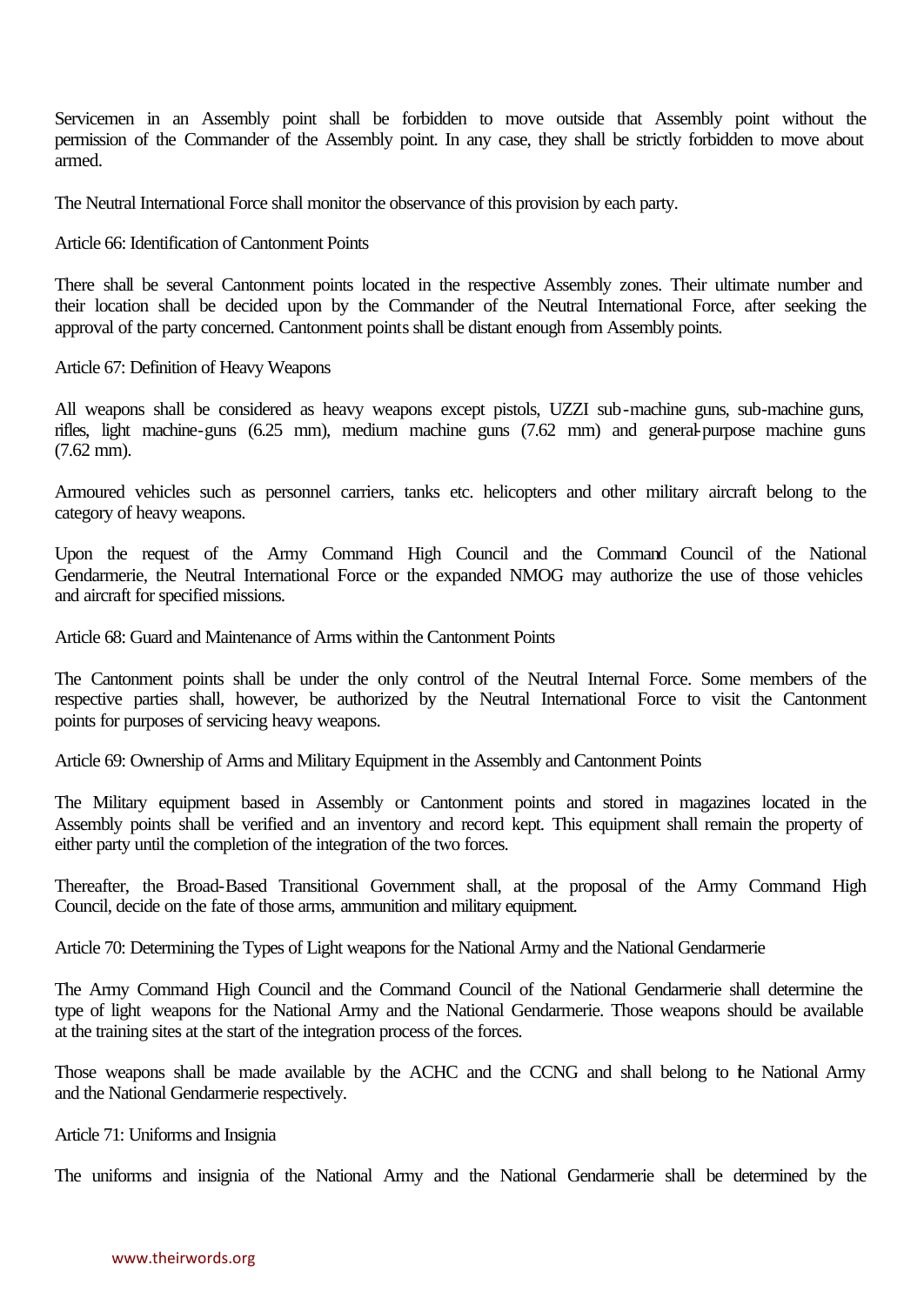Army Command High Council and the Command Council of the National Gendarmerie respectively.

Article 72: Security Arrangements for the Establishment of Transitional Institutions

In general, security shall be catered for by the Neutral International Force and, in case of delay in its deployment, by the expanded NMOG of which the United Nations assumes responsibility in accordance with Article 53 of this Protocol.

The establishment of transitional institutions shall take place after the deployment of the Neutral International Force or the expanded NMOG and after the withdrawal of foreign troops. The withdrawal of foreign troops shall be implemented in accordance with modalities defined in the March 7, 1993 Dar es Salaam Communiqué.

In consultation with the Neutral International Force or the Expanded NMOG and the Rwandese Patriotic Front (RPF), the Coalition Government shall make available accommodation for RPF personalities who will be members of the transitional institutions.

In consultation with the Neutral International Force or the expanded NMOG, the Broad-Based Transitional Government shall provide accommodation and offices affording suitable security conditions to the members of the Army Command High Council and the Command Council of the National Gendarmerie. The members of these organs shall also be consulted.

In order to participate in catering for the security of its personalities, the RPF shall bring to Kigali a security unit whose size is equivalent to one (1) Infantry Battalion of six hundred (600) troops.

Paragraph 4: Integration Operations

Article 73: Criteria for the Selection of Servicemen in the National Army

The selection of servicemen to constitute the National Army by each party and those to be demobilized shall be carried out in the Assembly points. Servicemen to constitute the National Army should meet the following criteria:

1. Officers

They should:

- be volunteers;
- be serving as Officers;
- be Rwandese Nationals.

- be physically fit, i.e. they should obtain a certificate of physical fitness from a registered physician.

- The war-wounded and handicapped shall, however, remain eligible for Army service, according to their specializations, unlike the disabled servicemen who shall be demobilized but assisted. This shall apply to all categories of servicemen.

- be at least 21 years of age.

2. Non-Commissioned Officers

They should:

- be volunteers;
- be serving as Non-Commissioned Officers;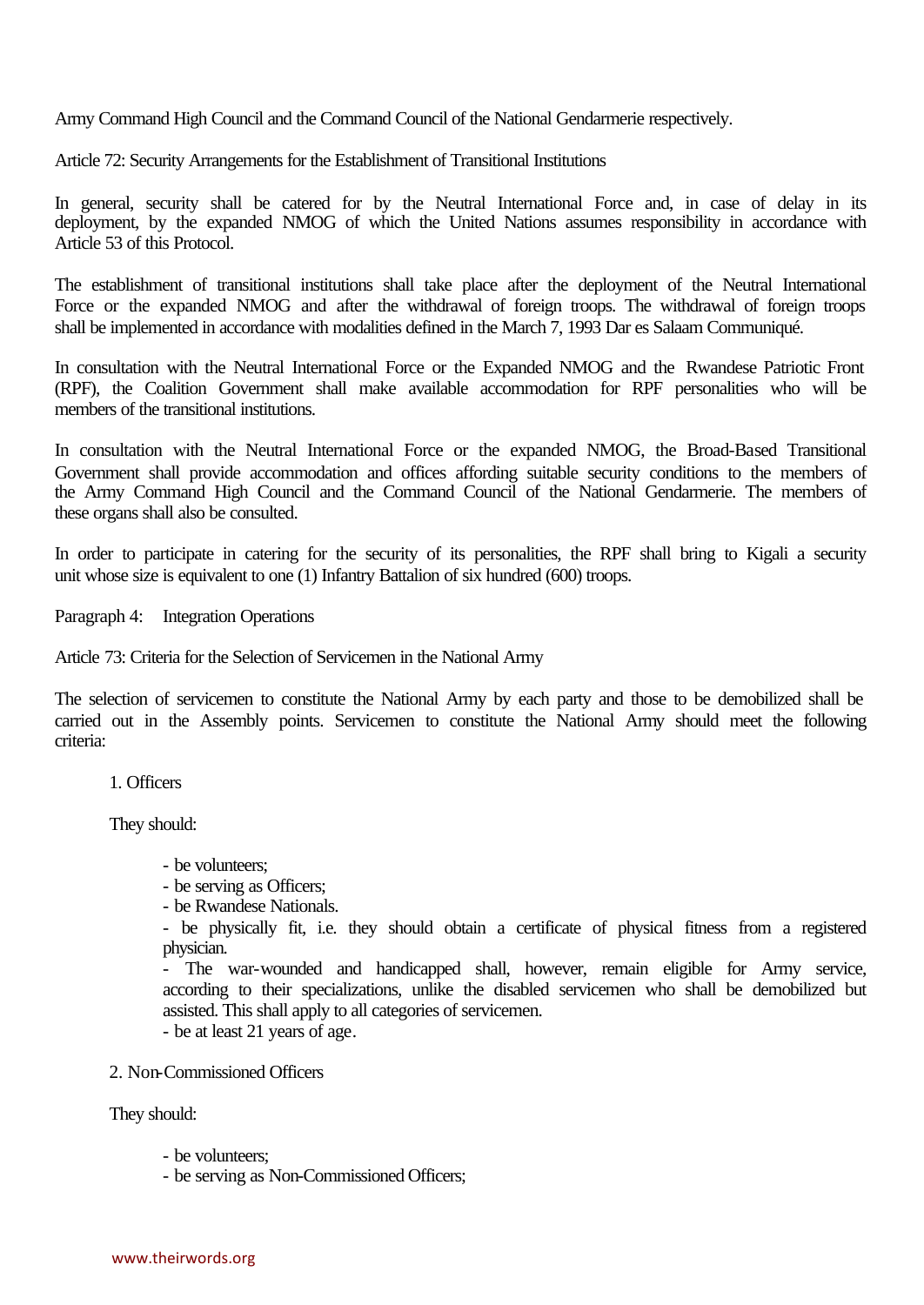- be Rwandese Nationals;
- be physically fit;
- be at least 18 years old.

3. Troops

They should:

- be volunteers;
- be serving in the Army;
- be Rwandese Nationals;
- be physically fit;
- be at least 18 years old.

For all 3 categories of servicemen, a cross-check shall be made out in case of any doubt concerning personal particulars, as per criteria spelled out above.

Each party shall determine independently the rank and seniority of each member of its force.

Article 74: Proportions and Distribution of Command Posts

During the establishment of the National Army, the proportions and distribution of Command posts between the two parties shall abide by the following principles:

1. The Government forces shall contribute 60% of the forces and the RPF 40% of the forces for all levels apart from the posts of Command described below.

2. In the chain of Command, from the Army Headquarters to the Battalion, each party shall have a 50% representation for the following posts:

Chief of Staff, Deputy Chief of Staff, Heads of Departments at the Army General Headquarters (G1, G2, G3, G4), Brigade Commanders, Seconds in Command of Brigades, Heads of Sections at Brigade Headquarters (S1, S2, 53, S4), Battalion Commanders and Seconds in Command of Battalions, Commanders and Seconds in Command of Specialized Units, namely: Paracommando, Reconnaissance, Military Police Battalions, and of Support Units, Engineering, Field Artillery, Anti-aircraft Artillery Battalions and the Logistics Center; Commanders and Seconds in Command of the Schools - ESM and ESO - and Commanders and Seconds in Command of the Training Centres in BIGOGWE and BUGESERA.

3. All top posts described above shall be distributed among the Officers of the Rwandese Government and those of the RPF in accordance with the principle of alternation.

Thus, the Rwandese Government forces and the RPF forces shall supply an equal number of Brigade and Battalion Commanders, of Seconds in Command of Brigade and Battalion, of Heads of Department at the Army Headquarters, of Heads of Section at Brigade Headquarters; of Commanders and Seconds in Command of Specialized and Support Units, of Schools and Training Centers described above. However, neither force can hold at the same time the posts of Commander and Second in Command within the same Unit.

4. Without prejudice to Article 73, the proportions of the two forces in all the structures of the National Army shall be affected by no prerequisite condition in terms of accessibility. Thus, adequate training shall be given to the servicemen retained without fulfilling all the necessary requirements in accordance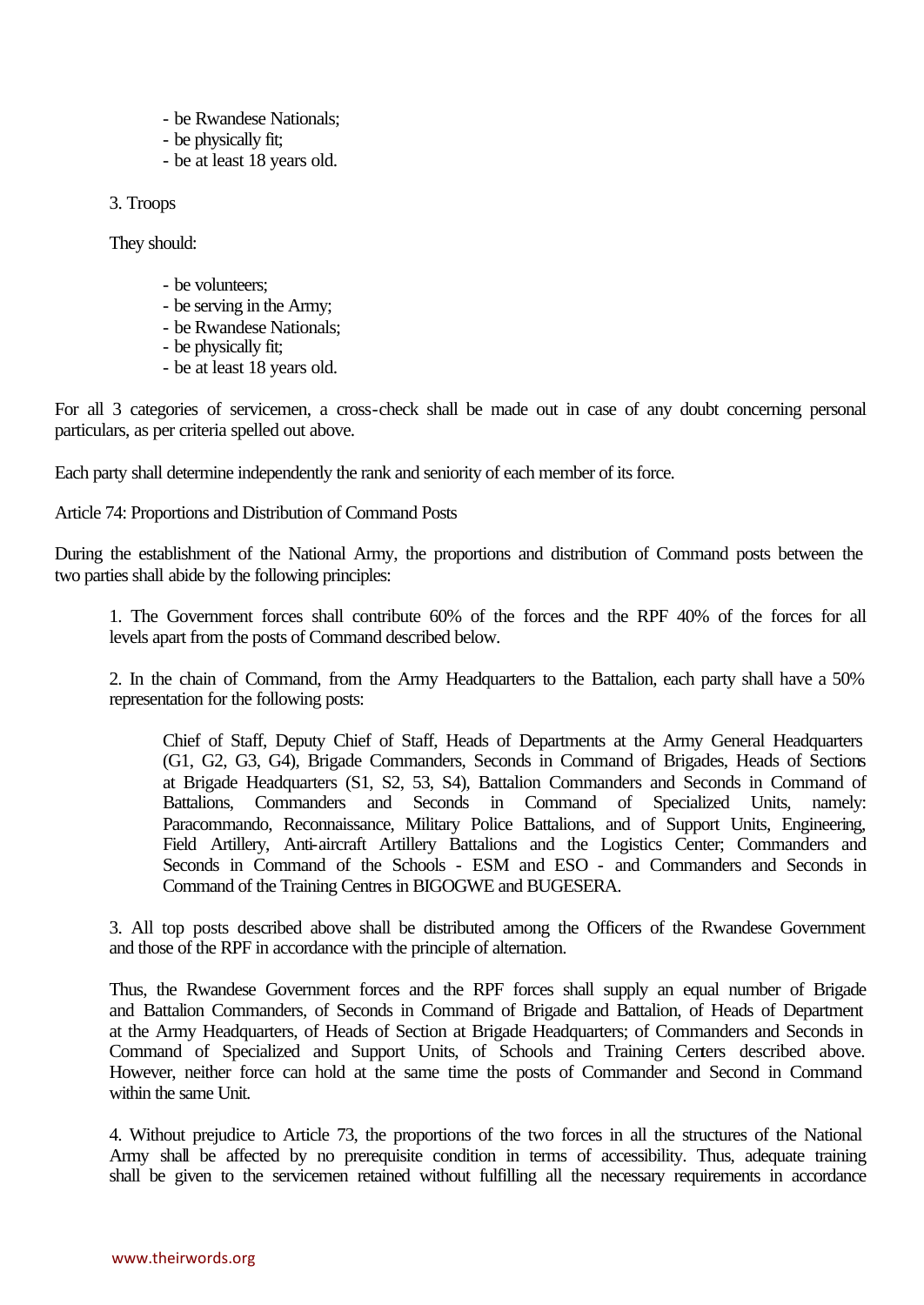with the modalities determined by the Army Command High Council.

5. The post of Chief of Staff of the National Army shall be held to the Government party and the one of Deputy Chief of Staff to the Rwandese Patriotic Front (RPF).

Article 75: Specific Case of Officer Trainees in ESM and Non-Commissioned Officer Trainees in ESO

The Trainees still following their studies in the Schools of the Armed Forces as well as servicemen undergoing short term training abroad shall be considered as active members of the Armed Forces.

The recruitment within the Armed Forces shall be frozen until the end of the Transition Period. The Broad-Based Transitional Government may, however, decide, after seeking advice from the Army Command High Council and the Command Council of the National Gendarmerie to resume admission to the School of Armed Forces before the end of the Transition Period.

Paragraph 5: Training of the National Army

Article 76

Elements of each Force selected to constitute the National Army shall undergo training for purposes of harmonizing techniques and achieving harmonious integration of servicemen.

Article 77: Training Phases

The training shall be carried out in two phases:

Phase 1: The separate training of servicemen of the Rwandese Armed Forces and the Rwandese Patriotic Army shall be conducted in their respective zones. This phase shall be aimed at preparing servicemen of both parties to live together in their future Units so as to constitute a single Army and do away with the spirit of antagonism nurtured by the war. The duration of the separate training shall be one month.

Phase 2: The joint training of the Units to constitute the National Army shall be dispensed to servicemen from the two Forces, in the same training centres.

That training shall be dispensed to servicemen to constitute the National Army and selected by each party, in accordance with the criteria spelled out under Article 73 of the present Protocol.

It shall, as much as possible, begin after the designation of servicemen within their Units.

This phase shall be aimed at harmonizing techniques of the two armies, nurturing the team spirit, enhancing the patriotic spirit and that of reconciliation. Such training shall be organized in training centres in three (3) batches composed of more or less than four thousand and four hundred (4,400) men. Each batch shall undergo a two-month training in the centres.

The duration of the joint training shall be 7 months, i.e. two  $(2)$  months training for each batch, and 2 x 15 days of preparation between the batches. Servicemen who will not be selected for the first batch shall be waiting in the Assembly points for their turn.

The Army Command High Council shall decide on the overall training programme as well as on the sequence of rotations in training centres.

The programme and calendar of training are attached of the present Protocol as Annex II and are an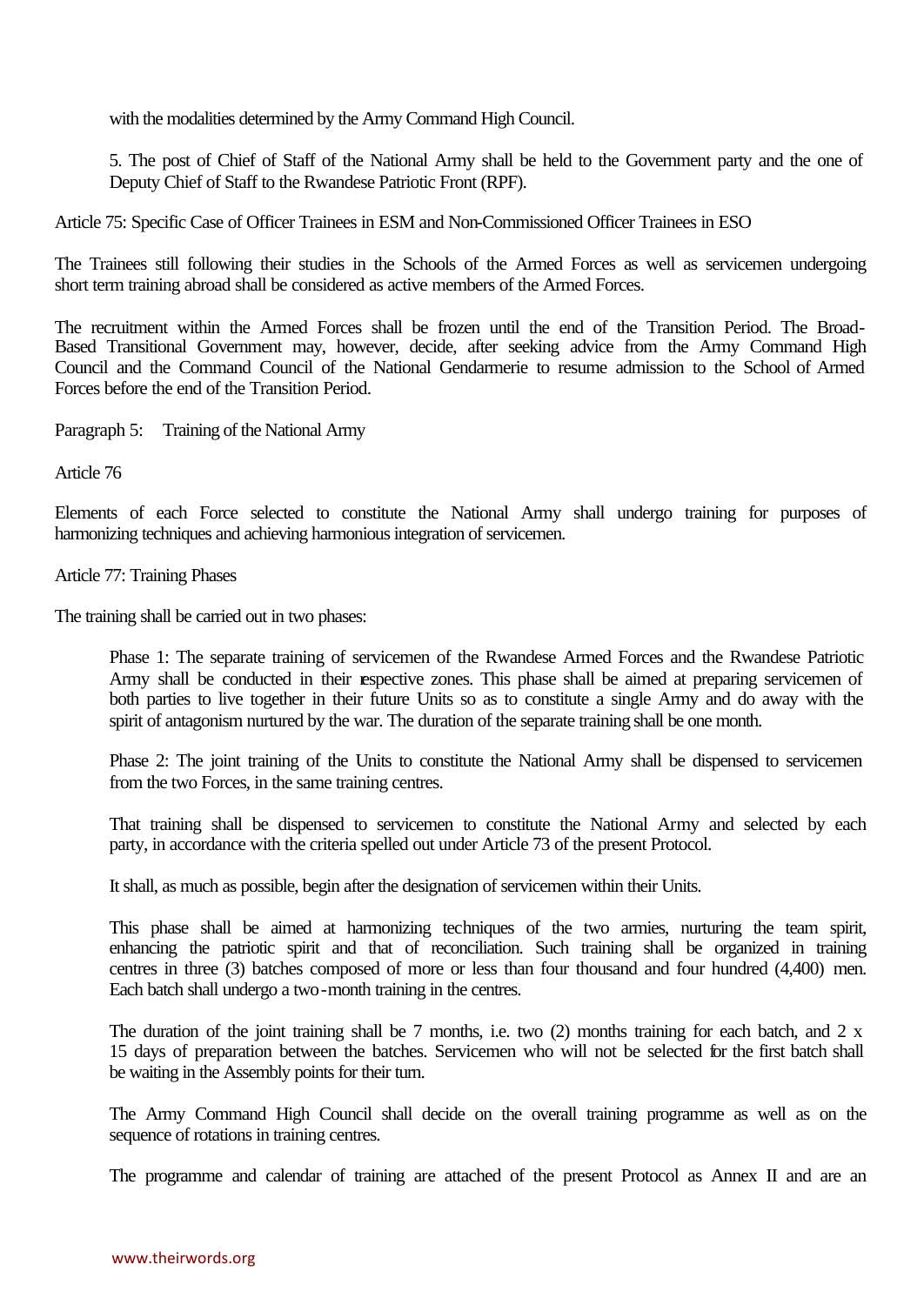#### integral part of this Protocol.

#### Article 78: Instructors

For all the training phases, recourse shall be made to Rwandese instructors provided by the two parties and foreign instructors. The latter shall be provided by countries to be agreed upon by the two parties as well as the Neutral International Force. The number of instructors shall amount to 10% of the number of servicemen to be trained in each batch.

The joint training of Rwandese instructors shall be undertaken, as much as possible, before the separate training of servicemen from both parties.

Article 79: Joint Commission of Programmes

An Ad Hoc Joint Commission of Programmes is hereby set up and shall be responsible for the elaboration of syllabuses relating to all subjects to be taught during the separate and joint training periods. Those syllabuses should be made available before the disengagement of the forces of the two parties.

The said Commission shall start its work before 15th August, 1993 and shall be expected to be through by 31st August, 1993.

The draft syllabuses elaborated by each party shall constitute the basis for the work of the Commission.

The Commission shall work under the Chairmanship of the Neutral Military Observer Group Commander or a person appointed by him. The latter shall come into touch with the two parties so as to set up the calendar of work.

Paragraph 6: Deployment of Troops in the Units

Article 80

The posting of Servicemen in the respective Units shall be carried out upon completion of the training of each batch.

After integration, the Army, composed of elements from the two parties, shall be called the "National Army".

Paragraph 7: The Responsibility of the Broad-Based Transitional Government with regard to the Integration of Forces

Article 81

The Broad-Based Transitional Government shall take all necessary measures to ensure the integration of the armed forces from the two parties.

Upon its establishment, the Broad-Based Transitional Government shall assume its responsibility towards the forces of the two parties in terms of Command, logistics, supply and welfare. To this end, the two parties shall provide numbers and names of the members of their respective forces.

The Neutral International Force or the expanded NMOG shall, as soon as possible, verify those names and numbers.

The two forces, for whom the Broad-Based Transitional Government assumes responsibility, shall fall under its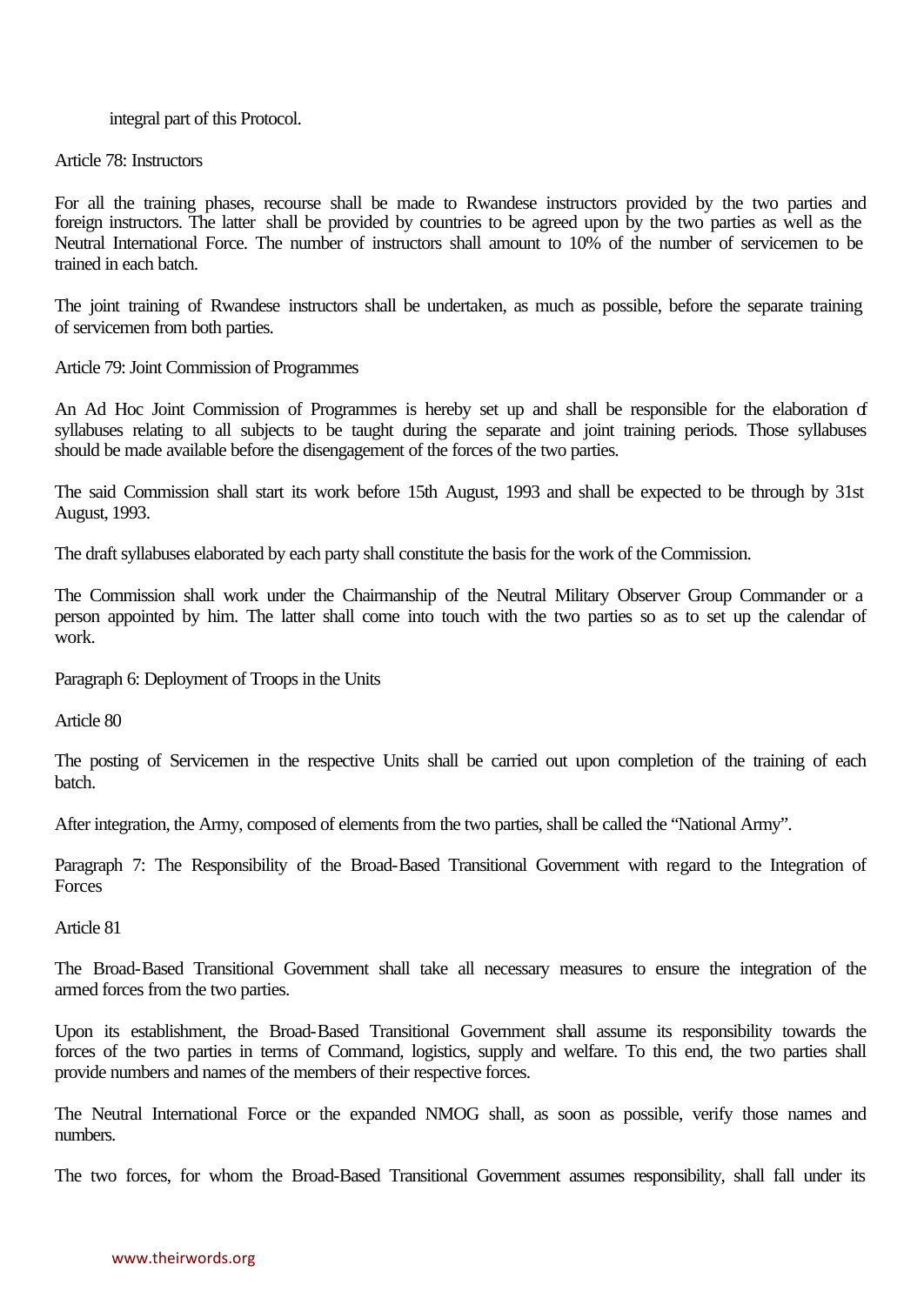authority. The RPF shall then be considered as a political party or its equivalent.

Chapter II: The National Gendarmerie

Section 1: Definition, Missions and Principles

Article 82: Definitions

The National Gendarmerie is an armed force established to ensure the implementation of laws with a view to maintaining public order and security.

Article 83: Missions

The National Gendarmerie shall fulfil the following missions:

- 1. Maintain and restore public order;
- 2. Prevent offences;
- 3. Trace offences and their perpetrators;
- 4. Carry out arrests in conformity with the law;
- 5. Perform police duties within the administration;
- 6. Perform, within the limits established by the law, prosecution and criminal investigation duties;
- 7. Enforce laws and regulations for which it was directly mandated;
- 8. Perform police duties in Courts and Tribunals;
- 9. Ensure the protection of people and property;
- 10. Rescue and provide assistance to people in danger or distress;
- 11. Intervene in the event of disaster or calamity;
- 12. Perform traffic police duties throughout the national territory;
- 13. Ensure the security of airports;

14. Collaborate, within the framework of bilateral cooperation, with INTERPOL and counterpart Institutions of foreign countries;

15. Participate, within the framework established by the law, in the defence of the national territory

Article 84: Principles

1. The National Gendarmerie, as an institution, shall be governed by laws and regulations of the country. In its functioning and the performance of its duties, it shall observe the spirit and letter of International Conventions to which the Republic of Rwanda is a party.

2. The National Gendarmerie shall be at the disposal of the Government and shall be subordinated to its authority, the two institutions abiding by the Fundamental Law, the laws, Democratic principles and the Rule of L<sub>aw</sub>

3. The National Gendarmerie shall, in line with its mission to ensure public order and internal security within the limits of the principles enunciated above, act spontaneously and independently organize its activities, so as to fulfil that mission. It shall, therefore, be answerable to the Government with regard to internal security of the country.

4. The National Gendarmerie shall submit reports to the administrative authority of the Area where it operates and shall regularly inform the latter about its activities.

5. The National Gendarmerie shall be a non-partisan force. To this end, it shall always be guided, in the performance of its duties, by the supreme interest of the State and the public good, and shall perform its duties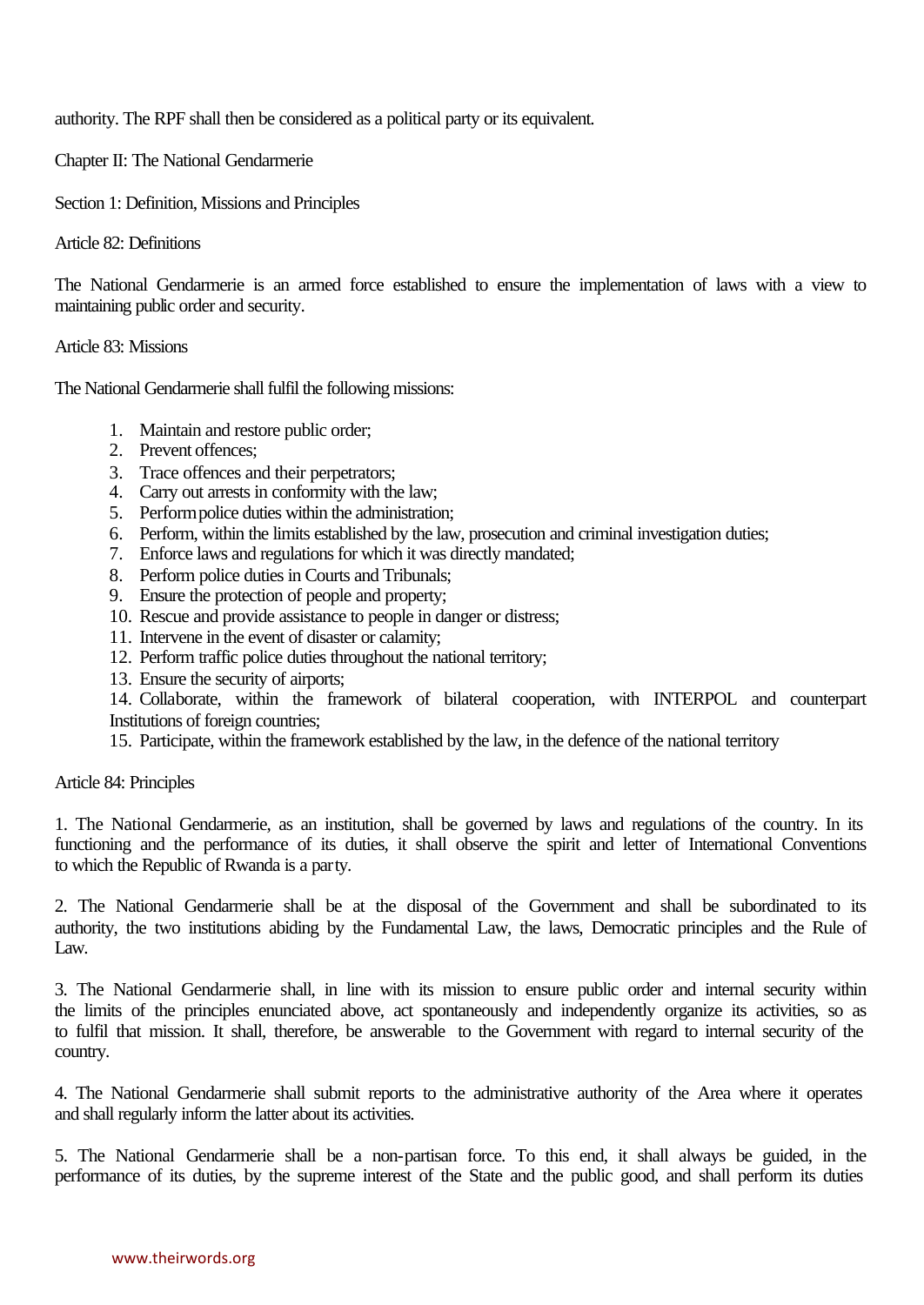in an unbiased manner.

6. Members of the National Gendarmerie shall solely be recruited among Rwandese volunteer citizens, on the basis of their competence. The National Gendarmerie shall be open to any Rwandese nationals, irrespective of their ethnic group, region, sex and religion.

7. Each member of the National Gendarmerie should be easily identifiable by the public, by wearing insignia bearing either their name or regimental number, or both. Gendarmes usually wearing civilian clothes, because of their duties, should be able to produce their service cards to prove that they are gendarmes, whenever they are so required while performing their duties.

Members of the National Gendarmerie should be strictly courteous and polite in their relations with the public.

In the fulfilment of their mission, they shall not impose cruel, inhuman and degrading treatment on the public.

8. Members of the National Gendarmerie shall have the right to be informed on the socio-political life of the Country. They shall receive civic and political education.

9. Members of the National Gendarmerie shall not be affiliated to political parties or any other association of a political nature. They shall neither take part in activities or demonstrations of political parties or associations. They shall not portray their political allegiances in public.

10. Members of the National Gendarmerie shall exercise their right to vote. Given the type of the current organization of the National Gendarmerie, however, its members shall not participate in local elections.

11. Members of the National Gendarmerie may stand for political elective posts, on condition that they resign from the Gendarmerie.

Section 2: Size, Structure and Organization

Sub-Section 1: Size

Article 85

The strength of the National Gendarmerie (Officers, Non-Commissioned Officers, Corporals and Gendarmes) shall be six thousand (6,000) men. The ratio between the various categories shall be 6% for Officers, 24% for Non- Commissioned Officers and 70% for Corporals and Gendarmes.

Sub-Section 2: Structure

The National Gendarmerie shall comprise:

- 1. A Command Council;
- 2. The Gendarmerie Headquarters;
- 3. A Security Committee;
- 4. Territorial Units;
- 5. Specialized Units;
- 6. Support and Service Units.

The Organizational Chart of the National Gendarmerie is attached to the present Protocol as Annex III, and is part and parcel of this Protocol.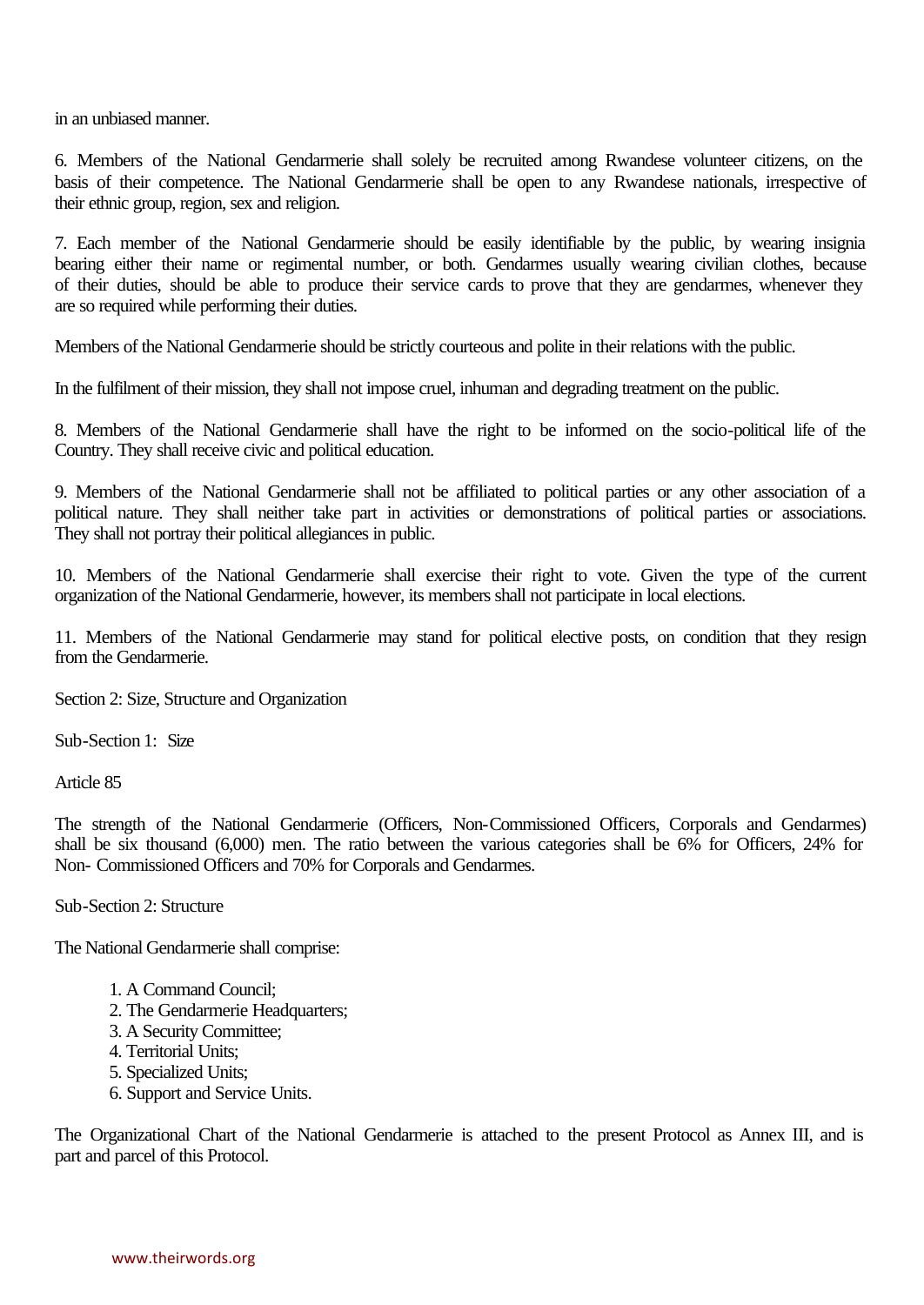Sub-Section 3: Organization of the National Gendarmerie

Paragraph 1: Command Council of the National Gendarmerie

Article 87

A Command Council of the National Gendarmerie (C.C.N.G.) is hereby established and shall, within the framework of the policy outlined by the Government, constitute an organ of consultation and decision-making in matters related to the organization and coordination of the activities of the National Gendarmerie. It shall be accountable to the Government through the Minister of Defence.

Article 88: Setting up of the Command Council of the National Gendarmerie

The Command Council of the National Gendarmerie shall be put in place at the same time as the Transitional Institutions.

Article 89: Composition

The Command Council of the National Gendarmerie shall be composed of:

| - The Chief of Staff of National Gendarmerie:            | <b>Chairman</b> |
|----------------------------------------------------------|-----------------|
| - The Deputy Chief of Staff of the National Gendarmerie: | Deputy Chairman |
|                                                          | $\mathbf{M}$ 1  |

- Commanders of "Groupements" ( 11 ): Members

#### Article 90: Functions

The Command Council of the National Gendarmerie shall exercise the following functions:

1. Work out modalities for the implementation of the Government policy with regard to public security in the country;

2. Ensure that the country's public security policy is implemented;

3. Decide, in line with the general policy of the Government, on the doctrine of utilization of the National Gendarmerie, through the establishment of mechanisms and strategies for the maintenance of law and order, and security as well as the best utilization of resources;

4. Establish guidelines for the organization of the supply of logistics;

5. Provide advice, either on its own initiative or upon the request of the Minister of Defence, on policy plans for the maintenance of public and order and security, the overall organization of the National Gendarmerie, the state of service of Gendarmes and any issue of general concern confronting the National Gendarmerie;

6. Ensure efficient organization and administration of the National Gendarmerie;

7. Study major issues confronting the Units and take decisions to be implemented by the National Gendarmerie Headquarters or make recommendations to the Minister of Defence for appropriate action;

8. Supervise the conduct of the process of formation of the National Gendarmerie.

Article 91: Meetings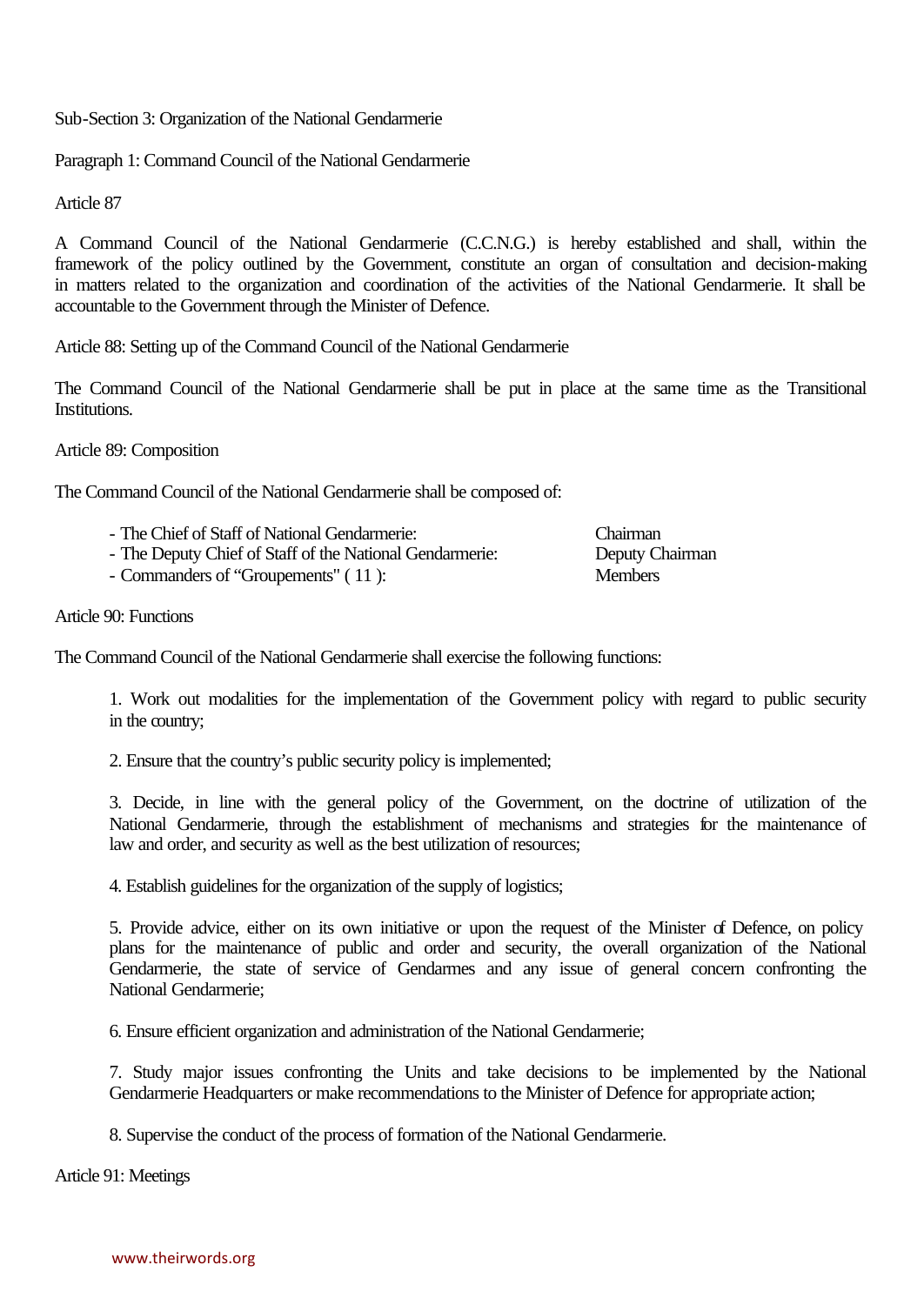The Command Council of the Gendarmerie shall meet once a month in an ordinary session, upon convocation by its Chairman. The Chairman may call for an extraordinary session when and as needed, and especially on instruction from the Minister of Defence, or at the request of anyone of its members. The agenda of the Meeting shall be specified upon notification to attend.

Article 92: Mode of Decision-Making

Decisions shall be taken by consensus and communicated to the Minister of Defence.

Decisions or recommendations by the Command Council of the National Gendarmerie shall be conveyed to the echelons concerned through the Chief of Staff.

Article 93: Rules of Procedure

The Command Council of the Gendarmerie shall work own out its own rules of procedure.

Paragraph 2: The National Gendarmerie Headquarters

Article 94: Missions of the Headquarters

The Headquarters shall be an organ liaising between the National Gendarmerie, as an institution, and the Executive power. It shall be responsible for the day-to-day administration and command of the National Gendarmerie. It shall implement decisions by the Command Council of the National Gendarmerie and coordinate activities of the National Gendarmerie, in accordance with directives issued by the Command Council.

Article 95: Functions of the Headquarters of the National Gendarmerie

The Headquarters of the National Gendarmerie shall have the following functions:

1. Day-to-day administration and command of the National Gendarmerie;

2. Coordinate activities of the National Gendarmerie;

3. Implement decisions by the Command Council of the Gendarmerie and Security Committee;

4. Liaise, at the administrative level, the National Gendarmerie, as an institution, with the Government, through the Ministry of Defence;

5. Conduct the process of formation of the National Gendarmerie and participate in the demobilization process within the framework of implementing the Peace Agreement, in collaboration with the Neutral International Force and under the supervision of the Command Council of the National Gendarmerie.

Article 96: Command of the National Gendarmerie Headquarters

The Headquarters shall be under the Command of the Chief of Staff, assisted by the Deputy Chief of Staff.

The Chief of Staff shall be responsible for the National Gendarmerie Headquarters. However, all decisions shall, be taken upon mutual agreement between the Chief of Staff and the Deputy Chief of Staff.

The Deputy Chief of Staff shall especially be responsible for the supervision of activities entrusted to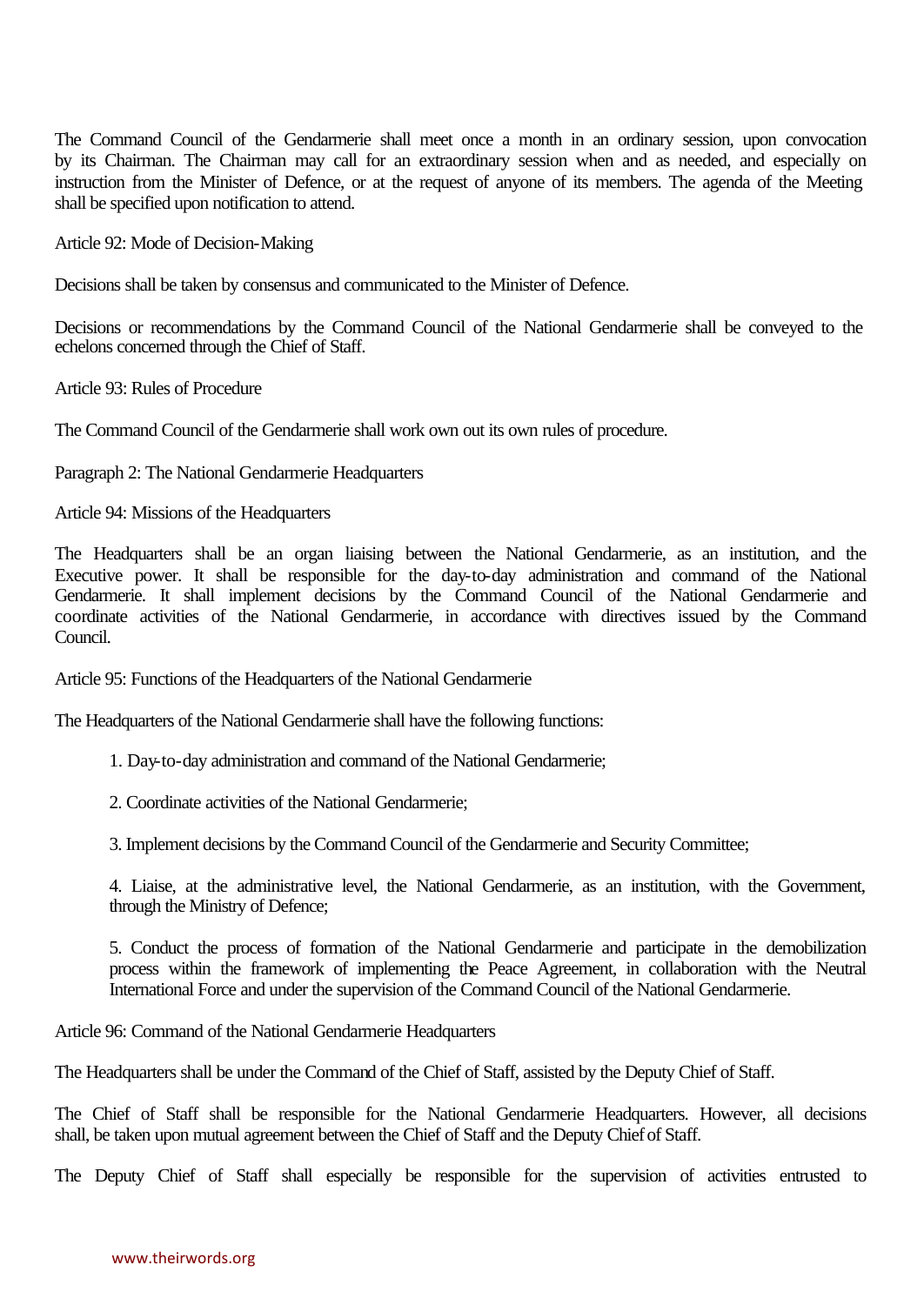Departments 2 and 3 of the Headquarters. He shall be accountable to the Chief of Staff. He shall replace the Chief of Staff and dispose of all the matters in the event of the latter's absence or impediment.

Article 97: Organization and Functions of the Departments of the National Gendarmerie Headquarters

The National Gendarmerie Headquarters shall be composed of (four) 4 Departments with the following functions:

- 1. Department 1 (G1): Management of personnel.
- 2. Department 2 (G2): Security and intelligence.
	- Security of personnel and equipment of the National Gendarmerie
	- Gathering and use of intelligence relating to the Corps of the National Gendarmerie.
- 3. Department 3 (G3): Organization, training, education, operations, civic and political education.
	- Work out the doctrine of utilization of the National Gendarmerie;
	- Proposal on the organisational structure and deployment of Units;
	- Education and training;
	- Civic and political education;
	- Elaboration of plans for the maintenance of public order and security;
	- Planning of daily and periodic activities within the National Gendarmerie.
- 4. Department 4 (G4): Logistics
	- Participation in preparing the budget;
	- Providing Units with supplies;
	- Management of the National Gendarmerie patrimony.

Paragraph 3: Security Committee of the National Gendarmerie

#### Article 98

A Security Committee is hereby established and shall constitute, within the framework of the management of internal security, an organ of consultation and decision-making in matters related to internal security within the National Gendarmerie.

#### Article 99: Composition

The Security Committee shall be composed of the following:

- The Chief of Staff of the National Gendarmerie: Chairman
- The Deputy Chief of Staff of the National Gendarmerie: Deputy Chairman
- The Chief of Criminal Investigation Service: Member<br>
The Chief of Specialized Intelligence Service: Member
- The Chief of Specialized Intelligence Service:
- The Commander of the "Groupement" of Kigali City "Prefecture": Member

Article 100: Functions

The Security Committee of the National Gendarmerie shall study all major issues relating to the Internal Security of the country, and take decisions to be implemented by the National Gendarmerie Headquarters or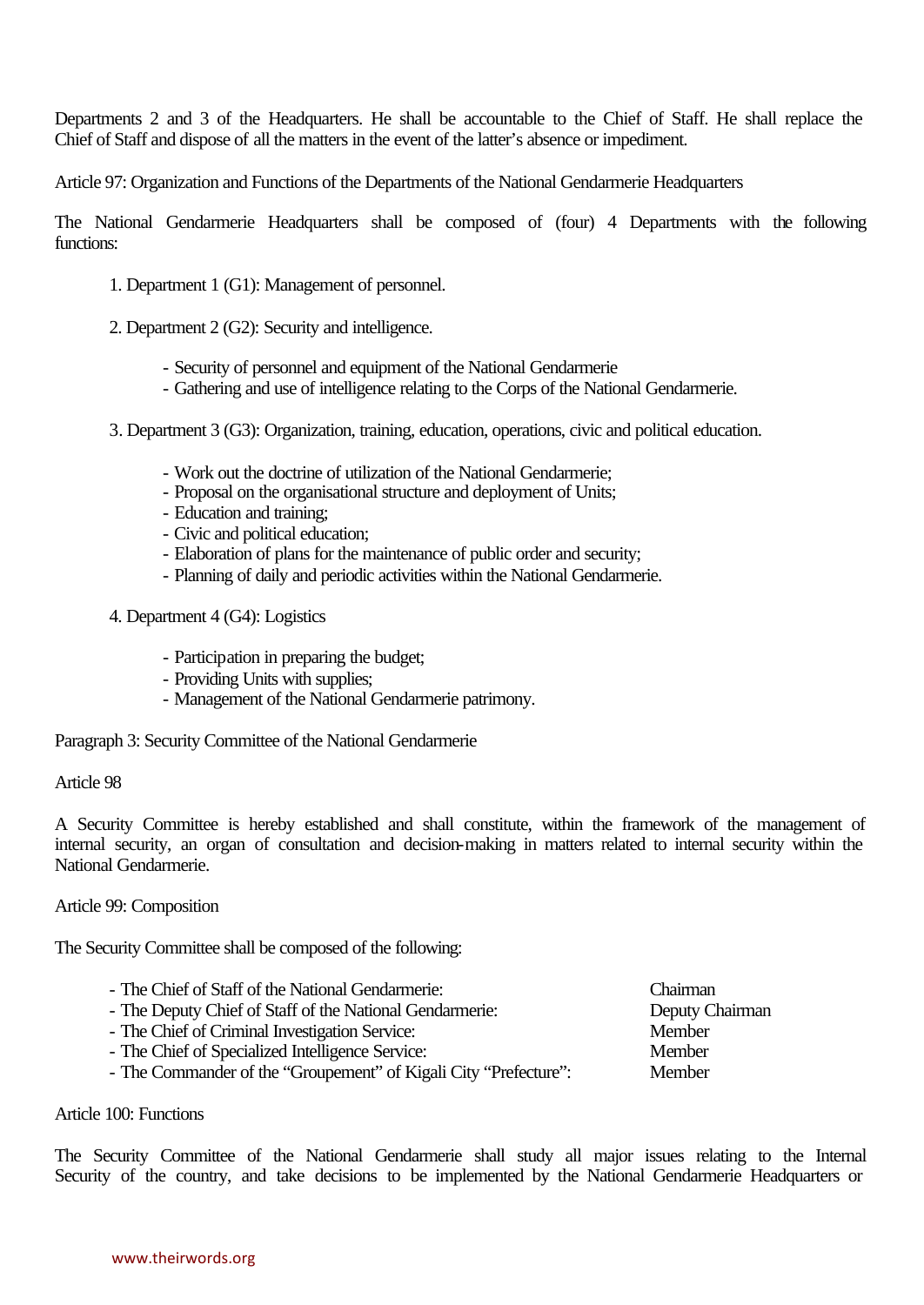make recommendations to the Command Council of the National Gendarmerie for appropriate action.

Article 101: Meetings

The Security Committee of the National Gendarmerie shall meet once a week upon convocation of its Chairman, and when and as needed. The agenda of the meeting shall be specified in the notification to attend.

Paragraph 4: Territorial Units

Article 102: Principle

Each "Prefecture" shall have a Territorial Unit of the National Gendarmerie, referred to as "Groupement". The "Groupement" shall be deployed in Territorial Companies and the latter shall be deployed in stations of the National Gendarmerie.

Article 103: Deployment

The Command Council of the National Gendarmerie shall undertake the deployment of the National Gendarmerie, taking especially into account the prevailing security situation.

In any case, each "Sub-Prefecture" entity, or 3 to 4 "Communes" where there is no such "Sub-Prefecture" entity, shall be served by a Territorial Company.

In a like manner, a permanent station of the Gendarmerie shall be established in each Commune and/or each important rural centre. The Command Council of the National Gendarmerie shall draw a plan for the establishment of those permanent stations.

Paragraph 5: Specialized Units

Article 104

The National Gendarmerie shall be composed of the following Specialised Units:

1. A Criminal Investigation Service responsible for criminal investigation and technical police;

2. An Intervention Group to keep watch on sensitive or vital places in the country, intervene in the event of riots and neutralize armed gangs;

3. A Specialized Intelligence Service to gather and make use of intelligence relevant to public order and internal security;

4. A Republican Guard responsible for the security and protection of civilian authorities and personalities in the country and those from abroad. It shall also be responsible for the Guard of honour;

5. A Mobile Brigade responsible for motorized patrols, the pursuit and interception of criminals;

6. A Road Safety Unit to perform traffic police duties;

7. A Unit for the Security of Airports, responsible for the security of airports, airports installations and the security of passengers;

8. A Fire Brigade to intervene in the event of fire, disaster and calamity;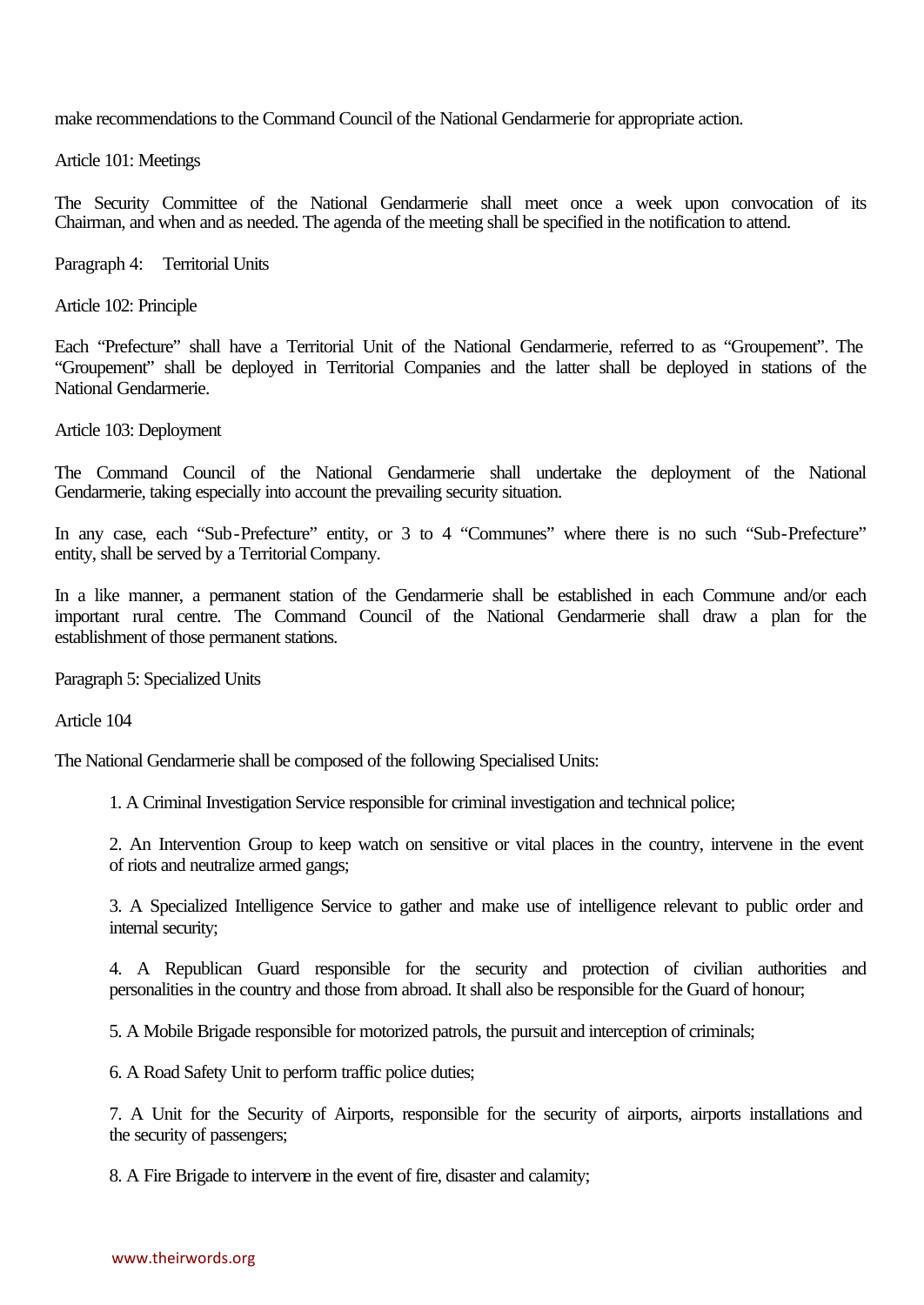9. A Dog Section responsible especially for the detection of drugs and explosives;

10. A Military Police to oversee the observance of discipline by Gendarmes.

Paragraph 6: Support and Service Units

Article 105

The National Gendarmerie shall be composed of the following Support Units and Service Units:

- 1. A General Headquarters Company;
- 2. A Logistic Services Group;
- 3. A Band Unit;
- 4. Medical Services.

Paragraph 7: School of the National Gendarmerie

There is a School of the National Gendarmerie under the Gendarmerie Headquarters (EGENA).

Section 3: Service within the National Gendarmerie

Sub-Section 1: Terms of Service

Article 107: Principle

The service of a gendarme shall be under contract or permanent terms. Men as well as Non-Commissioned Officers with ranks of Sergeant and Staff Sergeant shall be employed under contract terms. The contract shall be valid for seven (7) years renewable once and applicable to the category of gendarmes aged between 18 and 40. Other gendarmes shall be employed under permanent terms.

Article 108: Ranks

Ranks within the National Gendarmerie shall fail under three categories and follow each other as indicated below:

Category I: Men

- Gendarme
- Corporal

Category 2: Non-Commissioned Officers

- Sergeant
- Staff Sergeant
- Sergeant Major
- Warrant Officer Class I
- Warrant Officer Class II

Category 3: Officers

1. Junior Officers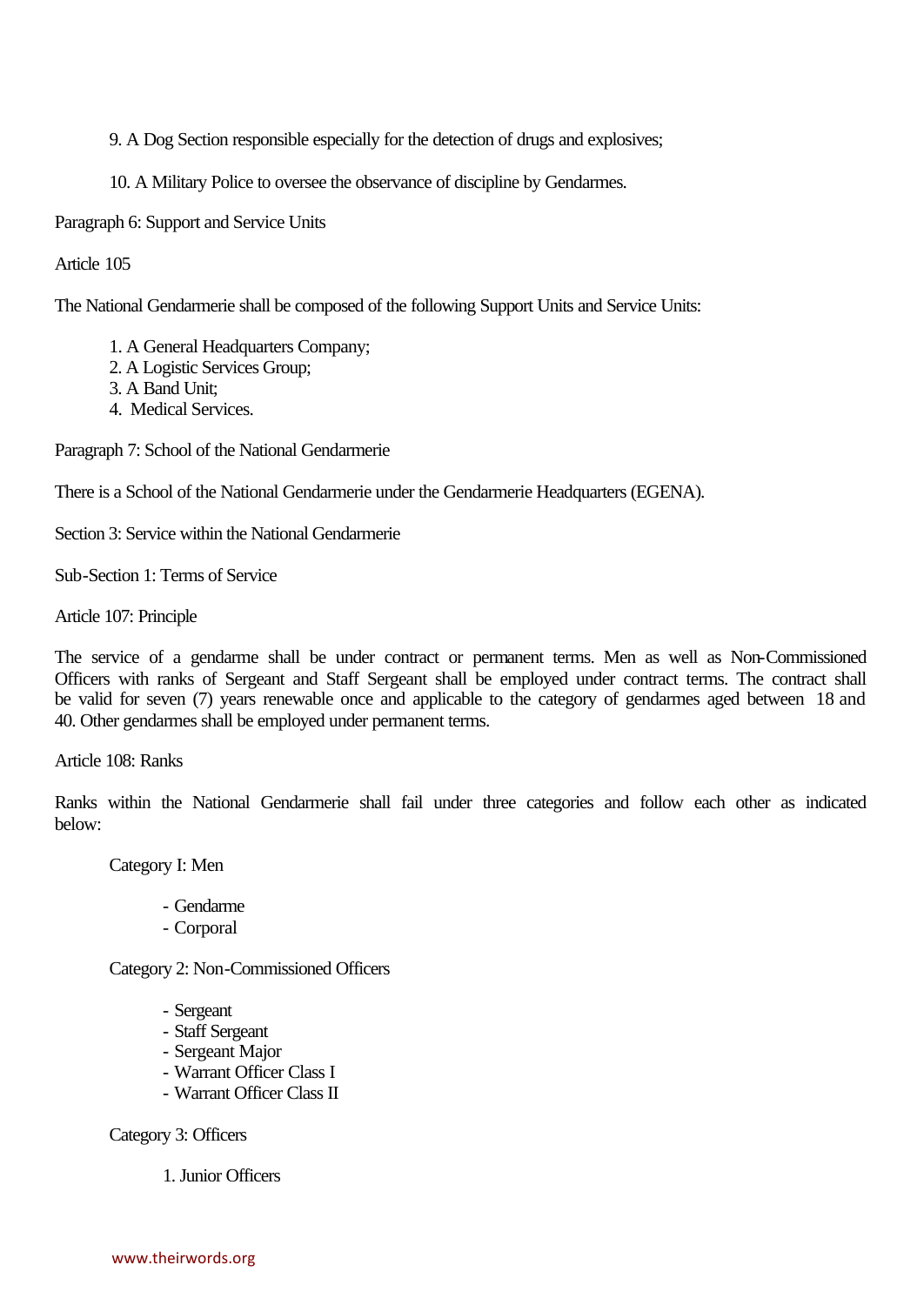- Second Lieutenant
- Lieutenant
- Captain

# 2. Senior Officers

- Major
- Lieutenant-Colonel
- Colonel
- 3. General Officers
	- Brigadier
	- Major-General
	- Lieutenant General

Ranks of "Premier Sergent-Major", "Adjudant Principal" and "Commandant" are abolished. Gendarmes currently holding these ranks shall maintain them until they are promoted to higher ranks. They shall be the last ones to hold them. A new rank of Brigadier is hereby established.

Article 109: Correspondence between Functions and Ranks within the National Gendarmerie

The correspondence between functions and ranks of Gendarmes shall be as follows:

A. The National Gendarmerie Headquarters

| Functions:                                                                                                                                          | Ranks:                                                      |
|-----------------------------------------------------------------------------------------------------------------------------------------------------|-------------------------------------------------------------|
| 1. Chief of Staff:                                                                                                                                  | Major-General, Brigadier, Colonel.                          |
| 2. Deputy Chief of Staff:                                                                                                                           | Major-General, Brigadier, Colonel.                          |
| 3. Head of Department in the National Gerdarmerie                                                                                                   | Headquarters: Colonel, Lieutenant-Colonel, Major.           |
| 4. Assistant Head of Department in the<br>National Gendarmerie Headquarters:                                                                        | Colonel, Lieutenant-Colonel, Major,<br>Commandant, Captain. |
| 5. Commander of a Department Section in<br>the National Gendarmerie Headquarters:                                                                   | Lieutenant-Colonel, Major, Commandant,<br>Captain           |
| 6. Deputy Commander of a Department<br>Section in the National Gendarmerie Headquarters:                                                            | Major, Commandant, Captain, Lieutenant.                     |
| 7. Commander of Sub-Section of a<br>Department Section in the National<br>Gendarmerie Headquarters or Staff<br>Officer in the National Gendarmerie: | Captain, Lieutenant, 2nd Lieutenant                         |

B. Units of the National Gendarmerie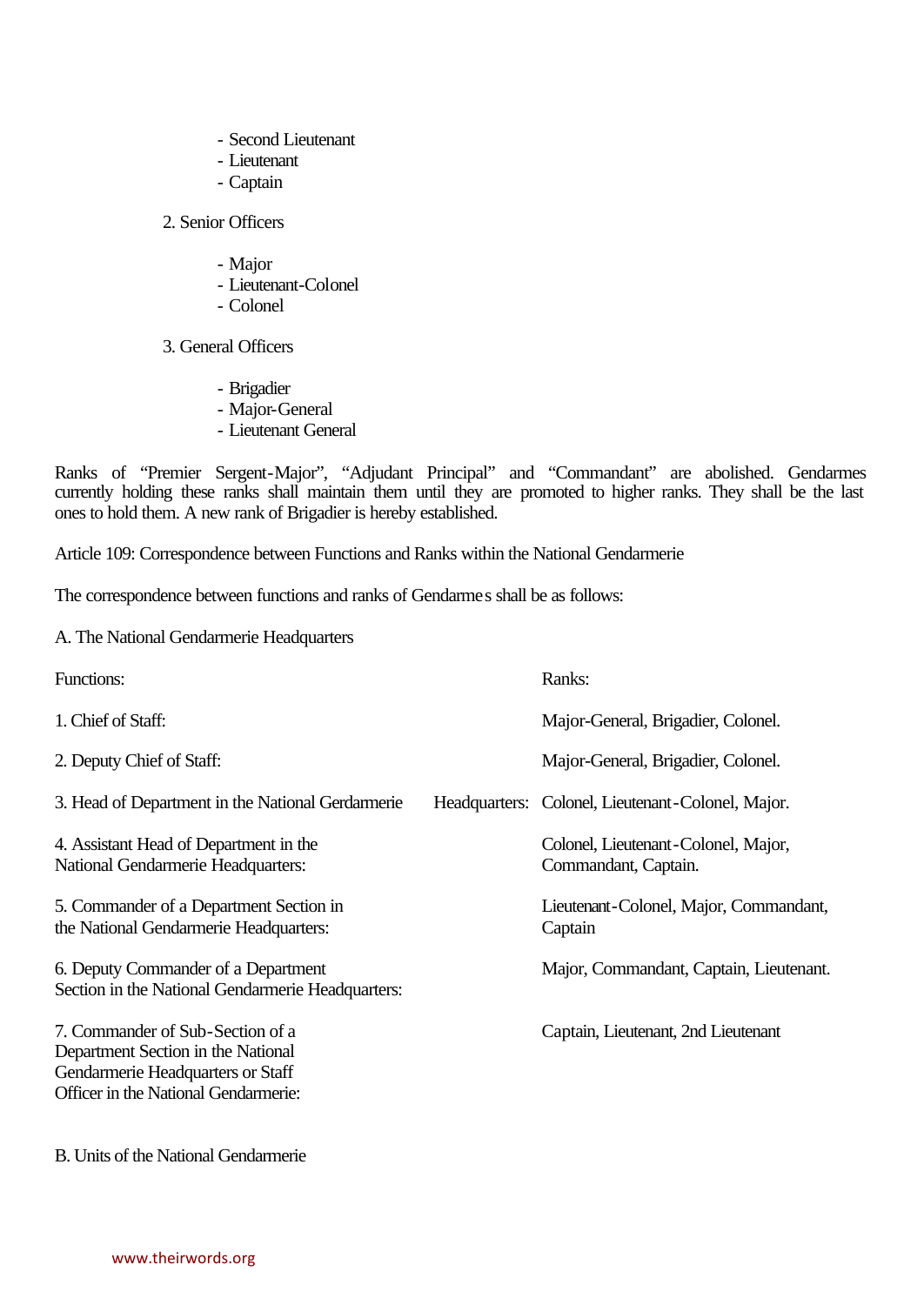1. Commander of a "Groupement": Colonel, Lieutenant-Colonel, Major Commander of the Intervention Group: Colonel, Lieutenant-Colonel, Major Commander of the Republican Guard: Colonel, Lieutenant-Colonel, Major 2. Second in Command of a "Groupement": Lieutenant-Colonel, Major, Commandant, Second in Command of the Intervention Group: Second in Command of the Republican Guard: 3. Commander of the Logistic Services Group: 4. Second in Command of the Logistic Services Group: Colonel, Lieutenant-Colonel, Major 5. Chief of Specialized Intelligence Service: Colonel, Lieutenant Colonel, Major, 6. Deputy Chief of Specialized Intelligence Service: Lieutenant Colonel, Major, Commandant, 7. Head of the Criminal Investigation Service: Colonel, Lieutenant-Colonel, Major, 8. Assistant Head of Criminal Investigation Service: Lieutenant-Colonel, Major, Captain. 9. Military Police Commander: Major, Commandant, Captain. Airport Security Unit Commander: Road Safety Unit Commander: Mobile Brigade Commander: General Headquarters Commander: Fire Brigade Commander: 10. Assistant Military Police Commander: Commandant, Captain, Lieutenant Assistant Airport Security Unit Commander: Assistant Road Safety Unit Commander: Assistant Mobile Brigade Commander: Assistant General Headquarters Commander:

Captain.

Lieutenant-Colonel, Major, Commandant

**Commandant** 

Captain

Commandant.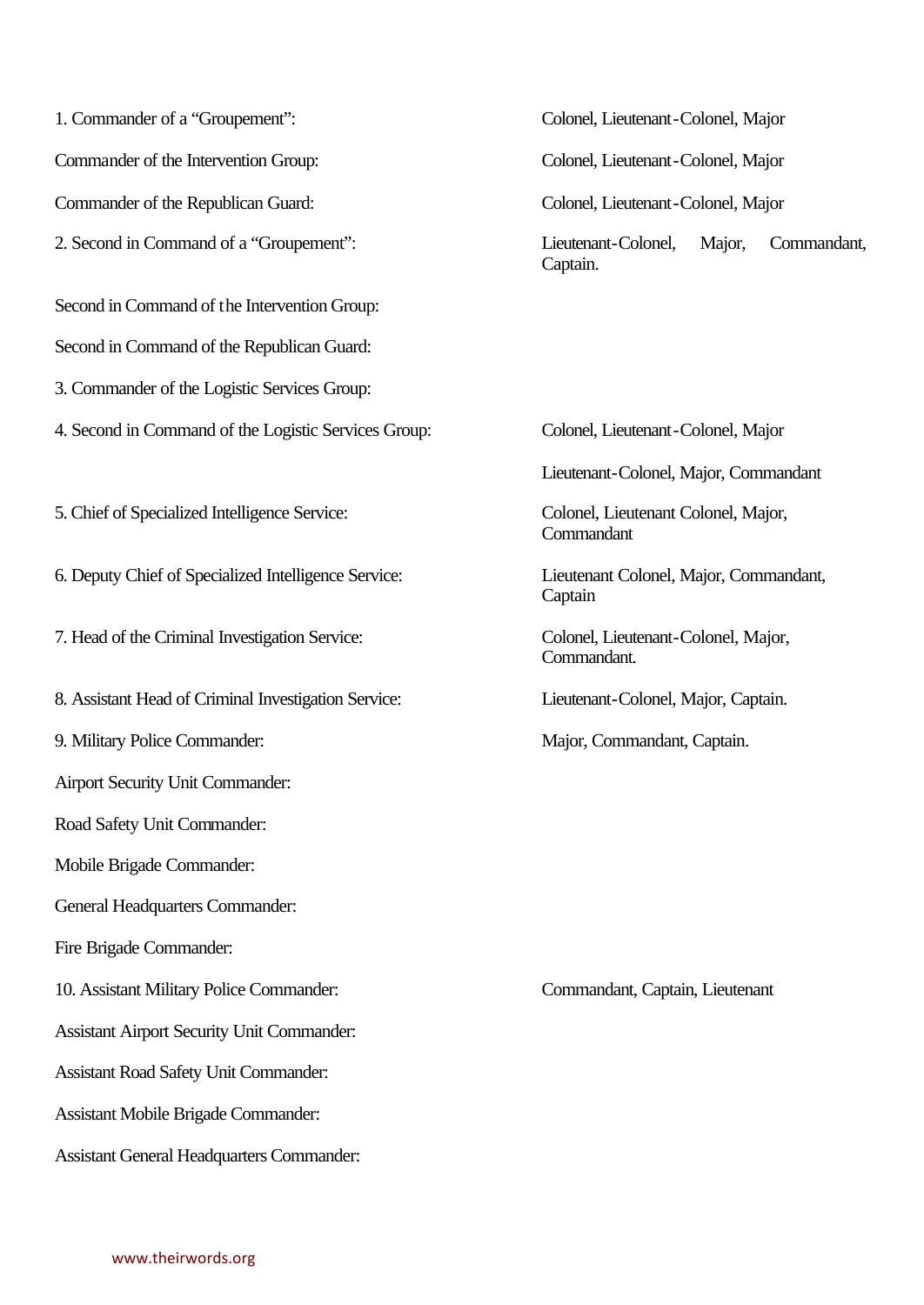Assistant Fire Brigade Commander:

- 11. Band Company Commander: Commandant, Captain
- 12. Assistant Band Company Commander: Captain, Lieutenant
- 13. Commander of the Headquarters Section in: Commandant, Captain, Lieutenant.
	- the "Groupement":
	- the Intervention Group:
	- the Republican Guard:

14. A Commander of a Company in a battalion or Commandant, Captain, Lieutenant Section Commander of the:

- Specialized Intelligence Services:
- Criminal Investigation Service, or
- Logistic Services Group:

15. Second in Command of the Company in a Battalion or Assistant Section Commander of the

- Specialized Intelligence Service,
- Criminal Investigation Service,
- 
- 16. Head of a Department of the Fire Brigade: Lieutenant, Second Lieutenant.
- 17. Dog Section Commander: Captain, Lieutenant.
- 18. Deputy Dog Section Commander: Lieutenant, Second Lieutenant.
- 
- 20. Non Commissioned Officer of a "Groupement", Warrant Officer Class I, Warrant II,
- Non Commissioned Officer of the Intervention Group,
- Non Commissioned Officer of the Republican Guard:
- 21. Non-Commissioned Officer of a Company: Premier Sergent Major, Sergeant Major,
- 

- Logistics Service Group: Commandant, Captain, Lieutenant.

19. Platoon Commander: Lieutenant, Second Lieutenant.

Adjudant Principal.

Sergeant.

22. Gendarmerie Station Commander: Sergeant Major, Staff Sergeant, Sergeant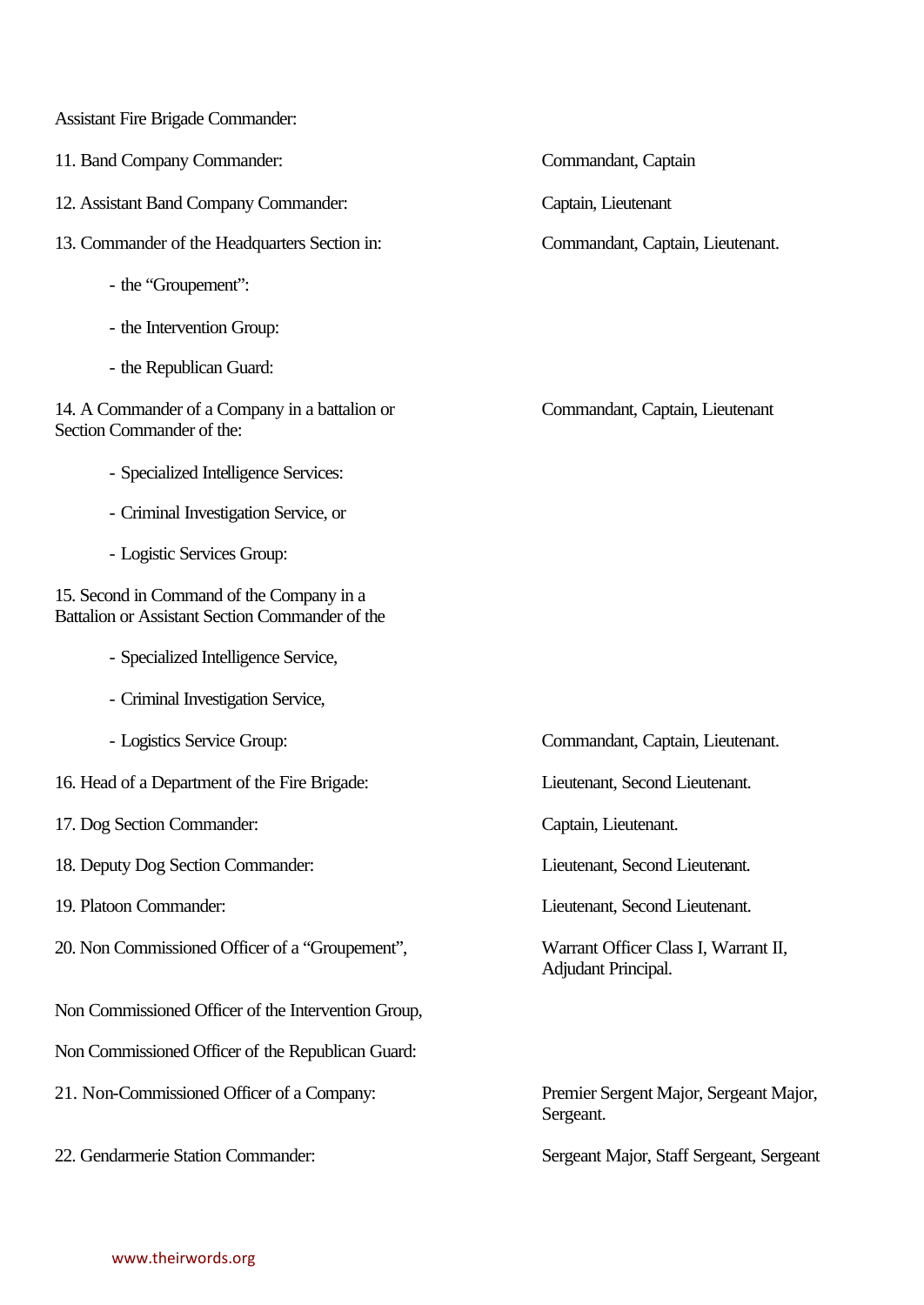| 23. Section Commander:                                             | Staff Sergeant, Sergeant.   |
|--------------------------------------------------------------------|-----------------------------|
| 24. Assistant Section Commander:                                   | Corporal.                   |
| 25. Team Leader:                                                   | Corporal.                   |
| 26. Judiciary Police Agent:                                        | Corporal, Gendarme.         |
| C. School of the National Gendarmerie (EGENA)                      |                             |
| 1. Commander of the School of the<br>National Gendarmerie:         | Colonel, Lieutenant-Colonel |
| 2. Second in Command of the School of the<br>National Gendarmerie: | Lieutenant-Colonel, Major.  |
| D. Other Functions                                                 |                             |

In addition to the functions mentioned above, there are other functions within the administrative, logistic and technical services of the National Gendarmerie which may be exercised by gendarmes holding various ranks provided for in the National Gendarmerie.

Article 110: Appointment of Members of the Command Council of the National Gendarmerie

Members of the Command Council of' the National Gendarmerie shall be appointed by the Cabinet, and Orders of their appointment shall be signed by the President of the Republic, in accordance with the provisions of Article 9 of the Protocol of Agreement, signed on 30th October, 1992.

Article 111: Appointment of General Officers and Senior Officers and their Promotion to Ranks and Functions

General Officers and Senior Officers shall be appointed and promoted to ranks and functions by the Cabinet, upon recommendation of the Command Council of the National Gendarmerie.

Orders of their appointment shall be signed by the President of the Republic, in accordance with the provisions of Article 9 of the Protocol of Agreement signed on 30th October, 1992.

Article 112: Appointment of Junior Officers and their Promotion to Ranks and Functions

Junior Officers shall be appointed and promoted to ranks and functions by the Cabinet, upon recommendation of the Command Council of the National Gendarmerie. Orders of their appointment shall be signed by the Prime Minister.

Article 113: Appointment of Non-Commissioned Officers employed under Statutory Terms and their Promotion to Ranks and Functions

Non-Commissioned Officers shall be appointed and promoted to ranks and functions by the Command Council of the Gendarmerie, meeting under the chairmanship of the Minister of Defence, who will be the one to sign Orders of their appointment.

Article 114: Employment, Posting and Promotion of Gendarmes Under Contract Terms

All contracts for gendarmes employed under contract terms shall be signed by the Minister of Defence. To be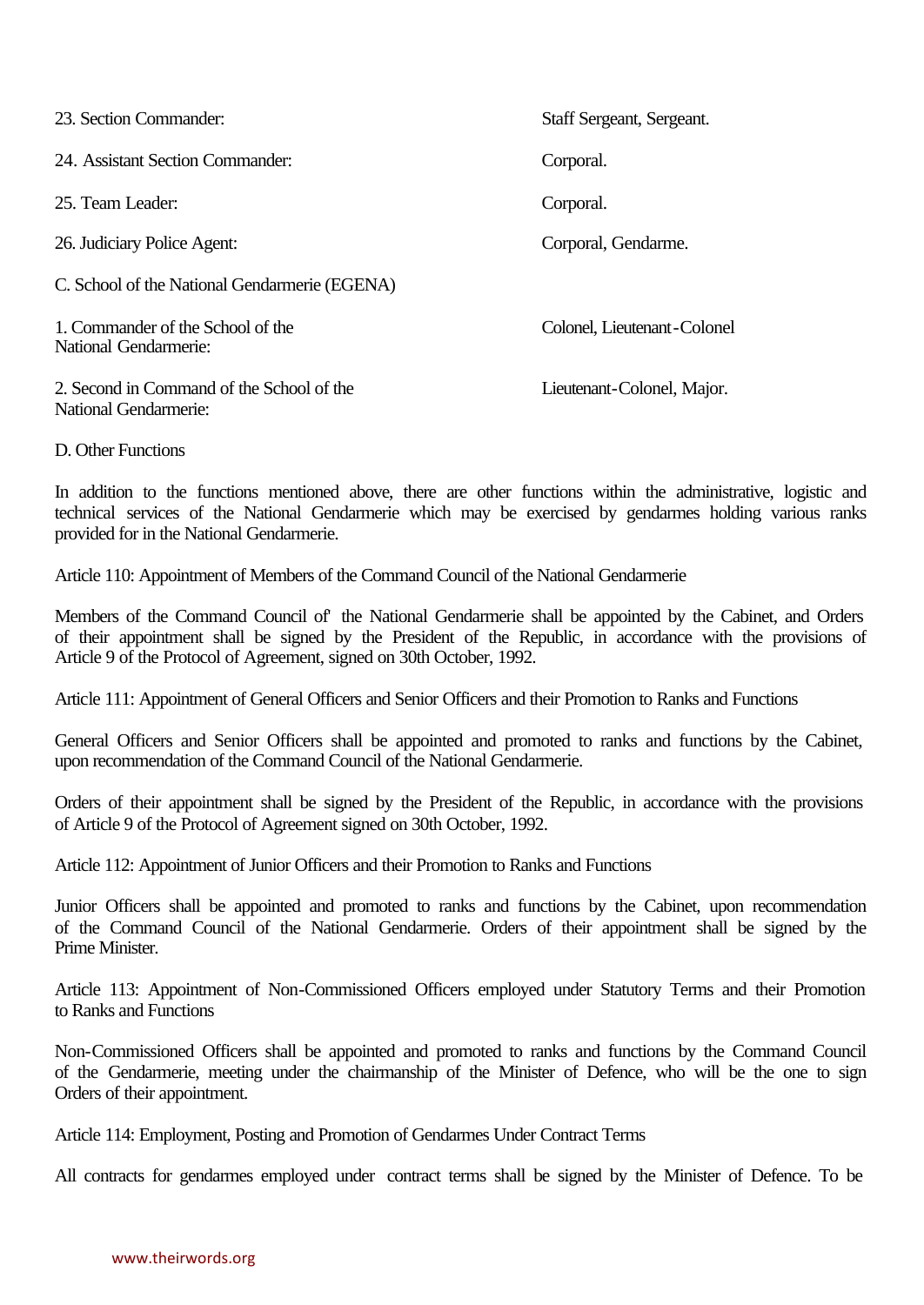employed, gendarmes must pass a national competitive examination, supervised by the Command Council of the Gendarmerie. Upon successful completion of the training programme, gendarmes shall be posted in units by the Command Council of the Gendarmerie at the proposal of the National Gendarmerie Headquarters. Thereafter, promotions shall be made by the National Gendarmerie Headquarters at the proposal of the Unit Commanders.

Article 115: Modalities of Promotion

Modalities of promotion to ranks shall be decided upon by the Government.

Gendarmes may move from a lower category to an upper category, especially after passing a test organised for that purpose.

Article 116: Commissioning

Conditions and modalities of Commissioning to ranks or functions shall be specified by the Government.

Article 117: Transfers

Transfers from a Unit or Service to another Unit or Service and which do not affect the powers of appointment vested in other authorities, shall be made by the Chief of Staff upon delegation of powers by the Command Council of the National Gendarmerie, and in consultation with the Units Commanders or those in charge of Services.

Transfers within Units and which do not affect the powers of appointment vested in other authorities shall be made by Commanders of those Units and the Chief of Staff shall be informed.

Article 118: Secondment, Detachment and Transfer

Members of the National Gendarmerie may be seconded, detached or transferred to another Service. The authority vested with the power of appointment to gendarme ranks and functions shall take all adequate measures to make available the gendarmes concerned by secondment, detachment or transfer.

Article 119: Termination of Service

Resignation, leave without pay, dismissal as well as pensioning off shall be decided upon by the authority vested with the power of appointment or promotion.

Article 120: Age of Retirement

The age of retirement shall be:

- 45 years for Non-Commissioned Officers employed on permanent terms and for Junior Officers;
- 50 years for Senior Officers;
- 55 years for General Officers.

Upon reaching the retirement age, gendarmes employed under permanent terms, and exercising specialized functions shall, however, benefit from a service extension and be employed under contract terms. In this case, they cannot expect to be promoted.

Sub-Section 2: Disciplinary Regime for the National Gendarmerie, Military Courts and Criminal Investigation and Public Prosecution Department (Auditorat)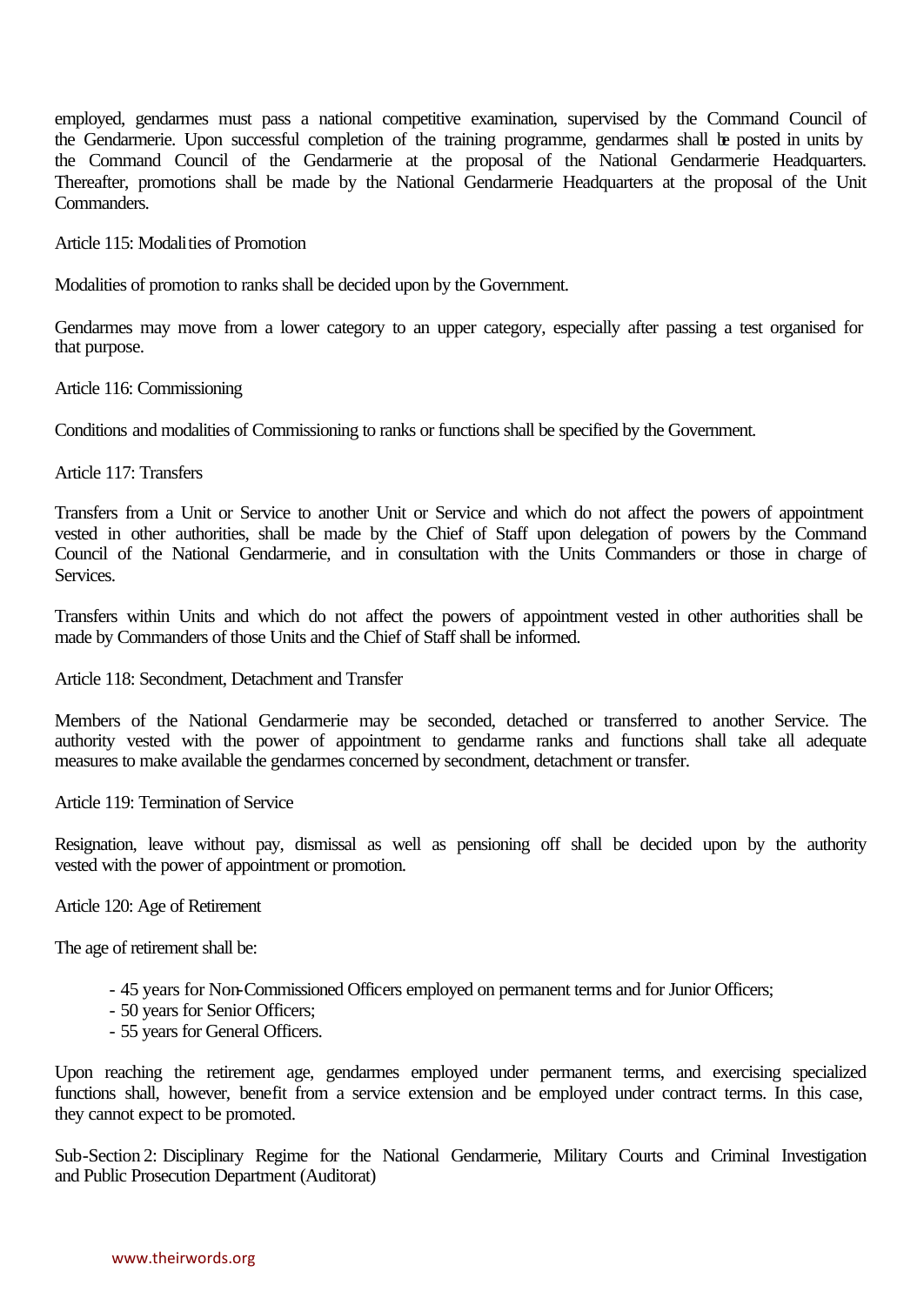Paragraph 1: Principles

Article 121

Breaches of discipline by gendarmes shall be liable to punishment by disciplinary committees and various echelons of the military hierarchy who inflict disciplinary punishments as provided for.

Violations of penal laws by gendarmes shall be punished by Competent Jurisdictions which pass corresponding sentences provided in the said laws.

Disciplinary punishments and criminal sentences shall entail disciplinary measures affecting the career of gendarmes concerned.

Paragraph 2: Disciplinary Punishments

Article 122

Breaches of discipline which, according to the penal laws, fall short of violations shall entail disciplinary punishments. The disciplinary regulations shall specify the conduct of the gendarmes.

Disciplinary punishments shall be aimed at redressing the behaviour of individual gendarmes with a view to maintaining harmony and discipline within the Units and Services. It shall, therefore, be forbidden to transform disciplinary punishments into a means of harassment.

Article 123: Disciplinary Committees

Disciplinary Committees within each Unit are hereby set up to decide on breaches of discipline.

Two disciplinary Committees shall be set up at the level of the "Groupement", Specialized Unit, the Support Unit and the General Headquarters Company.

A Disciplinary Committee composed of Officers to decide on cases involving Officers of the said "Groupement", the Specialized Unit or Support Unit, except those involving Commanders of the said Groupement and Units.

A Disciplinary Committee composed of Officers, Non-Commissioned Officers, "Corporals" and Gendarmes deployed in the said "Groupement" and Unit.

Decisions taken by this Disciplinary Committee may be heard on appeal before the Disciplinary Committee responsible for deciding on cases involving Officers.

Depending on the size the Unit concerned, however, the Command Council of the National Gendarmerie shall decide whether it is appropriate to set up a Disciplinary Committee to rule on cases involving Officers.

Article 124: The Competence of the Command Council of the National Gendarmerie with regard to Discipline

The Command Council of the National Gendarmerie shall give its ruling on cases involving "Groupement" Commanders and their Second in Command, Specialized Unit Commanders and their Second in command, and the Support Unit Commanders and their Second in command and the General Headquarters Company Commanders and their Second in Command.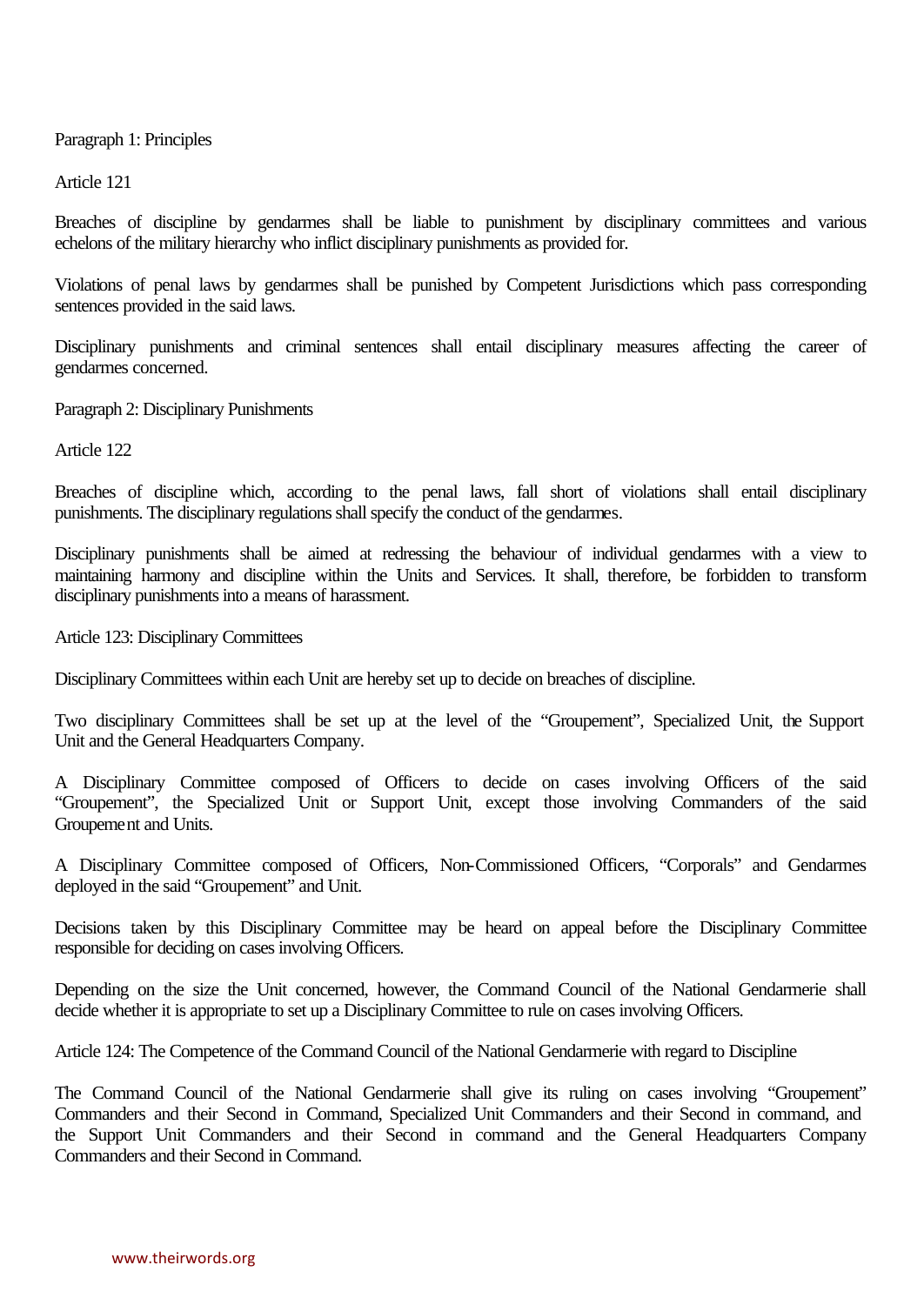The Command Council of the National Gendarmerie shall also rule on cases of appeals against disciplinary punishments given to Officers by disciplinary Committees of "Groupements", Specialized Units, Support Units, and the General Headquarters Company.

Article 125: Appointment of Members of the Disciplinary Committees

Members of disciplinary Committees shall be appointed by the Command Council of the National Gendarmerie for an indefinite period. The Command Council of the National Gendarmerie may replace them whenever it deems it appropriate.

Members of disciplinary Committees shall be fully independent in the execution of their duties. They shall independently assess cases referred to them and take decisions without being subjected to any external pressure. They shall not receive any order or injunction, especially from their immediate superiors.

Article 126: The Competence of the Military Hierarchy with regard to Discipline

Officers responsible for order and discipline within their Units shall be empowered to inflict punishments to defaulting Non-Commissioned Officers and gendarmes, such as cleaning fatigues: (cleaning of sanitary facilities, etc.); and non exhausting physical exercises: (push-ups, hopping, long- distance running, etc.).

Punishments inflicted by the military hierarchy shall not be recorded in the personal file of the punished gendarme and, therefore, shall not entail disciplinary measures.

Furthermore, Unit Commanders shall have the power of provisional arrest not exceeding 48 hours, over any defaulting gendarme under their authority. The Disciplinary Committee shall also be a forum to give ruling on appeals against excessive punishments inflicted by the military hierarchy.

Article 127: Disciplinary Punishments Applicable to Officers

- 1. The Admonition: Written note reprimanding the addressee.
- 2. Arrests with Access: maximum of 21 days.

Under such arrests, the party concerned shall be under obligation to be confined within his residence without a possibility of leaving, except for performing his duties, taking his meals and carrying out duties approved by the Command. The punishment decision shall specify whether visitors are allowed or not.

3. Arrests without Access: maximum of 15 days.

Under such arrests, the party concerned shall be exempted from any services. He shall be suspended from all gendarme duties and forbidden to leave his residence, except for taking his meals, or performing duties approved by the Command. He shall be formally barred from receiving visitors, except as the service may require. This suspension shall not be taken into account when pension is calculated.

Article 128: Disciplinary Punishments applicable to Non-Commissioned Officers

1. Open Arrests: maximum of 21 days.

This punishment shall not exempt the party concerned from performing his duties. They shall consist in barring the party concerned from leaving the quarters, except for attending to his duty and performing certain tasks approved by the Command, from participating in any collective recreation or attending any entertainment organized within his quarters, or using the Canteen.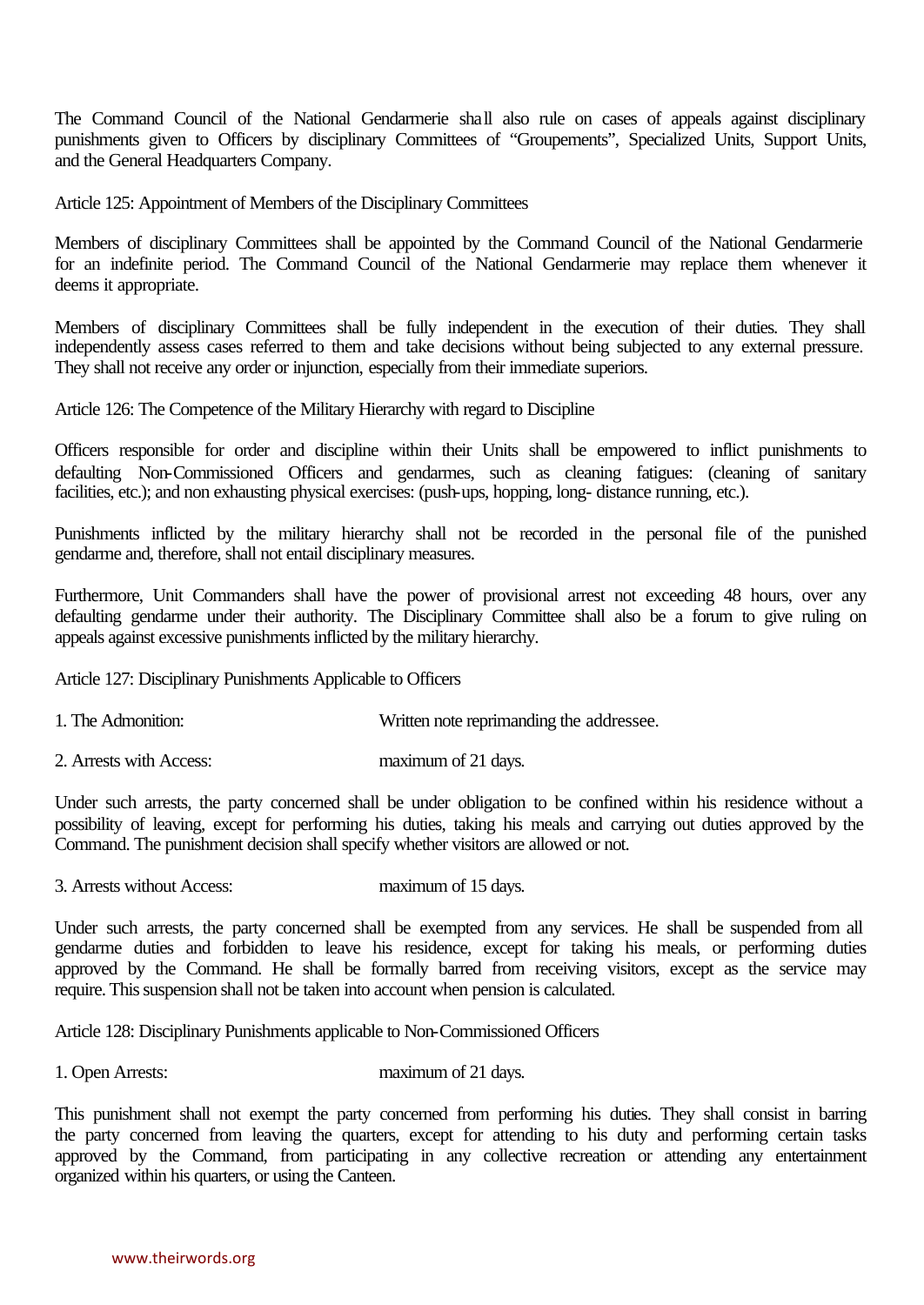#### 2. Close Arrests: maximum 21 days.

This punishment shall not exempt the party concerned from performing his duties. The party shall be under obligation to stay indoors without a possibility to leave, except to attend to his duties and other tasks approved by the Command. No visitors shall be allowed. In the case of single Non-Commissioned Officers, meals shall be taken to them by those who .are on week duty in the camp.

3. Arrests in the Military Prison: maximum of 15 days.

To be sentenced to military prison shall exempt the party concerned from all duties. The punishments shall consist in continued detention in the cell for the whole duration of the sentence. However, the gendarme serving out such a punishment may be compelled to carry out exercises and work within the quarters; may use whatever time is strictly necessary for carrying out certain duties approved by the Command, and must be subjected to a daily compulsory constitutional walk of 30 minutes.

Article 129: Disciplinary Punishments Applicable to Men

1. Open Arrests: maximum of 21 days.

This punishment shall not exempt the party concerned from performing his duties. They shall consist in barring the party concerned from leaving the quarters, except for attending to his duty and performing certain tasks approved by the Command, from participating in any collective recreation or attending any entertainment which may be organized within his quarter, or using the canteen.

2. Arrests in the Guard House: maximum of 21 days.

The party concerned shall not be exempted from performing his duties;

He shall be forbidden to leave the quarters, except for performing his duty and performing tasks approved by the Command;

He shall be forbidden to participate in any collective recreation or attend any entertainment which may be organized in the quarters;

He shall be forbidden to go to the canteen and compelled to stay within the guard-house from evening till the reveille on week days, and the whole day on Sundays and public holidays, except when performing duties approved by the Command;

The party concerned shall be compelled to take a constitutional walk of 30 minutes every day, during the period of his confinement.

3. Solitary Confinement: maximum of 15 days.

To be sentenced to solitary confinement shall exempt the party concerned from all duties. The punishment shall consist in continued detention in the cell for the whole duration of the sentence. However, the gendarme serving out such a punishment may be compelled to carry out exercises and work within the quarters; may use whatever time is strictly necessary for carrying out certain duties approved by the Command, and must be subjected to a daily compulsory constitutional walk of 30 minutes.

Article 130: Deduction of ¼ of the Salary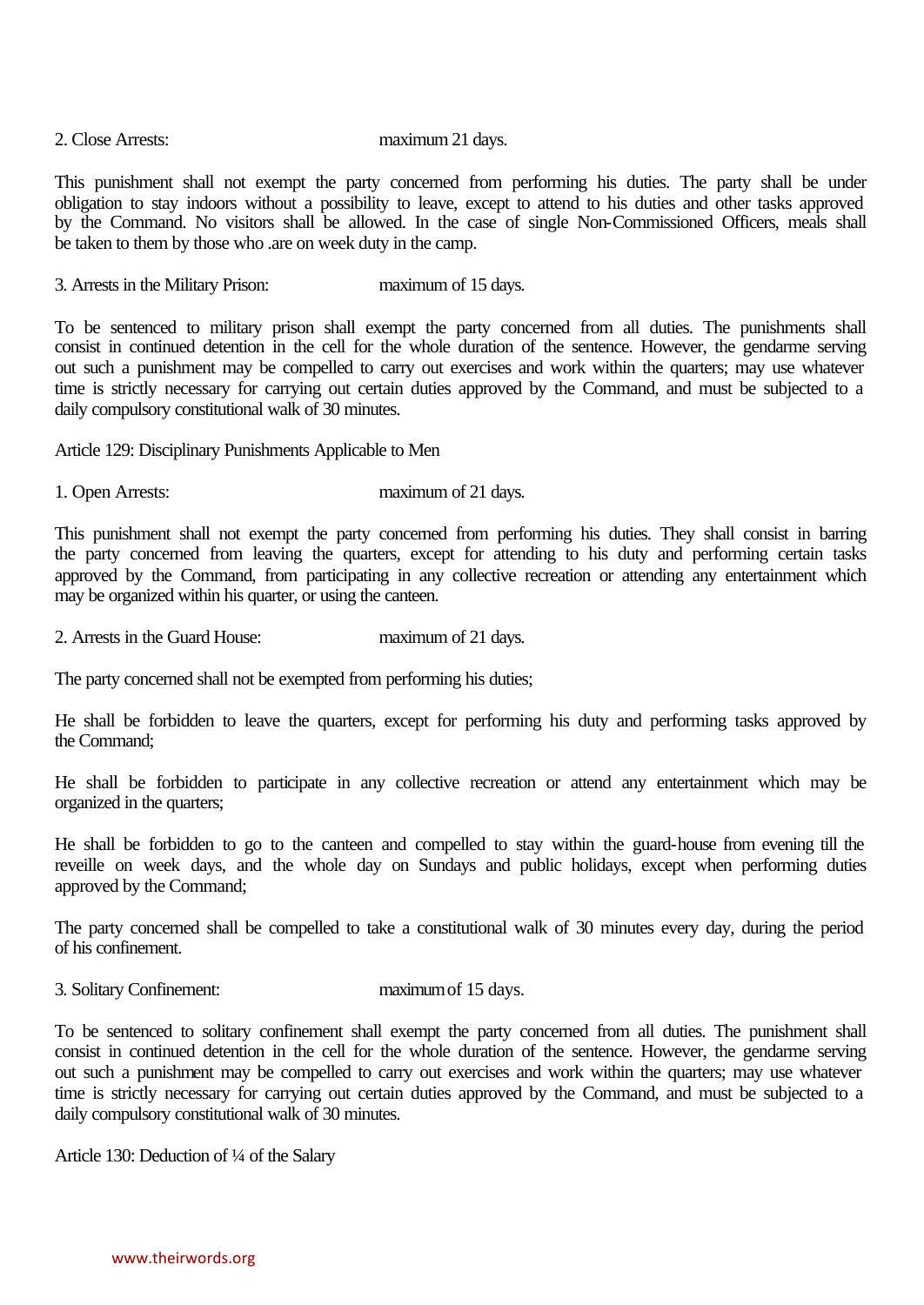Concurrently with disciplinary punishment, gendarmes guilty of failing to maintain, causing the deterioration, loss, theft or total or partial destruction of items or other material belonging to the State may have 1/4 of their salaries deducted until the costs of the damage are defrayed in full.

Paragraph 3: Disciplinary Measures

Article 131: Principles

Any gendarme having been liable to a disciplinary punishment or penalty meted out by a competent Court may be subject to disciplinary measures to be specified by relevant organs.

No disciplinary measure can be inflicted as long as the facts of the case have not been ascertained either by the disciplinary committees, or the courts.

Disciplinary measures shall constitute a warning and shall entail delay in promotion, removal from office, employment or rank on a temporary or permanent basis.

Disciplinary measures shall be inflicted by the authority vested with the powers of appointment and promotion.

Article 132: Disciplinary Measures falling under the Competence of the Government

Disciplinary measures applicable to Officers shall be decided upon by the Cabinet at the proposal of the Command Council of the National Gendarmerie. Relevant Orders shall be signed, as the case may be, either by the President of the Republic or the Prime Minister.

Article 133: Disciplinary. Measures falling under the Competence of the Minister of Defence and the Command Council of the National Gendarmerie

The Command Council of the National Gendarmerie convening under the chairmanship of the Minister of Defence, shall give its ruling on cases involving Non Commissioned Officers and decide on disciplinary measures to be taken against them.

The Minister of Defence shall sign the Order relating to the disciplinary measures agreed upon.

Article 134: The Competence of the Gendarmerie Headquarters

The Gendarmerie Headquarters shall rule on cases involving Corporals and Gendarmes and take the necessary disciplinary measures.

The Chief of Staff shall sign the Orders containing the adopted disciplinary measures taken by the Headquarters. However, the Order containing the disciplinary measure terminating the contract shall be signed by the Minister of Defence.

Article 135: Disciplinary. Measures applicable to Officers

1. Delay in Promotion.

Disciplinary punishments applicable to Officers of all ranks shall entail the following minimum delays in promotion:

- Three (3) months for one (1) admonition;

- Six (6) months for one (1) punishment consisting in an Arrest with Access;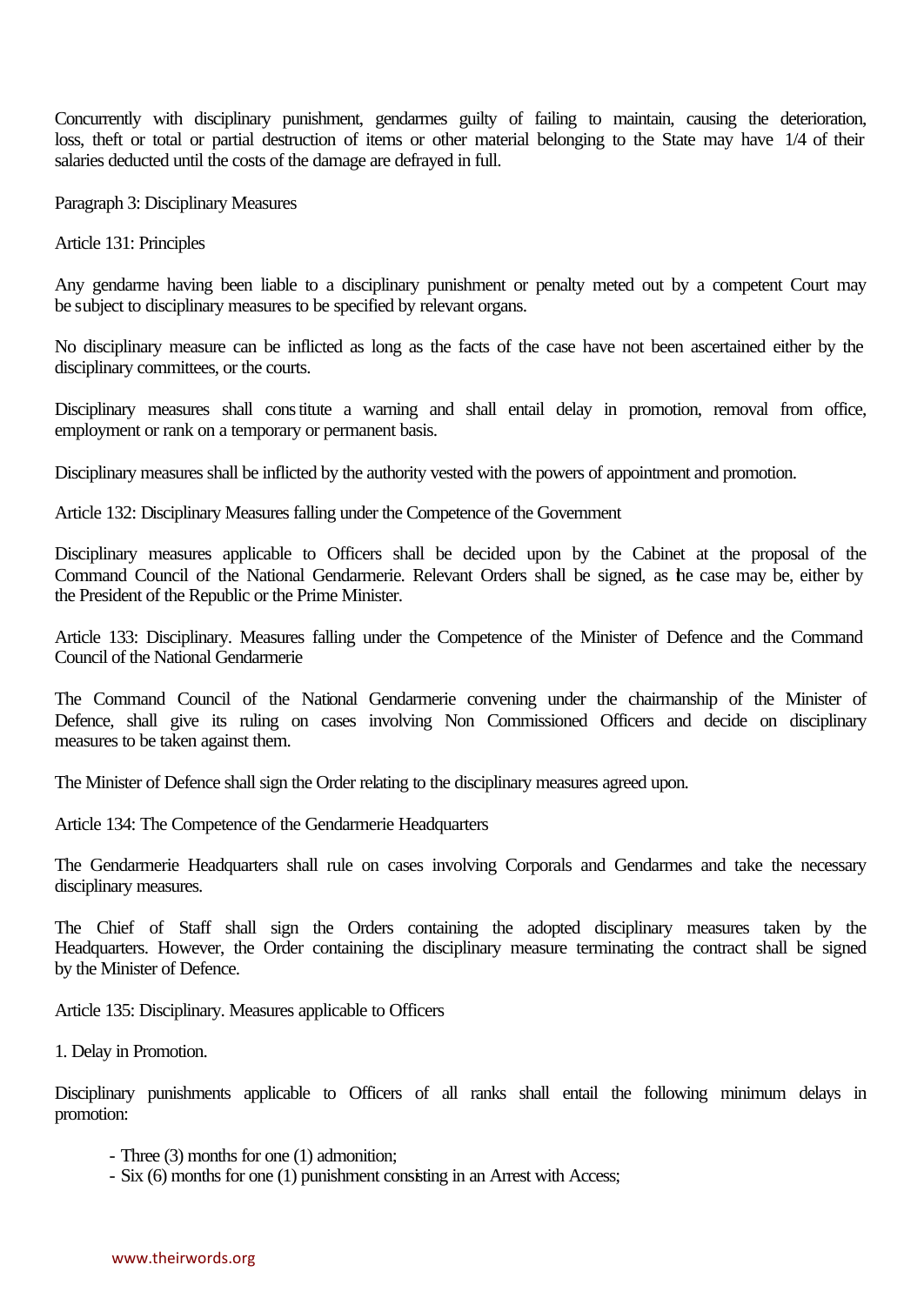- Nine (9) months for one (1) punishment consisting in an Arrest without Access.

Any Officer sentenced to a term of imprisonment not exceeding six (6) months, shall have his promotion held up for a period between six (6) and twelve (12) months.

2. Suspension from Service

Any Officer sentenced to a term of imprisonment not exceeding six (6) months shall be suspended from all service for a period corresponding to the duration of the term of his sentence.

3. Automatic Dismissal and Removal from Office

Any Officer sentenced to a term of imprisonment exceeding six (6) months shall be automatically either dismissed or removed from Office. In any case, he shall be removed from Office, if he was prosecuted and sentenced for a criminal offence.

Article 136: Disciplinary Measures applicable to Non-Commissioned Officers

1. Delay in Promotion

Disciplinary punishments applicable to Non-Commissioned Officers of all ranks shall entail the following delays in promotion:

- Three (3) months for a punishment consisting in one (1) close arrest or two (2) open arrests;
- Six (6) months for one (1) punishment consisting in military confinement;
- Nine (9) months for two (2) punishments consisting in military confinement;
- Twelve (12) months for three (3) punishments consisting in military confinement.

Any Non-Commissioned Officer sentenced to a term of imprisonment not exceeding six (6) months, shall have his promotion held up for a period between six (6) and twelve (12) months.

# 2. Suspension of all Gendarme Duties

Any Non-Commissioned Officer sentenced to a term of imprisonment not exceeding six (6) months shall be suspended from all gendarme duties for a period corresponding to the duration of the term of his sentence.

3. Automatic Dismissal and Removal from Office

Any Non-Commissioned Officer employed under statutory terms sentenced to a term of imprisonment exceeding six (6) months shall automatically be either dismissed or removed from Office. In any case, he shall be removed from Office if he was sentenced for a criminal offence.

4. Termination of Contract

The contract shall be terminated for any Non-Commissioned Officer employed under Contract Terms sentenced to a term of imprisonment exceeding six (6) months.

Article 137: Disciplinary Measures applicable to Men

1. Delay in Promotion

Disciplinary punishments applicable to Men of all ranks shall entail the following delays in promotion: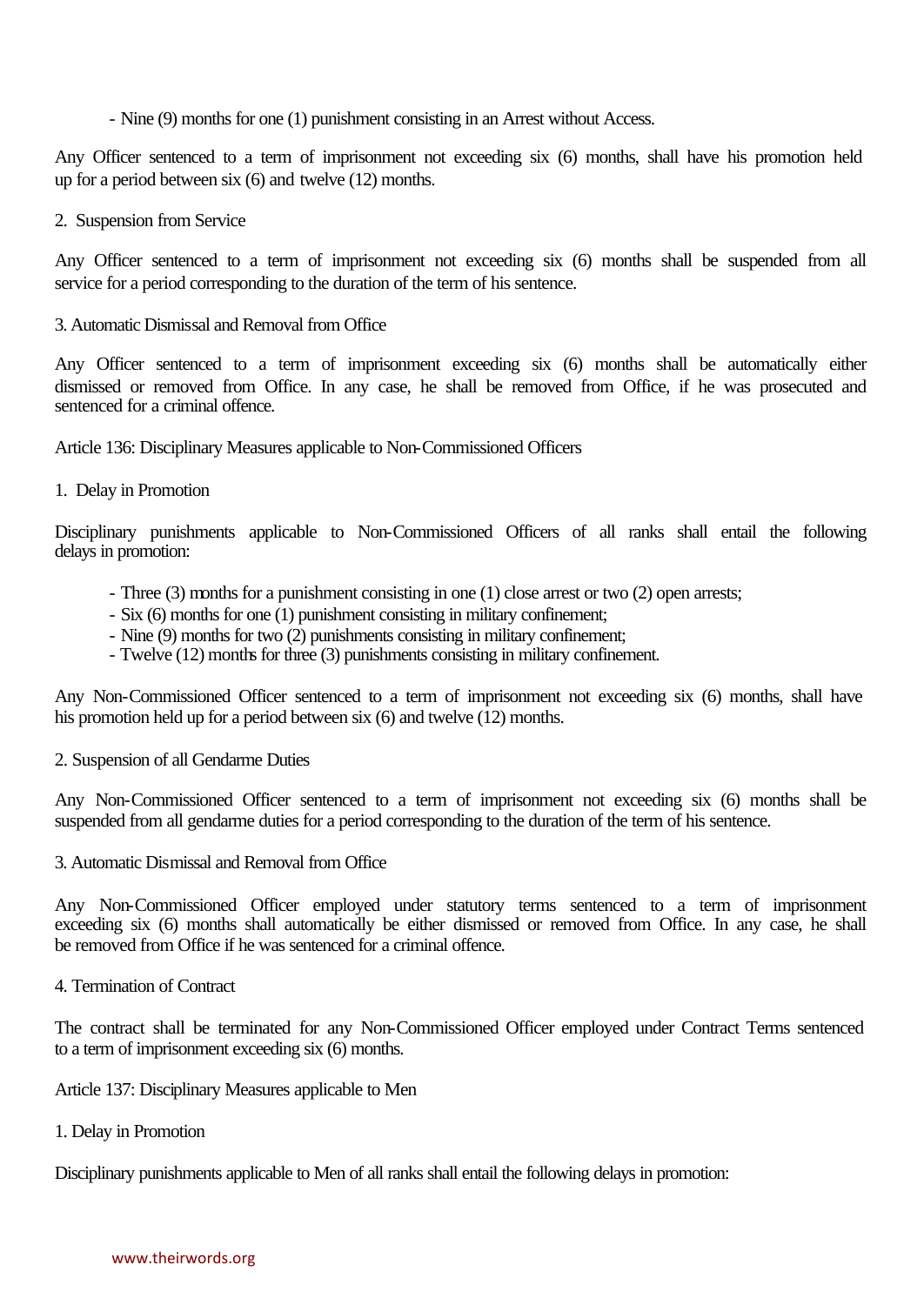- Three (3) months for one (1) punishment consisting in one (I) arrest in the guardhouse or two (2) open arrests;

- Six (6) months for one (1) punishment consisting in military confinement;
- Nine (9) months for two (2) punishments consisting in military confinement.
- Twelve (12) months for three (3) punishments consisting in military confinement.

Any man sentenced to a term of imprisonment not exceeding six (6) months, shall have his promotion held up for a period ranging between six (6) and twelve (12) months.

These delays shall only be effective after the party concerned has passed a promotion test.

2. Suspension from Service

Any man sentenced to a term of imprisonment not exceeding six (6) months shall be suspended from service for a period corresponding to the duration of the term of his sentence.

3. Termination of Contract

The contract shall be terminated for any Gendarme or any Corporals sentenced to a term of imprisonment exceeding six (6) months.

Paragraph 4: Committee Responsible for Drafting Regulations of the National Gendarmerie

Article 138

The Ad Hoc Joint Committee responsible for the drafting of the regulations for the National Gendarmerie referred to in Article 48 of the present Protocol shall be set up to draft rules and regulations of the National Gendarmerie, under the same conditions as specified under that Article

Paragraph 5: Military Courts and Criminal Investigation and Prosecution Department (Auditorat)

Article 139

In criminal matters, Members of the National Gendarmerie shall be heard by Military Courts specified in Article 26 of the Protocol of Agreement of 30th October, 1992.

Article 140

The Court of Cassation shall be empowered to pass penal and first degree judgement on the Chairman and Deputy Chairman of the Command Council of the National Gendarmerie and the General Officers. On appeal, their cases shall be heard by the Supreme Court in the forms specified in Article 27 of the Protocol of 30th October, 1992.

The Military Criminal Investigation and Prosecution Department provided for in Article 49 of the present Protocol shall be empowered to prosecute judgement on offences committed by members of the National Gendarmerie.

Section 4: Formation of the National Gendarmerie

Article 141: Criteria for the Selection of Members of the National Gendarmerie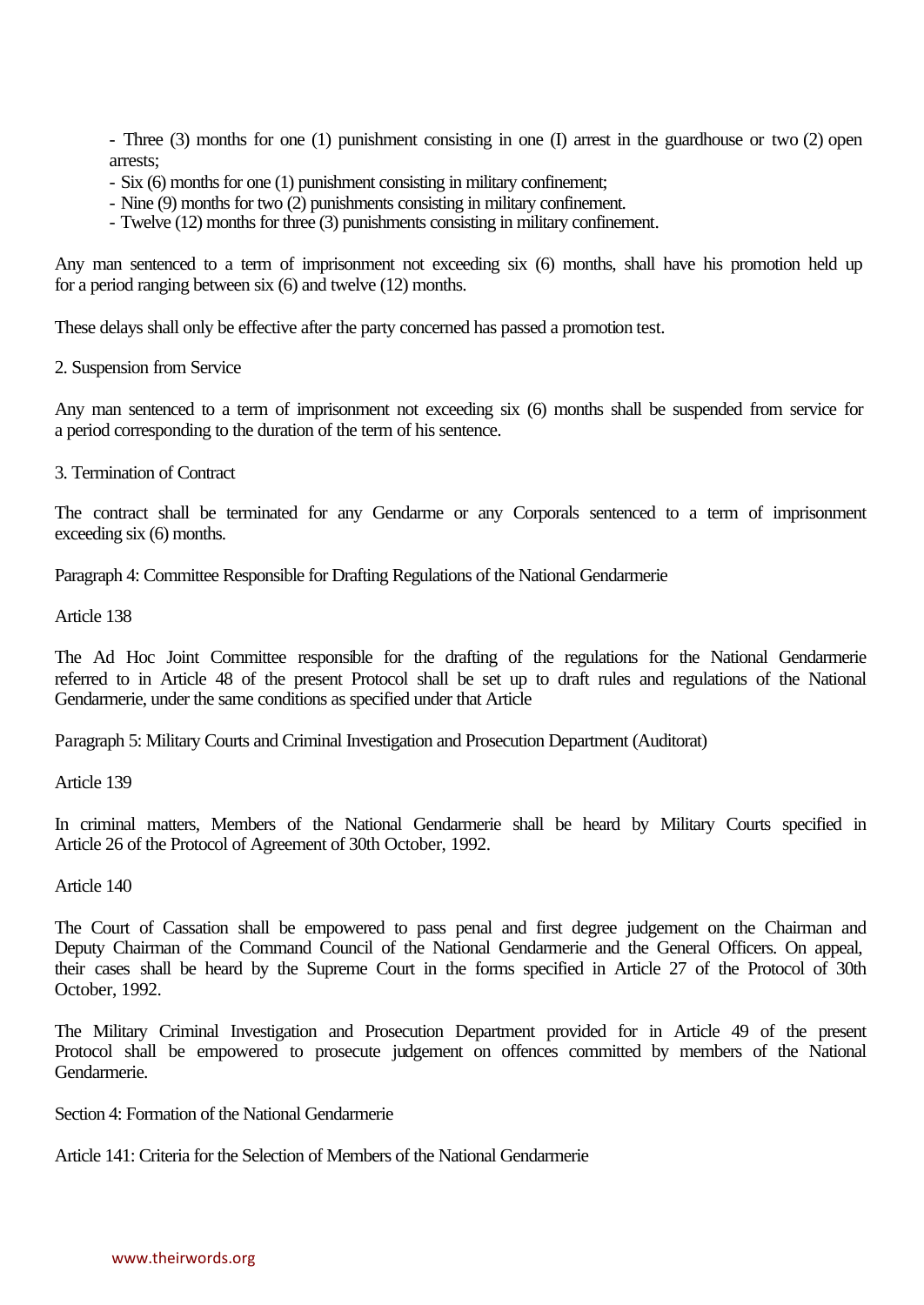The selection of gendarmes to constitute the National Gendarmerie by each party and those to be demobilized shall be carried out in the Assembly points.

Gendarmes to constitute the National Gendarmerie should meet the following criteria:

1. Officers

They should:

- be volunteers;
- be serving as Officers;
- be Rwandese Nationals;

- be physically fit, i.e. they should obtain a certificate of physical fitness from a registered physician. The War-wounded and handicapped shall, however, remain eligible for the National Gendarmerie service, according to their specializations, unlike the disabled gendarmes who shall be demobilized but assisted. This shall apply to all categories of gendarmes;

- be at least 21 years of age.

2. Non-Commissioned Officers:

They should:

- be volunteers;
- be serving as Non-Commissioned Officers;
- be Rwandese Nationals;
- be physically fit;
- be at least 18 years old.

3. Troops:

They should:

- be volunteers;
- be serving in the Rwandese Armed Forces or in the Rwandese Patriotic Front Forces;
- be Rwandese Nationals;
- be physically fit;
- be at least 18 years old.

For all 3 categories of gendarmes, a cross-check shall be made out in case of any doubt concerning personal particulars, as per criteria spelled out above.

Article 142: Training of the National Gendarmerie

The joint training shall be organized in three batches of two thousand (2,000) men each. The joint training shall cover a period of ten (10) months, i.e. three months of training per batch, and 2 x 15 days of preparation in between the batches.

The gendarmes who will not be selected for the first batch shall wait for their turn in the gendarmerie camps, which would have been transformed into Assembly points under the supervision of the Neutral International Force.

The Command Council of the National Gendarmerie and the Neutral International Force shall see to it that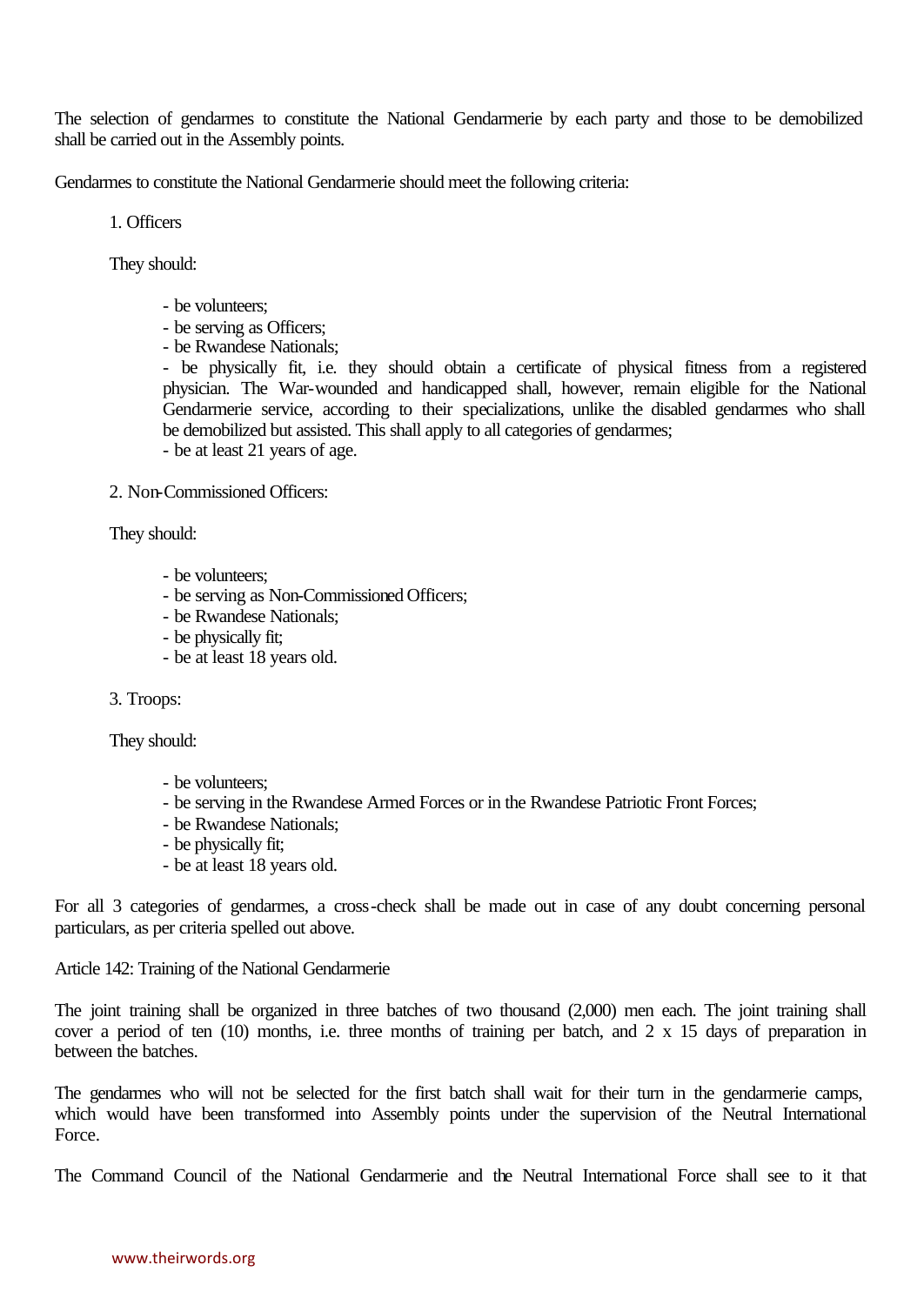among the gendarmes who have not yet received joint instruction, there shall not, at any given moment, be more than one thousand, eight hundred (1,800) gendarmes in service throughout the national territory.

These gendarmes on duty shall carry only individual weapons, namely, pistols and rifles. The Broad-Based Transitional Government may, if the need arises, increase this number.

Article 143: Instructors

For all the training phases, recourse shall be made to Rwandese instructors provided by the two parties and foreign instructors. The latter shall be provided by countries to be agreed upon by the two parties as well as the Neutral International Force. The number of instructors shall amount to 10% of the number of gendarmes to be trained in each batch.

The joint training of Rwandese instructors shall be undertaken, as much as possible, before the separate training of gendarmes from both parties.

Article 144: Proportions and Distribution of Posts of Command

During the establishment of the National Gendarmerie, the proportions and distribution of command posts between the two parties shall abide by the following principles:

1. The Government forces shall contribute 60% and the RPF 40% of the forces for all levels apart from the posts of command described below.

2. In the chain of Command, from the general headquarters of the National Gendarmerie to the level of Groupement, each party shall have a 50% representation for the following posts: Chief of Staff, Deputy Chief of Staff, Heads of Department at the General Headquarters (G1, G2, G3, G4); Commanders and Seconds in Command of Groupement; Heads of Sections at the Groupement Headquarters (S1, S2, S3, S4), Commanders and Seconds in command of Specialized and Support Units, namely: Republican Guard, Intervention Unit, Logistic Services Group, Specialized Intelligence Service and Criminal Investigation Service, and Commander and Second in Command of EGENA.

3. All top posts described above shall be equally shared between the officers of the Rwandese Government and those of the RPF in accordance with the principle of alternation.

Thus, the Government forces and those of RPF shall provide respectively (6 and 5 or 5 and 6) Commanders of Groupement, (5 and 6 or 6 and 5) Seconds in Command of Groupement, and equal number of Heads of Sections at the Groupement Headquarters and Seconds in Command of Specialized Units as described above and of EGENA.

However, neither force shall hold at the same time the posts of Commander and Second in Command within the same Unit.

4. Without prejudice to Article 141 of this Protocol, the proportion of the two forces in all the structures of the National Gendarmerie shall be affected by no prerequisite condition in terms of accessibility. Thus, adequate training shall be given to the Gendarmes retained without fulfilling all the necessary requirements, in accordance with the modalities sped fled by the Command Council of the National Gendarmerie.

5. The post of Chief of Staff of the National Gendarmerie shall be held by the Rwandese Patriotic Front (RPF) and the one of Deputy Chief of Staff by the Government party.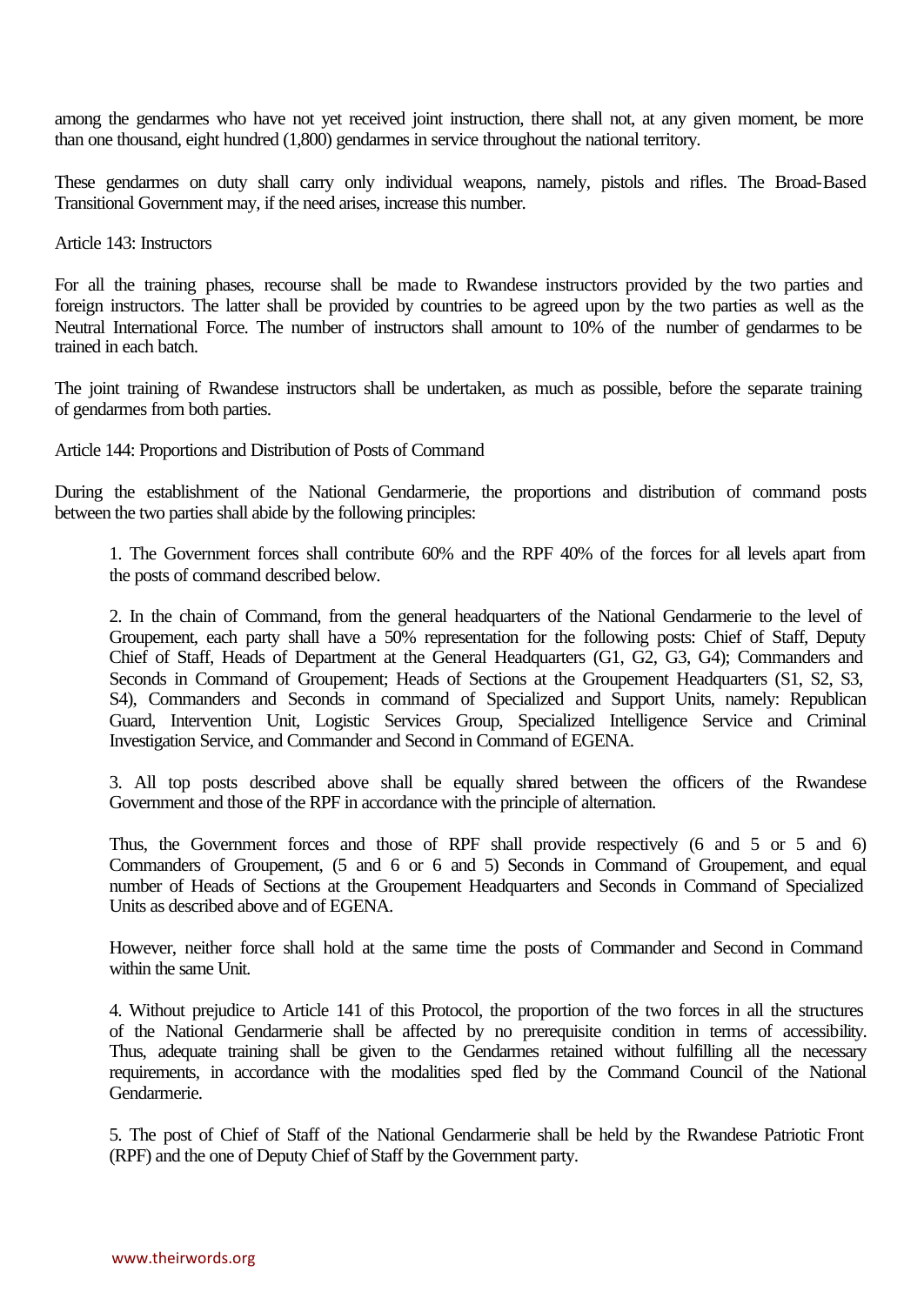Article 145: Specific Case of Officer Trainees in ESM and Non-Commissioned Officer Trainees in ESO

The Trainees still following their studies in the Schools of the Armed Forces as well as gendarmes undergoing short-term training abroad shall be considered as active members of the Armed Forces.

The recruitment within the National Gendarmerie shall be frozen until the end of the Transition Period. The Broad-Based Transitional Government may, however, decide, after seeking opinion from the Command Council of the National Gendarmerie to resume admission to the Schools of the Armed Forces before the end of the Transition Period.

Section 5: Collaboration between the National Gendarmerie and the Communal Police

Article 146

The Communal Police, under the Communal authority shall, in addition to its exclusive functions, assist the National Gendarmerie in the fulfilment of its general mission of maintaining public order and security.

The National Gendarmerie shall assist the Ministry of Interior and Communal Development in the training and retraining of the Communal Police.

At the Communal level, the Commander of the Gendarmerie Station shall supervise the training and daily operations of the Communal Police. However, only the Communal Police shall carry out operations related to the implementation of police regulations enacted by the Local Administrative Authority.

Chapter III. Demobilization Process

Section 1: Principles

Article 147

Elements of the two Forces, namely the Rwandese Armed Forces and the RPF Forces which shall not have been retained among the nineteen thousand (19,000) servicemen and gendarmes shall be demobilized.

Article 148

Each party, i.e. the Coalition Government on the one hand, and the RPF on the other, shall specify those elements among its personnel to be demobilized and make a list of them.

Article 149

Demobilization is a process beginning with the formal publishing of lists of servicemen to be demobilized and ending with the final implementation of the process of integration of the demobilized personnel into civil life, in accordance with the timetable attached to the present Protocol as Annex IV.

The publishing of lists shall only take place after the disengagement and verification by the competent organs have been conducted and upon completion of the joint training phase. Servicemen to be demobilized shall remain under the responsibility of the Broad-Based Transitional Government until they have been posted, taking into account their categories.

Article 150

Upon completion of the separate training, elements to be demobilized may be put together in separate Assembly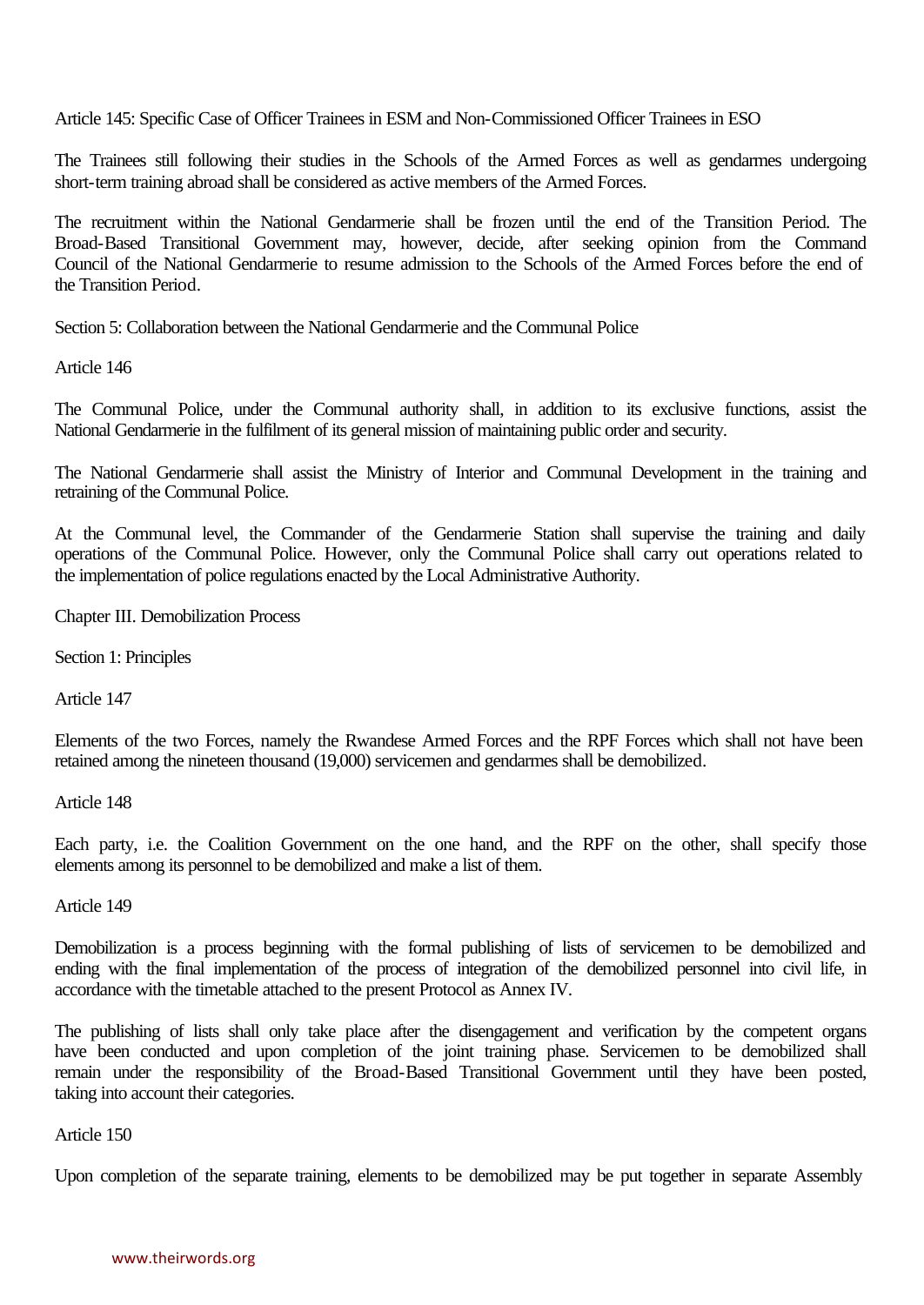points within the respective zones. The Command Council of the National Gendarmerie shall decide, depending on the circumstances, on the need to put them together, taking especially into account the social administration requirements for the elements to be demobilized.

Article 151

Demobilization shall be a gradual process which shall adapt itself to the programme of integration of each demobilized serviceman, in line with the timetable for the demobilization attached as Annex IV.

Article 152

Upon the completion of the demobilization process, each serviceman/gendarme shall be given a demobilization certificate. This certificate is a document testifying that the holder is an ex-serviceman and he/she is entitled to certain benefits given to war veterans.

The Certificate shall testify that the military or gendarme services are terminated and that the bearer was properly demobilized. Copies of that certificate shall be kept within the Ministry of Defence, the Ministry of Interior and Communal Development as well as the Secretariat of State for Rehabilitation and Social Integration.

A card for ex-servicemen shall also be issued to the demobilized personnel and shall especially bear the following particulars: family name, first name, rank, domicile, a photo, date of birth, certificate number and date of issuance.

Section 2: Demobilization Modalities

Sub-Section 1: General Conditions

Article 153: Lumpsum Demobilization Allowance

Each serviceman/gendarme to be demobilized shall be paid a lump sum demobilization allowance in constant value of Rwandese Francs, amounting to:

- One hundred thousand (100,000) RWF for Corporals, Privates and Gendarmes.
- Two hundred thousand (200,000) RWF for Non-Commissioned Officers 2nd Category.
- Three hundred thousand (300,000) RWF for Non-Commissioned Officers 1st Category.
- Four hundred thousand (400,000) RWF for Junior Officers.
- Five hundred thousand (500,000) RWF for Senior Officers.

The Broad-Based Transitional Government shall specify modalities of the distribution of those allowances.

The invalid and handicapped whose incapacity to perform their duties shall be testified by a registered physician, shall be paid a monthly invalidity allowance and the Government shall take charge of the education of all their children in Public or subsidized Private Schools.

Sub-Section 2: Specific Modalities for Demobilization per Categories of the Personnel to be Demobilized

Article 155

The personnel having the means to take care of their own integration into civil life shall be discharged upon completion of usual formalities.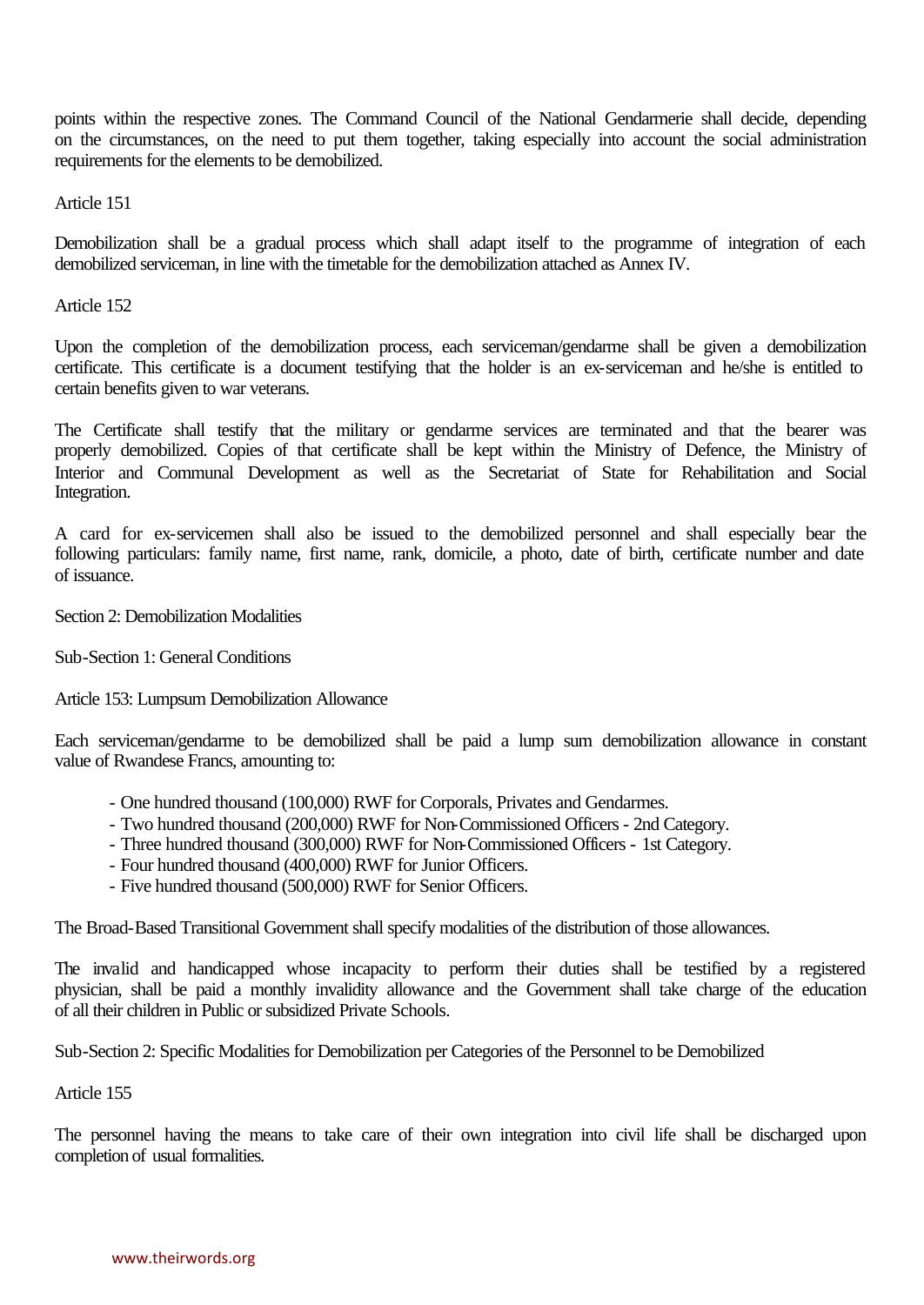### Article 156

The personnel to be directly absorbed into the civil service shall be demobilized as soon as the absorption capacities of that sector will have been communicated.

Article 157

The personnel to undergo a short or long training or follow familiarization programmes shall be demobilized as soon as opportunities for their training shall have been confirmed.

Article 158

The handicapped or invalid shall take advantage of special programmes designed for socio-economic integration. They shall fall under the responsibility of the Secretariat of State for Rehabilitation and Social Integration as soon as possibilities of their integration will have been identified.

Article 159

The personnel whose integration in the civil life shall be contingent upon integration in the Rwandese society, provided for in the Repatriation Programme shall be under the responsibility of the organs responsible for the implementation of the repatriation programme, as soon as such bodies are in a position to implement those programmes.

Article 160

The personnel who do not fall under any of the above categories shall be demobilized as soon as the Secretariat of State for Rehabilitation and Social Integration and the competent organs shall be in a position to make room for job opportunities for them.

Section 3: Follow-up of the Demobilized Personnel

Article 161

The issue pertaining to the reserve of the National Army and to the compulsory national service shall be considered by the Broad-Based Transitional Government for appropriate action. The demobilized personnel may, on their own volition, become members of the Reserve.

Article 162

The Secretariat of State for Rehabilitation and Social Integration shall include a Service responsible for the implementation of the programme of integration of the demobilized personnel in the socio-economic life. It shall also ensure the follow-up of the demobilized personnel after their social integration. The Government shall specify modalities of collaboration between the Secretariat of State for Rehabilitation and Social Integration and other departments concerned with the matters of the demobilized personnel, especially the Ministry of Defence and the Ministry of Labour and Social Affairs.

Article 163

The Army Command High Council and the Command Council of the National Gendarmerie shall decide whether it is appropriate and on the time for the separation of the personnel selected to constitute the National Army and the National Gendarmerie from those to be demobilized, and shall take into account the administrative facilities required by the social services responsible for the discharge and reintegration of the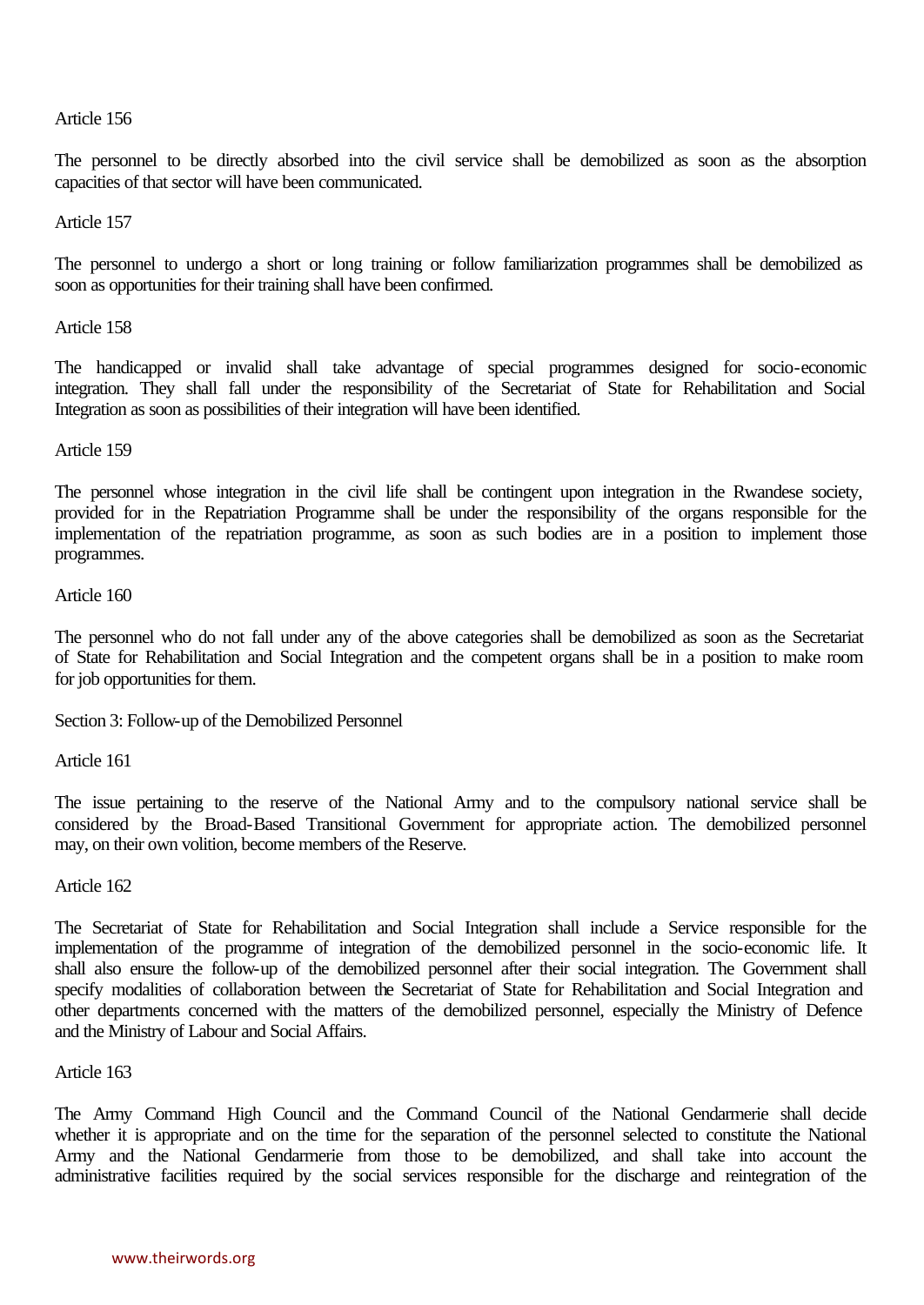demobilized personnel.

Done at Arusha on 3rd day of August, 1993 in both French and English Languages, the French text being the original.

For the Government of the Republic of Rwanda

Dr. Anastase Gasana Minister of Foreign Affairs and Cooperation

For the Rwandese Patriotic Front

Pasteur Bizimungu Member of the Executive Committee and Commissioner for Information and Documentation

In the presence of the Representative of the Facilitator (the United Republic of Tanzania)

Joseph Rwegasira Minister of Foreign Affairs and International Cooperation

In the presence of the Representative of the Secretary General of OAU

Dr. M.T. Mapuranga Assistant Secretary General in charge of Political Affairs

#### **Annexe I: Organigramme de l'armée nationale [omitted]**

**Annexe II: Programme et calendrier d'instruction [omitted]**

**Annexe III: Organigramme de la gendarmerie nationale [omitted]**

**Annexe IV: Calendrier de démobilisation [omitted]**

## **Protocol of Agreement between the Government of the Republic of Rwanda and the Rwandese Patriotic Front on Miscellaneous Issues and Final Provisions**

The Government of the Republic of Rwanda on the one hand, and the Rwandese Patriotic Front on the other;

Agree on the following provisions:

Chapter I: State Security Services

Section 1: Communal Police, Prisons Services, and the Public Prosecution Department

Article 1

Within the framework of implementing the Government's Programme outlined in Article 23 of the Protocol of Agreement of 30th October, 1992, the Broad-Based Transitional Government shall undertake the following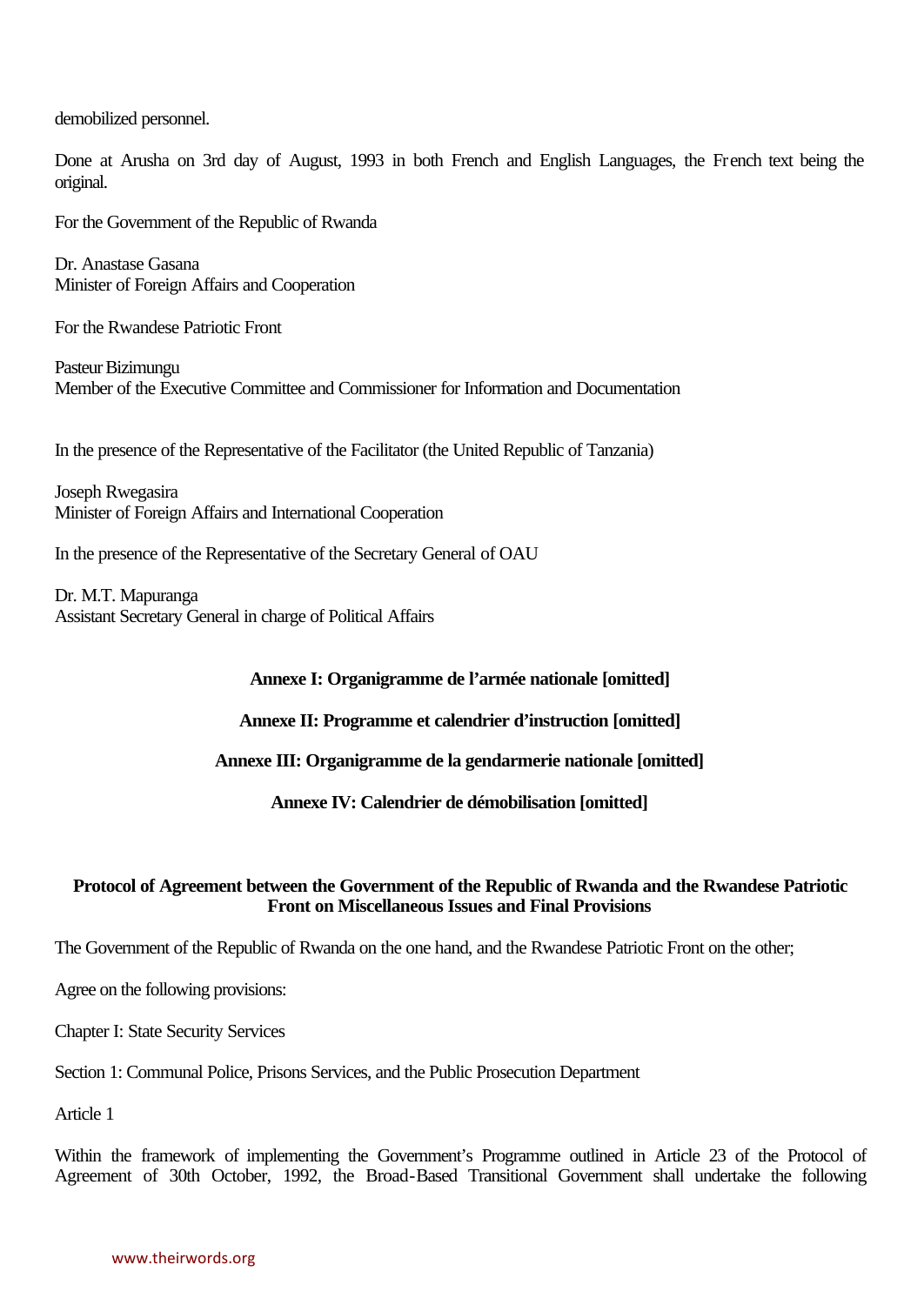activities with regard to the Security Services:

# A. Communal Police

1. Ensure that policemen are recruited on the basis of the security needs of the Commune, and that an optimal ratio is established between the strength of the Police force and the size of the population in the Commune, in accordance with standard criteria applicable throughout the country.

2. Improve and enhance the level of training of the Communal Police Force and adapt it to suit its specific tasks.

3. Provide assistance to the Communes in matters of security, especially by improving the service conditions of the Communal Police.

4. Define the modalities of collaboration between the Communal Police Force and other Security Organs.

5. Evaluate and improve on the performance of the Communal Police Force.

## B. Prisons Services

1. Update the legal provisions and regulations governing prison warders and guards.

2. Improve and enhance the level of training of prison warders and guards, by providing them with training best suited to prisons services.

3. Evaluate and improve on prison services, in conformity with Article 23 G.3 of the Protocol of Agreement of 30th October, 1992, and taking into consideration the principles underlying the Rule of Law.

C. Public Prosecution Department

1. Undertake an extensive reform of the Public Prosecution Department and open it to all the Rwandese Nationals.

2. Make a distinction between the Jurisdiction of the Public Prosecution Department and of other services charged with criminal investigations.

3. Seek technical cooperation for the Public Prosecution Department.

Section 2: State Security Services

#### Article 2: Structure

The current structure of the State Security Services shall be maintained. They shall consist of the following:

- External Security under the Ministry of Defence;
- Internal Intelligence Service under the Prime Minister's Office;
- Immigration and Emigration Service under the Ministry of Interior and Communal Development.

# Article 3: Principles

The State Security Services shall be guided by the following principles:

1. They shall serve the Government and shall be subjected to its authority.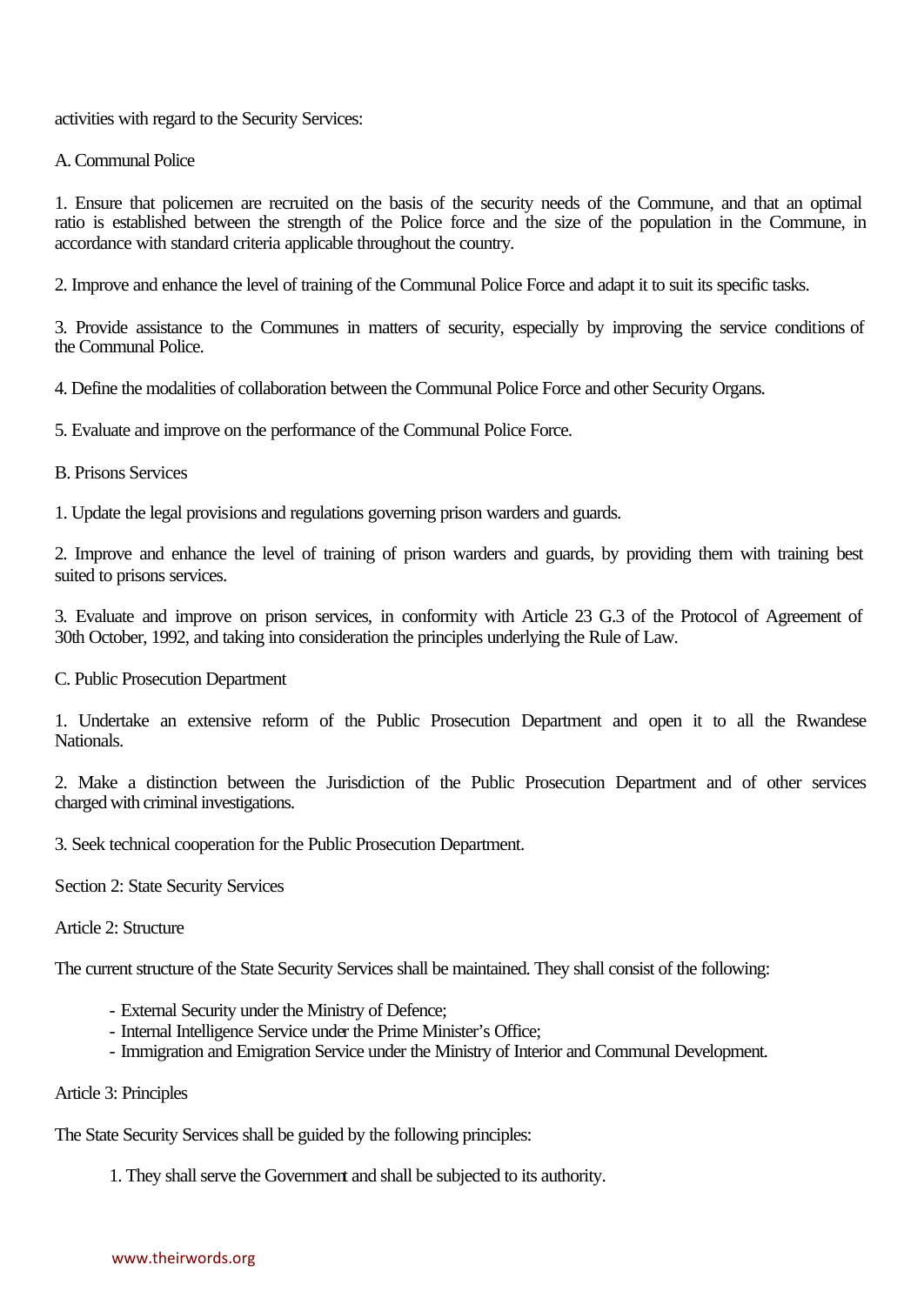2. They must confine their activities to the gathering of intelligence relevant to the missions entrusted to them. They shall have no power of arrest, such power shall be vested in the relevant authorities, (Public Prosecution Department, the National Gendarmerie and the Communal Police).

3. They must abide by the law and must conform to the letter and spirit of the International Conventions to which the Republic of Rwanda is a party.

4. They must respect the civic rights of citizens as well as fundamental freedoms.

5. In exercising their duties, they shall be guided by the supreme interest of the State and the public good. They shall perform their duties in a non-partisan spirit and must act with absolute impartiality and neutrality vis-a-vis political parties.

Article 4: Coordination of Intelligence Services

An Organ responsible for the coordination of all intelligence gathered by various State Intelligence Services shall be established within the Prime Minister's Office.

The Chart indicating the coordination of all these Services is attached to the Protocol as an Annex.

The Broad-based Transitional Government shall set up a Commission to carry out a comprehensive study of the problems pertaining to State Security and propose the best way of organizing the Intelligence Services in the country.

Article 5: Participation of the Rwandese Patriotic Front in the State Security

The Broad-Based Transitional Government shall create new posts in the State Security Services within three months after the setting up of the Broad-Based Transitional Government. The RPF shall be effectively represented at all levels of the departments (External Security, Internal Security Services, Immigration and Emigration), particularly at the level of Director and Deputy Director of the Departments and within the organ responsible for the Coordination of State Security Services.

Chapter II: Miscellaneous Provisions

Article 6: Oath of Office by the President of the Republic

Without prejudice to Articles 3, 5 and 6 of the Protocol of Agreement of 30th October, 1992, the President of the Republic, before taking Office, shall take oath before the Constitutional Court, in the following words:

I, ........, in the name of the Almighty God, do hereby solemnly swear to the Nation to discharge faithfully the duties entrusted to me, remain loyal to the Republic of Rwanda, respect the State Institutions and promote the interests of the Rwandese people, in accordance with the Fundamental Law and other Laws.

Article 7: Oath of Office of the Prime Minister, Ministers, Secretaries of State and Deputies of the Transitional National Assembly

Before taking up Office, the Prime Minister, Ministers, Secretaries of State and Deputies of the Transitional National Assembly shall take oath, in the following words:

I, ........., in the name of the Almighty God, do hereby solemnly swear to the Nation to discharge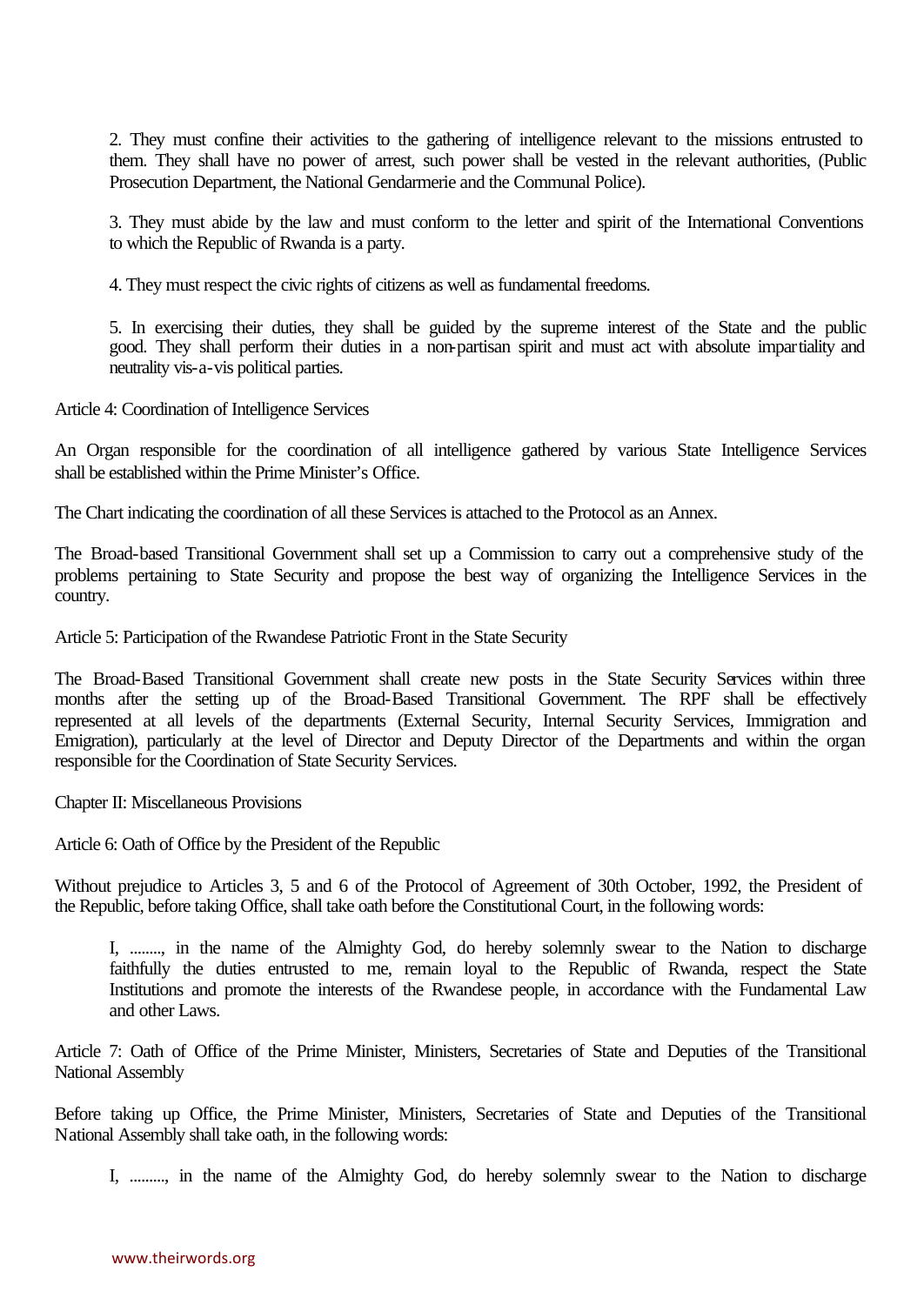faithfully the duties entrusted to me, to remain loyal to the Republic of Rwanda, respect the Head of State, the State Institutions and promote the interests of the Rwandese people, in accordance with the Fundamental Law and other Laws.

The Prime Minister, Ministers, and Secretaries of State shall take oath before the President of the Republic, and the Transitional National Assembly.

Deputies of the Transitional National Assembly shall take oath before the President of the Republic of Rwanda, in the presence of the Presiding Judge of the Constitutional Court.

In the event of the inability of the President of the Republic of Rwanda to perform this function, the personalities listed above shall take oath before the Presiding Judge of the Constitutional Court.

Article 8: Oath of Office of the Presiding Judge and Deputy Presiding Judges of the Supreme Court

Before taking Office, the Presiding Judge and Deputy Presiding Judges of the Supreme Court shall take oath of Office in the following words:

I, .........., in the name of the Almighty God, do hereby solemnly swear to the Nation to discharge faithfully the duties entrusted to me, to remain loyal to the Republic of Rwanda, to respect the Head of State as well as the State Institutions and promote the interests of the Rwandese people in accordance with the Fundamental Law and other laws.

The Presiding Judge and Deputy Presiding Judges of the Supreme Court shall take the oath of Office before the President of the Republic of Rwanda in the presence of the Transitional National Assembly. In the event of inability of the President of the Republic to perform this function, the above personalities shall take oath before the Speaker of the Transitional National Assembly.

Article 9: Chairmanship of the first Session of the Transitional National Assembly

The first Session of the Transitional National Assembly shall be chaired by the President of the Republic. In the event of the latter's inability to perform the function, it shall be chaired by the Presiding Judge of the Constitutional Court.

Article 10: Removal of a Deputy of the Transitional National Assembly

A Deputy of the Transitional National Assembly shall be removed by the Supreme Court which shall, in turn, inform the Transitional National Assembly and the Broad-Based Transitional Government.

Article 11: Violation of the Fundamental Law by the President of the Republic

In the event of violation of the Fundamental Law by the President of the Republic, his indictment shall be decided by the Transitional National Assembly on the basis of a 2/3 majority vote of the members present and by secret ballot.

However, prior to voting on the indictment, the Transitional National Assembly shall consult the Joint Political Military Commission (JPMC) referred to in Article IV of the Ceasefire Agreement as amended at Gbadolite 16th September, 1991 and at Arusha on 12th July, 1992. It may also consult the Facilitator. In case the indictment is confirmed to be appropriate, the President is answerable to the Constitutional Court which alone is competent to decide on his immediate resignation.

Article 12: Violation of the Fundamental Law by the Prime Minister, Ministers and Secretaries of State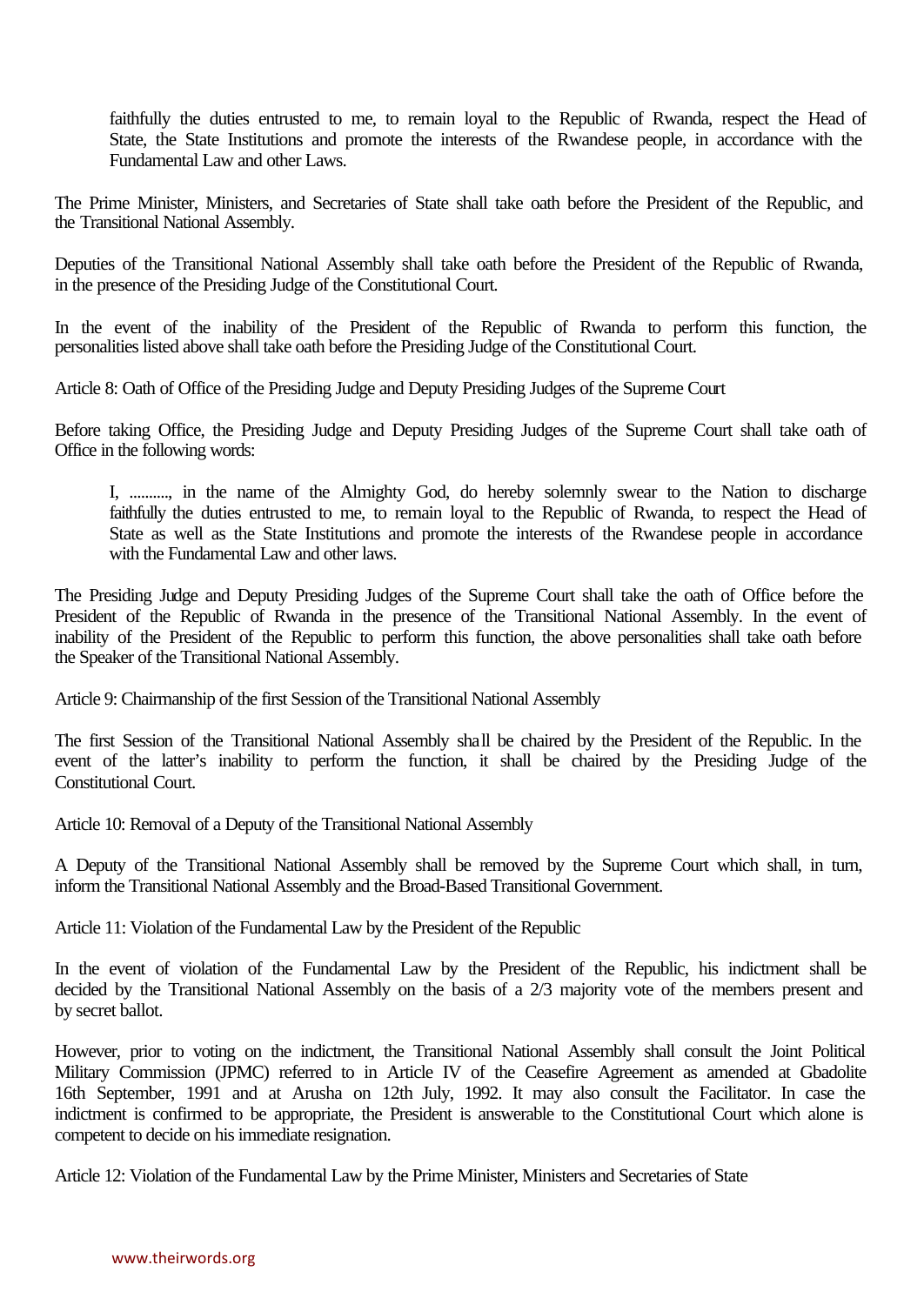In the event of violation of the Fundamental Law as outlined in the Peace Agreement, by the Prime Minister, a Minister or a Secretary of State, the procedure provided for in Articles 78 and 79 of the Protocol of Agreement on Power-Sharing signed on 9th January, 1993 shall apply.

Article 13: Voluntary Resignation of the President of the Republic

The President of the Republic may, for personal reasons, resign from Office. His resignation shall be accepted by the Transitional National Assembly. In this case, his replacement shall be effected, in accordance with Articles 47 to 50 of the Protocol of Agreement on Power-Sharing agreed on 9<sup>th</sup> January, 1993.

Article 14: Resignation of the Prime Minister, Ministers and Secretaries of State

The Prime Minister, a Minister or Secretary of State may for personal reasons, tender his/her resignation. That resignation shall become definitive if not withdrawn within eight (8) days.

The Prime Minister shall tender his/her resignation to the President of the Republic. In this case, Article 53 of the Protocol of Agreement on Power-Sharing, signed on 9th January, 1993 shall apply.

The Minister or Secretary of State shall tender his/her resignation to the President of the Republic and shall inform the Prime Minister accordingly. In this case, Article 54 of the Protocol of Agreement on Power-Sharing signed on 9th January, 1993 shall apply.

In either situation, Orders of resignation shall be signed by the President of the Republic, in accordance with the modalities provided for in Article 9 of the Protocol of 30th October, 1992.

Article 15: Ratification of International Instruments on Human Rights

The Broad-Based Transitional Government shall ratify all International Conventions, Agreements and Treaties on Human Rights, which Rwanda has not yet ratified. It shall waive all reservations entered by Rwanda when it adhered to some of those International instruments.

Article 16: Deletion of reference to Ethnic Group in Official Documents

The Broad-Based Transitional Government shall, from the date of its assumption of office, delete from all official documents to be issued any reference to ethnic origin. Documents in use or not yet used shall be replaced by those not bearing any reference to ethnic origin.

Article 17: Public Freedoms and Fundamental Rights

With regard to public freedoms and fundamental fights, the principles enshrined in the Universal Declaration of Human Rights of 10th December, 1948 shall take precedence over corresponding principles enshrined in the Constitution of the Republic of Rwanda, especially when the latter are contrary to the former.

Article 18: Authentic Interpretation of the Peace Agreement

It shall be the duty of the Transitional National Assembly to make an authentic interpretation of the Peace Agreement.

The Transitional National Assembly shall consult the Joint Political-Military Commission referred to in Article IV of the N'sele Ceasefire Agreement as amended at Gbadolite 16th September, 1991 and at Arusha 12th July, 1992.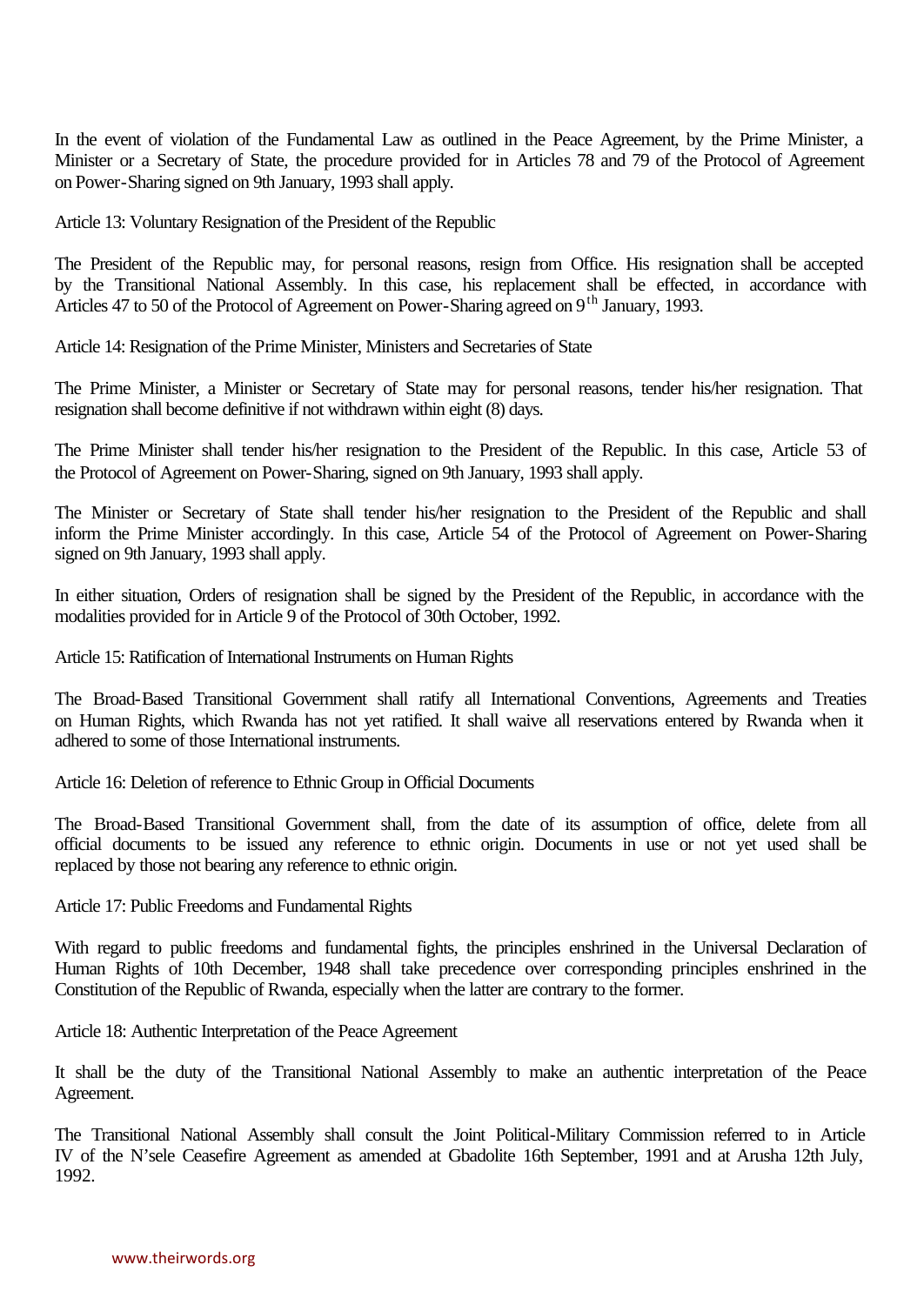It may consult the Facilitator or any another person it deems competent.

In this regard, the Transitional National Assembly shall take a derision on the basis of a 3/5 majority vote of its the members.

Article 19: Amendment of the Peace Agreement

Proposals for the amendment of the Peace Agreement may be made by the Broad-Based Transitional Government and the Transitional National Assembly.

Where the proposal emanates from the Government, it must be adopted by the Transitional National Assembly on the basis of a 3/5 majority vote of its members.

Where the proposal emanates from the Deputies, it must be adopted by the Transitional National Assembly on the basis of consensus.

Article 20: Confirmation of Orders in Council by the Transitional National Assembly

Orders in Council by the Cabinet must be adopted by the Transitional National Assembly during its forthcoming session, otherwise they shall lose their binding force.

Article 21: Jurisdiction, Organization and Functioning of the Supreme Council of Magistracy

An organic law shall determine the Jurisdiction, organization and functioning of the Supreme Council of Magistrates.

Article 22: Duration of the Transition Period

The duration of the Transition period shall be twenty two (22) months, effective from the date of establishment of the Broad-Based Transitional Government, with the possibility of one (1) extension if warranted by exceptional circumstances impeding the normal implementation of the programme of the Broad-Based Transitional Government.

The length of the extension shall be determined by the Transitional National Assembly on the basis of a 3/5 majority vote. In this regard, the Broad-Based Transitional Government shall consider the need for an extension, three (3) months before the expiry of the Transition period, and shall make appropriate recommendations to the Transitional National Assembly, in consultation with third parties involved in the implementation of the Peace Agreement, namely the United Nations, the OAU and the Facilitator.

Done at Arusha, on the third day of the month of August 1993, in both French and English languages, the original text being in French.

For the Government of the Republic of Rwanda

Dr. Anastase Gasana Minister of Foreign Affairs and Cooperation

For the Rwandese Patriotic Front

Pasteur Bizimungu Member of the Executive Committee and Commissioner for Information and Documentation